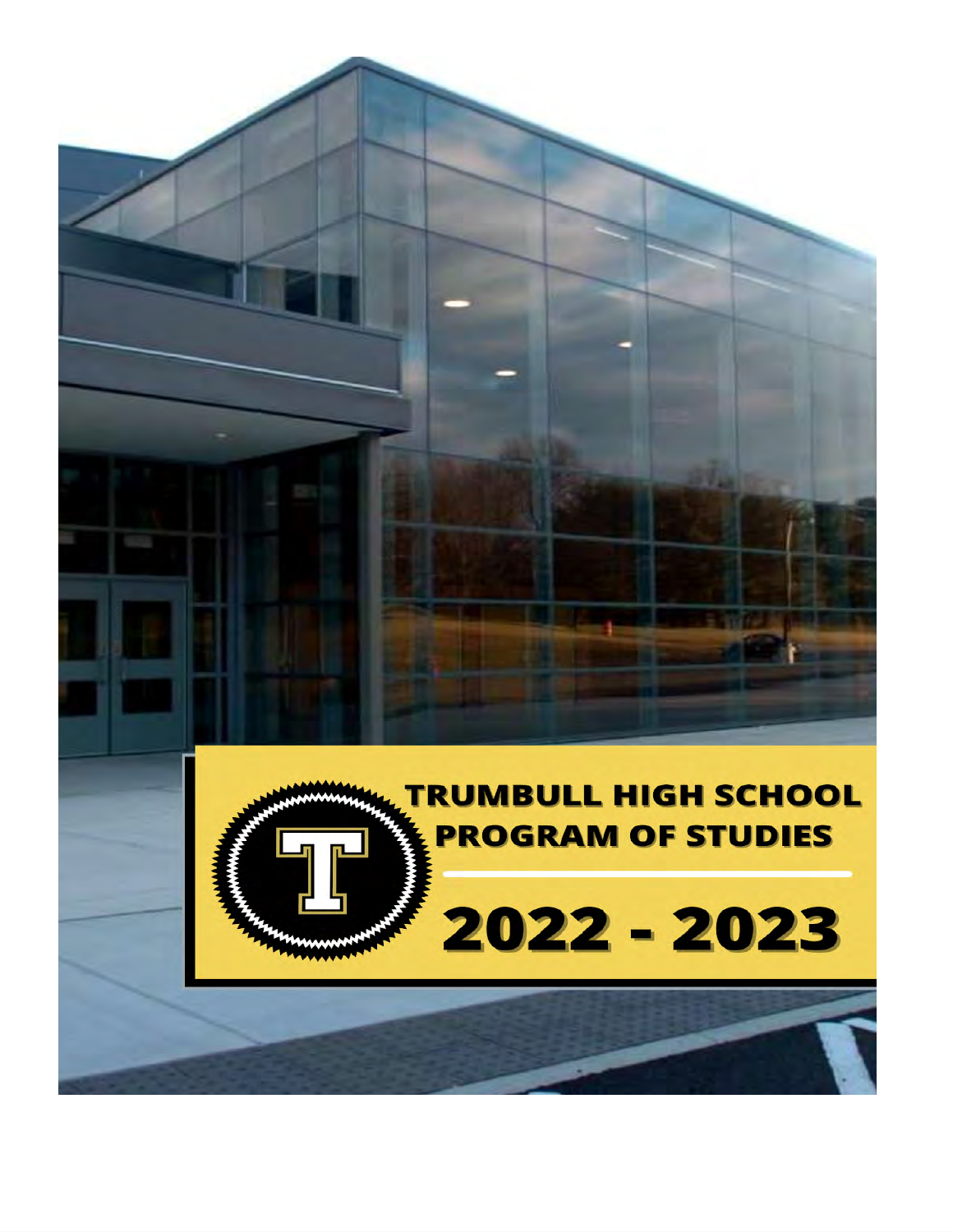# **TRUMBULL HIGH SCHOOL TRUMBULL HIGH SCHOOL<br>COURSE SELECTION PROCESS**

The course selection process is the first step in designing an appropriately challenging high school program. Students have the opportunity to explore the diverse offerings through our Program of Studies The course selection process is the first step in designing an appropriately challenging high school<br>program. Students have the opportunity to explore the diverse offerings through our Program of Studies<br>which will enable While course selection is the primary responsibility of the student and his or her parents, they are advised to consult with and make use of the broad experience and professional background of both the teaching and school counseling staff. Prerequisite work, feedback, and recommendations are always considered in supporting course selection to maximize our students' learning goals. The following timeline will be used to support students in their course selection at the high school: While course selection is the primary responsibility of the student and his or her parents, they are advised to<br>consult with and make use of the broad experience and professional background of both the teaching and<br>high sc

# **FEBRUARY/MARCH**

- Students and parents have an opportunity to review course offerings and prerequisites
- Teachers will make course recommendations based on current performance
- Teachers discuss offerings by their department with their students
- Teachers will confer with students during class and input their recommendations into Infinite<br>Campus for the upcoming year Campus for the upcoming year
- Students will review recommendations and submit requests
- Students will have scheduled meetings with their school counselors to review course requests for all<br>core academic and elective courses core academic and elective courses

# **MARCH/APRIL**

- Parents will be notified to view and verify course requests (incoming grades 10-12)
- Information regarding student course and level placements will be communicated home (Incoming Grade 9)
- When applicable, 8th-grade transition PPT meetings will be held with middle and high school staff

# **COMMUNICATION**

- Parents will be notified to view and verify course requests
- Inquiries from students and parents regarding course selections can be directed via email or phone calls to the high school department chair, or school counselor throughout the process
- Additional inquiries regarding course selection may be directed to the appropriate THS House<br>Principal, the THS Principal, and/or the Assistant Superintendent Principal, the THS Principal, and/or the Assistant Superintendent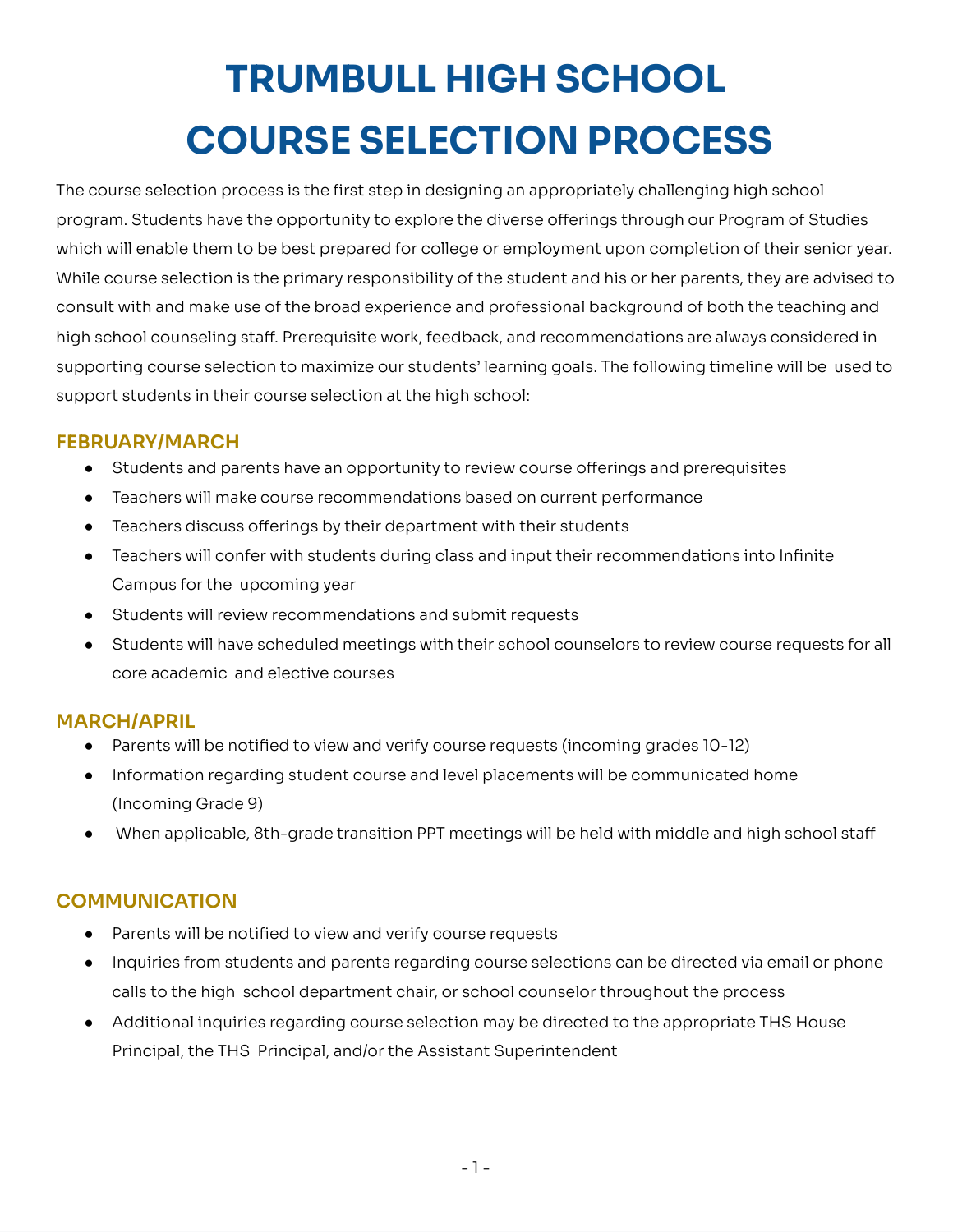# **TRUMBULL HIGH SCHOOL**

# **FOREWORD**

Trumbull High School offers a modern, comprehensive curriculum from which students may choose a designed to prepare them for the educational and work objectives they have in mind. A Student's program requires close cooperation among the student, parents, teachers, and school counselor. Trumbull High School offers a modern, comprehensive curriculum from which students may choose a<br>program designed to prepare them for the educational and work objectives they have in mind. A Student's<br>program requires close

#### **TRUMBULL HIGH SCHOOL CORE VALUES AND BELIEFS**

TheTrumbull HighSchool Community, which engages in an environment conducive to learning believes that all students will read and write effectively, therefore communicating in an articulate and coherent manner. students will participate in activities that present problem-solving through critical thinking. Students will use technology as a tool in decision-making. We believe that by fostering self-confidence, self-directed and student-centered activities, we will encourage independent thinking and learning. We believe ethical conduct to be paramount in sustaining our welcoming school climate. (Approved 8/26/2011) TheTrumbull HighSchool Community, which engages in an environment conducive to learning believes that<br>all students will read and write effectively, therefore communicating in an articulate and coherent manner.<br>All students

# **ACCREDITATION STATEMENT**

 Trumbull High School is accredited by the New England Association Of Schools and Colleges, Inc., a non-governmental, nationally recognized organization whose affiliated institutions include elementary<br>schools through collegiate institutions offering post-graduate instruction. schools through collegiate institutions offering post-graduate instruction.

 Accreditation of an institution by the New England Association (NEASC) indicates that it meets or exceeds criteria for the assessment of institutional quality periodically applied through a peer group review process. An accredited school or college is one that has available the necessary resources to achieve its stated An accredited school or college is one that has available the necessary resources to achieve its stated<br>purposes through appropriate educational programs, is substantially doing so, and gives reasonable evidence that it will continue to do so in the foreseeable future. Institutional integrity is also addressed through accreditation.

Accreditation By the New England Association (NEASC) is not partial but applies to the institution as a whole. As such, it is not a quarantee of the quality of every course or program offered or the competence of individual graduates. Rather, it provides reasonable assurance about the quality of opportunities available to students who attend the institution. Inquiries regarding the status of an institution's accreditation by the New England Association should be directed to the administrative staff of the school or college. Individuals may also contact the association: New England Association Of Schools and Colleges, 209 BurlingtonRoad| Bedford, MA 01730-1433| (781) 271-0022 Accreditation By the New England Association (NEASC) is not partial but applies to the institution as a<br>whole. As such, it is not a guarantee of the quality of every course or program offered or the competence of<br>individua

#### **REGULATIONS**

The Trumbull Public Schools shall promote non-discrimination and an environment free of harassment The Trumbull Public Schools shall promote non-discrimination and an environment free of harassment<br>based upon an individual's race, color, religious creed, religion, sex, age, national origin, ancestry, marital status, sexual orientation, gender identity or expression, disability (including, but not limited to, blindness),<br>- 2 -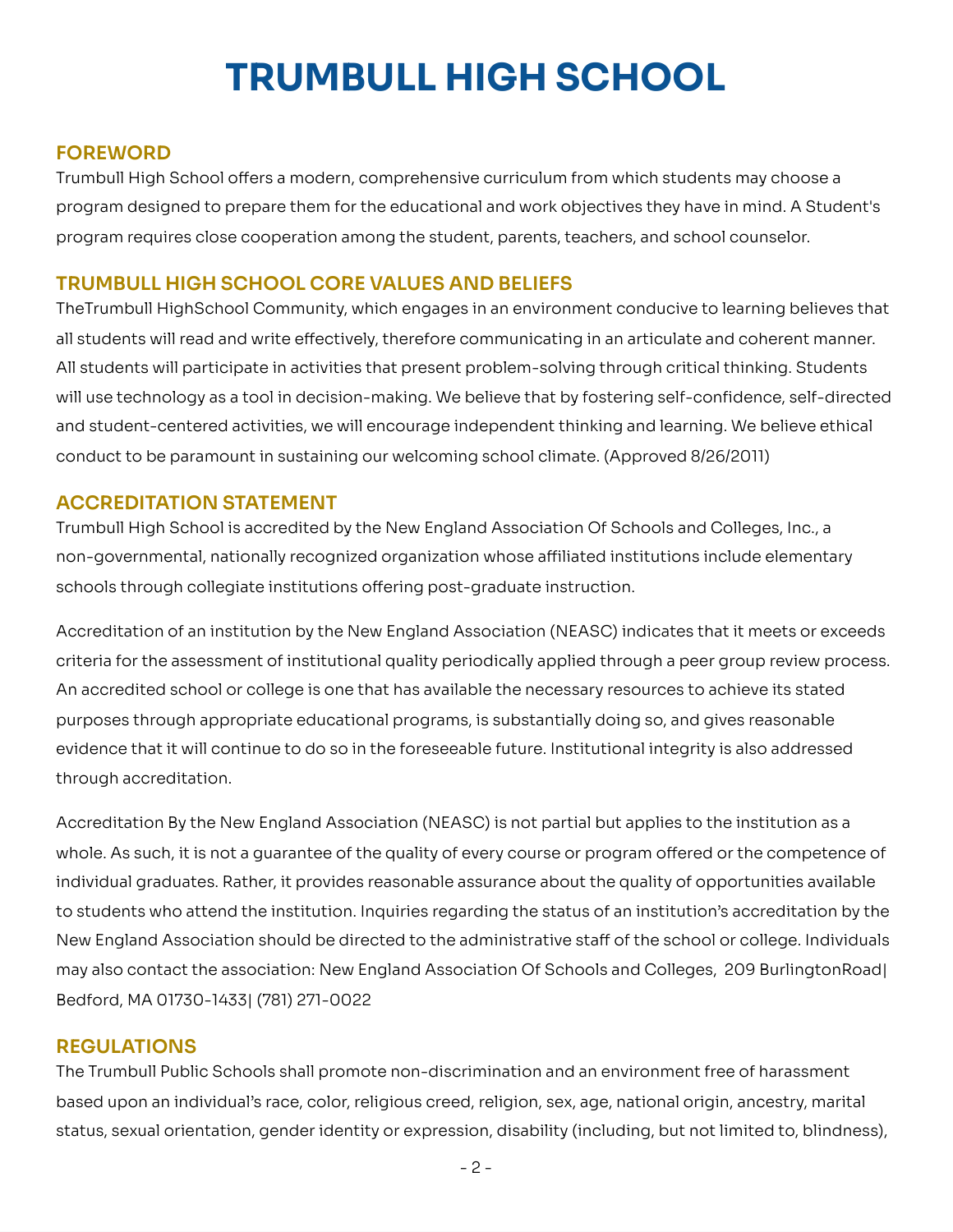genetic information, status as a veteran or any other basis prohibited by Connecticut State and/or Federal non-discrimination laws. The District provides equal access to the Boy Scouts, Girl Scouts, and other designated youth groups. Inquiries regarding the Civil Rights Act of 1964-Title VI, Education Amendments genetic information, status as a veteran or any other basis prohibited by Connecticut State and/or Federal<br>non-discrimination laws. The District provides equal access to the Boy Scouts, Girl Scouts, and other<br>designated yo persons at the Long Hill Administrative Office, located at 6254 Main Street, Trumbull, CT 06611: Title VI Superintendent of Schools 203-452-4301, Title IX Human Resources Director of TPS 203-452-4343, Section 504 Director of PPS 203-452-4352. Grievance procedures for Titles VI, IX, and Section 504 are in the Board of Education policy https://www.trumbullps.org/boe/policies. persons at the Long Hill Administration Office. Ionsted as GSP Main Street, Trumoull, O' DoEil The United States<br>Super-trendent of Schools 2023-452-4501, The IX: Human Resources Director or TPS 203-452-4542, Section<br>504 Di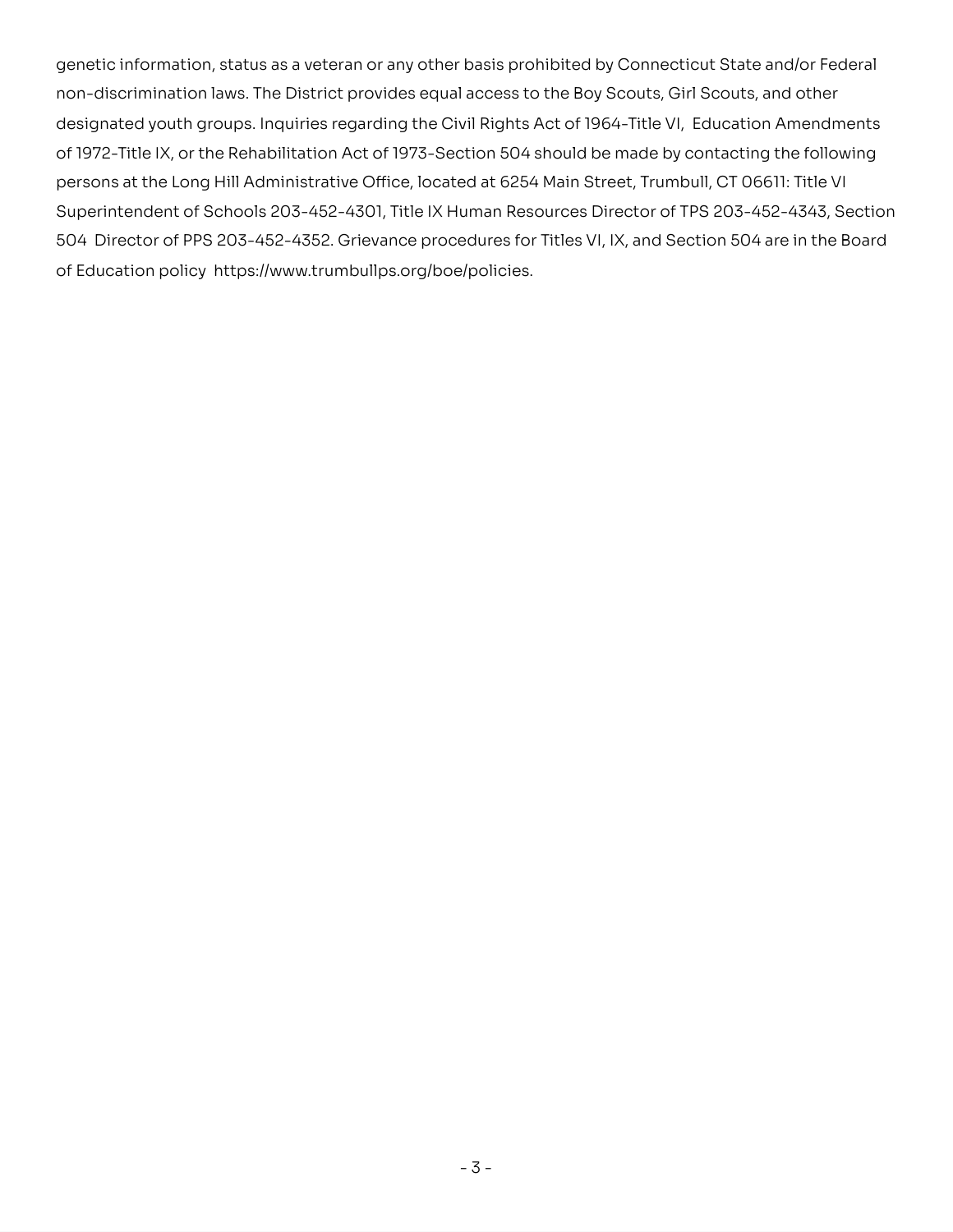# **GRADUATION REQUIREMENTS**

| All students must acquire a total of 25 credits to graduate.<br>Credits are to be distributed as shown below: |                                                                       |                               |          |          |           |
|---------------------------------------------------------------------------------------------------------------|-----------------------------------------------------------------------|-------------------------------|----------|----------|-----------|
|                                                                                                               | Humanities - 9 credits                                                |                               |          |          |           |
|                                                                                                               | English                                                               |                               |          |          | 4 credits |
|                                                                                                               | <b>Social Studies</b>                                                 |                               |          |          | 3 credits |
|                                                                                                               |                                                                       | <b>US History</b><br>1 credit |          |          |           |
|                                                                                                               |                                                                       | Civics<br>.5 credit           |          |          |           |
|                                                                                                               |                                                                       | <b>Fine Arts</b>              |          |          | 1 credit  |
|                                                                                                               |                                                                       | Art, Music, Theater           |          | 1 credit |           |
|                                                                                                               | <b>Humanities Electives</b>                                           |                               |          | 1 credit |           |
|                                                                                                               | World Language - 1 credit                                             |                               |          |          |           |
|                                                                                                               | World Language                                                        |                               |          |          | 1 credit  |
|                                                                                                               | STEM - 9 credits                                                      |                               |          |          |           |
|                                                                                                               |                                                                       | Math                          |          |          | 3 credits |
|                                                                                                               | Science                                                               |                               |          |          | 3 credits |
|                                                                                                               | <b>STEM Electives</b>                                                 |                               |          |          | 3 credits |
|                                                                                                               | Health/PE Wellness - 2 credits<br><b>Health/PE Wellness Electives</b> |                               |          |          |           |
|                                                                                                               |                                                                       |                               |          |          | 2 credits |
|                                                                                                               |                                                                       | <b>Physical Education</b>     | 1 credit |          |           |
|                                                                                                               |                                                                       | Health                        | 1 credit |          |           |
|                                                                                                               | Electives                                                             |                               |          |          | 3 credits |
|                                                                                                               | Mastery-Based Diploma Assessment Credit                               |                               |          |          | 1 credit  |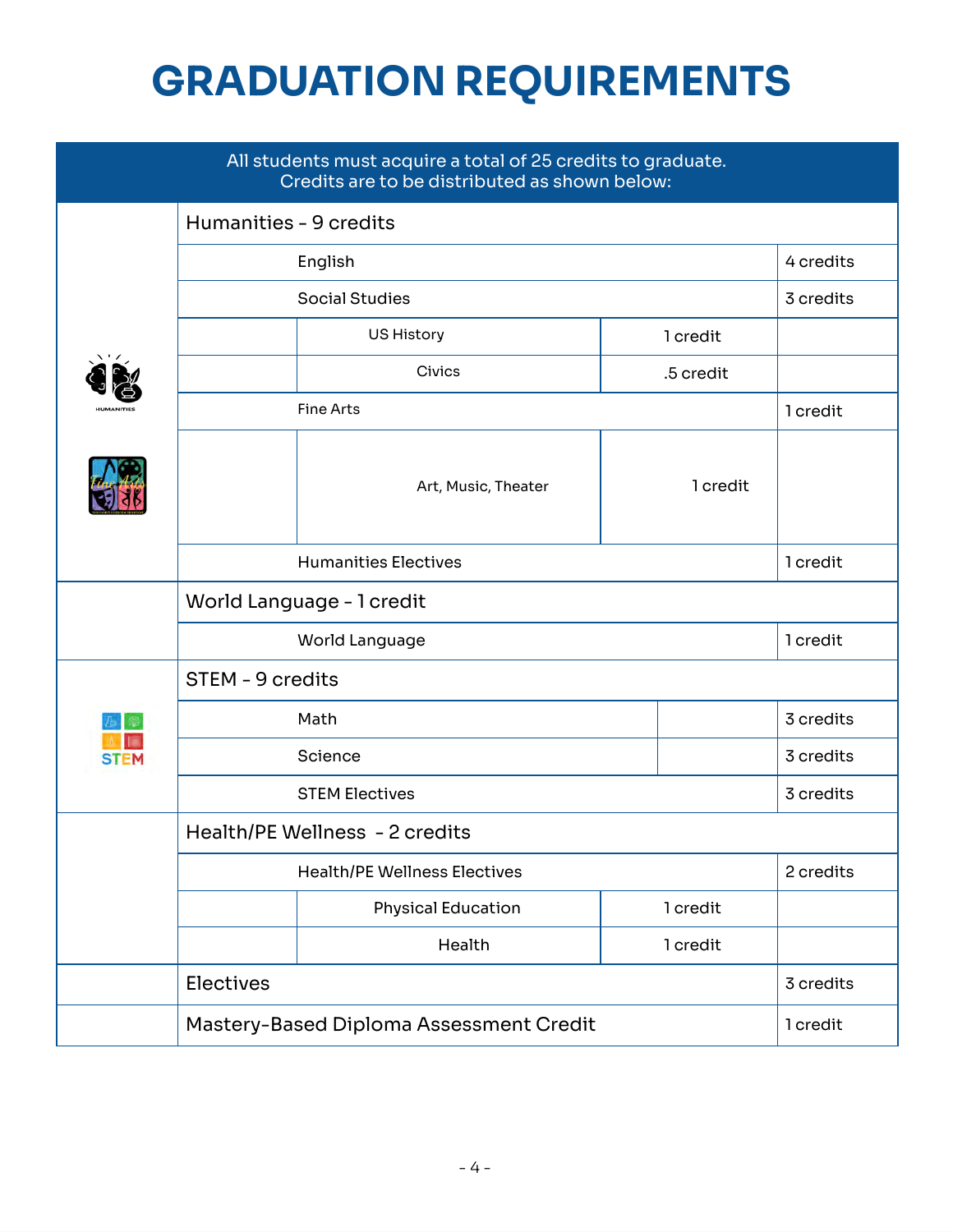Any course, in any department, may be considered an elective if it is not required for graduation. The elective credit requirement may vary depending on the number of credits the student has acquired in the<br>other subject areas. other subject areas.

The Mastery-Based Diploma Credit is described by the CT State Department of Education, as (1) credit meeting the high school graduation requirements upon the successful demonstration of mastery of the subject matter content described in this section achieved through educational experiences and opportunities that provide flexible and multiple pathways to learning, including cross-curricular graduation requirements, career, and technical education, virtual learning, work-based learning, service learning, dual enrollment, and early college, courses taken in middle school, internships and student-designed opportunities that provide flexible and multiple pathways to learning, including cross-curricular graduation<br>requirements, career, and technical education, virtual learning, work-based learning, service learning, dual<br>enro matter content standards." The Mastery-Based Diploma Credit is described by the CT State Department of Education, as (1) credit<br>"toward meeting the high school graduation requirements upon the successful demonstration of mastery of<br>the subject matte

Community Service is a graduation requirement for all students. The rubric for successful completion of this will be distributed to each grade nine student upon entering Trumbull HighSchool. The School Counseling Department will maintain the information and report participation annually to the parent/quardian via the report card. Community Service is a graduation requirement for all students. The rubric for successful completion of this<br>element will be distributed to each grade nine student upon entering Trumbull HighSchool. The School<br>Counseling D

| English                                                                                                   | 4 credits   |
|-----------------------------------------------------------------------------------------------------------|-------------|
| Mathematics (Algebra I, Geometry, Algebra II, and other advanced mathematics)                             | 3-4 credits |
| Science (Including Biology and Chemistry)                                                                 | 3-4 credits |
| <b>Social Studies</b>                                                                                     | 3-4 credits |
| World Language                                                                                            | 3-4 credits |
|                                                                                                           |             |
| Students may have different entrance requirements according to the type of college they wish to enter and |             |
| the course of study they wish to pursue.                                                                  |             |

# **GENERAL RECOMMENDATIONS FOR COLLEGE PREPARATION**

# **CREDIT LOAD**

Every student should pursue a program that will rigorously challenge his/her abilities. Students must take a of 6.25 credits each academic year. In addition to taking courses required for graduation, there is an assortment of electives available to students. Students are encouraged to choose a schedule that provides depth and variety that helps them explore and develop their interests. Students are to be-<br>- 5 -Every student should pursue a program that will rigorously challenge his/her abilities. Students must take a<br>minimum of 6.25 credits each academic year. In addition to taking courses required for graduation, there is<br>an as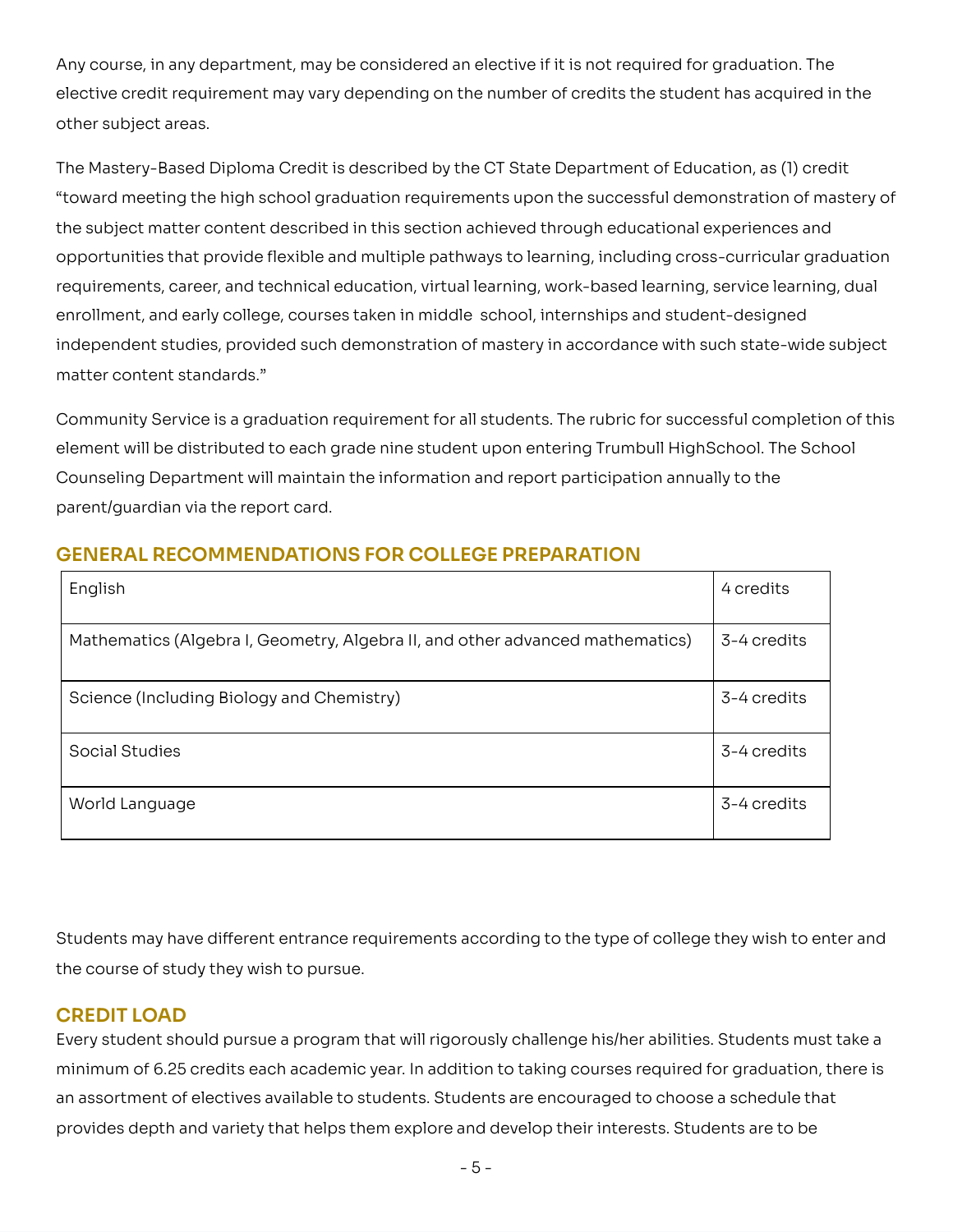scheduled for a lunch period. Administrative involvement may be required in alleviating unique scheduling School counselors will meet with each student in the spring to develop appropriate course selections for the upcoming academic year. The program selected by the students in the early spring of each year represents a final choice of courses for the following year, with the following exceptions: scheduled for a lunch period. Administrative involvement may be required in alleviating unique scheduling<br>conflicts. School counselors will meet with each student in the spring to develop appropriate course<br>selections for

- If a student fails to meet the requirements of a course in progress and the course is not made up in summer school.
- If a student's educational objectives have altered significantly; students should contact their<br>counselor over the summer to discuss the appropriateness of a change. counselor over the summer to discuss the appropriateness of a change.

# **COURSE WITHDRAWALS**

All students will be scheduled for a minimum of 6.25 credits. Any student wishing to drop a course, who All students will be scheduled for a minimum of 6.25 credits. Any student wishing to drop a course, who<br>would not drop below 6.25 credits, requires completion of the Request for Change of Program form. The current teacher and department chairperson must sign the form to initiate the change process. Students<br>dropping a course and/or level may receive a "W", "WP", or "WF" on their transcript. dropping a course and/or level may receive a "W", "WP", or "WF" on their transcript.

### **PASS/FAIL OPTION**

 If the minimum prerequisite for graduation in any particular academic discipline has been met, the student may choose any subject in that particular discipline as an elective on a pass/fail basis. Forms are available in<br>the counseling offices. the counseling offices.

- A student must declare in favor of a Pass/Fail one week after the first progress report of the course.
- A student may select up to one credit per year in any elective (non-AP) area on a Pass/Fail basis.
- An effort mark is to be part of the Pass/Fail grade.

#### **CLASS AUDIT**

Students are permitted to audit courses under special circumstances. Details are located in Board of<br>Education Policy 6144.2, "Auditing Courses." Education Policy 6144.2, "Auditing Courses."

#### **EARLY RELEASE/LATE ARRIVAL**

Juniors and seniors requesting early release or late arrival from school should discuss this during course selection with their counselor in the spring. Due to special programming, students in grades 9-12 enrolled in Juniors and seniors requesting early release or late arrival from school should discuss this during course<br>selection with their counselor in the spring. Due to special programming, students in grades 9-12 enrolled in<br>RCA a not a quarantee that will be included on a student's final schedule and it is a privilege that could be revoked misused. The Early Release/LateArrival passes are not issued until the parent/guardian and student's school counselor sign the required permission slip. not a guarantee that will be included on a student's final schedule and it is a privilege that could be revoked<br>if misused. The Early Release/LateArrival passes are not issued until the parent/guardian and student's<br>school

#### **NCAA CLEARINGHOUSE**

Any student-athlete who plans to participate in Division I or Division II athletics must file with the NCAA Students should check to ensure that the courses they are taking are on the approved Any student-athlete who plans to participate in Division I or Division II athletics must file with the NCAA<br>Clearinghouse. Students should check to ensure that the courses they are taking are on the approved<br>- 6 -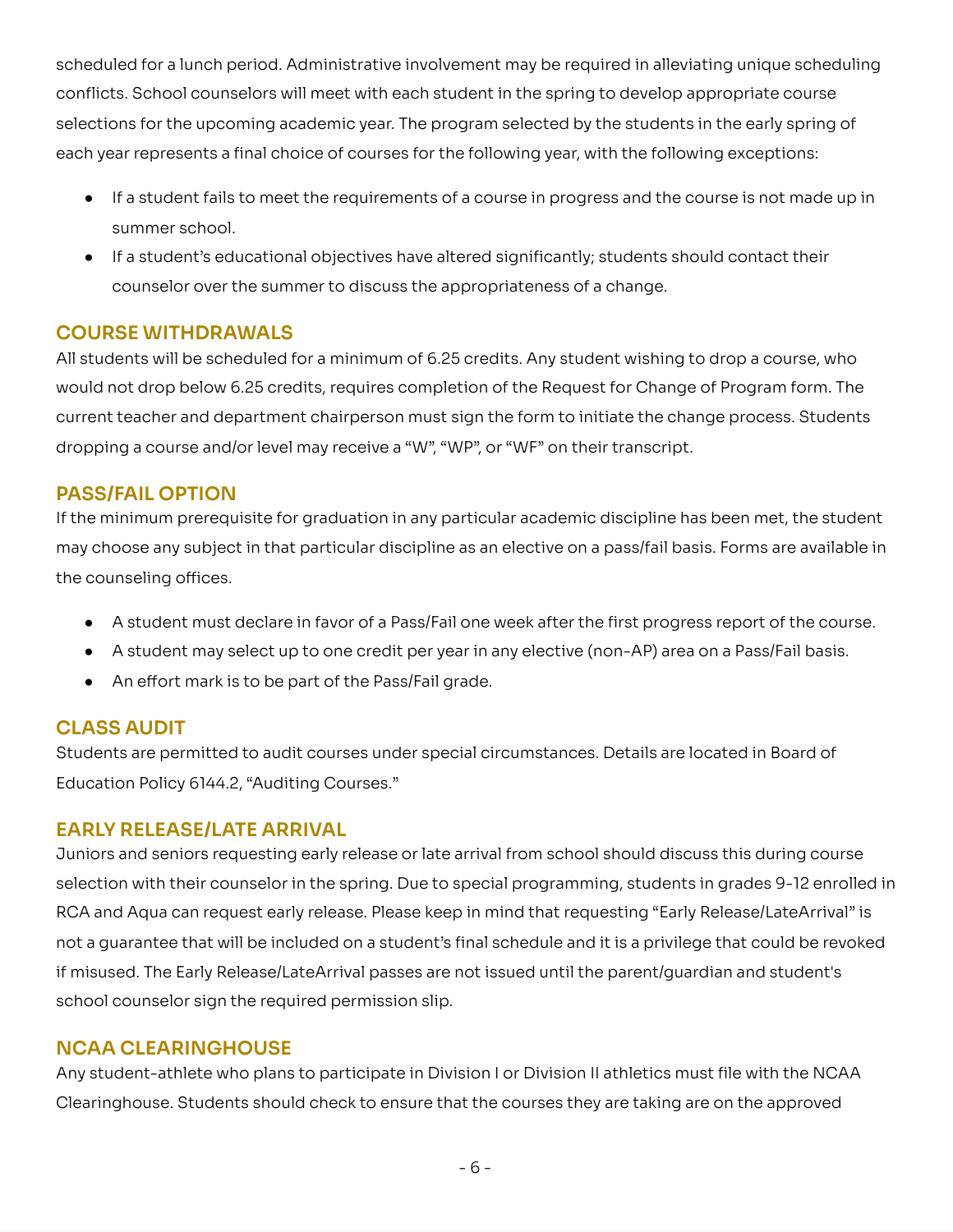eligibility list. See <u>www.eligibilitycenter.org</u>, the NCAA Eligibility Quick Reference guide at the end of the<br>Program of Studies, or his/her school counselor for more information. Program of Studies, or his/her school counselor for more information.

## **COLLEGE EXPERIENCE COURSEWORK**

Early College Experience (UCONN), College Career Pathway (CCP), and Southern CT. State University (SCSU) Dual Enrollment

UCONN Early College Experience (ECE), Housatonic College Career Pathway (CCP), and Southern Early College Experience (UCONN), College Career Pathway (CCP), and Southern CT. State University<br>(SCSU) Dual Enrollment<br>UCONN Early College Experience (ECE), Housatonic College Career Pathway (CCP), and Southern<br>Connectic opportunity to take college-level courses while still in high school. These challenging courses allow to preview college work and build confidence in their readiness for college. They may earn college credits that provide both an academic and financial head-start on a college degree. UCONN ECE instructors, who are high school teachers certified as adjunct professors by UCONN faculty, create a classroom environment fostering independent learning, creativity, and critical thinking-all pivotal for in college. To support rigorous learning, University of Connecticut Library resources are available to all UCONN ECE students. Depending on the particular department and course selection, these studies will be awarded either Honors or AP weight. Students who are successful receive college credits and a college transcript, in addition to fulfilling their THS credit/course requirements. See individual course descriptions for weighting. UCONN ECE, Southern CT State University and Housatonic CCP students must successfully complete the course with a grade of C or above to receive college credit. College credits are highly transferable to other colleges and universities. UCONN ECE and Southern CT State University courses: per credit feel Housatonic CCP courses: no fee. Students who require financial assistance should see their counselor. opportunity to take college-level courses while still in high school. These challenging courses allow<br>students to preview college work and build confidence in their readiness for college. They may earn college<br>credits that instructors, who are high school teachers certified as adjunct professors by UCONN faculty, create a<br>classroom environment fostering independent learning, creativity, and critical thinking-all pivotal for<br>success in colleg be awarded either Honors or AP weight. Students who are successful receive college credits and a college<br>transcript, in addition to fulfilling their THS credit/course requirements. See individual course descriptions<br>for we

# **ADVANCED PLACEMENT (AP) PROGRAM**

AP courses are rigorous academic classes available to students who are interested in the opportunity to pursue challenging college-level classes. The College Board's AP courses are offered in a wide variety of AP courses are rigorous academic classes available to students who are interested in the opportunity to<br>pursue challenging college-level classes. The College Board's AP courses are offered in a wide variety of<br>subjects tha through a college experience while at Trumbull High School. Through these college-level courses and through a college experience while at Trumbull High School. Through these college-level courses and<br>exams, students can earn college credit and/or advanced standing while also distinguishing themselves in the college admission process. AP courses can help students acquire the skills and habits necessary to be<br>successful in post-secondary education. successful in post-secondary education.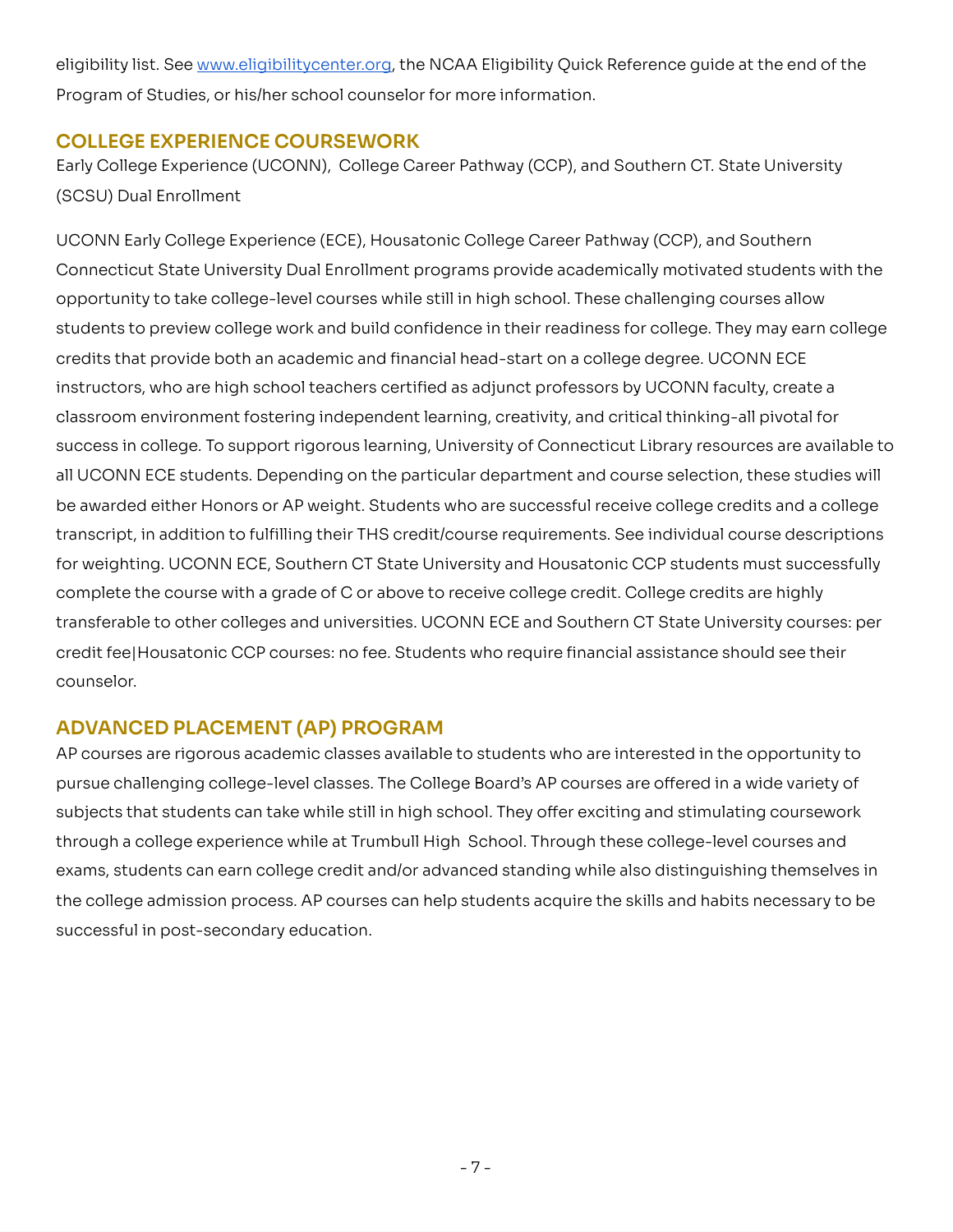# **TRUMBULL HIGH SCHOOL OFFERS THE FOLLOWING AP COURSES:**

| <b>FINE ARTS</b>                                                                                                                                                                                                                                                                                                        | <b>ENGLISH</b>                                                                                                                                                                       | <b>MATHEMATICS</b>                                                                                                                             |
|-------------------------------------------------------------------------------------------------------------------------------------------------------------------------------------------------------------------------------------------------------------------------------------------------------------------------|--------------------------------------------------------------------------------------------------------------------------------------------------------------------------------------|------------------------------------------------------------------------------------------------------------------------------------------------|
|                                                                                                                                                                                                                                                                                                                         |                                                                                                                                                                                      |                                                                                                                                                |
| AP Art History<br>AP Studio Art: 2-D Art and Design<br>AP Studio Art: 3-D Art and<br>Design<br>AP Music Theory                                                                                                                                                                                                          | AP English Language &<br>Composition<br>AP English Literature &<br>Composition                                                                                                       | <b>AP Statistics</b><br><b>AP Calculus AB</b><br>AP Calculus BC<br>AP Computer Science A<br>AP Computer SciencePrinciples                      |
| <b>SCIENCE</b>                                                                                                                                                                                                                                                                                                          | <b>SOCIAL STUDIES</b>                                                                                                                                                                | <b>WORLD LANGUAGE</b>                                                                                                                          |
| <b>AP Biology</b><br><b>AP Chemistry</b><br>AP Physics 1<br>AP Physics C<br>AP Environmental Science                                                                                                                                                                                                                    | AP Micro/MacroEconomics<br>AP U.S. History<br>AP Psychology<br>AP Human Geography<br>AP European History<br>AP U.S. Government & Politics<br>AP Comparative Government &<br>Politics | World<br><b>Languages</b><br>AP French Language & Culture<br>AP Italian Language & Culture<br><b>AP Latin</b><br>AP Spanish Language & Culture |
| Some Advanced Placement courses have prerequisites; be sure to consult the course description in this<br>book and/or talk with your teacher or school counselor. AP courses are listed throughout the Program of<br>Studies and on the student transcript with the AP designation. The College Board offers a series of |                                                                                                                                                                                      |                                                                                                                                                |

Some Advanced Placement courses have prerequisites; be sure to consult the course description in this book and/or talk with your teacher or school counselor. AP courses are listed throughout the Program of Studies and on the student transcript with the AP designation. The College Board offers a series of examinations each year to students who have enrolled in Advanced Placement coursework. AP exams are given in May. It is expected that students enrolled in an AP course participate in the AP exam. There is a fee for each examination taken. Students who require financial assistance should see their counselor. For more examinations each year to students who have enrolled in Advanced Placement coursework. AP exams are<br>given in May. It is expected that students enrolled in an AP course participate in the AP exam. There is a fee<br>for each e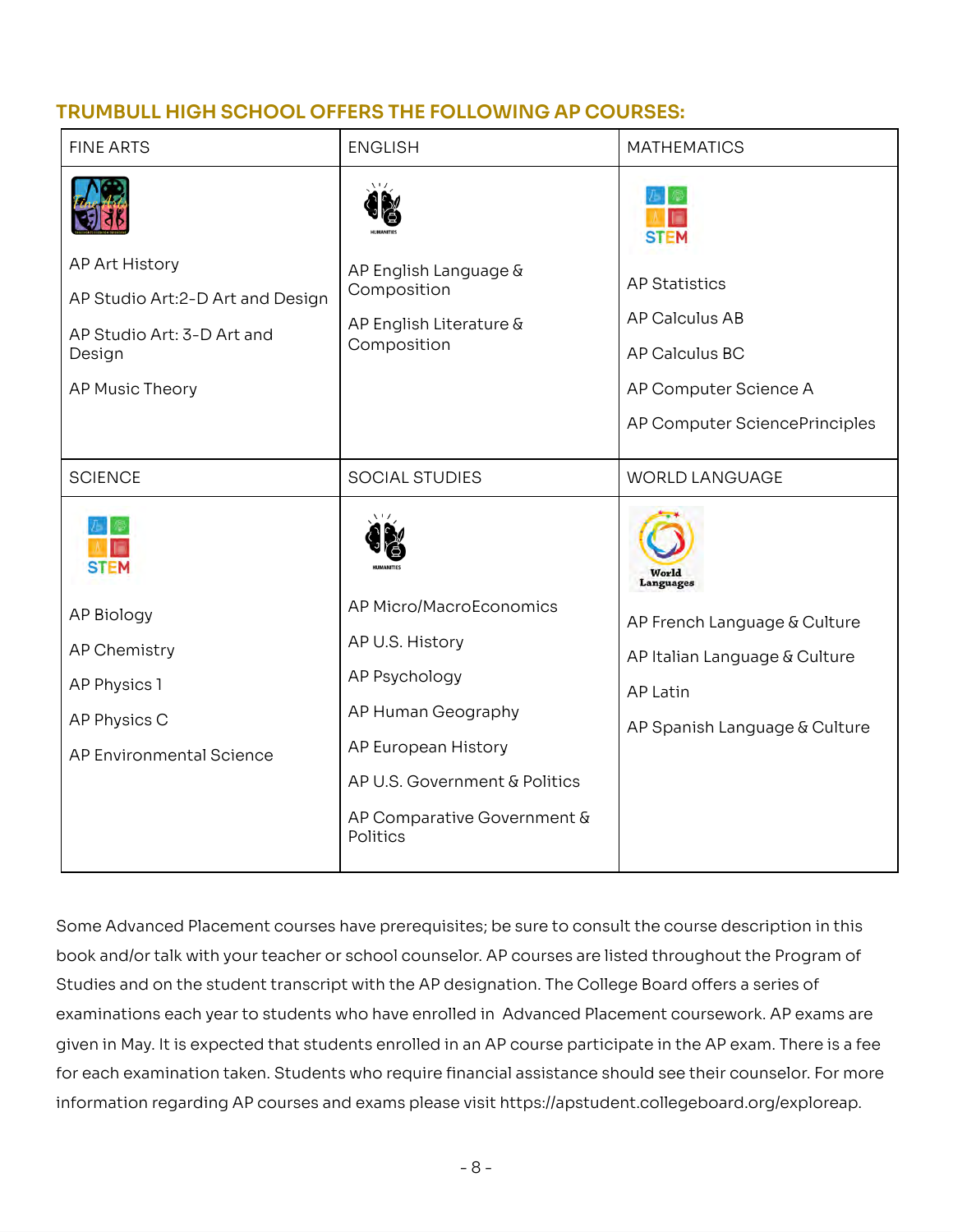# **OTHER PROGRAMS**

# **INDEPENDENT STUDY - BY APPLICATION ONLY**

Independent Study in any subject area requires prior approval of the Independent Study Committee. Independent Study in any subject area requires prior approval of the Independent Study Committee.<br>Independent Study projects may not be used for meeting departmental prerequisites for graduation except in the most unusual circumstances with the approval of the principal. Independent Study coursework will be in the most unusual circumstances with the approval of the principal. Independent Study coursework will be<br>offered on a Pass/Fail basis only. Independent Study may be done as a full year or half-year course.

# **TRUMBULL ALTERNATE PROGRAM - BY APPLICATION ONLY, GRADES 10-12**

The Trumbull Alternate Program is an extension of Trumbull High School and is available to students in 10 through 12. This setting offers students the opportunity to succeed academically and behaviorally in a small classroom environment. The mission of this program is to support students as they take responsibility for their learning and behavior. This is a mainstream educational program with a student responsibility for their learning and behavior. This is a mainstream educational program with a student<br>capacity of 25. Students are enrolled in this program for a minimum of one semester. This program is ideally suited for a student seeking: The Trumbull Alternate Program is an extension of Trumbull High School and is available to students in<br>grades 10 through 12. This setting offers students the opportunity to succeed academically and behaviorally<br>in a small

- A smaller classroom environment
- Close supervision and individualized attention
- To improve grades
- Assistance in curbing excessive absences
- A flexible program that emphasizes diversity, trust, responsibility, enhanced self-esteem, and independence

The setting consists of a small learning environment, staffed with teachers and a school social worker. The setting consists of a small learning environment, staffed with teachers and a school social worker.<br>Academic offerings consist of core academic classes (English, Social Studies, Mathematics, and Science). Students may engage in classes at THS, per approval. The program runs on a modified day schedule. Students may engage in classes at THS, per approval. The program runs on a modified day schedule.<br>Students may stay beyond the program schedule for classes at THS or have early release, with approval from administration. Students may earn up to 1.0 credit (0.25 credits per marking period) for verified service learning or paid employment, in which volunteer or paid work of at least 10 hours per week is a requirement. is not included in the minimum credit requirement. Courses offered are non-leveled and differentiated based on student needs. Students may enter or exit the Trumbull Alternate Program at the beginning of a semester-based on established criteria and approval of school administration. A student wishing to enter or exit the program must express this request to his/her school counselor who will then start the application process. from administration. Students may earn up to 1.0 credit (0.25 credits per marking period) for verified service<br>learning or paid employment, in which volunteer or paid work of at least 10 hours per week is a requirement.<br>Th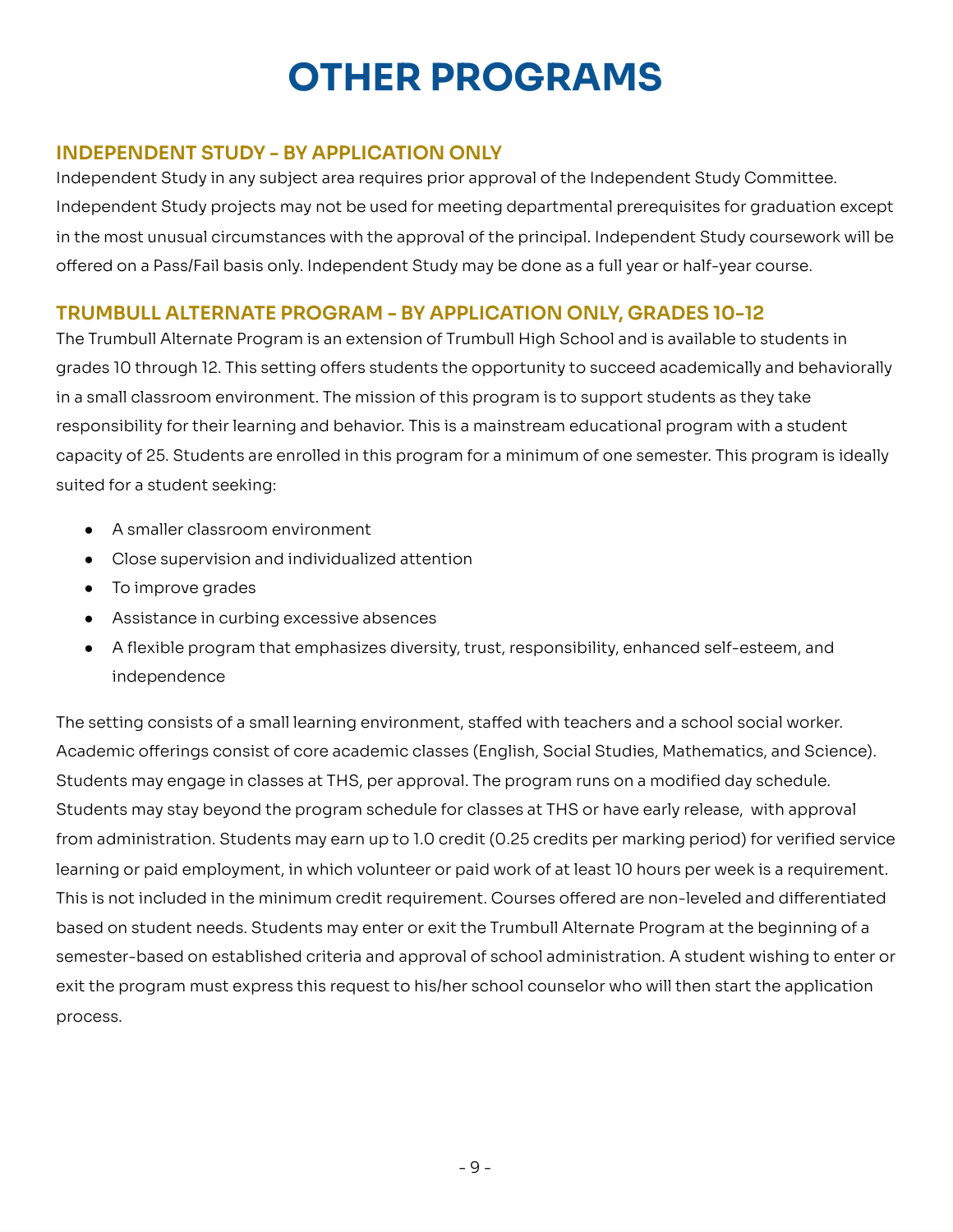# **SPECIAL EDUCATION**

Comprehensive Special Education supports and services are provided at Trumbull High School for students who have been identified with a disability through the Planning and Placement Team (PPT) process. Specialized instruction is delivered in both reqular education and special education classrooms, as specified in students' Individualized Education Plans. In compliance with state and federal special education law, the need for special education services is considered after meaningful regular education supports are designed, implemented, and evaluated through the Response-to-Intervention process. Parents who are concerned that their child may have a disability that would qualify their child for services may request a PPT meeting by contacting their child's counselor or an administrator. Comprehensive Special Education supports and services are provided at Trumbull High School for students<br>who have been identified with a disability through the Planning and Placement Team (PPT) process.<br>Specialized instruct

#### **SERVICE LEARNING – 9510**

- - - - - - - - - - -Grades 9-12 .5 credit

Trumbull High School offers credit for Service Learning. Service Learning allows students to participate in valuable work being done within the community. This Independent effort will help to develop a student's self-directed motivation and responsibility. Service Learning Credit does not replace the minimum credit requirement in academic courses as described in the Program of Studies booklet and the Student Handbook. Special forms, which are required for registration in Service Learning, are available from the and Career Counselor. Students are responsible for arranging their own placement, presenting all required forms, fulfilling all obligations, and providing validation of completion by their supervisor. Trumbull High School offers credit for Service Learning. Service Learning allows students to participate in<br>the valuable work being done within the community. This Independent effort will help to develop a student's<br>self-d requirement in academic courses as described in the Program of Studies booklet and the Student<br>Handbook. Special forms, which are required for registration in Service Learning, are available from the<br>College and Career Cou

#### **CAREER INTERNSHIP PROJECT– 9530/9540**

Grades 9-12 (9530) 60 hours- .5 credit Grades 9-12 (9540) 120 hours- 1 credit

The Career Internship Project allows students the opportunity to experience work-based learning, training, and professional mentoring. Students explore complex subject matter in the real world and develop vital workplace skills. Through their work experiences, students acquire the knowledge and skills appropriate to a specific career and the general work expectations of promptness, commitment, and persistence that can serve them in all vocations. The Career Internship Project allows students the opportunity to experience work-based learning,<br>structured training, and professional mentoring. Students explore complex subject matter in the real world<br>and develop vital

Students are required to:

- Arrange their placement with the internship site.
- Prepare and present an oral presentation of their role and what they learned upon completion.
- Submit supervisor evaluation forms and recorded hours.

Credit will be commensurate with the time spent at the work-based internship site. Participation may be to include all grade levels based on program guidelines. Special forms which are required for Career Internship Project are available from the College and Career Counselor. Credit will be commensurate with the time spent at the work-based internship site. Participation may be<br>extended to include all grade levels based on program guidelines. Special forms which are required for<br>Career Internsh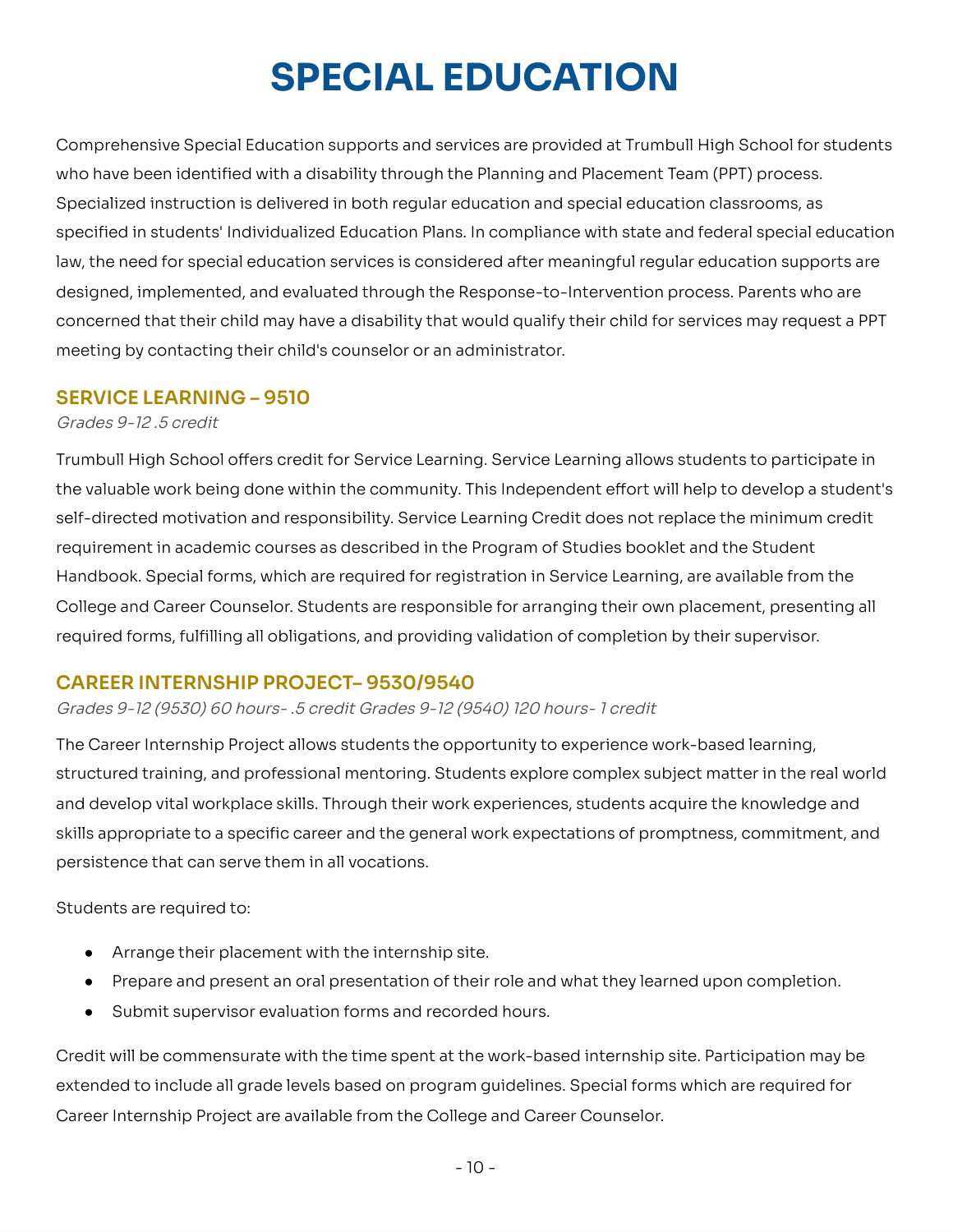# **OFF CAMPUS COURSEWORK**

Only credits earned at Trumbull High School will be reflected in a student's GPA and final transcript. Students who chose to take coursework outside of Trumbull High School should have their records forwarded from that institution to colleges during the application process. Students who seek to meet prerequisites through courses taken outside of Trumbull High School should contact the relevant Department Chair prior to enrollment in said course. Only orestra can need at Trumpal High School will be reflected in a structure to MA in the future crist.<br>Students who choose to take course work outside of Trumpal High School should have their records<br>forwarded from their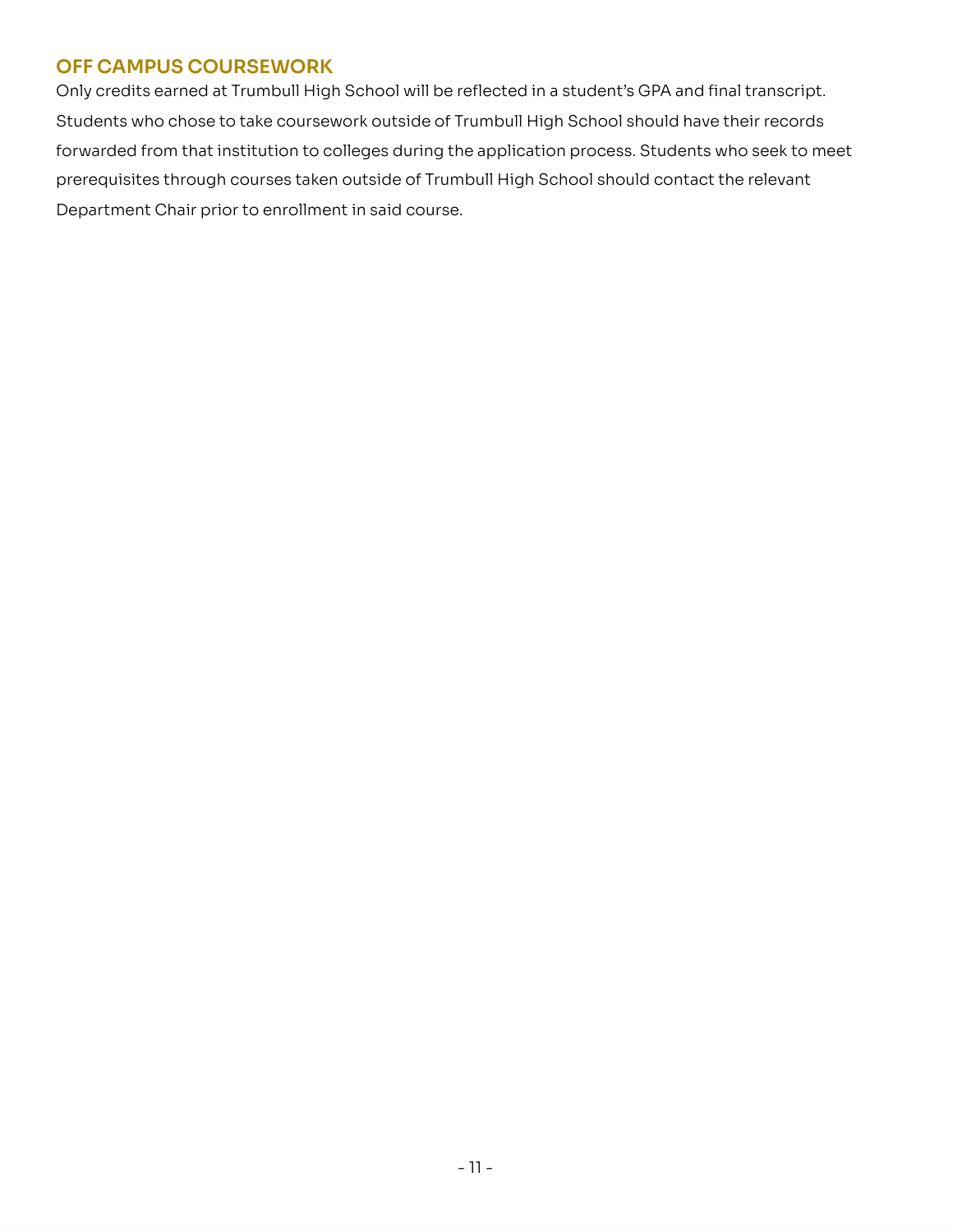

The Bridgeport Regional Aguaculture School is a regional facility located at Captain's Cove Seaport. The Aquaculture School offers a high level of instruction for students interested in the area of aquaculture. into the school is achieved through an application/interview process and enrollment is limited. If interested, see your school counselor. The Bridgeport Regional Aquaculture School is a regional facility located at Captain's Cove Seaport. The<br>Aquaculture School offers a high level of instruction for students interested in the area of aquaculture.<br>Acceptance

# **AQUACULTURE – 9300**

Grades 9 - 12 Full-year - 2 credits (double period)

The Bridgeport Regional Aguaculture School offers unique educational opportunities in two separate areas: marine technology and marine science. Students from Bridgeport, Fairfield, Milford, Monroe, Shelton, The Bridgeport Regional Aquaculture School offers unique educational opportunities in two separate areas:<br>marine technology and marine science. Students from Bridgeport, Fairfield, Milford, Monroe, Shelton,<br>Stratford, and technology are awarded for the successful completion of the course work. There are two unique programs available at the school, each having its own focus on marine science and technology education. The segment is a daily two-hour, part-time program which offers the student instruction in marine-related science and marine technology. The student's instruction is enhanced by applying the knowledge acquired in the classroom to activities in science/technology aboard the school's instructional, 57-foot vessel. Students who attend the Aquaculture School have an abbreviated lunch period, to accommodate daily travel to and from the program during the school day. available at the school, each having its own focus on marine science and technology education. The<br>Exploratory segment is a daily two-hour, part-time program which offers the student instruction in<br>marine-related science a

# **AQUACULTURE INTENSIVE – 9301**

#### Grade12 Full-year- up to 5 credits

This integrated course of study offers an in-depth study of aquaculture to include the origins (history), aquatic ecosystems (math and science), aquaculture engineering (math, science, and technology), and and analysis (math and science). The activities are enhanced by the use of the research vessel. The Intensive component was designed with seniors in mind, who have either experienced the exploratory program or are seriously considering aquaculture science and technology as a career. Aquaculture is the theme of this daily four-hour program offering instruction in the science, technology, mathematics, and of aquaculture. Finfish and shellfish production is a focus with instruction in the classroom as well as in the field. A total of up to five credits can be earned. This integrated course of study offers an in-depth study of aquaculture to include the origins (history),<br>aquatic ecosystems (math and science), aquaculture engineering (math, science, and technology), and<br>survey and analy theme of this daily four-hour program offering instruction in the science, technology, mathematics, and<br>history of aquaculture. Finfish and shellfish production is a focus with instruction in the classroom as well as<br>in th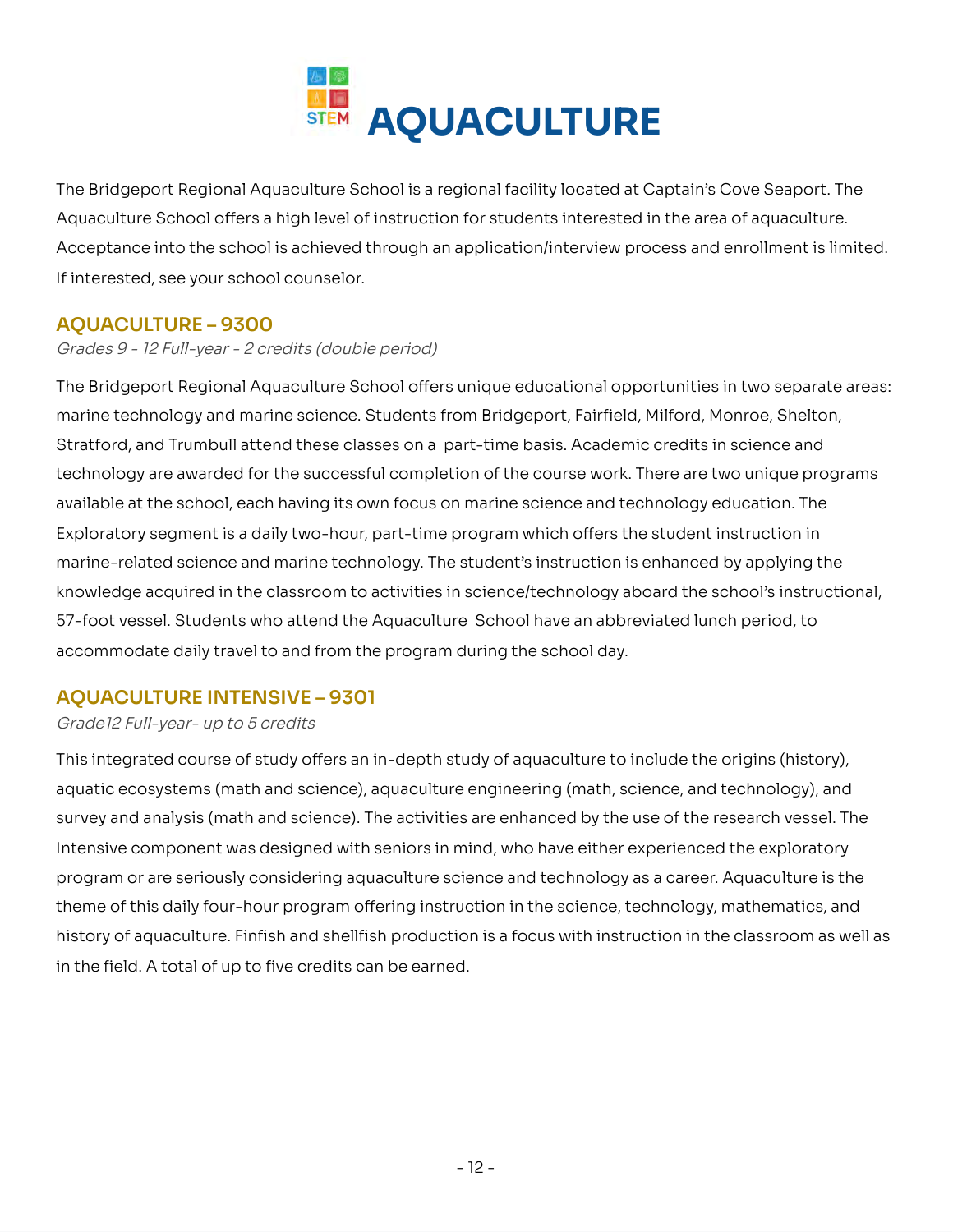# **REGIONAL CENTER FOR THE ARTS (RCA)**

# **RCA – 9400**

#### Grades 9-12 Full-year, 2 credits, 4 days per week

The Regional Center for the Arts is a performing arts magnet high school program serving students in grades 9-12. Students attend their local public high schools in the morning and attend RCA Monday through Thursday from 1:30 to 4:45 p.m. Credit is earned through the study of dance, theater, musical theater, production, and creative script writing. All Students planning to enroll must signup during course selection, after applying at RCA. A limited number of students will be eligible to participate. First priority will be given to returning students. All other students will be selected through a lottery. The Regional Center for the Arts is a performing arts magnet high school program serving students in<br>grades 9-12. Students attend their local public high schools in the morning and attend RCA Monday through<br>Thursday from 1

# **AGRISCIENCE AND BIOTECHNOLOGY**

The Agriscience and Biotechnology Program Is a four-year course of study with entrance in a student's ninth-grade year. The courses offered in this program are only available to students enrolled in the Program. Students participating in the Agriscience and Biotechnology Regional Program traditionally are involved in multiple fundraising and community outreach activities. The Agriscience and Biotechnology Program Is a four-year course of study with entrance in a student's<br>ninth-grade year. The courses offered in this program are only available to students enrolled in the<br>Agriscience Program

# **INTEGRATED PHYSICAL SCIENCE (AGRI) – 9114 (ACP), 9115(H)**

Grade 9 Full-year- 1 credit

 This course is aligned to the Next Generation Science Standards (NGSS) Disciplinary Core Ideas for Grade 9. Through the implementation of the Three Dimensions of NGSS (Disciplinary CoreIdeas, Science and Engineering Practices, and Cross-Cutting Concepts), students will explore topics in earth and space science through physical science concepts. Students will engage in Science and Engineering Practices their studies in order to develop their ability to think critically, engage in analysis, effectively communicate and defend their understandings like a scientist or engineer. Engineering Practices, and Cross-Cutting Concepts), students will explore topics in earth and space<br>science through physical science concepts. Students will engage in Science and Engineering Practices<br>throughout their stud

# **BIOLOGY (AGRI) – 9124 (ACP), 9125(H)**

Grade 10 Full-year- 1.25credits with laboratory

 This course is aligned to the Next Generation Science Standards (NGSS) Disciplinary Core Ideas for Grade 10. Through the implementation of the Three Dimensions of NGSS (Disciplinary Core Ideas, Science and 10. Through the implementation of the Three Dimensions of NGSS (Disciplinary Core Ideas, Science and<br>Engineering Practices and Cross-Cutting Concepts), students will explore topics in life sciences. Students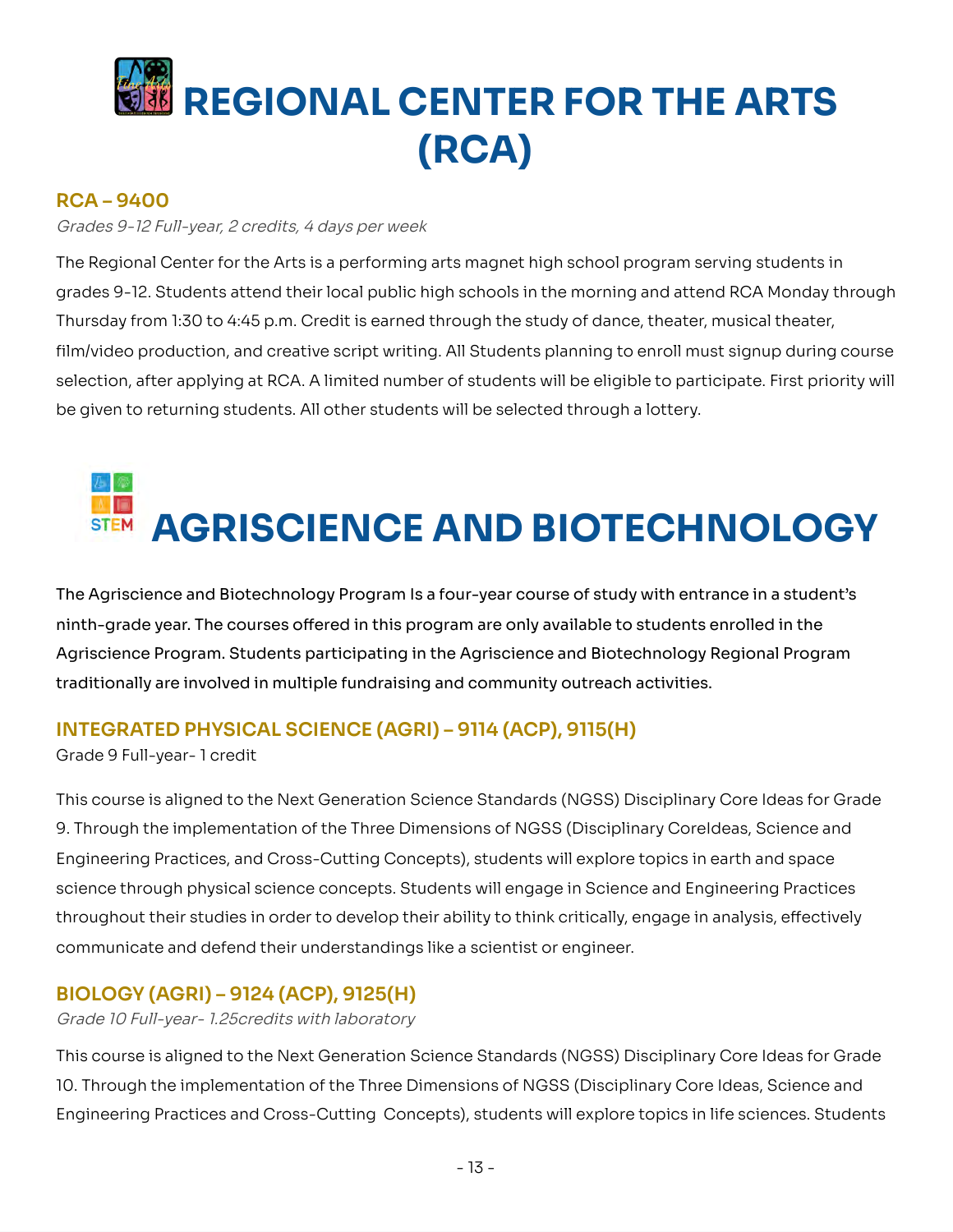will engage in Science and Engineering Practices throughout their studies in order to develop their ability to think critically, engage in analysis, effectively communicate and defend their understandings like a scientist or engineer. At the Honors level, algebraic reasoning and independent discovery are expected; the CP level mirrors the ACP level with additional quided inquiry. Prerequisites: Successful completion of Integrated Physical Science and teacher recommendation. To be considered for Honors Biology students should have successfully completed Honors Integrated Physical Science or achieved a grade of an A- or better in ACP Integrated Physical Science and teacher recommendation. will engage in Science and Engineering Practices throughout their studies in order to develop their ability to<br>think critically, engage in analysis, effectively communicate and defend their understandings like a scientist<br>

#### **AGRISCIENCE 9 – 9134**

#### Grade 9 Full-year- 1 credit

The 9th-grade Agriscience Course is designed for students to explore the broad field of agriculture. This essential course emphasizes technical communication, processing, and college-ready skill enhancement to progress through upper-level coursework. Some of the areas that will be explored include, but are not limited to, the following: Plant Science, Animal Science, Food Science, Natural Resources and Environment, Agriculture Mechanics, and Agribusiness. All students are required to participate in the FFA and have a Supervised Agriscience Experience (SAE) program. The 9th-grade Agriscience Course is designed for students to explore the broad field of agriculture. This<br>essential course emphasizes technical communication, processing, and college-ready skill enhancement<br>necessary to pr

#### **AGRISCIENCE 10 – 9144**

#### Grade 10 Full-year- 2 credits

 The 10th-grade Agriscience course is a continuation of the studies from Agriscience 9. This essential course emphasizes technical communication, processing, and college-ready skill enhancement necessary to progress through upper-level coursework. All areas of agriculture will be explored in more depth in this course. Areas of concentration include: Plant Science, Animal Science, Food Science, Natural Resource and Environment, Agriculture Mechanics and Agribusiness. All students are required to participate in the FFA have a Supervised Agriscience Experience (SAE) program. This course is scheduled for two consecutive periods. Prerequisite: Successful completion of Agriscience 9. All Students must also sign up for Biology. emphasizes technical communication, processing, and college-ready skill enhancement necessary to<br>progress through upper-level coursework. All areas of agriculture will be explored in more depth in this<br>course. Areas of con

## **H UCONN AGRI BIOTECHNOLOGY – 9154/9164**

9154 Grade 11 (3 UCONNcredits possible, UCONNCourseCode: SPSS 3230) Full-year- 2 credits 9164 Grade<br>12 (6 UCONNcredits possible, UCONNCourseCodes: SPSS 3240, 2120) (double period) 12 (6 UCONNcredits possible, UCONNCourseCodes: SPSS 3240, 2120) (double period)

This course will develop students' knowledge of scientific principles relating biotechnology to plants, animals, and the environment. The course structure will necessitate student involvement in extensive laboratory training and procedures. This course credit is also applied to the student's UCONN course transcript as a dual credit course. Course designs and curriculum are identical to the UCONN college course. All students are required to participate in the FFA and to have a Supervised Agricultural Experience (SAE) Program. This course is open only to students enrolled in the Agriscience Program. Prerequisite: Successful completion of Agriscience 9 and 10. This course will develop students' knowledge of scientific principles relating biotechnology to plants,<br>animals, and the environment. The course structure will necessitate student involvement in extensive<br>laboratory traini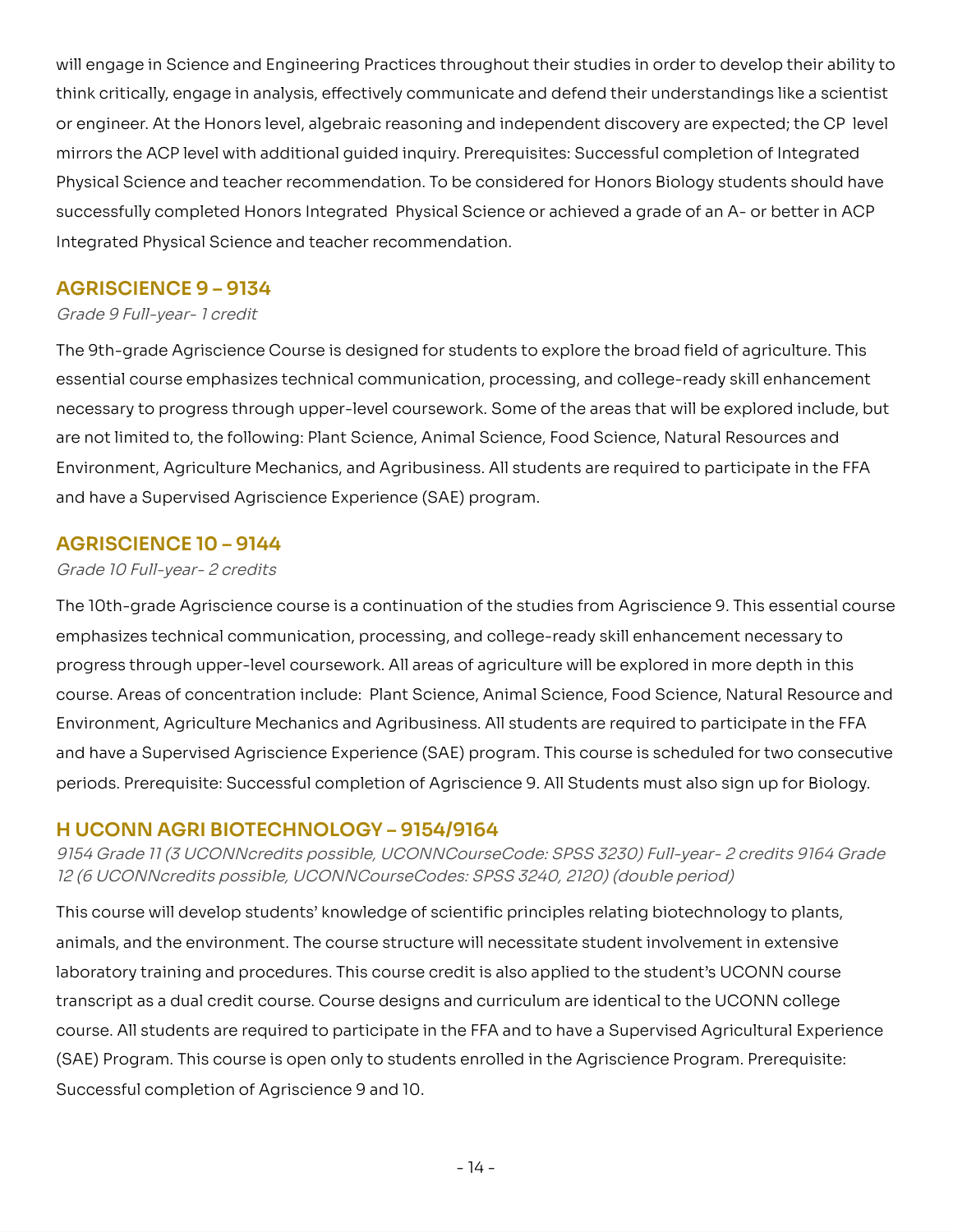#### **H UCONN PLANT SCIENCE – 9174/9184**

9174 Grades 11 (4 UCONN credits possible, UCONN Course Code: SPSS 2520, SPSS 3530) Full-year-2 9174 Grades 11 (4 UCONN credits possible, UCONN Course Code: SPSS 2520, SPSS 3530) Full-year–2<br>credits 9184 Grades 12 (3 UCONN credits possible, UCONN Course Code: SPSS 1110) (double period)

Students will have the opportunity to utilize state-of-the-art facilities to study areas including hydroponics, Students will have the opportunity to utilize state-of-the-art facilities to study areas including hydroponics,<br>biotechnology, and plant tissue culture. Students will also have the opportunity to study more traditional plant-related topics such as turf and landscape management, greenhouse management, fruit and vegetable and floral design. This course credit is also applied to the student's UCONN course transcript as a dual credit course. Course designs and curriculum are identical to the UCONN college course. All students are required to participate in the FFA and to have a Supervised Agricultural Experience (SAE) Program. This course is open only to students enrolled in the Agriscience Program. This course is scheduled<br>for two consecutive periods. Prerequisite: Successful completion of Agriscience 9 and 10. for two consecutive periods. Prerequisite: Successful completion of Agriscience 9 and 10. plant-related topics such as turf and landscape management, greenhouse management, fruit and vegetable<br>production, and floral design. This course credit is also applied to the student's UCONN course transcript as<br>a dual cr

## **H UCONN VETERINARY SCIENCE – 9196**

Grades 11-12 Full-year–2 credits (double period) 6 UCONN credits possible, UCONN Course Code: ANSC<br>1602 and ANSC 1676 

This course is for those students who wish to pursue the study of veterinary science and technology as related to small animals. The course will expand on previous coursework and requires in-depth decoding, and market analysis applications that coincide with both industry standards and specific college acceptance expectations. Emphasis will be on the importance of small animals as a major phase of the animal industry. Students will be trained in practical hands-on situations using the THS demonstrational farm and small animal lab. This course is for those students who wish to pursue the study of veterinary science and technology as<br>related to small animals. The course will expand on previous coursework and requires in-depth decoding,<br>encoding, and m

 The course will emphasize applied knowledge in livestock and small animal production as related to selection, care and management, showing, nutrition, genetics, breeding, health, anatomy, physiology, behavior, perception, training, learning, motivation, and stress, with consideration of integrated behavioral management and animal welfare, as well as opportunities in this growing field. Modern technology and a rapidly increasing rate of ownership of small animals have caused a demand for trained specialists in this area of agriculture and agribusiness. This course will offer a concentration in animal science responding to the elevated demands for an educated and experienced workforce. All students will be required to have a successful SAE (Supervised Agricultural Experience) and participate in the FFA. Prerequisite: Successful completion of Agriscience 9 and 10. selection, care and management, showing, nutrition, genetics, breeding, health, anatomy, physiology,<br>behavior, perception, training, learning, motivation, and stress, with consideration of integrated behavioral<br>management

# **H UCONN LARGE ANIMAL SCIENCE – 9214**

 Grades 11-12 Full-year–2 credits (double period) 6 UCONN credits possible, UCONN Course Code:ANSC 1602 and ANSC 2251

 This course is for those students who wish to pursue the study of animal science and technology. The course will expand on previous coursework and requires in-depth application of knowledge and skills which with both industry standards and specific college acceptance expectations. Emphasis will be on the importance of large animals as a major sector of agriculture. Students will be trained in practical course will expand on previous coursework and requires in-depth application of knowledge and skills which<br>coincide with both industry standards and specific college acceptance expectations. Emphasis will be on<br>the importan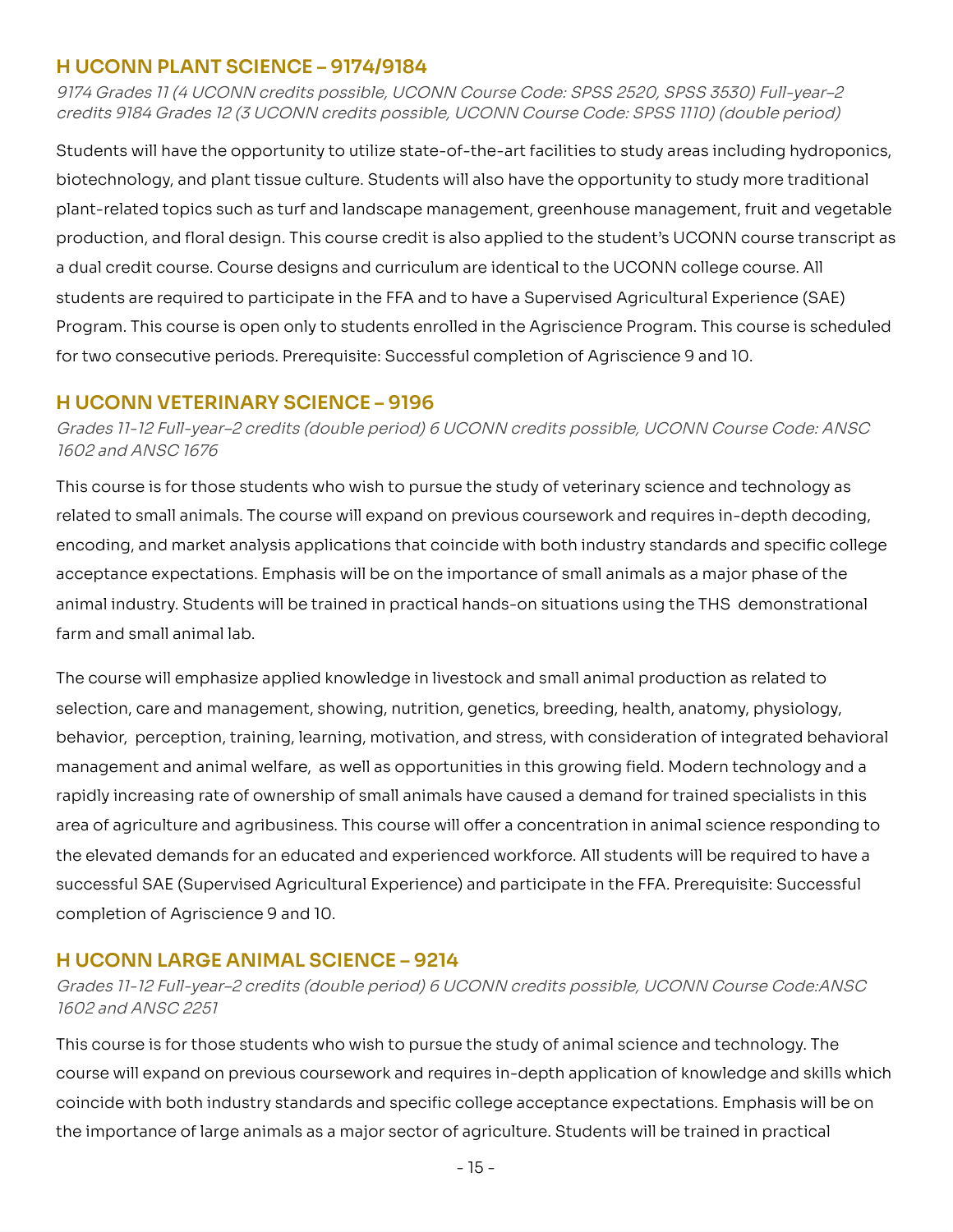hands-on situations using the THS demonstrational farm. The course will emphasize applied knowledge in hands-on situations using the THS demonstrational farm. The course will emphasize applied knowledge in<br>livestock and horse production as related to selection, care and management, showing, nutrition, breeding, and health, as well as opportunities in the industry. Modern technology has created a demand for trained<br>specialists in this area of agriculture and agribusiness. specialists in this area of agriculture and agribusiness.

This course will offer a concentration in large animal science responding to the demands of the job market. Course design and curriculum will support the related UCONN college course, and course credit will be Course design and curriculum will support the related UCONN college course, and course credit will be<br>applied to the student's UCONN course transcript as a dual-credit course. All students will be required to have a successful SAE (Supervised Agricultural Experience) and participate in the FFA. Prerequisite:<br>Successful completion of Agriscience 9 and10. Successful completion of Agriscience 9 and 10.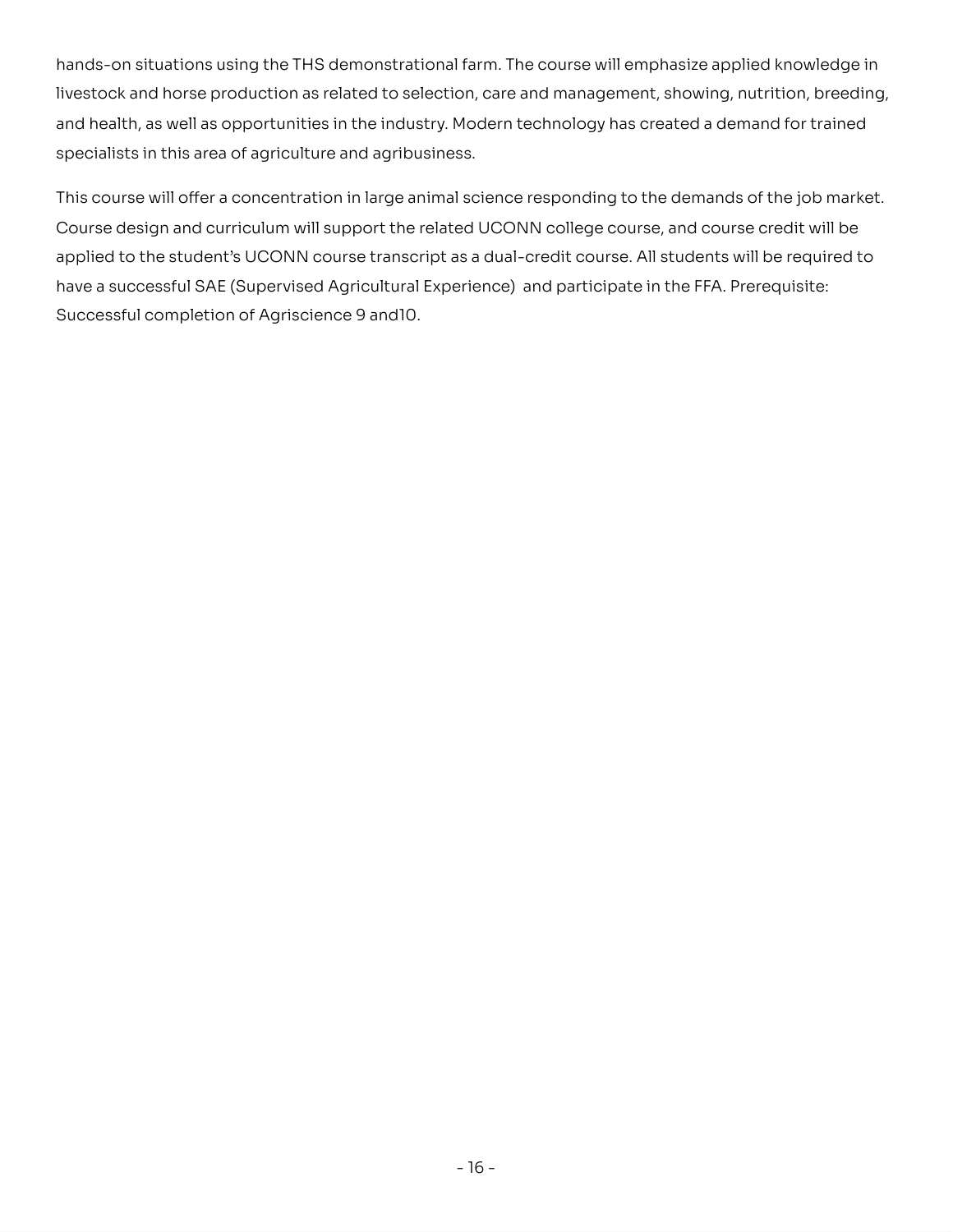

| Courses available to                                                                                  | Courses available to                                                                                                                                                                                                           | Courses available to                                                                                                                                                                                                                                                                                                                   | Courses available to                                                                                                                                                                                                                                                                                                                          |
|-------------------------------------------------------------------------------------------------------|--------------------------------------------------------------------------------------------------------------------------------------------------------------------------------------------------------------------------------|----------------------------------------------------------------------------------------------------------------------------------------------------------------------------------------------------------------------------------------------------------------------------------------------------------------------------------------|-----------------------------------------------------------------------------------------------------------------------------------------------------------------------------------------------------------------------------------------------------------------------------------------------------------------------------------------------|
| Freshmen                                                                                              | Sophomores                                                                                                                                                                                                                     | <b>Juniors</b>                                                                                                                                                                                                                                                                                                                         | Seniors                                                                                                                                                                                                                                                                                                                                       |
| Visual Art & Design<br>Drawing<br>Painting<br>Painting II<br><b>Beginning Ceramics</b><br>Mixed Media | Visual Art & Design<br>Drawing<br>Painting<br>Painting II<br>Painting III<br>Photography<br><b>Beginning Ceramics</b><br>Intermediate Ceramics<br>AP Art History<br>Adv. Drawing &<br>Illustration<br>Mixed Media<br>Sculpture | Visual Art & Design<br>Drawing<br>Painting<br>Painting II<br>Painting III<br>Photography<br><b>Beginning Ceramics</b><br>Intermediate Ceramics<br><b>Advanced Ceramics</b><br>Adv. Drawing &<br>Illustration<br>Mixed Media<br>Sculpture<br>AP Studio Art:2D Art<br>and Design<br>AP Studio Art:3D Art<br>and Design<br>AP Art History | Visual Art & Design<br>Drawing<br>Painting<br>Painting II<br>Painting III<br>Photography<br><b>Beginning Ceramics</b><br><b>Intermediate Ceramics</b><br><b>Advanced Ceramics</b><br>Adv. Drawing &<br>Illustration<br>Mixed Media<br>Sculpture<br>AP Studio Art:2D Art<br>and Design<br>AP Studio Art:3D Art<br>and Design<br>AP Art History |

# **VISUAL ART & DESIGN– 8100**

Grades 9-12 Half-year - .5 credit

 Visual Art & Design is an introductory course that provides a foundation in artistic skill development, personal expression, and creative thinking. This course is an overview of the visual arts program at Trumbull School and will allow students to explore their strengths and interests for future classes in visual arts and graphic design. personal expression, and creative thinking. This course is an overview of the visual arts program at Trumbull<br>High School and will allow students to explore their strengths and interests for future classes in visual arts<br>a

#### **BEGINNING CERAMICS – 8105**

#### Grades 9 -12 Half-year - .5 credit

Beginning Ceramics is a course designed for artistically inquisitive students. If you like to work with your hands and are interested in developing skills in hand building as well as on the potter's wheel...this is the class for you. Students can expect to acquire the ability to create an array of functional and decorative Cups, plates, bowls, vases, and pitchers are a few of the forms, which will be addressed. This Is a hands-on class. Beginning Ceramics is a course designed for artistically inquisitive students. If you like to work with your<br>hands and are interested in developing skills in hand building as well as on the potter's wheel...this is the<br>cla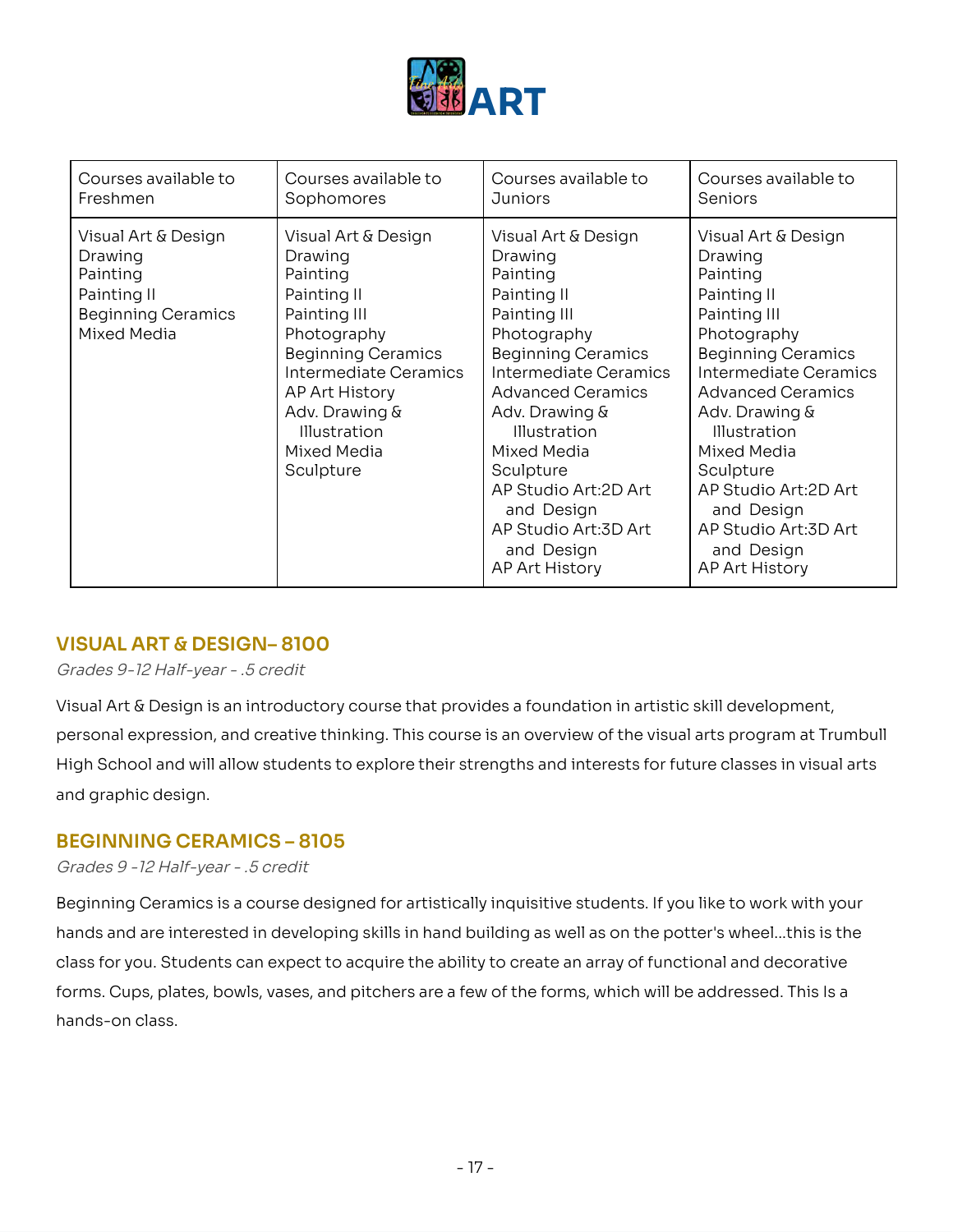#### **INTERMEDIATE CERAMICS – 8110**

#### Grades 10-12 Full-year- 1 credit

Advanced Ceramics is available to students by recommendation only. It is a course designed to provide the experienced pottery student with a deeper look into the world of clay. While focusing on advanced wheel-throwing techniques, students will round out their knowledge of the craft. Glaze experimentation, kiln loading/firing, the study of other potter's work, and group critiques will serve to provide a deeper understanding of this medium. Students can expect to refine their skills on the wheel and really begin to see ideas come to fruition. Prerequisite: Beginning Ceramics. Advanced Ceramics is available to students by recommendation only. It is a course designed to provide the<br>experienced pottery student with a deeper look into the world of clay. While focusing on advanced<br>wheel-throwing tec

#### **MIXED MEDIA - 8112**

#### Grades 9-12 Half year - 0.5 credit

This course will build upon knowledge and skills learned in previous art courses. Students will apply the earlier principles to more advanced work with a variety of materials and a combination of art forms. The will include contemporary crafts, alternative materials, weaving, printmaking, collage, and other forms. Students will analyze the aesthetic potential of various mediums, developing strong artistic exploration and expression. Prerequisite: Visual Art & Design, Drawing, or Painting. This course will build upon knowledge and skills learned in previous art courses. Students will apply the<br>earlier principles to more advanced work with a variety of materials and a combination of art forms. The<br>course will

# **SCULPTURE – 8115**

#### Grades 10-12 Half year - 0.5 credit

This course will offer an opportunity for students to explore their creative potential in a number of mediums. will learn three-dimensional (3-D) elements and principles of art and design, including shape, form, texture, color, and balance. They will apply these concepts to techniques for sculpture and three-dimensional construction using stone, wood, clay, metal, found objects, and other three-dimensional materials. Studies from classical sculpture to modern 3-D art will allow students to explore the aesthetic potential of various mediums, allowing for artistic exploration and expression. Prerequisite: Successful potential of various mediums, allowing for artistic exploration and expression. Prerequisite: Successful<br>completion of two semesters of art at the high school level, including either Visual Art & Design or Ceramics. This course will offer an opportunity for students to explore their creative potential in a number of mediums.<br>Students will learn three-dimensional (3-D) elements and principles of art and design, including shape,<br>form, t

#### **ADVANCED CERAMICS – 8120**

#### Grade 11-12 Full-year- 1 credit

This course is an advanced study in ceramics available to students who have received permission from their<br>previous year ceramics instructor. Students are permitted to enroll according to available space and previous year ceramics instructor. Students are permitted to enroll according to available space and staffing. Prerequisite: Beginning Ceramics and Intermediate Ceramics.

# **AP STUDIO ART: 3-D ART AND DESIGN – 8126**

#### Grade 11-12 Full-year 1 credit

AP Studio Art: 3-D Art and Design provides an opportunity for students to pursue and receive credit for coursework. Each AP 3-D Art student will develop mastery in the concept, composition, and AP Studio Art: 3-D Art and Design provides an opportunity for students to pursue and receive credit for<br>college-level coursework. Each AP 3-D Art student will develop mastery in the concept, composition, and<br>- 18 -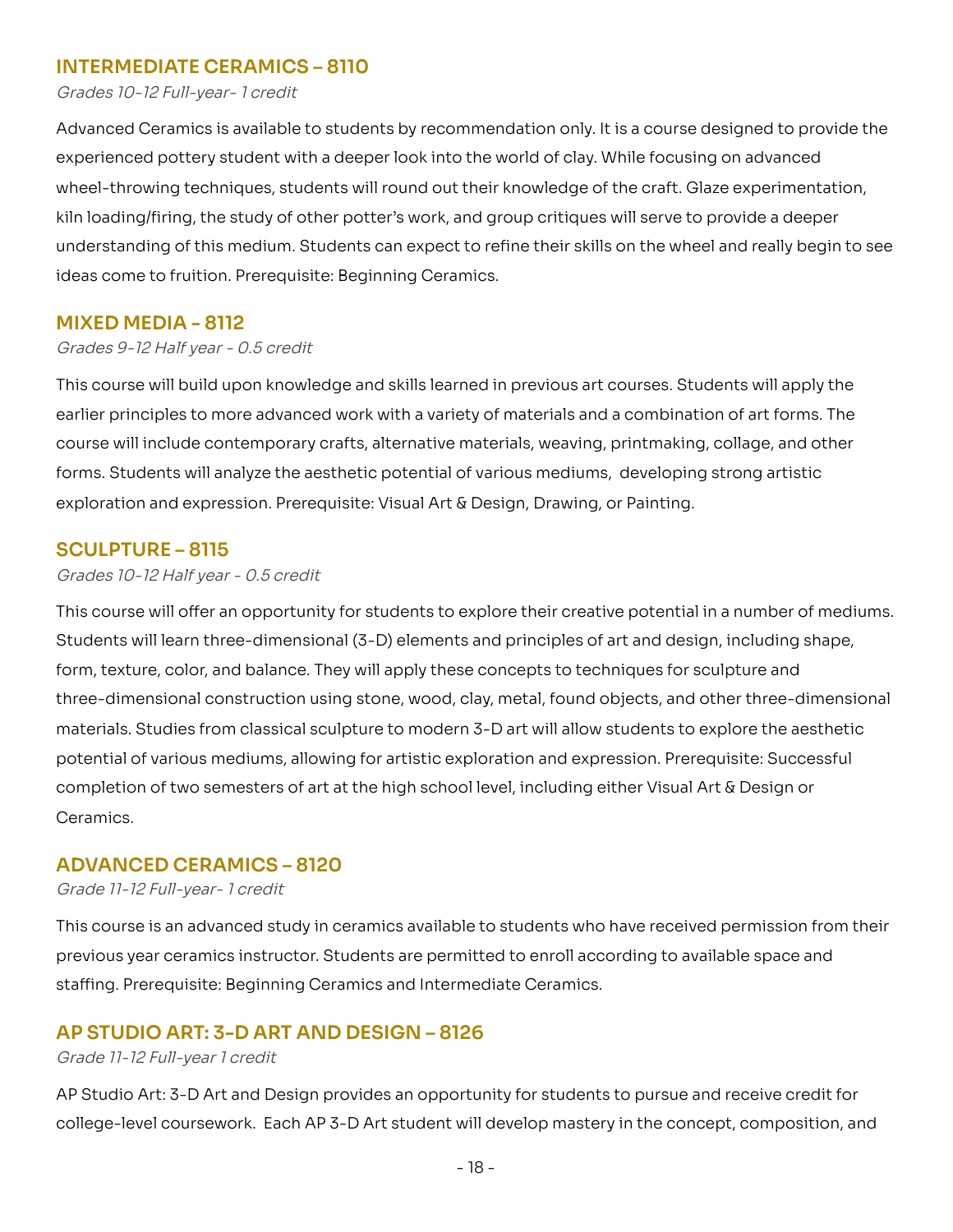execution of their ideas in a three-dimensional format that includes, but is not limited to, figurative or execution of their ideas in a three-dimensional format that includes, but is not limited to, figurative or<br>non-figurative sculpture, architectural models, metalwork, ceramics, glasswork, installation, performance, assemblage, and 3-D fabric/fiber arts. Through studio practice, application of design concepts, and informed decision making, students will assemble a portfolio of artwork that demonstrates a high level of quality and growth over time of content, technique, and process. Students will select portfolio pieces and assemblage, and 3-D fabric/fiber arts. Through studio practice, application of design concepts, and<br>informed decision making, students will assemble a portfolio of artwork that demonstrates a high level of<br>quality and gro their portfolios to the College Board for assessment and possible college credit. Prerequisites: Completion<br>of 1. 5 credits in the arts at the high school level. of 1.5 credits in the arts at the high school level.

#### **DRAWING – 8140**

#### Grades 9-12 Full-year- 1 credit

This is an intense, in-depth drawing course. Realistic drawing dominates the course which covers sharp perspective, and surrealism. In this course, students will be exposed to various drawing materials, such as pencil, pastel, charcoal, and pen ink. This is an intense, in-depth drawing course. Realistic drawing dominates the course which covers sharp<br>focus, perspective, and surrealism. In this course, students will be exposed to various drawing materials,<br>such as penc

# **ADVANCED DRAWING AND ILLUSTRATION – 8145**

#### Grades 10-12 Half-year - .5 credit

 This advanced course will build upon knowledge and skills learned in previous art courses. Students will apply the earlier principles to more advanced work in form, function, and design. The course will include representation and composition form; additional work will be in studies of media, visual techniques, and illustration, focusing students on engaging their audience and bringing them into a story. Prerequisite: Visual Art & Design, Drawing, or Painting. apply the earlier principles to more advanced work in form, function, and design. The course will include<br>figurative representation and composition form; additional work will be in studies of media, visual<br>techniques, and

## **PAINTING – 8150**

#### Grades 9-12 Half-year - .5 credit

This half-year course will deal with painting methods and the unique characteristics of each. The student<br>will work with watercolors, pastels, and acrylic. will work with watercolors, pastels, and acrylic.

#### **PAINTING II – 8160**

#### Grades 9-12 Half-year - .5 credit

This course is available as advanced studies in painting. Students are permitted to enroll according to space and staffing. In addition, students must receive permission from their previous year's painting instructor. Prerequisite: Painting. This course is available as advanced studies in painting. Students are permitted to enroll according to<br>available space and staffing. In addition, students must receive permission from their previous year's<br>painting instru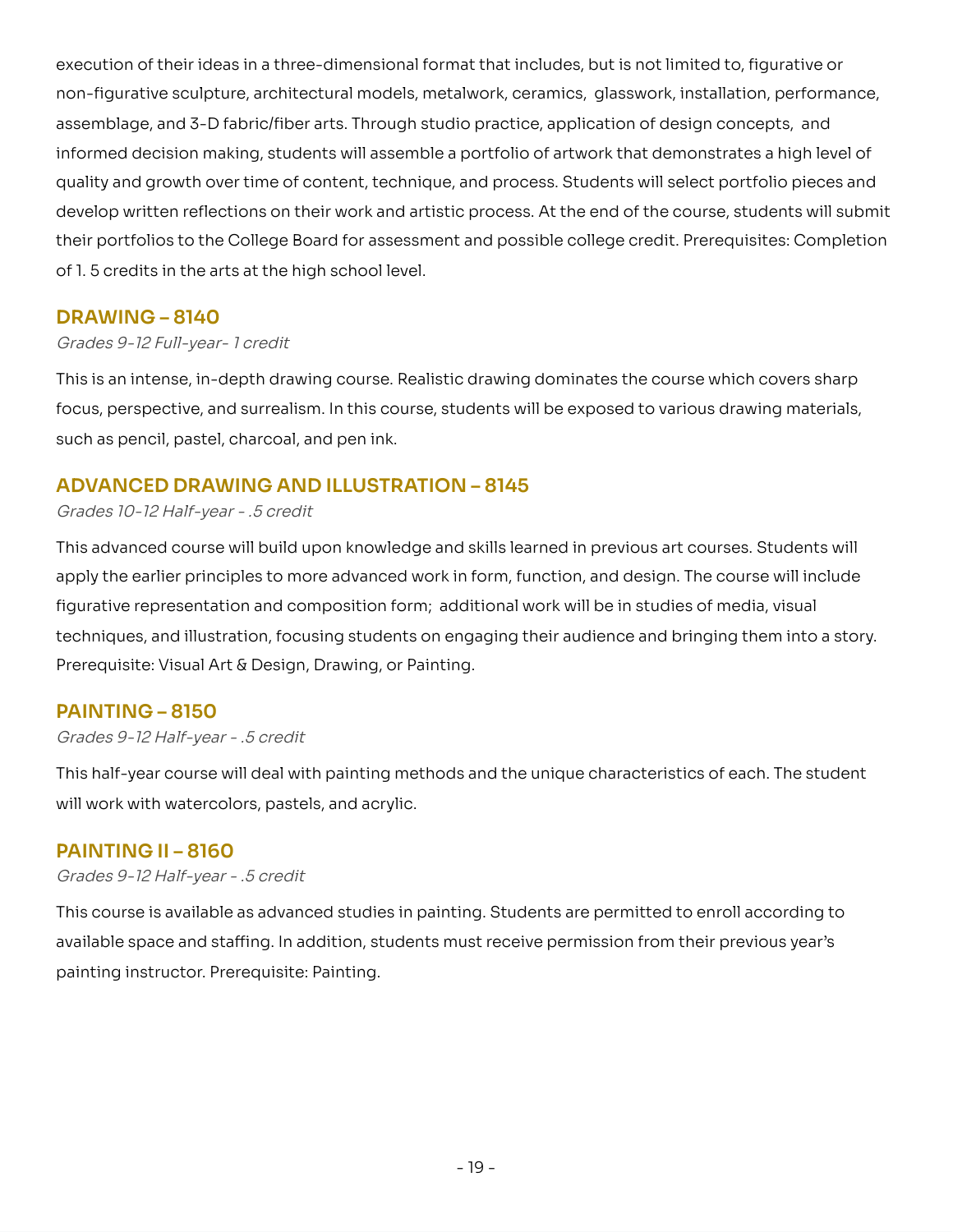# **PAINTING III – 8170**

Grades 10-12 Half-year - .5 credit

This course is available as advanced studies in painting. Students are permitted to enroll according to space and staffing. In addition, students must receive permission from their previous year's painting instructor. Prerequisite: Painting and Painting II. This course is available as advanced studies in painting. Students are permitted to enroll according to<br>available space and staffing. In addition, students must receive permission from their previous year's<br>painting instru

#### **PHOTOGRAPHY– 8180**

#### Grades 10-12 Half-year - .5 credit

Photography Is designed for students with an interest in both creativity and technology. If you are in capturing your personal impressions of the world around us, this is the class for you. Students will learn to operate a manual digital camera, compose images in an artistic manner, and utilize computer software, such as Photoshop, in editing photographs. Landscape, portrait, cityscape, and more will be<br>addressed in the course. addressed in the course. Photography Is designed for students with an interest in both creativity and technology. If you are<br>interested in capturing your personal impressions of the world around us, this is the class for you. Students<br>will learn t

#### **AP STUDIO ART: 2-D ART AND DESIGN – 8186**

#### Grade 11-12 Full-year- 1 credit

 AP Studio Art:2-D Art and Design provides an opportunity for students to pursue and receive credit for college-level coursework. Each AP Studio Art student will develop mastery in the concept, composition, college-level coursework. Each AP Studio Art student will develop mastery in the concept, composition,<br>and execution of their ideas in a two-dimensional format that includes, but is not limited to, painting, drawing, graphic design, printmaking, weaving, fashion design, and photography. Through studio practice, drawing, graphic design, printmaking, weaving, fashion design, and photography. Through studio practice,<br>application of design concepts, and informed decision making, students will assemble a portfolio of artwork that demonstrates a high level of quality and growth over time of content, technique, and process. Students will develop written reflections on their work and artistic process. At the end of the course, will submit their portfolios to the College Board for assessment and possible college credit. Prerequisites: Completion of 1.5 credits in the arts at the high school level. artwork that demonstrates a high level of quality and growth over time of content, technique, and process.<br>Students will develop written reflections on their work and artistic process. At the end of the course,<br>students wi

#### **AP ART HISTORY – 8196**

#### Grades 10-12 Full-year- 1 credit

Advanced Placement Art History will provide an opportunity for students to pursue and receive credit for college-level coursework. Equivalent to a two-semester introductory college course, AP Art History studies "250 works of art characterized by diverse artistic traditions from prehistory to the present" (College Board AP Art History Course Overview). Writing and research involving the art, its artists, and its responses and interpretations over time are ongoing elements of every unit. Advanced Placement Art History will provide an opportunity for students to pursue and receive credit for<br>college-level coursework. Equivalent to a two-semester introductory college course, AP Art History studies<br>"250 works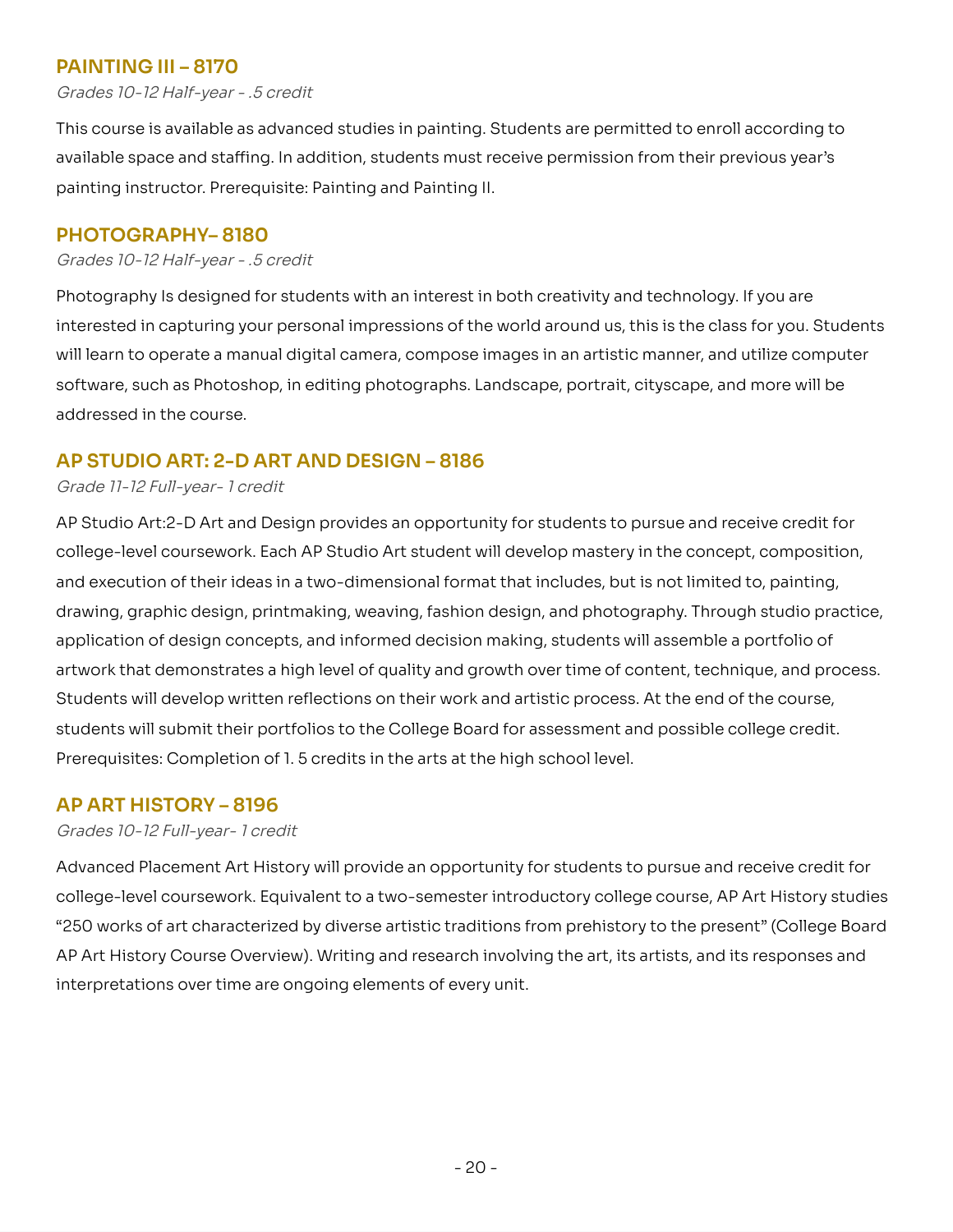

| Courses available to                                                                                                                   | Courses available to                                                                                                                                                                                                                          | Courses available to                                                                                                                                                                                                                                                                                                                                        |
|----------------------------------------------------------------------------------------------------------------------------------------|-----------------------------------------------------------------------------------------------------------------------------------------------------------------------------------------------------------------------------------------------|-------------------------------------------------------------------------------------------------------------------------------------------------------------------------------------------------------------------------------------------------------------------------------------------------------------------------------------------------------------|
| Freshmen                                                                                                                               | Sophomores                                                                                                                                                                                                                                    | Juniors & Seniors                                                                                                                                                                                                                                                                                                                                           |
| Introduction to Business<br>Communications<br>Computer Technology<br>Accounting I<br>Web Design: HTML & CSS<br>The Business of Fashion | Introduction to Business<br>Communications<br>Computer Technology<br>Web Design: HTML & CSS<br>Accounting I<br>Sports/Entertainment Marketing<br>The Business of Fashion<br><b>HCCP Prin. of Marketing</b><br>H Prin. of Financial Accounting | Communications<br>Computer Technology<br>Web Design: HTML & CSS<br>Accounting I<br>Sports/Entertainment Marketing<br>Entrepreneurship<br>Leadership and Character Dev.<br>Personal Finance<br>H Applications of Marketing<br><b>HCCP Prin. of Marketing</b><br>H Prin. of Financial Accounting<br>Investing and the Stock Market<br>The Business of Fashion |

# **INTRODUCTION TO BUSINESS –7100**

Grades 9-10 Half-year - .5 credit

This course is a great introduction to Business. This Is a project-based class where students will be to several business topics including: marketing, accounting, communications, banking & finance, and investing. (Formerly Business Concepts) This course is a great introduction to Business. This Is a project-based class where students will be<br>introduced to several business topics including: marketing, accounting, communications, banking &<br>finance, and investin



Grades 9-12 Half-year - .5 credit

This course is project-oriented and includes instruction in word processing, spreadsheets, databases, and This course is project-oriented and includes instruction in word processing, spreadsheets, databases, and<br>presentation programs. Students will learn software skills and then apply them to a series of real-world projects in preparation for life after high school. This course provides instruction in the skills needed to be<br>prepared for the computer requirements at most colleges. prepared for the computer requirements at most colleges.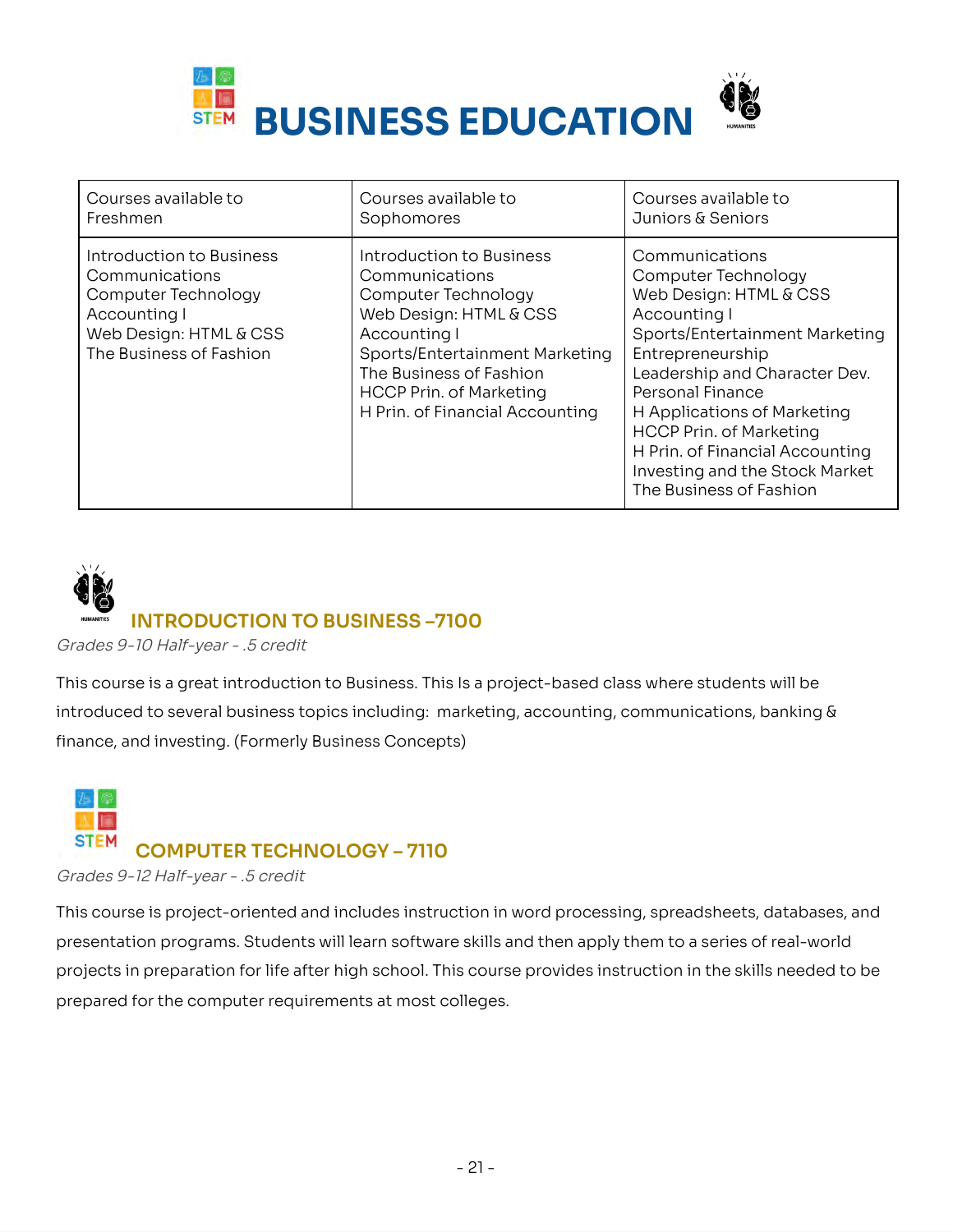

Grades 9-12 Half-year - .5 credit

This course helps develop very useful communications and public speaking skills for high school, college, beyond! Students will be introduced to oral presentation skills in a comfortable setting. Students will make an introduction, present a "How To", participate in an interview, and present a final project. This course helps develop very useful communications and public speaking skills for high school, college,<br>and beyond! Students will be introduced to oral presentation skills in a comfortable setting. Students will<br>make an



# **WEB DESIGN: HTML & CSS – 7170**

Grades 9-12 Half-year - .5 credit

 Web Design: HTML & CSS is a project-based course that teaches students how to build their own web pages using HTML and CSS coding language. Students will be able to explain how web pages are developed and<br>viewed on the Internet, analyze and fix errors in existing websites, and write code for their very own<br>multi-page websit viewed on the Internet, analyze and fix errors in existing websites, and write code for their very own multi-page websites.



Grades 11-12 Half-year - .5 credit

Show me the money! This course is perfect for any student who will soon be living away from home. Life include: maintaining a savings and checking account, establishing credit, securing employment, financing a car, acquiring housing, and guarding against identity theft. Show me the money! This course is perfect for any student who will soon be living away from home. Life<br>skills include: maintaining a savings and checking account, establishing credit, securing employment,<br>financing a car,



#### Grade 11-12 Half year - 0.5 credit

This course will expand upon personal finance topics, with an increased emphasis on investing as a means financial independence. Personal finance education in high school provides students the knowledge and skills to manage financial resources effectively for a lifetime of financial well-being. This course will cover the time value of money, compound interest, and how investing wisely over long periods of time can lead to financial security. Students will explore investment options such as stocks, bonds, mutual funds, and real as well as careers in the financial industry. Speculative investments and how to incorporate them into an investment portfolio will also be discussed. Prerequisite: Successful completion of Accounting I or Personal Finance This course will expand upon personal finance topics, with an increased emphasis on investing as a means<br>to financial independence. Personal finance education in high school provides students the knowledge and<br>skills to m financial security. Students will explore investment options such as stocks, bonds, mutual funds, and real<br>estate as well as careers in the financial industry. Speculative investments and how to incorporate them into<br>an in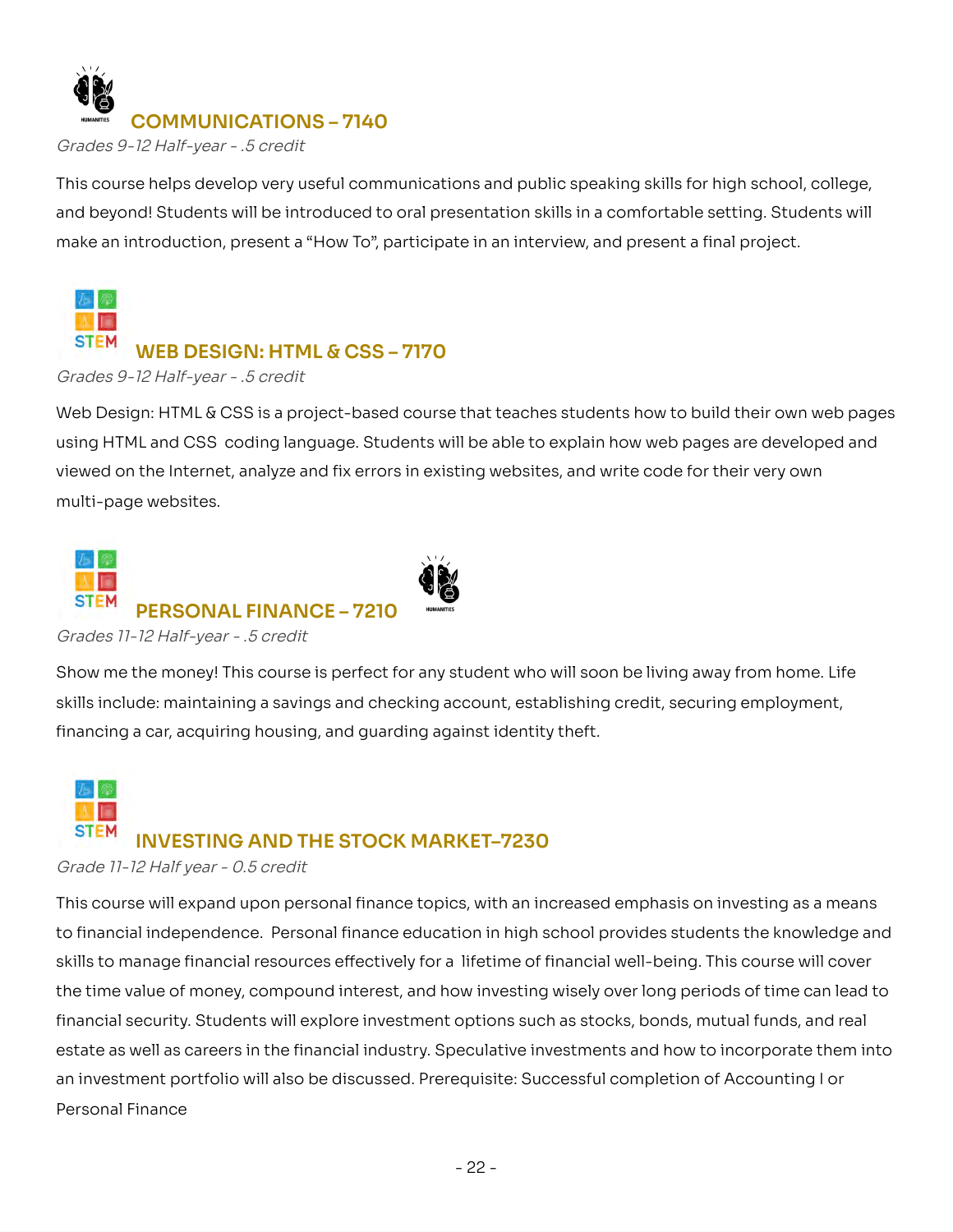

Grades 9 -12 Full-year- 1 credit

This course represents basic principles of accounting and provides the student with the knowledge of the This course represents basic principles of accounting and provides the student with the knowledge of the<br>financial operations of businesses. Emphasis is placed on the accounting cycle including the recording process, income determination, and the development of financial statements. A year-end business simulation creates a realistic approach to accounting procedures and methods of a small business. This is strongly recommended for students considering further study in any business field. Students are encouraged to become involved in FBLA. simulation creates a realistic approach to accounting procedures and methods of a small business. This<br>course is strongly recommended for students considering further study in any business field. Students are<br>encouraged to



# **H PRINCIPLES OF FINANCIAL ACCOUNTING – 7265 (SCSU: ACC200)**

Grades 10-1 2 SCSU Credits possible, SCSU Course Code: ACC200

Students will expand on the skills successfully learned in Accounting I. Students will continue the study of financial accounting theory and practice-oriented toward the use of financial statements for decision making. Accounting transactions are analyzed, recorded, and summarized for the preparation of general-purpose financial statements in accordance with generally accepted accounting principles. The course follows the syllabus and requirements of an accounting course at Southern CT State University. This course is essential for students considering a business and/or accounting degree in college. SCSU recommends students enrolled in this course have a 3.0 GPA or better. Prerequisite: Grade of B or better in<br>Accounting I and teacher recommendation. Accounting I and teacher recommendation. Students will expand on the skills successfully learned in Accounting I. Students will continue the study of<br>financial accounting theory and practice-oriented toward the use of financial statements for decision<br>making. Acc

# **ENTREPRENEURSHIP – 7270**

Grades 11-12 Half-year - .5 credit

 Do you have aspirations to start your own business? If so, this is the perfect course for you. Students will be introduced to basic entrepreneurial concepts and start a small business where they will assume the role of an officer or employee while solving real-life business problems. All students are required to financially invest in their class company. introduced to basic entrepreneurial concepts and start a small business where they will assume the role of<br>either an officer or employee while solving real-life business problems. All students are required to<br>financially i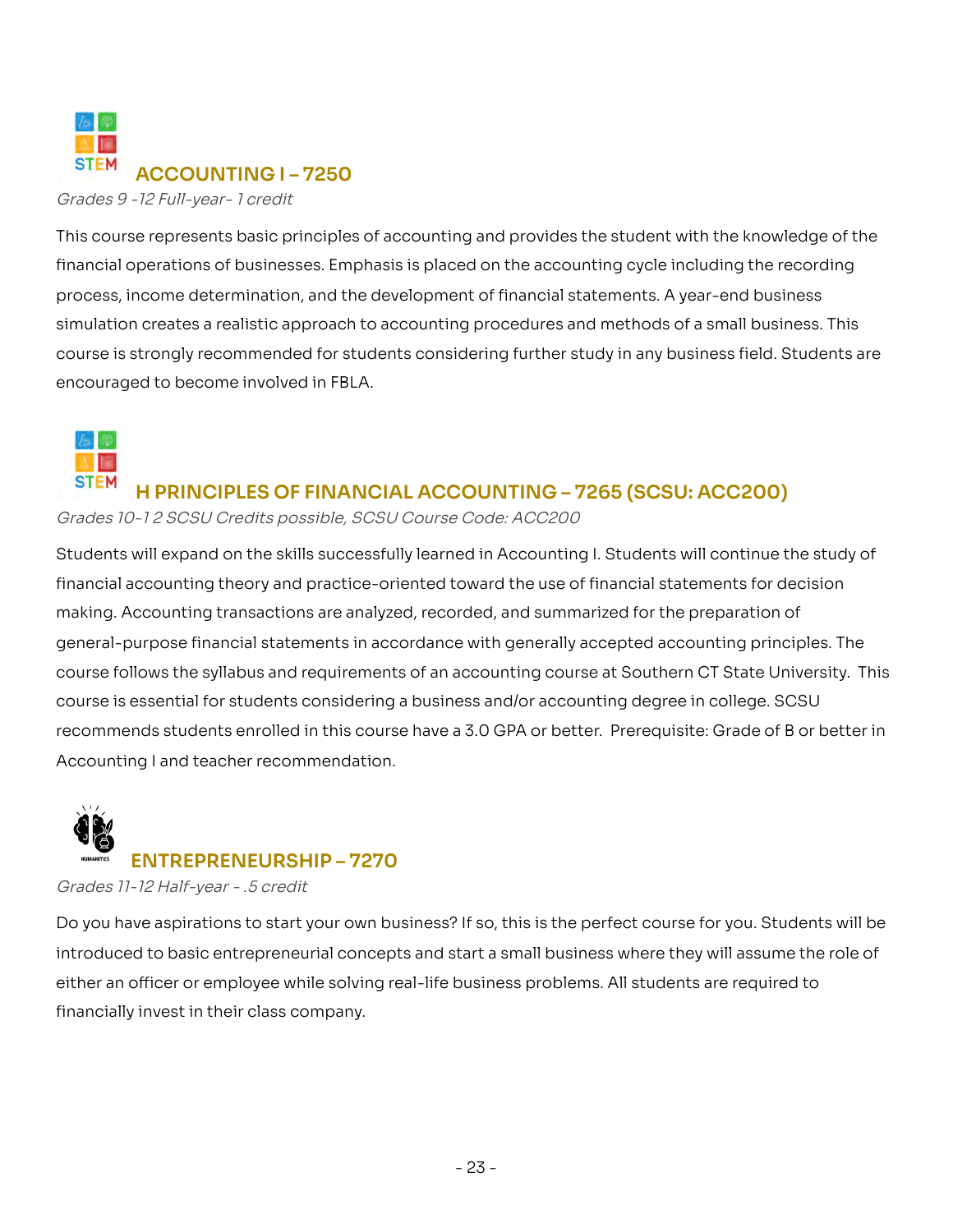

# **LEADERSHIP & CHARACTER DEVELOPMENT – 7310**

Grades 11-12 Half-year - .5 credit

 Students in grades 11-12 will learn to work as part of a team to learn problem-solving skills through hands-on activities and in- and out-of-class projects. The course will focus on gaining increased self-understanding, activities and in- and out-of-class projects. The course will focus on gaining increased self-understanding,<br>leadership styles, communication skills, team-building, group process, and values clarification. There are mandatory community service and reading/writing requirements for this course. Club and student council<br>officers along with all sports team captains are highly recommended for this course. officers along with all sports team captains are highly recommended for this course.



# **THE BUSINESS OF FASHION – 7510**

Grades 9-12 Half-year - .5 credit

The Business of Fashion will bring to life the business aspects of the fashion world. This course will offer students an introduction to this exciting, dynamic industry through topics such as fashion design, emerging trends, cultural influences, promotion, visual merchandising, and retailing. Learn how to build a career in The Business of Fashion will bring to life the business aspects of the fashion world. This course will offer<br>students an introduction to this exciting, dynamic industry through topics such as fashion design, emerging<br>trend management. Explore the future of the fashion industry in this hands-on, project-based course!



# **SPORTS AND ENTERTAINMENT MARKETING – 7280**

Grades 10-12 Half-year - .5 credit

Students will be introduced to marketing concepts as they relate to the ever-growing, very popular sports, Students will be introduced to marketing concepts as they relate to the ever-growing, very popular sports,<br>and entertainment industries. Topics will include marketing basics, sports marketing, entertainment marketing, sports and entertainment products, imaging, licensing, and promotion. This is a challenging, marketing, sports and entertainment products, imaging, licensing, and promotion. This is a challenging,<br>fast-paced project-based class. Students may not take this course concurrently with H CCP Principles of Marketing.



# **H CCP PRINCIPLES OF MARKETING – 7295**

Grades 11-12 Full-year- 1 credit 3 HCC credits possible,HCC Course Code: BMK201

 Students enrolled in this course will study the scope and significance of marketing in contemporary American business with an emphasis on marketing consumer goods and the development of the essential of the marketing mix (product, price, distribution, and promotion). Students are expected to work in the School-Based Enterprise (school store) and encouraged to participate in DECA. American business with an emphasis on marketing consumer goods and the development of the essential<br>elements of the marketing mix (product, price, distribution, and promotion). Students are expected to work<br>in the School-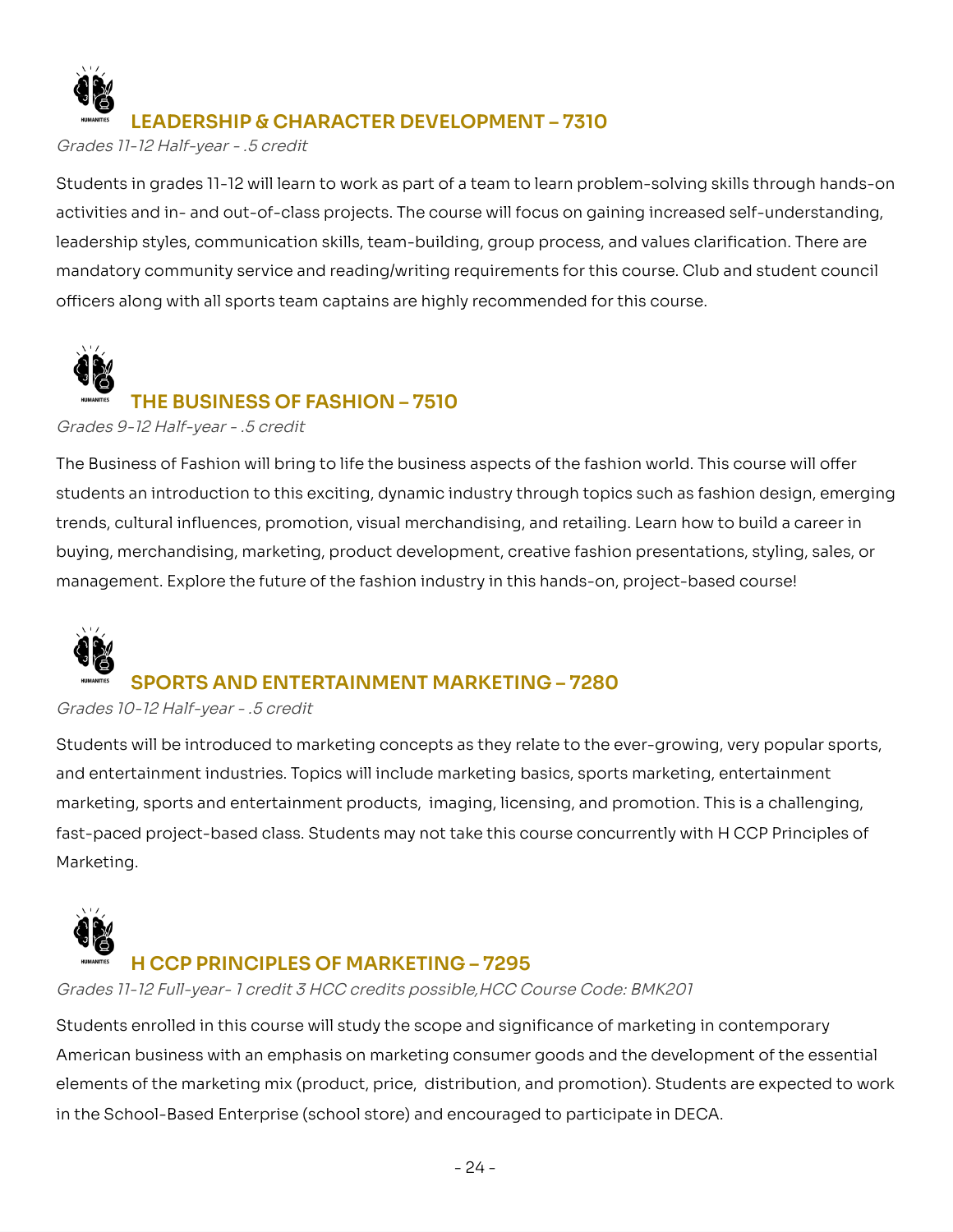

# **H APPLICATIONS OF MARKETING – 7290**

Grades 11-12 Half-year - .5 credit

This course is an advanced program of study in marketing and management, with emphasis on in-depth concepts of specific interest to students, as well as strong involvement in the co-curricular organization DECA. Opportunities will be provided for further development of decision-making, problem-solving, and leadership skills through partnering with local businesses as well as independent research, case study analysis, and competition. Students will explore how their marketing ideas can be applied to authentic situations to create integrated campaigns surrounding the consumer. As a culminating assessment, students will develop and pitch a dynamic advertising campaign for a client as part of the State DECA competition. Prerequisite: Successful completion of Sports & Entertainment Marketing or H CCP Principles of Marketing. This course is an advanced program of study in marketing and management, with emphasis on in-depth<br>concepts of specific interest to students, as well as strong involvement in the co-curricular organization<br>DECA. Opportunit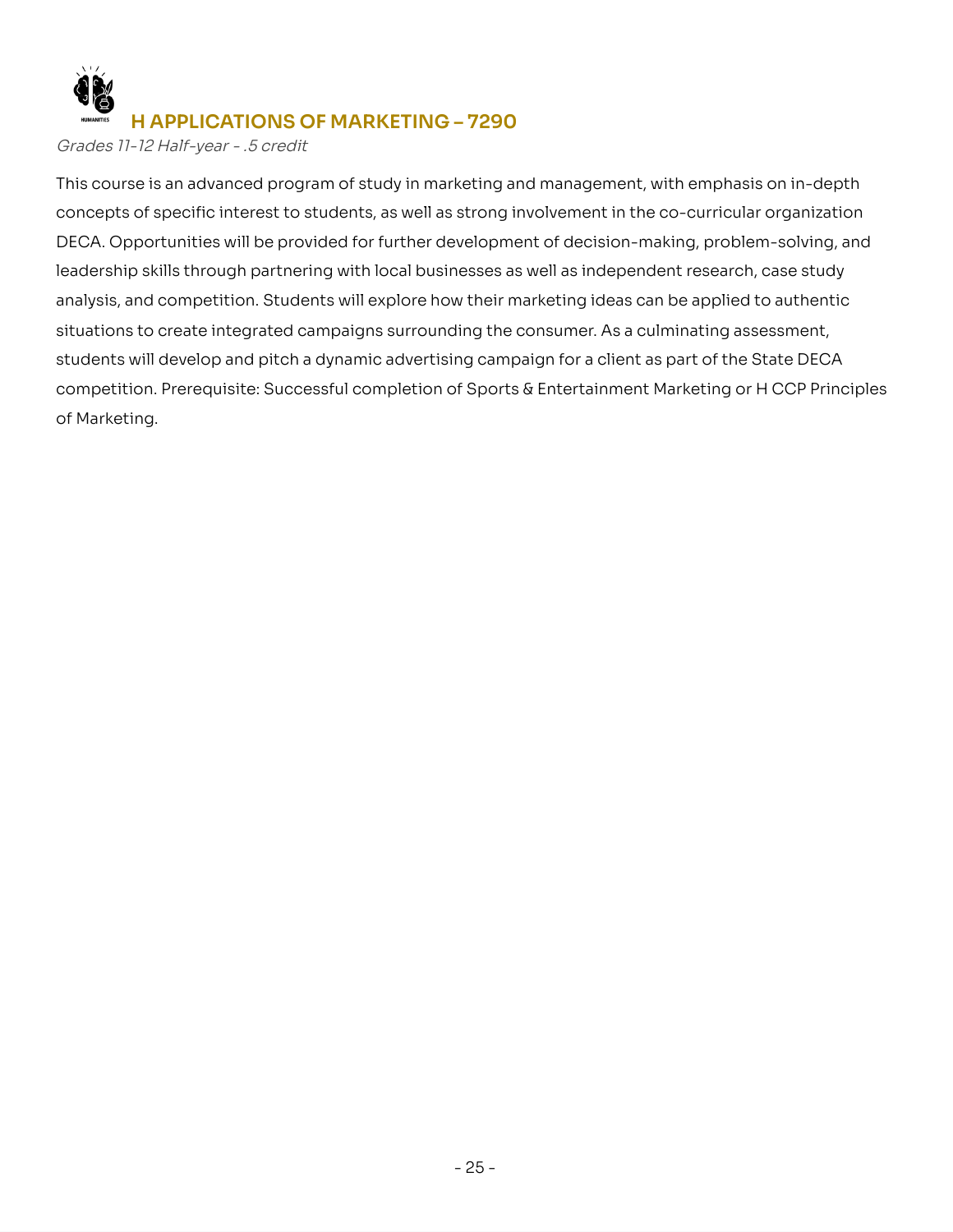

The following courses are for STEM elective credit

## **CYBER SECURITY-2450**

Grades 9-12 Half-year - .5 credit

As our world becomes increasingly dependent on technology, cybersecurity is a topic of growing This course will prepare students with crucial skills to be responsible citizens in a digital future. Students will learn foundational cyber security topics including digital citizenship, cyber hygiene, classic and modern cryptography, software security, networking fundamentals, and basic system administration. The course is designed for students with an interest in computer science, and beginning to intermediate computer science skills. As our world becomes increasingly dependent on technology, cybersecurity is a topic of growing<br>importance. This course will prepare students with crucial skills to be responsible citizens in a digital future.<br>Students will

#### **AP COMPUTER SCIENCE PRINCIPLES – 2456**

#### Grade 10-12 Full-year - 1 credit

AP Computer Science Principles utilizes students' creative, problem-solving skills to design and program AP Computer Science Principles utilizes students' creative, problem-solving skills to design and program<br>mobile applications using App Inventor for Android. App Inventor is a visual language that enables novice programmers to create powerful mobile applications that interact with the web and with other phones. Students will learn how to access the world of mobile services and applications as creators, not just Students will learn to create useful apps for real-world contexts, as they develop programming and problem-solving skills. Students will also explore the exciting world of computer science from the perspective of mobile computing and its increasingly important effect on society. \*If students plan on taking both AP Computer Science classes offered at THS, it is recommended that AP Computer Science Principles be taken before AP Computer Science A\*. This class cannot count as the third math credit. Prerequisite: Successful completion of ACP Geometry. Space permitting, grade 9 students may request this<br>course based on entrance criteria. course based on entrance criteria. Students will learn how to access the world of mobile services and applications as creators, not just<br>consumers. Students will learn to create useful apps for real-world contexts, as they develop programming<br>and problem-so

#### **AP COMPUTER SCIENCE A – 2500**

Grade 10-12 Full-year - 1 credit

In AP Computer Science A, students will learn how to create computer programs, using the Java In AP Computer Science A, students will learn how to create computer programs, using the Java<br>programming language. The fundamental topics covered in this course include: problem-solving, design strategies and methodologies, organization of data (data structures), approaches to processing data (algorithms), analysis of potential solutions, and the ethical and social implications of computing. The course emphasizes both object-oriented and imperative problem solving and design. Students will learn to program by way of Object-Oriented Programming design and by way of the programming language Java. strategies and methodologies, organization of data (data structures), approaches to processing data<br>(algorithms), analysis of potential solutions, and the ethical and social implications of computing. The<br>course emphasizes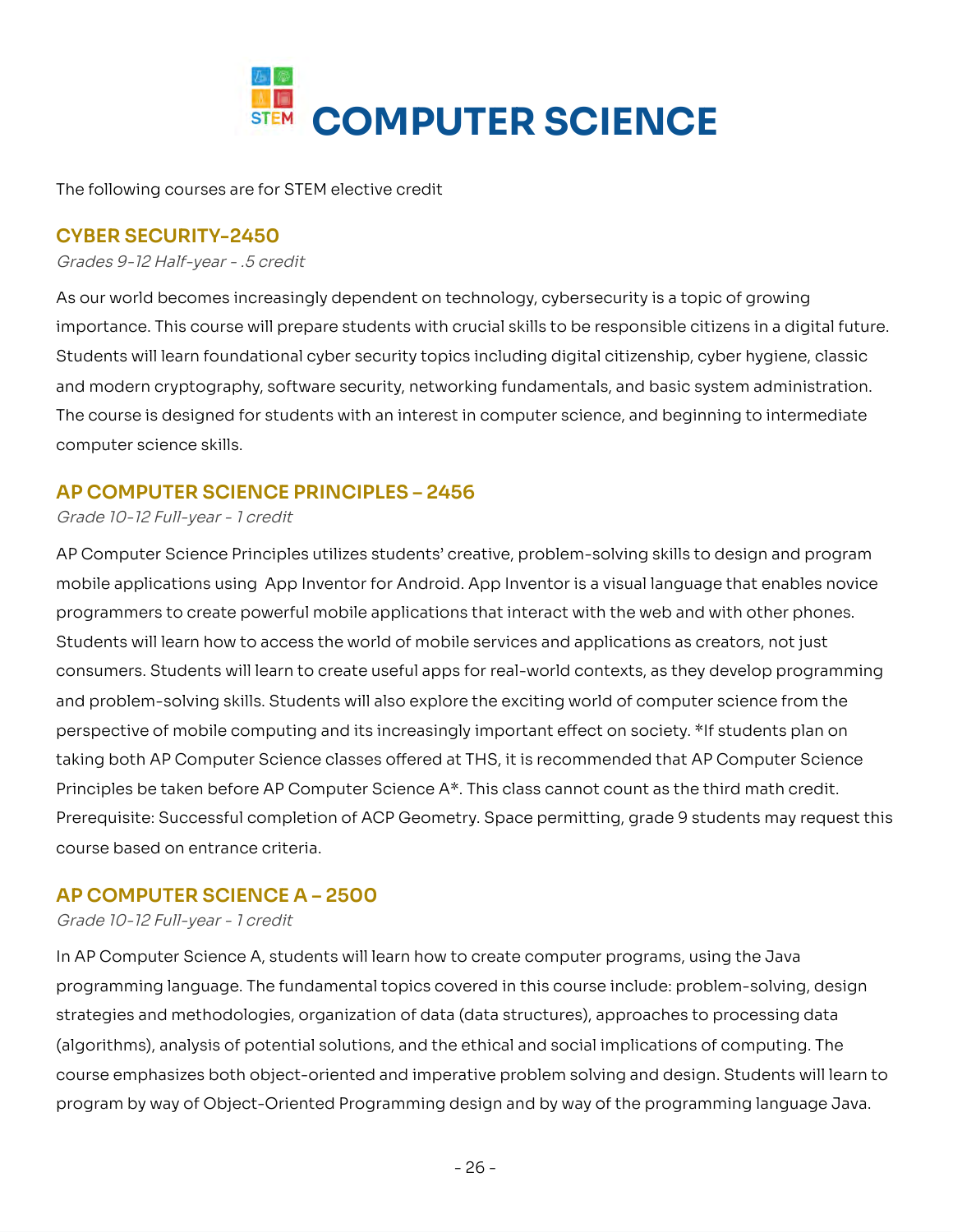Course study includes super and subclasses, objects, variables, conditionals, loops, arrays, ASCII, and coding. \*If students plan on taking both AP Computer Science classes offered at THS, it is suggested that AP Computer Science Principles be taken before AP Computer Science A\*. This class cannot count as the third math credit. Prerequisite: Successful completion of ACP Algebra II. Students who will be taking ACP Algebra II concurrently must have department chair approval to enroll in this class. Course study includes super and subclasses, objects, variables, conditionals, loops, arrays, ASCII, and<br>hexadecimal coding. \*If students plan on taking both AP Computer Science classes offered at THS, it is<br>suggested that

#### **WEB DESIGN: HTML & CSS – 7170**

#### Grades 9-12 Half-year - .5 credit

 Web Design: HTML & CSS is a project-based course that teaches students how to build their own web pages using HTML and CSS coding language. Students will be able to explain how web pages are developed and on the Internet, analyze and fix errors in existing websites, and write code for their very own multi-page websites. using HTML and CSS coding language. Students will be able to explain how web pages are developed and<br>viewed on the Internet, analyze and fix errors in existing websites, and write code for their very own<br>multi-page websit

# **VIDEO GAME DESIGN - 7900**

#### Grades 10-12 Half-year - .5 credit

Video Game Design will give students an opportunity to design, program, and create video games. Students be introduced to the basics of programming and design essential to developing a video game; topics will include design principles, 2-D and 3-D game design, and game programming. Video Game Design will give students an opportunity to design, program, and create video games. Students<br>will be introduced to the basics of programming and design essential to developing a video game; topics<br>will include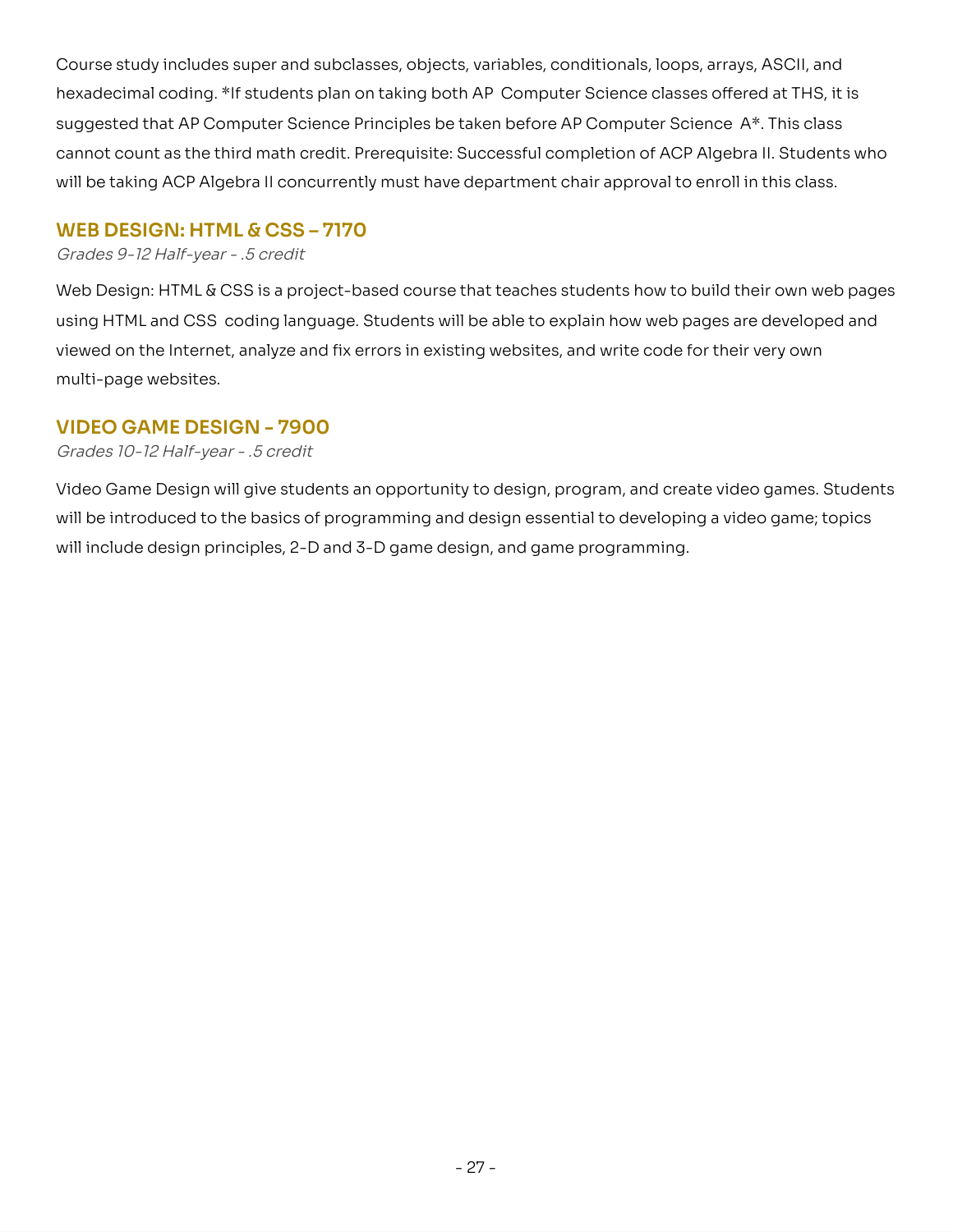



Grades 9-12 Half-year - .5 credit

Theatre Performance I introduces students to drama and theatre arts, approaching them from two directions. First, we explore the foundations of performance through games, storytelling, pantomimes, and learning to use our natural creative skills. Next, we apply these skills as we work with monologues, scenes, and one-act plays. Daily movement, improvisations, theatre games, and (later in the semester) in-class performances require active engagement from all students in our safe and welcoming setting. Occasional visits from guest artists provide authentic practice in acting, directing, and theatre design. No previous performance experience is required. Theatre Performance I introduces students to drama and theatre arts, approaching them from two<br>directions. First, we explore the foundations of performance through games, storytelling, pantomimes, and<br>improvisations, learn semester) in-class performances require active engagement from all students in our safe and welcoming<br>classroom setting. Occasional visits from guest artists provide authentic practice in acting, directing, and<br>theatre des



#### Grades 9-12 Half-year - .5 credit

Theatre Tech 1 will introduce students to the various disciplines of technical theatre: set, props, costume, sound, safety, and script analysis. Students will have the opportunity to apply these disciplines practically in conjunction with the drama performance schedule at Trumbull High School. Theatre Tech 1 will introduce students to the various disciplines of technical theatre: set, props, costume,<br>lights, sound, safety, and script analysis. Students will have the opportunity to apply these disciplines<br>practic



Grades 9-12 Half-year - .5 credit

A deeper investigation of the principles studied TheatreTech 1, TheatreTech 2 will enable students to focus A deeper investigation of the principles studied TheatreTech 1, TheatreTech 2 will enable students to focus<br>on one or two of the various disciplines of technical theatre: set, props, costume, lights, sound, safety, and script analysis. Students will have the opportunity to be responsible for the practical execution of a design in conjunction with the drama performance schedule at Trumbull HighSchool. Prerequisite: Theatre Tech 1 or approval of instructor. script analysis. Students will have the opportunity to be responsible for the practical execution of a design<br>plan in conjunction with the drama performance schedule at Trumbull HighSchool. Prerequisite: Theatre<br>Tech 1 or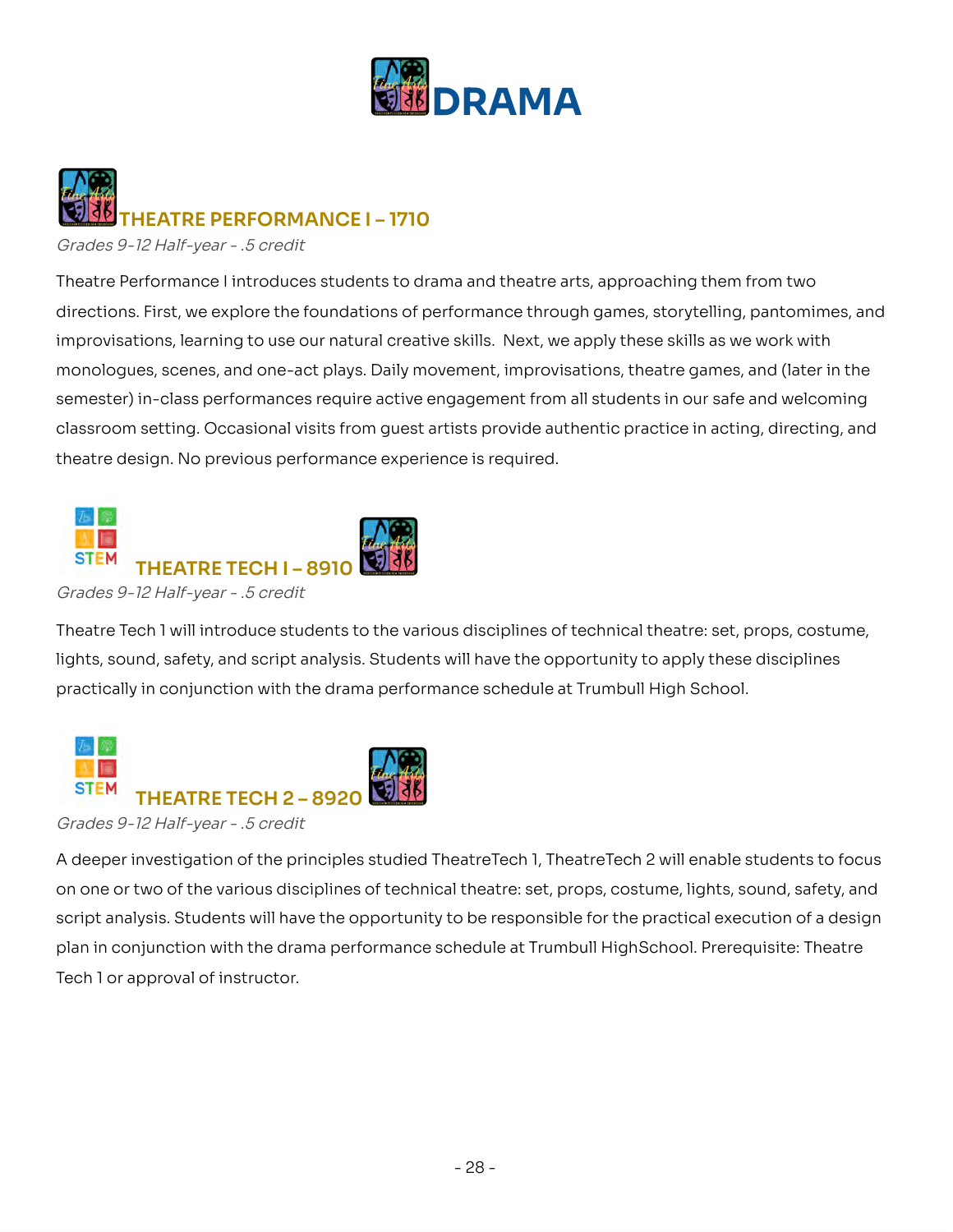# **THEATRE EXPLORATION: PLAYS – 8930**

Grades 9-12 Half-year - .5 credit

Theatre Exploration: Plays Introduces students to the development of theatre today. The class will explore storytelling of famous dramatic and comedic plays through reading excerpts and full plays together and through viewing and analyzing filmed performances. Students will be able to collaborate and conduct self-directed research to find out how plays throughout history have influenced television shows, films, video games, songs, and other media in their lives. This Is not a performance-oriented course. Theatre Exploration: Plays Introduces students to the development of theatre today. The class will explore<br>storytelling of famous dramatic and comedic plays through reading excerpts and full plays together and<br>also through



# **THEATRE EXPLORATION: THE AMERICAN MUSICAL – 8940**

Grades 9-12 Half-year - .5 credit

 Theatre Exploration: The American Musical introduces students to the development of musicals. If you enjoy going to Broadway or listening to cast recordings and want to know more about what goes into the making of a musical, this course is for you! From classics to current blockbusters such as The Lion King, Dear Evan Hansen, and Hamilton, the musical combines the arts of storytelling, dance, music, and visual design. As a class, we view many performances from musicals as well as documentaries on Broadway and interviews with theatre artists. Students will work collaboratively to analyze and appreciate this art form and its evolution into what we are seeing on Broadway today. This is not a performance-oriented course, and students do not need to have a musical background. The work done in the course will be of great interest and help to performers and non-performers alike. going to Broadway or listening to cast recordings and want to know more about what goes into the making<br>of a musical, this course is for you! From classics to current blockbusters such as *The Lion King, Dear Evan*<br>*Hansen* 



The English Department at Trumbull High School strives to present a challenging, engaging curriculum to students. Required courses offer an integrated approach to reading and writing and include speaking, viewing, and listening skills as well as critical thinking and research, multimedia strategies. Reading and writing skills, combined with the ability to research information to draw conclusions and to solve problems, provide students with an important edge that can make a difference in their success. The English Department at Trumbull High School strives to present a challenging, engaging curriculum to<br>all students. Required courses offer an integrated approach to reading and writing and include speaking,<br>viewing, and

#### **CREDIT REQUIREMENTS**

Each student is required to earn a minimum of four (4) credits in English during his/her four years, one credit each year. A student may accumulate more than four credits in English if class space is available. Semester English courses are only available to grades 11 and 12. Each student is required to earn a minimum of four (4) credits in English during his/her four years, one credit<br>minimum each year. A student may accumulate more than four credits in English if class space is available.<br>Sem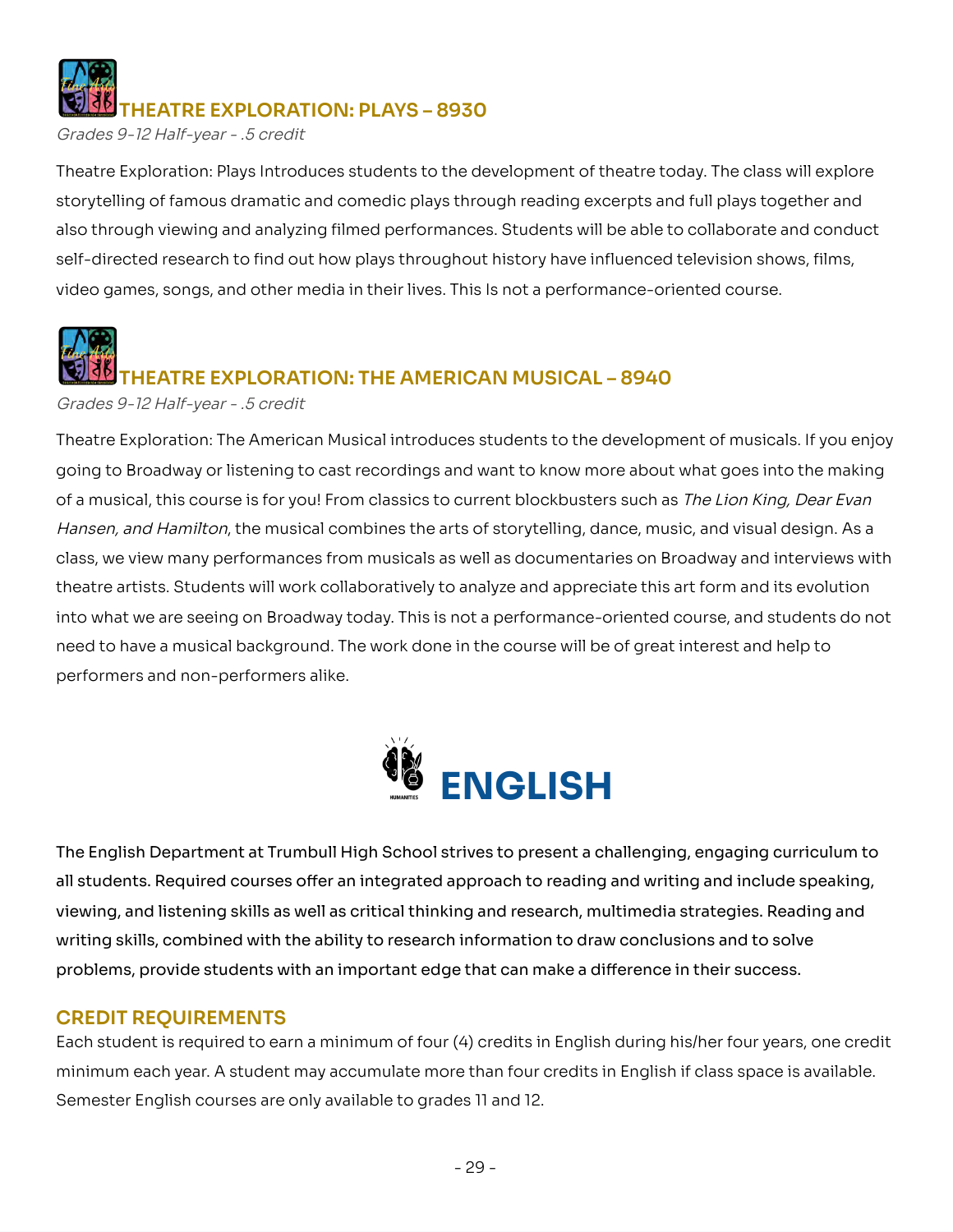| Courses available to                                                          | Courses available to                                                                             | Courses available to                                                                                                                                                                | Courses available to                                                                                                                                                                                                                                                                                                                                                                                                                                                                                                                                      |
|-------------------------------------------------------------------------------|--------------------------------------------------------------------------------------------------|-------------------------------------------------------------------------------------------------------------------------------------------------------------------------------------|-----------------------------------------------------------------------------------------------------------------------------------------------------------------------------------------------------------------------------------------------------------------------------------------------------------------------------------------------------------------------------------------------------------------------------------------------------------------------------------------------------------------------------------------------------------|
| Freshmen                                                                      | Sophomores                                                                                       | <b>Juniors</b>                                                                                                                                                                      | Seniors                                                                                                                                                                                                                                                                                                                                                                                                                                                                                                                                                   |
| H English9<br>ACP English 9<br><b>English Electives:</b><br>Journalism   & II | H English10<br>ACP English 10<br>CP English 10<br><b>English Electives:</b><br>Journalism   & II | AP English Language<br>and Composition<br>ACP English 11-<br><b>American Perspectives</b><br>CP English11 - American<br>Perspectives<br><b>English Electives:</b><br>Journalism   & | AP English Literature<br>and Composition<br>Adolescent Experience<br>African American<br>Literature<br>CreativeWriting<br>Critical Approach to<br>Popular Literature<br>Dramaturgy (H)<br>Film as Literature<br>Inquiry into<br>Contemporary Texts &<br>Issues (H/ACP)<br>Journalism(H)<br>Literature of Peace,<br>Protest and Tolerance<br>Modern Drama<br>Mythology (H)<br>Poetry<br><b>Science Fiction</b><br>Senior WritingWorkshop<br>Shakespeare (H)<br>Women's Literature<br>World Literature(H)<br><b>English Electives:</b><br>Journalism   & II |

# **ENGLISH 9: ACP AND H**

#### Grade 9 Full-year - 1 credit

The freshman year is the first phase of a four-year program in which students are expected to become independent readers, writers, and thinkers. Writing and reading activities are closely quided in 9th grade, with care being taken to ensure that students understand the tools and skills necessary for higher-level thinking. In reading, the focus is on annotating text and close reading and encouraging students to be active readers. An intensive writing program is also a part of the year's curriculum. Students will work within descriptive, narrative, persuasive, reader response, and literary analysis modes to give them a broad background in writing and to illustrate the power of multi-modal writing. The freshman year is the first phase of a four-year program in which students are expected to become<br>independent readers, writers, and thinkers. Writing and reading activities are closely guided in 9th grade,<br>with care bei

Other assessments will include essay exams and tests, shared inquiry experiences, quizzes, projects, and performance-based assessments to determine how well students are internalizing the skills on which this Other assessments will include essay exams and tests, shared inquiry experiences, quizzes, projects, and<br>performance-based assessments to determine how well students are internalizing the skills on which this<br>course builds ways including pace, instructional materials, and expectation of a high level of academic independence and original insight. original insight.- 30 -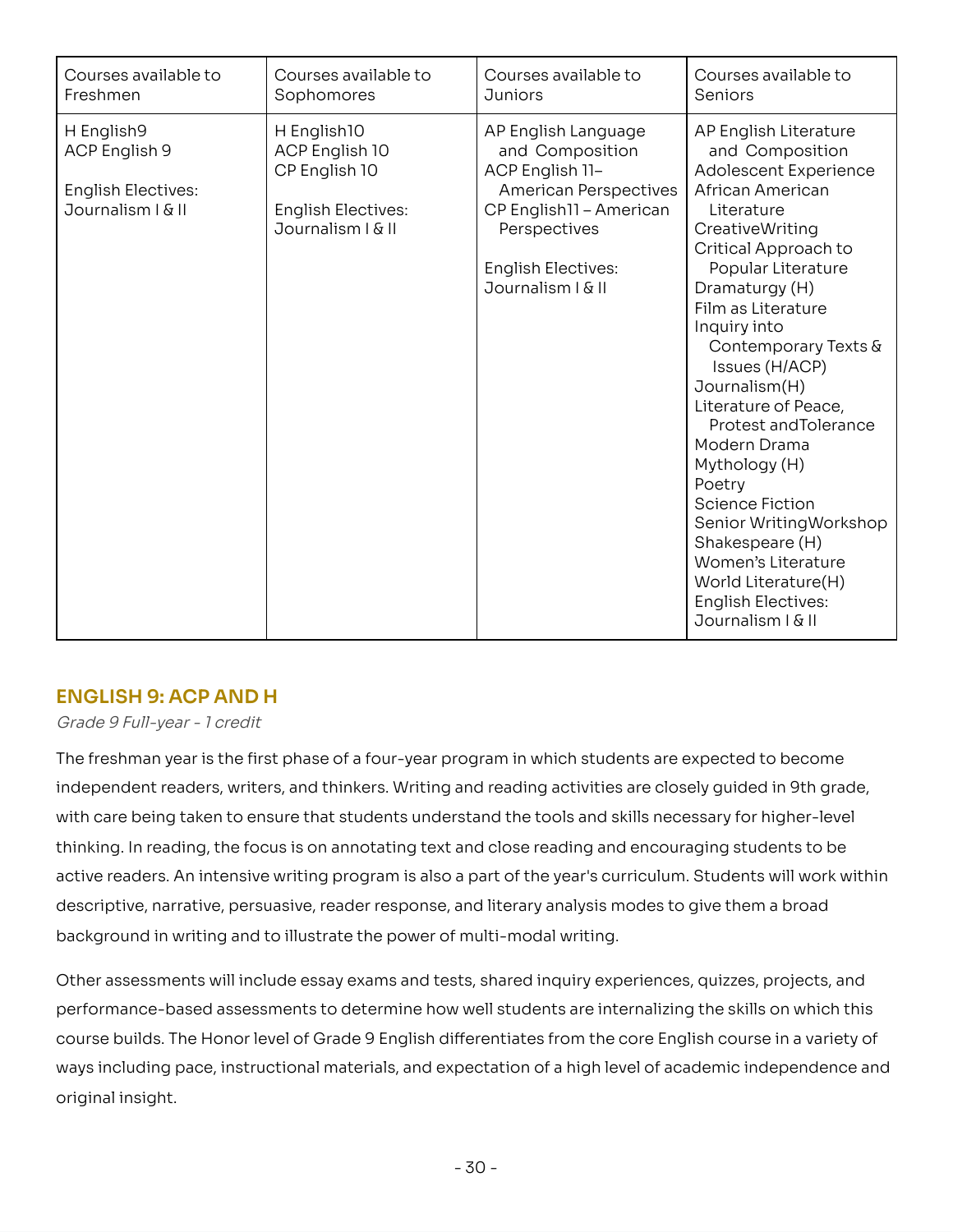## **ENGLISH 10: CP, ACP, H**

Grade10 Full-year - 1 credit

Grade10 English is the second phase of a four-year program designed to enact the English department's goal of creating independent, lifelong readers, writers, and learners. It is aligned to the Connecticut Core Grade10 English is the second phase of a four-year program designed to enact the English department's<br>goal of creating independent, lifelong readers, writers, and learners. It is aligned to the Connecticut Core<br>Standards t requiring students to take an active approach to their learning. Students will apply reading and writing and skills that they have learned in Grade 9 and earlier, building upon these skills to develop their thinking and communication. The course forum on developing students' ability to analyze, synthesize, and evaluate text using a range of complex fiction, nonfiction, drama, poetry, and supplemental materials. requiring students to take an active approach to their learning. Students will apply reading and writing<br>concepts and skills that they have learned in Grade 9 and earlier, building upon these skills to develop their<br>thinki

The Grade 10 curriculum is a study of human behavior as explored through literature and literary non-fiction. are asked to analyze complex characters through close text analysis, examine how the characters interact and influence other characters, and evaluate how characters further the conflict or establish a theme. Through this character-study focus, students will practice and expand their writing skills, specifically through honing their ability to clearly explain and support their thinking and through the application of language. To accommodate the College-Preparatory, Advanced College-Preparatory, and Honors levels, teachers will differentiate and scaffold instruction to support and enrich student access to the curriculum. The Grade 10 curriculum is a study of human behavior as explored through literature and literary non-fiction.<br>Students are asked to analyze complex characters through close text analysis, examine how the characters<br>interac theme. Through this character-study focus, students will practice and expand their writing skills, specifically<br>through honing their ability to clearly explain and support their thinking and through the application of<br>doma

#### **ENGLISH 11: AMERICAN PERSPECTIVES: CP, ACP**

#### Grade11 Full-year- 1 credit

 Certain attitudes, beliefs, and values are uniquely American. By studying American Literature, students will learn the heritage which has created the America of today. By examining the attitudes, beliefs, and values of the past and how they have evolved into those of the present, students will have a better understanding not only of America as a nation but also of themselves as individual members of American society. Students will examine these themes, beliefs, and points of view through their study of a wide range of literature which may include journals, sermons, novels, plays, poems, short stories, as well as nonfiction forms including may include journals, sermons, novels, plays, poems, short stories, as well as nonfiction forms including<br>memoirs, biographies, letters, and newspapers and magazine articles. In addition, students will go beyond the literature to discover the impact of other art forms, such as music, film, and paintings, and contemporary sources, such as journalistic pieces, speeches, interviews, TED Talks, and podcasts.

As a result of this study of American Literature, students will have the ability to weigh, evaluate, understand, and articulate different points of view as well as their own, thus seeing the merits and complications of different world perspectives. Throughout the course, students will hone their ability to process this information through analysis, synthesis, and evaluation. The Grade 11 classroom supports and expects increasing levels of independent learning and thinking as it prepares students for senior year and beyond. Given the increased connectivity to our changing world and society, this curriculum instruction views American literature through a global lens. As a result of this study of American Literature, students will have the ability to weigh, evaluate, understand,<br>and articulate different points of view as well as their own, thus seeing the merits and complications of<br>dif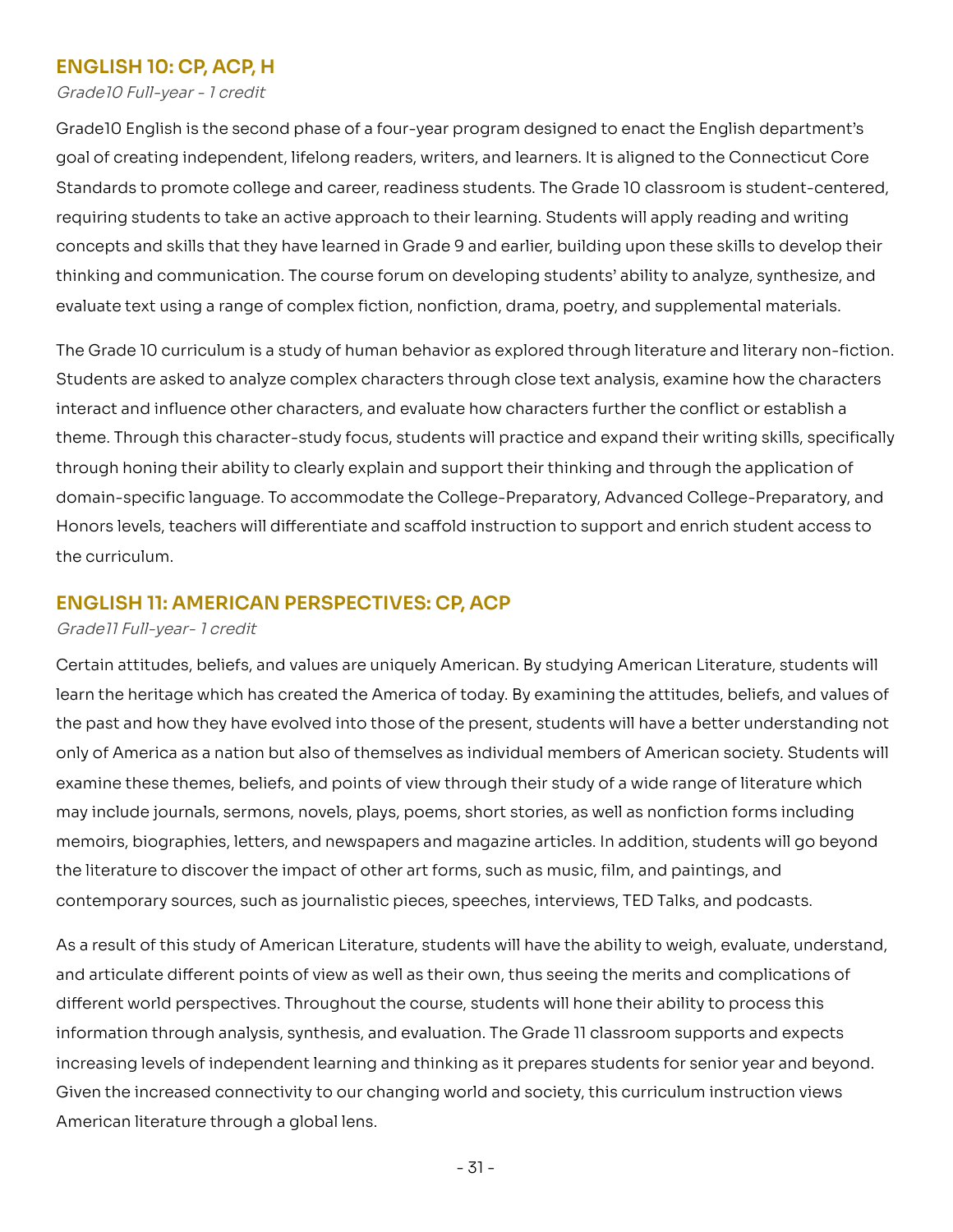#### **ADVANCED PLACEMENT ENGLISH LANGUAGE AND COMPOSITION**

Grade 11 Full-year- 1 credit

 The AP English Language and Composition course cultivates the reading and writing skills that students need for college success and for intellectually responsible civic engagement. The course guides students in need for college success and for intellectually responsible civic engagement. The course guides students in<br>becoming curious, critical, and responsive readers of diverse texts and becoming flexible, reflective writers of texts addressed to diverse audiences for various purposes. Students will analyze predominantly texts on the topics of gender, education, justice, popular culture, money, and community & environment, while concurrently establishing their own opinions and perspectives on the topics for development and exploration in their own writing. of texts addressed to diverse audiences for various purposes. Students will analyze predominantly<br>nonfiction texts on the topics of gender, education, justice, popular culture, money, and community &<br>environment, while con

The reading and writing students do in the course deepens their understanding of how written language functions rhetorically: to communicate writers' intentions and elicit readers' responses in particular situations. Students develop the skills of rhetorical analysis and composition as they repeatedly practice analyzing others' arguments and synthesizing sources, including speeches, op-eds, images, media and marketing, tweets, blogs, and primary sources to name a few. Students will understand that rhetoric and argument are part of our everyday lives by drawing informed conclusions as to what makes others' arguments convincing or confusing, engaging or dull, persuasive or powerless. This course is highly collaborative and is experienced best when students come to class prepared with their own opinions and questions and ready to explore the perspectives of the class through collective discourse. \*This course requires a summer reading assignment that is assessed at the beginning of the school year. Students are highly encouraged to register for the AP Language and Composition National Exam through the College Board. Prerequisite: Successful completion of H English 10 or ACP English 10 (Teacher Recommendation)The reading and writing students do in the course deepens their understanding of how written language<br>functions rhetorically: to communicate writers' intentions and elicit readers' responses in particular<br>situations. Stude

#### **AP ENGLISH LITERATURE AND COMPOSITION– 1106**

#### Grade 12 Full-year- 1 credit

Advanced Placement English Literature and Composition offers a substantial reading of novels, drama, and as a basis for whole-class discussion, extensive critical and analytical writing, and individual and small group discussion and presentation. Students are required to carry out the kind of in-depth literary analyses and original synthesis required for the Advanced Placement test. In addition, students will be required to take this close reading of text and develop an understanding of the unifying themes that the authors are expressing through their works. Advanced Placement English Literature and Composition offers a substantial reading of novels, drama, and<br>poetry as a basis for whole-class discussion, extensive critical and analytical writing, and individual and<br>small gro

Student reading will include but are not limited to The Age of Innocence, All the King's Men, As I Lay Dying, A Student reading will include but are not limited to *The Age of Innocence, All the King's Men, As I Lay Dying, A*<br>*Doll's House, Beloved, Ghosts, Hamlet, Hedda Gabler, Ironweed, Jude the Obscure, King Lear, Madame* Bovary, Othello, The Remains of the Day, Return of the Native, Waiting for Godot, and Sound and Sense :An to Poetry. Each major piece of literature is followed by an in-class written reaction/analysis, an about-of-class essay, or an alternate assessment appropriate to the work studied. Extensive revision of written responses is a focal point of the course. A major independent project is required at the end of the Bovary, Othello, The Remains of the Day, Return of the Native, Waiting for Godot, and Sound and Sense :An<br>Introduction to Poetry. Each major piece of literature is followed by an in-class written reaction/analysis, an<br>abou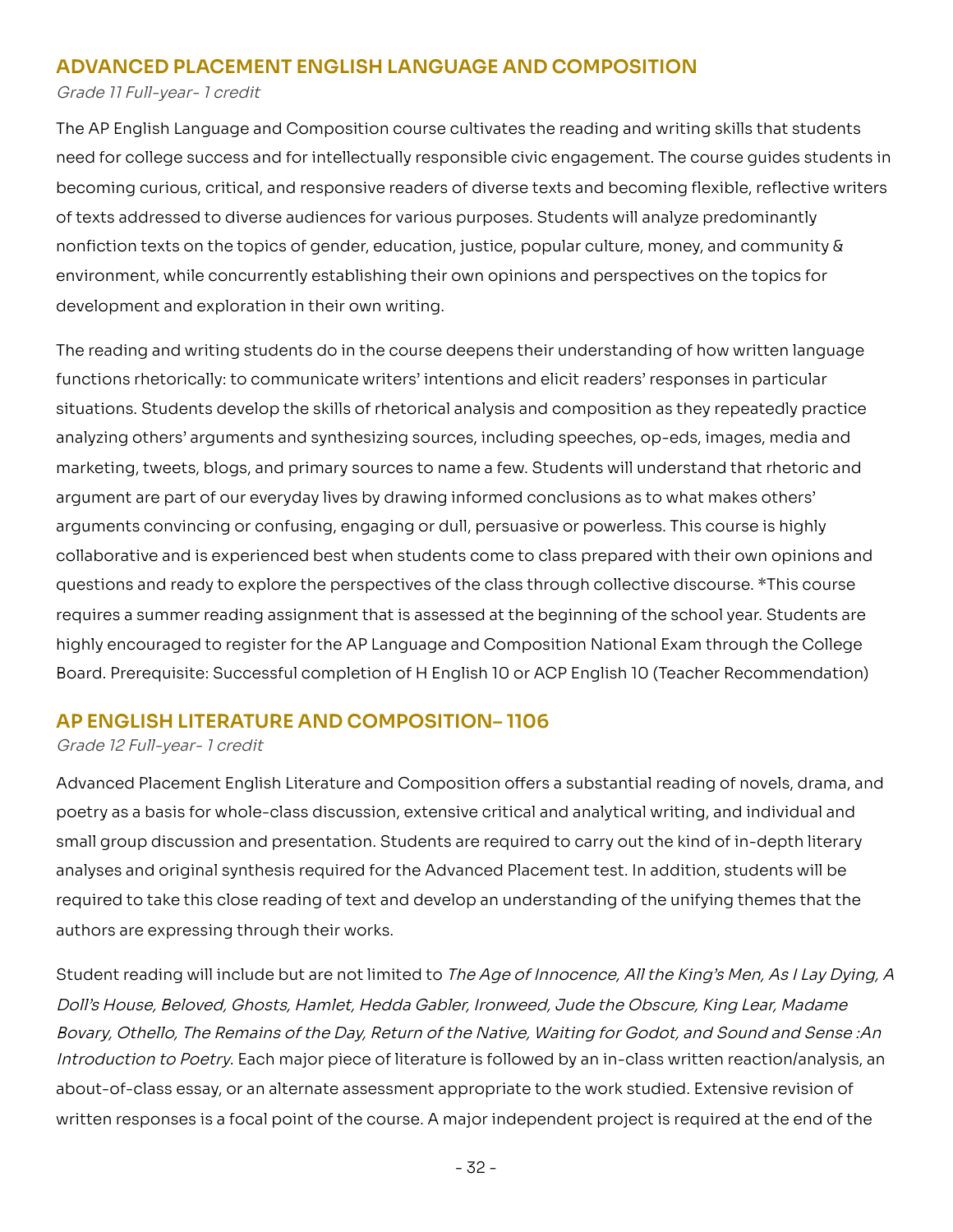course. This course requires a summer reading assignment whois assessed at the beginning of the school<br>year. year.

#### **SHAKESPEARE-1115 (H)**

#### Grade12 Half-year - .5 credit

This course is an intensive study of the life and writings of William Shakespeare within the parameters of the Elizabethan cultural, social, and historical picture. It is intended for students who are interested in pursuing their previous Shakespearean study during their senior year. A multimedia approach will be used to establish an understanding of Shakespeare's view of humanity and the world. Readings will include approximately 5 plays, including comedy, tragedy, and history. Shakespeare's sonnets will also be studied. Students will examine Shakespeare's work on three levels -literary, scholarly, and dramatic-and will analyze selected passages in close detail. This course is an intensive study of the life and writings of William Shakespeare within the parameters of the<br>Elizabethan cultural, social, and historical picture. It is intended for students who are interested in pursuin

#### **WORLD LITERATURE - 1135 (H)**

Grade12 Half-year - .5 credit

 In this course, students will study an array of works—both classic and contemporary—by authors around the globe. They will read a variety of genres, including novels, short stories, poetry, plays, and nonfiction. The aim of the course is for students to become "armchair travelers" through literature, to come to understand the world better, and to see that people from all over the world share many of the same desires, hopes, and struggles. The selections include The Stranger, The Metamorphosis and Other Stories, One Hundred Years of Solitude, Nectar In a Sieve, Cry the Beloved Country, One Day in the Life of Ivan Denisovich, A Doll's and the plays of Chekov. In addition, students will read from a world literature anthology. The reading is complex and demanding. The writing includes literary analysis in essay form, journal writing, and some creative pieces, all of which link back to the texts and their larger cultural backdrops. the world better, and to see that people from all over the world share many of the same desires, hopes, and<br>struggles. The selections include *The Stranger, The Metamorphosis and Other Stories, One Hundred Years*<br>of *Solit* 

#### **AFRICAN AMERICAN LITERATURE -1144 (ACP)**

#### Grade 12 Half-year - .5 credit

 The African American Literature class will focus on texts by and about African-Americans as an exploration of how black Americans' experiences have shaped their culture and how they have turned those experiences into art which has shaped culture all over the world. Beginning with the stories and music born from slavery into art which has shaped culture all over the world. Beginning with the stories and music born from slavery<br>to the poetry and fiction of the Harlem Renaissance; to the influence in music which has produced Gospel, R&B, Rock & Roll, and Hip Hop; to the influence in TV and Film. This course is intended for students of all R&B, Rock & Roll, and Hip Hop; to the influence in TV and Film. This course is intended for students of all<br>races, ethnicities and will allow them to hear many voices of the African-American/Black community.

#### **MYTHOLOGY – 1155 (H)**

#### Grade12 H Half-year - .5 credit

Honors Mythology is an elective for seniors which offers a comprehensive look at world mythology through variety of themes and topics. The course is divided into units of study that include: creation myths, the Honors Mythology is an elective for seniors which offers a comprehensive look at world mythology through<br>a variety of themes and topics. The course is divided into units of study that include: creation myths, the<br>- 33 -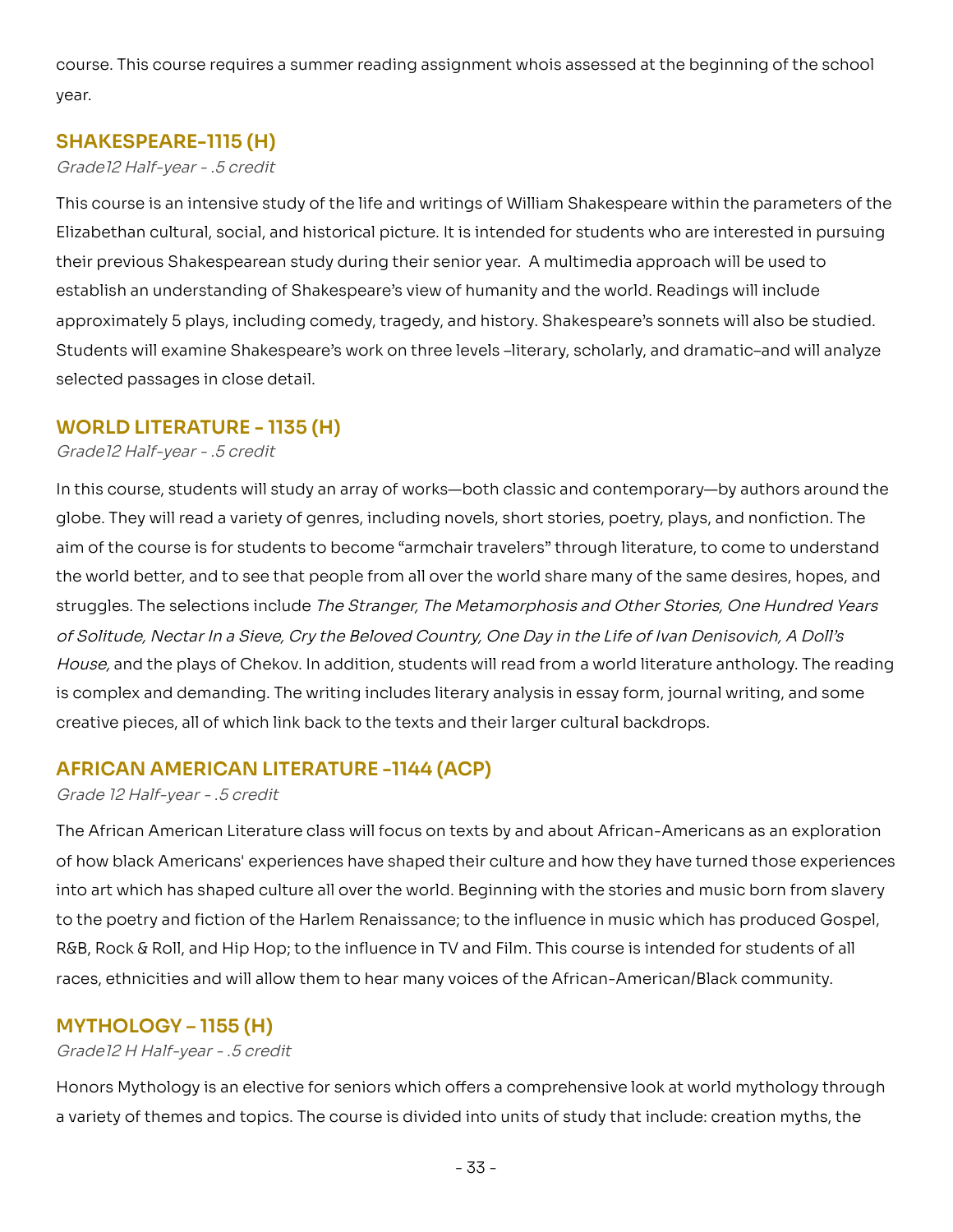hero cycle, the afterlife, and themes such as duality, fertility, and the fall from grace. Students will explore analyze myths from three different perspectives: myth as literature, myth as a glimpse into a culture's ideas and values, and myth as a commentary on the human experience. hero cycle, the afterlife, and themes such as duality, fertility, and the fall from grace. Students will explore<br>and analyze myths from three different perspectives: myth as literature, myth as a glimpse into a culture's<br>i

# **LITERATURE OF PEACE, PROTEST, AND TOLERANCE – 1164 (ACP)**

#### Grade12 Half-year - .5 credit

The internal and external quest for peace in life and literature is one focus of this course; students examine The internal and external quest for peace in life and literature is one focus of this course; students examine<br>historical examples of how protest and tolerance can lead to peace or to continued conflict. Another focus of the course is to give voice to student concerns. When considering the world around them, what do students have to say about the things that affect them? Given this, class discussions are prevalent, and of the course is to give voice to student concerns. When considering the world around them, what do<br>students have to say about the things that affect them? Given this, class discussions are prevalent, and<br>students must be manner. The course is interdisciplinary in nature, and the various topics will be studied from their vantage in philosophy, psychology, literature, politics, current events, and film. Students should be prepared to read fiction, nonfiction, and poetry, and to respond in writing. Units explore both historical (WWII, Vietnam) and contemporary (Africa, Iraq, Afghanistan) vantage points. All students will complete a semester project reflecting current elements of peace, protest, and tolerance (or the lack thereof). Each semester<br>project will be presented to the class, and this will count as the final exam. project will be presented to the class, and this will count as the final exam. manner. The course is interdisciplinary in nature, and the various topics will be studied from their vantage<br>points in philosophy, psychology, literature, politics, current events, and film. Students should be prepared<br>to

# **POETRY - 1174 (ACP)**

#### Grade12 Half-year - .5 credit

This course offers students the opportunity to pursue their interest in studying poetry with a new level of and intensity. Students will approach poetry from two vantage points—both that of a reader and that of a writer. As readers, students will analyze authors' techniques and use of literary devices, themes, and poetic forms in order to synthesize and make greater meaning of the poems they read. As writers, students try their own hand at the art form they are studying; revision of their own work will be a requirement, and workshopping opportunities will be provided. The course will culminate in a final anthology, allowing students to showcase their work. This course offers students the opportunity to pursue their interest in studying poetry with a new level of<br>depth and intensity. Students will approach poetry from two vantage points—both that of a reader and that<br>of a wri poetic forms in order to synthesize and make greater meaning of the poems they read. As writers, students<br>will try their own hand at the art form they are studying; revision of their own work will be a requirement, and<br>wor

# **SCIENCE FICTION– 1184 (ACP)**

#### Grade12 Half-year - .5 credit

This course offers a chronological and thematic examination of the world of science fiction and, to a lesser extent, the fantasy and horror genres. Students will examine contemporary issues such as humankind's place in the universe, "the other" in society, the effectiveness of various forms of government, the benefits and dangers of technology, and many more. The course will offer selections from such writers as Mary Shelley, Isaac Asimov, Ray Bradbury, Richard Matheson, Philip K. Dick, Ursula K. LeGuin, William Gibson, and Neil Gaiman. Students will also utilize an anthology featuring short stories, poetry, and a historical timeline describing how the genre influenced "reality." Students will also explore the genre's influence on filmmakers extent, the fantasy and horror genres. Students will examine contemporary issues such as humankind's<br>place in the universe, "the other" in society, the effectiveness of various forms of government, the benefits<br>and dangers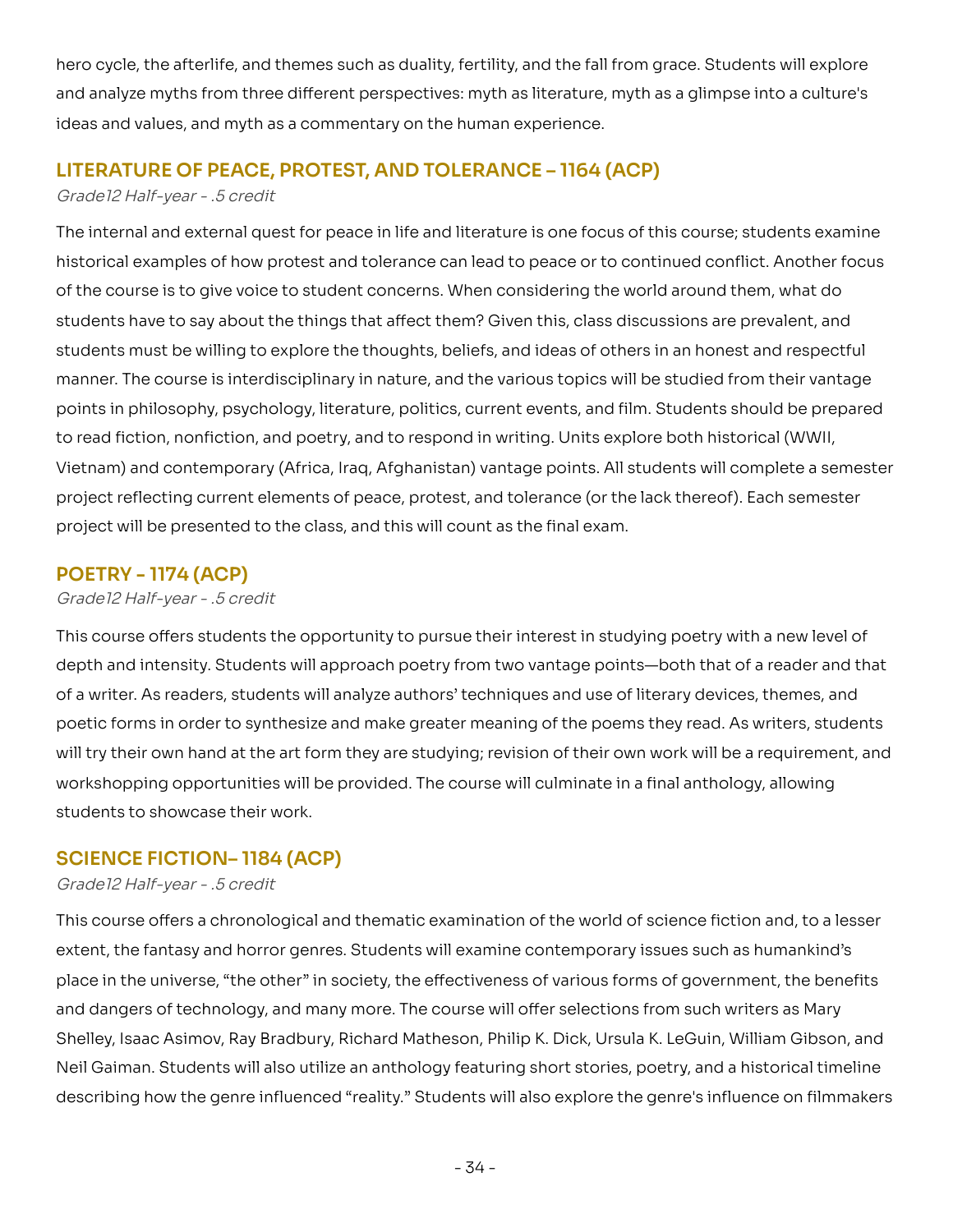from the last century. Students will be expected to read, discuss, and write both reader responses and<br>formal essays about each major work in the course. formal essays about each major work in the course.

#### **WOMEN'S LITERATURE - 1194 (ACP)**

#### Grade 12 Half-year - .5 credit

Are you a feminist? Whether your answer is yes, no, or undecided, if this question is of interest to you, then this course is for you. Women's literature is an empowering, feminist course that covers many women's issues, past and present. Students will delve into a multitude of sources that celebrate and project the voice. In this course, we will discuss the struggles and triumphs of women and read intriguing books written by them. This class is about women empowerment and feminism. Course texts include high-interest books by female authors, where students analyze the key issues within the book and decipher how they are books by female authors, where students analyze the key issues within the book and decipher how they are<br>projected in our own society. This class not only makes students more conscious of women's issues but also brings students together on the basis and realization of the common beliefs that bind us together as a human race. The most important aspect, however, is that students create solutions for these issues and work to be more progressive individuals in their own society. Students participate in dynamic and engaging discussions in a welcoming and safe space. Students participate in authentic learning experiences that challenge them to create, empower and learn about how to use their voices to change the world for the better. To paraphrase Virginia Woolf, "For most of history, anonymous was a woman." Women's Literature not only names the marginalized voices of women throughout history but also ensures that students graduate Trumbull High School with an understanding and appreciation of how women writers have paved the way for<br>human rights for all people, regardless of gender. human rights for all people, regardless of gender. Are you a feminist? Whether your answer is yes, no, or undecided, if this question is of interest to you, then<br>this course is for you. Women's literature is an empowering, feminist course that covers many women's<br>issues, p brings students together on the basis and realization of the common beliefs that bind us together as a<br>human race. The most important aspect, however, is that students create solutions for these issues and<br>work to be more

# **ADOLESCENT EXPERIENCE - 1202 (ACP)**

#### Grade12 Half-year - .5 credit

Adolescence is a period of startling growth and dramatic change. As such, it has long been the focus of writers who see it as a meaningful subject. Some young people pass through the time smoothly with Adolescence is a period of startling growth and dramatic change. As such, it has long been the focus of<br>writers who see it as a meaningful subject. Some young people pass through the time smoothly with<br>minimum stress; othe novels, memoirs, poems, essays, films, and short stories. Students will read and analyze these texts and essays that examine and clarify their understanding of the material studied. They may also produce self-reflective work which reflects their own adolescent experience and interview older individuals regarding their teenage years. This course is not approved by the NCAA and would not count toward eligibility for the NCAA. novels, memoirs, poems, essays, films, and short stories. Students will read and analyze these texts and<br>write essays that examine and clarify their understanding of the material studied. They may also produce<br>self-reflect

#### **MODERN DRAMA - 1214 (ACP)**

#### Grade12 Half-year - .5 credit

Playwrights use drama to offer a window into human nature and significant issues of the day. In this course, will read and analyze major works in modern drama in order to explore contemporary society and gain a life-long appreciation for important works of theatre. In addition to reading plays, students will also Playwrights use drama to offer a window into human nature and significant issues of the day. In this course,<br>students will read and analyze major works in modern drama in order to explore contemporary society and<br>gain a li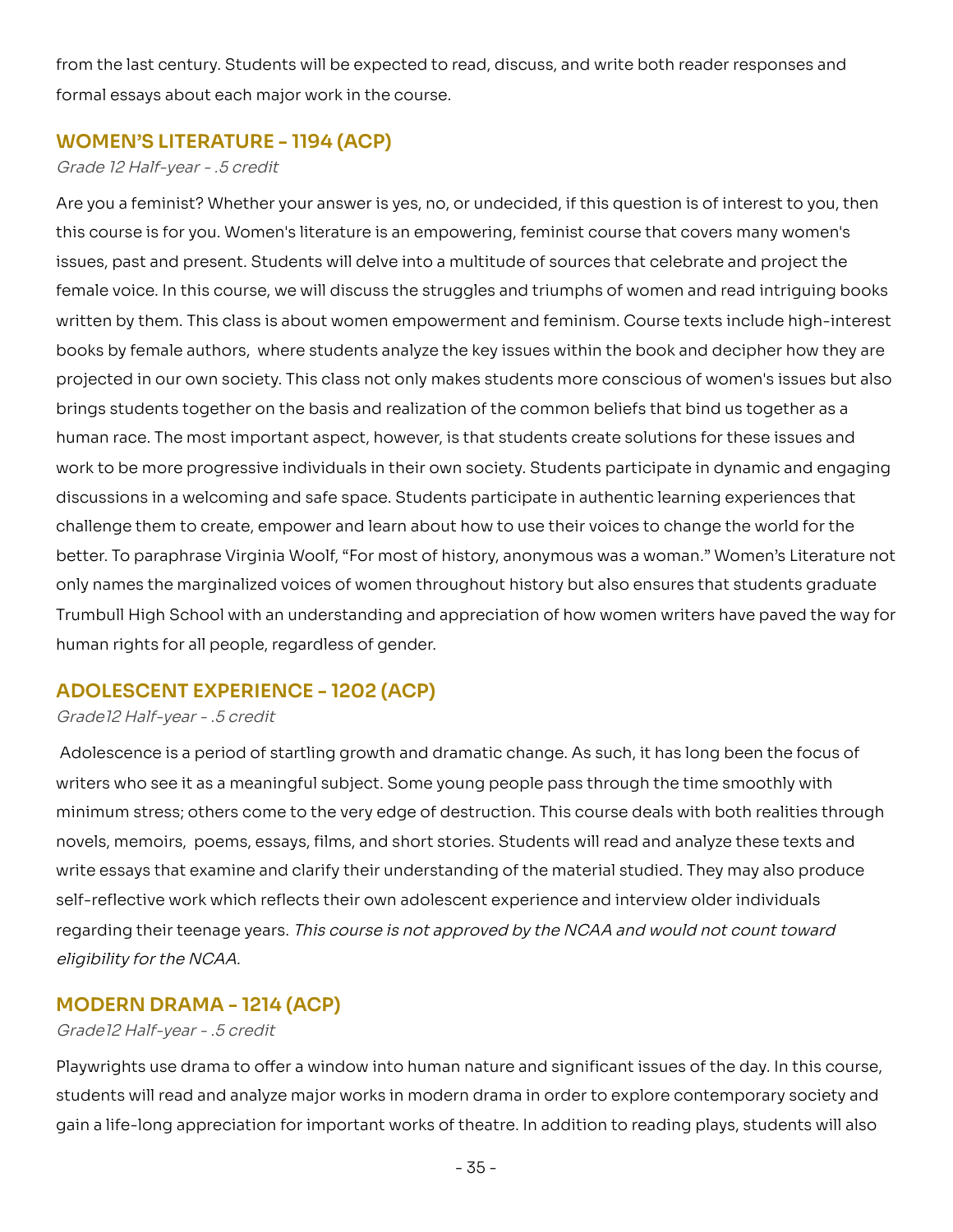read criticism and conduct research on works, the playwrights, and the issues and historical periods being Students of all levels who have enjoyed studying plays in their grade 9 –11 English classes will find this course engaging. read criticism and conduct research on works, the playwrights, and the issues and historical periods being<br>portrayed. Students of all levels who have enjoyed studying plays in their grade 9 –11 English classes will find<br>th

## **DRAMATURGY- 1225 (H)**

#### Grade12 Half-year - .5 credit

In a theatrical production, the "dramaturg" is the person who is considered the expert on the play script. The dramaturg reads, studies, researches, and interprets a play in order to answer questions for and give guidance to actors, directors, and designers. In this Honors-level course, students will be guided through the study of multiple plays and will do the work that allows them to become experts. Then, in the second quarter of the course, the students select a musical or play of their choice to research, study, and share. This project is in lieu of a final exam. Class time will be structured as a workshop for research and collaboration. Students need not be performers to be successful in this course—only curiosity about theatre, an ability to collaborate, and a creative mind are required! In a theatrical production, the "dramaturg" is the person who is considered the expert on the play script. The<br>dramaturg reads, studies, researches, and interprets a play in order to answer questions for and give<br>guidance

## **A CRITICAL APPROACH TO POPULAR LITERATURE - 1234 (ACP)**

#### Grade12 Half-year - .5 credit

Why do certain books get so many followers? Do they deserve the popularity and live up to their Why do certain books get so many followers? Do they deserve the popularity and live up to their<br>reputations? How should literature be judged? What makes it good and worth reading? In this course, students will read and analyze a selection of contemporary popular fiction, in addition to excerpts from students will read and analyze a selection of contemporary popular fiction, in addition to excerpts from<br>popular petals from the past and nonfiction texts that explore the source of popularity and the "contagious" nature of some trends. Students will be required to engage in independent reading and analysis of additional informational and fictional texts and criticism to further explore the essential questions of the Students will compare these texts with the core course texts in an attempt to uncover a formula for creating popular fiction and predict future trends, presenting their findings through frequent discussions and presentations. Authors may include but are not limited to: Suzanne Collins, J.K.Rowling, Roald Dahl, Jonas Berger, and Malcolm Gladwell. 26 nature of some trends. Students will be required to engage in independent reading and analysis of<br>additional informational and fictional texts and criticism to further explore the essential questions of the<br>course. Student

## **INQUIRY INTO CONTEMPORARY TEXTS & ISSUES - 1244 (ACP), 1245 (H)**

#### Grade12 Half-year - .5 credit

In this diversity and social justice course, students will engage in civil discourse related to the historical, In this diversity and social justice course, students will engage in civil discourse related to the historical,<br>political, and social context of the various "isms" such as racism, ageism, youth oppression, and classism, providing students with the opportunity to acquire a broader, more informed view of the United States while exploring their identities, personal thoughts, and perspectives on related issues. The course is centered around three units related to students' understanding of their own personal identities, exploration societal issues, and learning the inquiry process. The course text, Readings for Diversity and Social Justice, and the supplemental texts are a compilation of non-fiction texts related to a variety of societal isms." The Inquiry classroom is a respectful and supportive environment where students can take"<br>- 36 providing students with the opportunity to acquire a broader, more informed view of the United States<br>while exploring their identities, personal thoughts, and perspectives on related issues. The course is<br>centered around t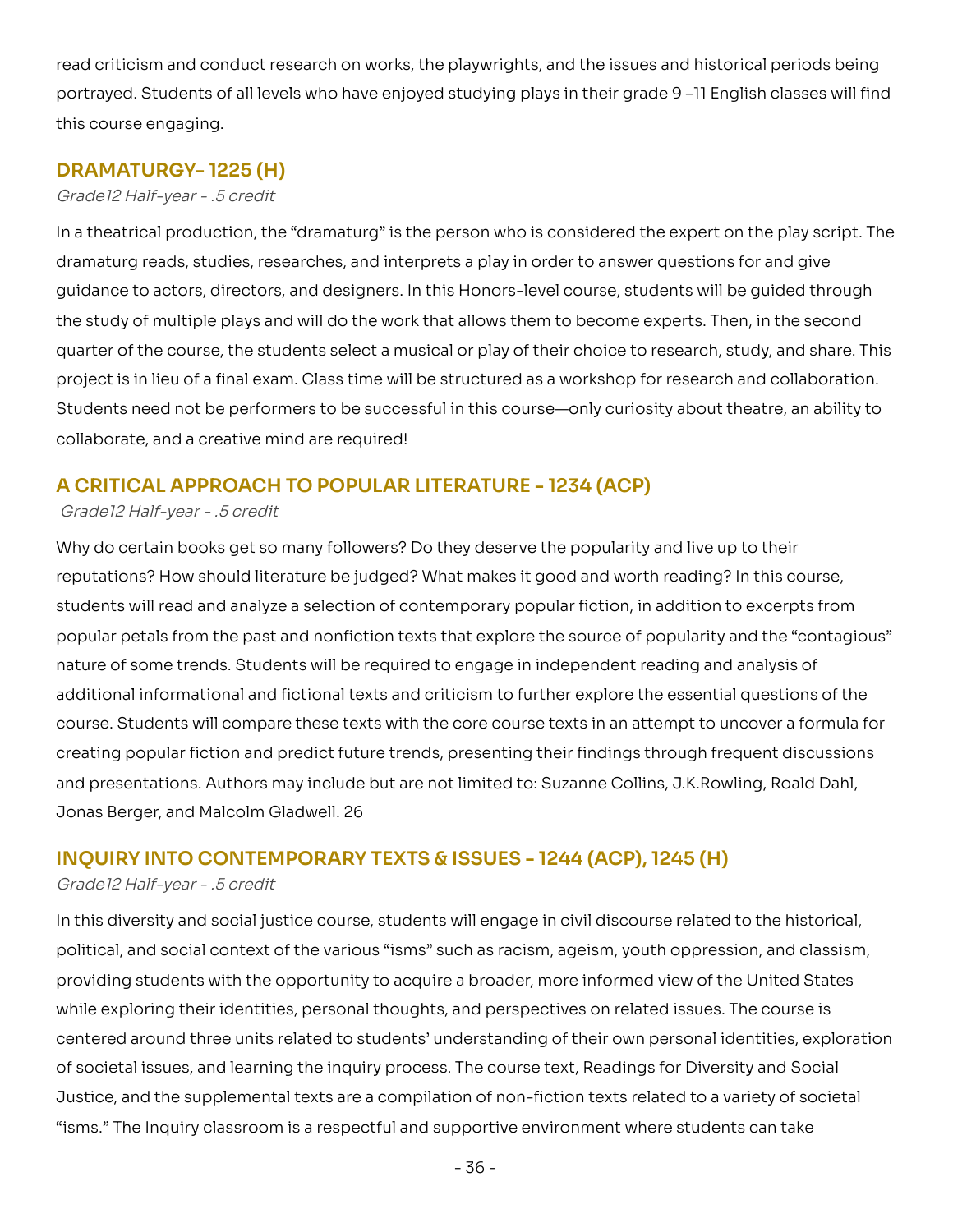intellectual risks and engage deeply with the readings through questioning techniques, reflective writing, and student-led discussions, including formal shared inquiry discussions. Most of the second half of the intellectual risks and engage deeply with the readings through questioning techniques, reflective writing,<br>and student-led discussions, including formal shared inquiry discussions. Most of the second half of the<br>course is class presentation of their research project. The course is heterogeneously grouped with ACP and Honors class presentation of their research project. The course is heterogeneously grouped with ACP and Honors<br>students learning together; Honors students will complete a supplemental assignment for honors credit.

#### **JOURNALISM - 1405 (H)**

#### Grade12 Half-year - .5 credit

 Honors Journalism is a semester-long senior elective that provides interested students with a rigorous introduction to scholastic journalism through writing, reading, research, and revision. An integrated study of the print and digital media, Honors Journalism offers a foundation in the tenets of journalism and an understanding of the ethics and standards required in the field. Students will produce different types of writing, which include News, Opinion Pieces/Editorials, Features, Sports, and Reviews. Students will also make independent journalistic choices about stories and modes to convey information. Student work will be evaluated using a variety of techniques in order to accommodate and recognize different learning styles. Students will primarily be evaluated by their written expressions in each of the modes of journalism with major and minor assignments, including in-class writing, homework writing, small-group assessments, creative projects, and analytical/evaluative essays. The assessments in the course alternate between analyzing published examples of journalism and producing original content, adhering to the established conventions of the specific type of journalism covered in each respective unit. Additionally, class participation will be an important part of the course. The expectation is that students complete all work required for the course and come to class prepared and motivated to meet deadlines. A Journalism Compilation (with a reflective component) and Final Examination will be a comprehensive culmination to the course and will be representative of all the work a student does throughout the entire course of study. introduction to scholastic journalism through writing, reading, research, and revision. An integrated study<br>of the print and digital media, Honors Journalism offers a foundation in the tenets of journalism and an<br>understan major and minor assignments, including in-class writing, homework writing, small-group assessments,<br>creative projects, and analytical/evaluative essays. The assessments in the course alternate between<br>analyzing published e

### **SENIOR WRITING WORKSHOP - 1414 (ACP)**

#### Grade12 Half-year - .5 credit

This one-semester elective is offered to seniors who want to strengthen their writing foundation for further after high school. This course requires a high level of independence and self-advocacy. Students will create a portfolio that will contain six major pieces of writing including a personal philosophy statement, a résumé, a cover letter, a rhetorical analysis, a research report and field study, and an argument In addition, students will complete a technology project, which they will present to their peers. Students will understand that writing is a process and that each piece must be continuously revisited, revised, and edited until published for an intended audience and purpose. Throughout the semester, students will engage in daily writing and ongoing reflection to further promote the idea of writing as a Students will be expected to write clearly and coherently, with organization and adherence to writing conventions and mechanics. This one-semester elective is offered to seniors who want to strengthen their writing foundation for further<br>success after high school. This course requires a high level of independence and self-advocacy. Students<br>will cre statement, a résumé, a cover letter, a rhetorical analysis, a research report and field study, and an argument<br>essay. In addition, students will complete a technology project, which they will present to their peers.<br>Studen students will engage in daily writing and ongoing reflection to further promote the idea of writing as a<br>process. Students will be expected to write clearly and coherently, with organization and adherence to<br>writing conven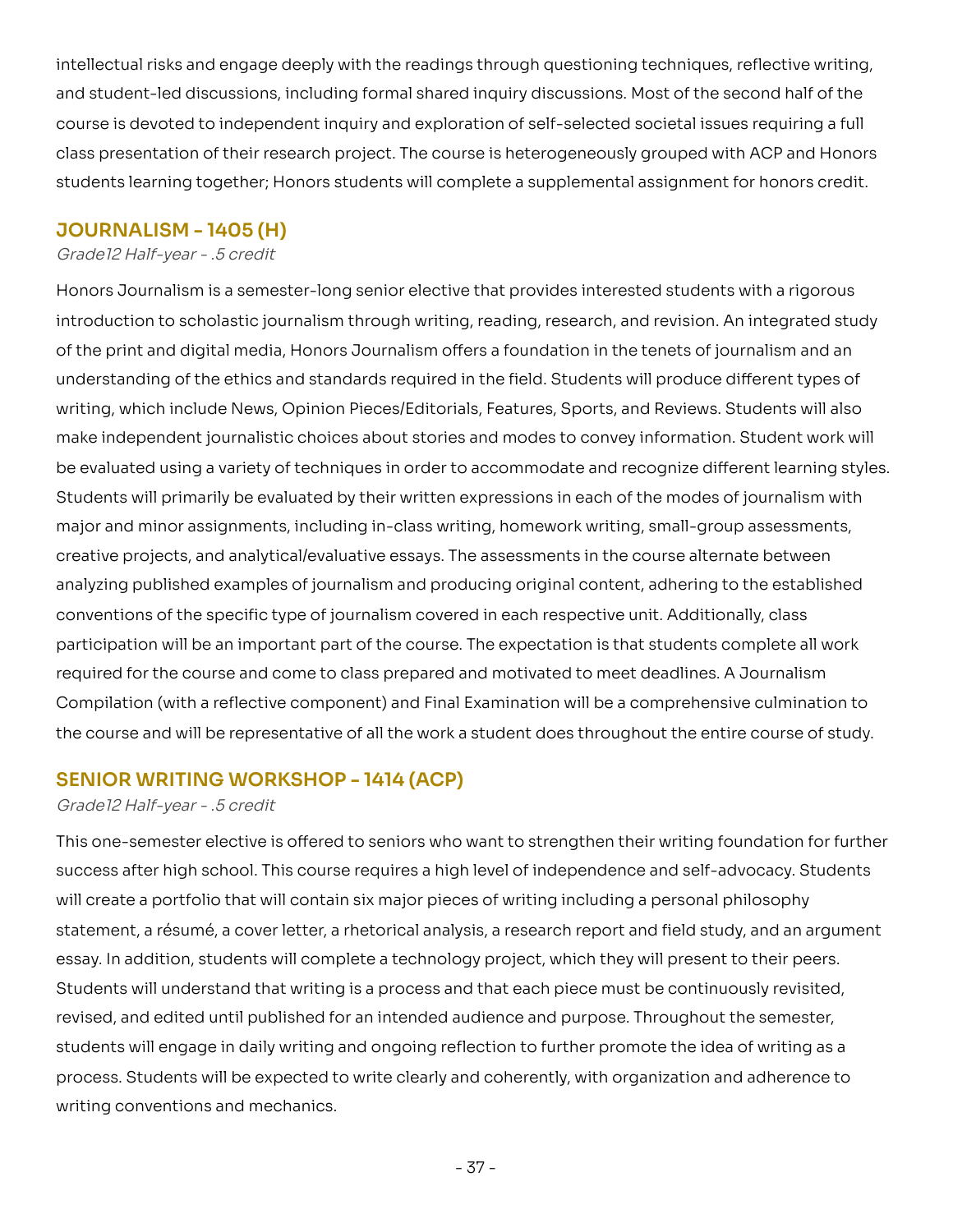## **FILM AS LITERATURE - 1424 (ACP)**

Grade12 Half-year - .5 credit

This course teaches students to become active, critical viewers of films as they develop visual literacy, the to understand and interpret images. Students will examine film as a technical art, a visual art, and a medium through which themes and ideas are communicated. In addition to learning how to view actively and critically, students will speak and write about various aspects of film composition and film criticism. Students will learn technical terminology so that they will not only identify what's on the screen but will also understand how and why directors film scenes in particular ways. For each film, students will be required to understand how and why directors film scenes in particular ways. For each film, students will be required to<br>complete viewing notes and short response writings. Students will write analytical essays reviewing films and research papers. Films viewed in the course include Casablanca, Rear Window, Citizen Kane, The and would not count toward eligibility for the NCAA. This course teaches students to become active, critical viewers of films as they develop visual literacy, the<br>ability to understand and interpret images. Students will examine film as a technical art, a visual art, and a<br>m and research papers. Films viewed in the course include *Casablanca, Rear Window, Citizen Kane, The*<br>*Graduate, Annie Hall, Do the Right Thing, and American Beauty. This course is not approved by the NCAA*<br>and would not co

## **CREATIVE WRITING - 1434 (ACP)**

#### Grade12 Half-year - .5 credit

 This course focuses on the craft of writing and provides students with experiences in a variety of genres including creative nonfiction (personal narrative, reviews, reflection, and creative fiction), children's literature, screenplay, and short story. Within these larger units, students will focus on different aspects of including creative nonfiction (personal narrative, reviews, reflection, and creative fiction), children's<br>literature, screenplay, and short story. Within these larger units, students will focus on different aspects of<br>the dialogue, characterization, and storyboarding. Students work in a writer's workshop setting, creating several short pieces each week and developing larger, more substantive works for incorporation into their digital writing portfolios. As writers are also readers, students will read many short works as mentor texts to aid in studying their craft. As part of a community of writers, they will share their own work aloud in small and dialogue, characterization, and storyboarding. Students work in a writer's workshop setting, creating several<br>short pieces each week and developing larger, more substantive works for incorporation into their digital<br>writin This course is for both the beginning and experienced creative writer, but it is strongly recommended that students have a passion and the stamina for habitual writing.

## The following English courses are offered for humanities elective credit only:

## **JOURNALISM I & II – 1720/1730**

#### Grade 9-12 Half-year - .5 credit

These courses offer students the opportunity to write news stories, feature stories, interviews, editorials, These courses offer students the opportunity to write news stories, feature stories, interviews, editorials,<br>and reviews that may appear in Trumbull School newspaper, The Eagle's Eye. By integrating their work with that of the newspaper staff, the students also become staff members. The Journalism program consists of courses, one semester each. Students can elect to take Journalism I only, or, if they wish, they may continue their experience with Journalism II in a subsequent semester. that of the newspaper staff, the students also become staff members. The Journalism program consists of<br>two courses, one semester each. Students can elect to take Journalism I only, or, if they wish, they may<br>continue thei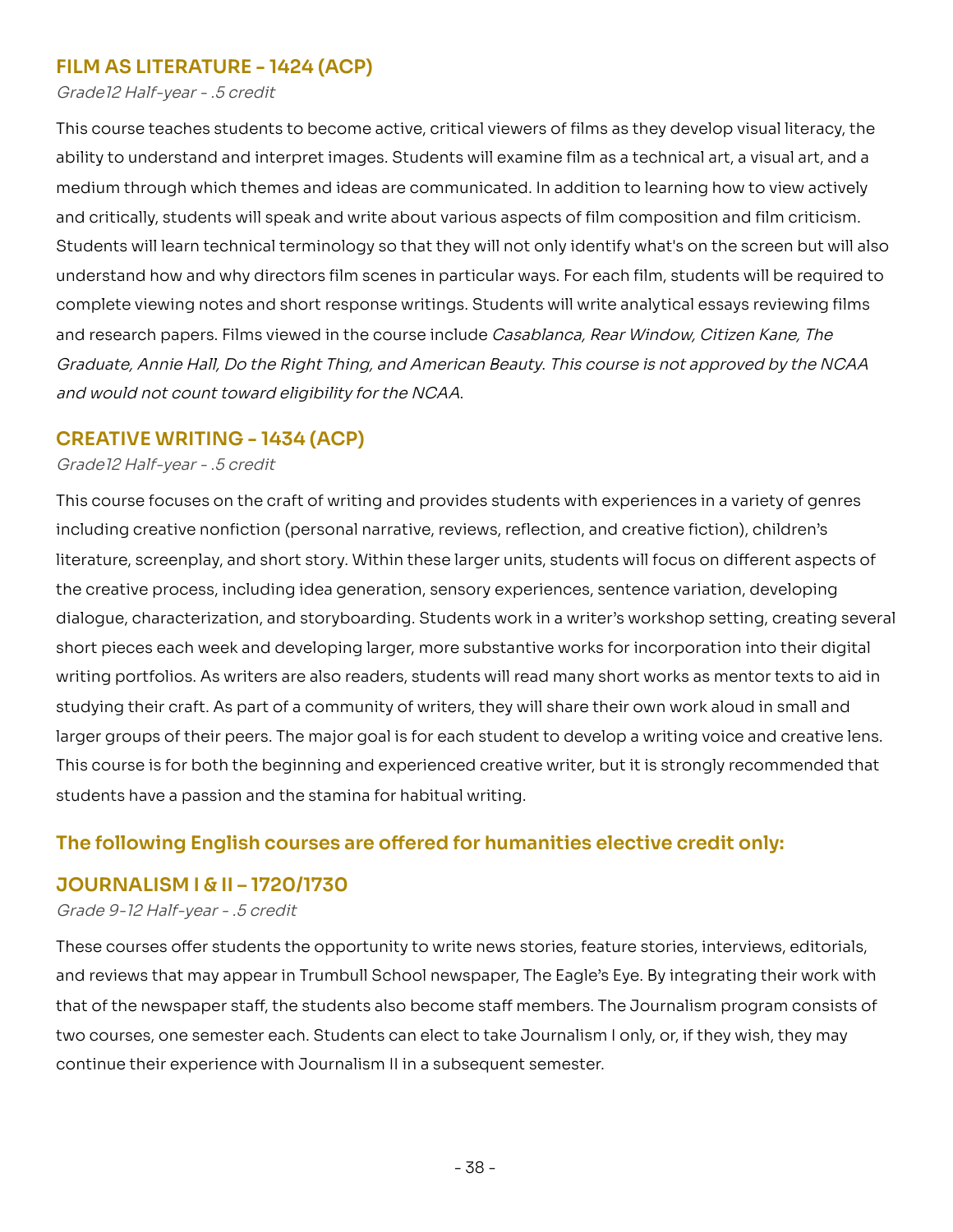

Courses available to Freshmen

 Child Development Bake Shop I Culinary I

 Courses available to Courses available to Courses available to Sophomores Freshmen Sophomores Juniors & Seniors

> Child Development Bake Shop I Bake Shop II Culinary I Culinary II

Courses available to

 Child Development H UCONN Individual & Family Development Bake Shop I Bake Shop II Culinary I Culinary II

## **H UCONN INDIVIDUAL & FAMILY DEVELOPMENT – 7405**

#### Grades 11-12 Full-year- 1 credit 3 UCONN credits possible, UCONN Course Code: HDFS 1070

Honors / Early College Experience Individual & Family Development is a college-level course whose primary Honors / Early College Experience Individual & Family Development is a college-level course whose primary<br>focus is human development throughout the lifespan, with emphasis upon the family as a primary context. In particular, the course emphasizes the developing individual within the context of the family system and In particular, the course emphasizes the developing individual within the context of the family system and<br>changes that occur in family systems over time. Each student is required to complete 40 hours of independent fieldwork. This introduction to the field of family development is particularly helpful for those considering a career in education, medicine, psychology, or social work. Since the course meets the standards of a general education course (HDFS 1070) at the University of Connecticut, Trumbull High can earn three college credits for successful completion of the course. Prerequisite: Teacher or school counselor recommendation independent fieldwork. This introduction to the field of family development is particularly helpful for those<br>considering a career in education, medicine, psychology, or social work. Since the course meets the<br>standards of

## **CHILD DEVELOPMENT – 7401**

#### Grades 9 –12 Half-year - .5 credit

Child Development is designed to provide knowledge, understanding, and practical experience related to child development from conception to age three. Students will explore physical, emotional, social, and Child Development is designed to provide knowledge, understanding, and practical experience related to<br>child development from conception to age three. Students will explore physical, emotional, social, and<br>intellectual dev will include: the roles, responsibilities, and challenges of raising children; human sexuality; pregnancy; development; preparation for birth; the birth process; heredity and the environment; and careers in childcare. In addition, students will apply the concepts learned through the opportunity to be a caregiver for an infant through the Real Care Baby simulator program. will include: the roles, responsibilities, and challenges of raising children; human sexuality; pregnancy;<br>prenatal development; preparation for birth; the birth process; heredity and the environment; and careers in<br>child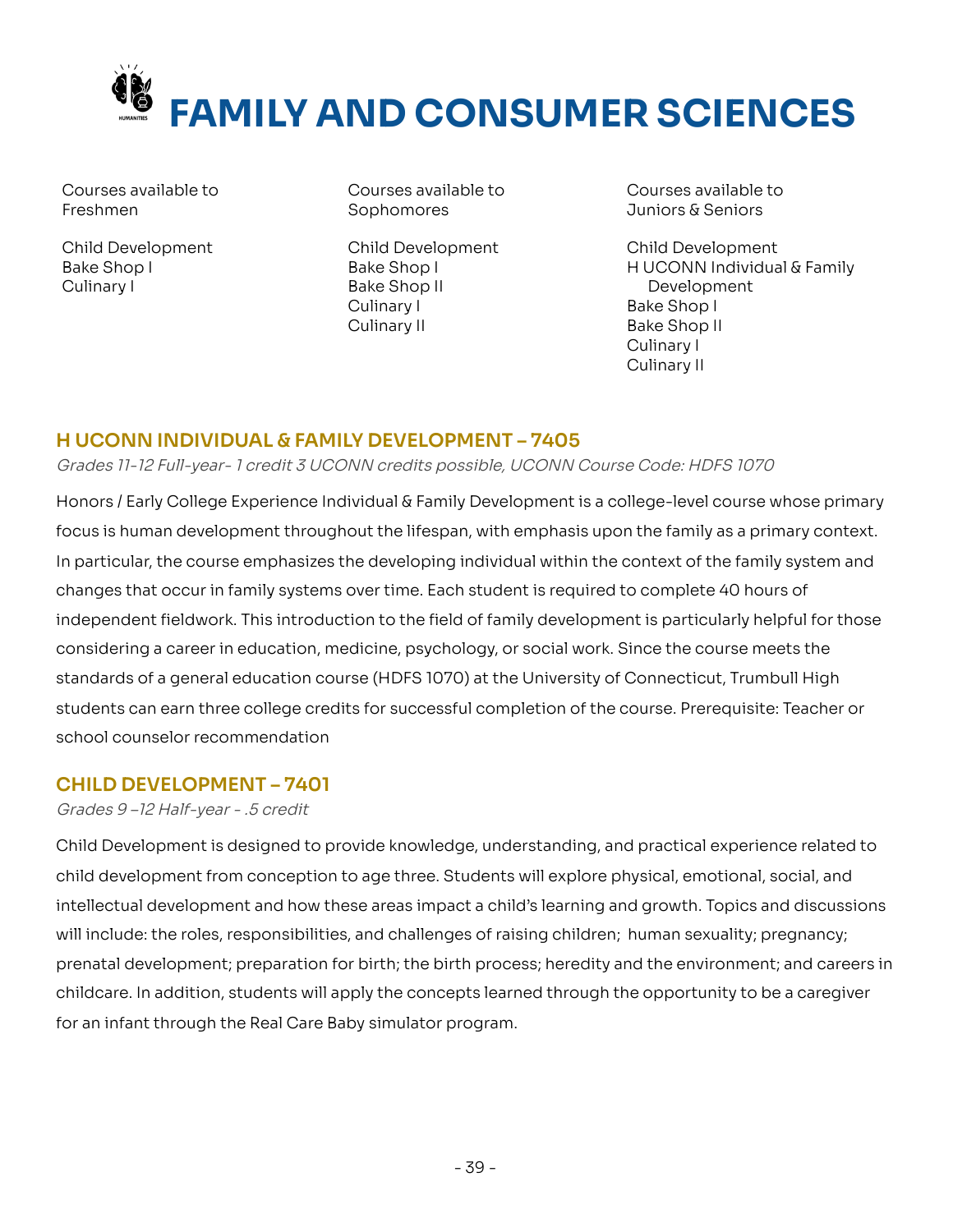## **CULINARY I – 7410**

Grades 9-12 Half-year - .5 credit

Do you enjoy cooking and learning about food preparation? This course is an introduction to safety, sanitation, basic cooking methods and techniques, kitchen equipment and utensils, cutlery, table setting, Do you enjoy cooking and learning about food preparation? This course is an introduction to safety,<br>sanitation, basic cooking methods and techniques, kitchen equipment and utensils, cutlery, table setting,<br>etiquette, and c enable students to read and prepare recipes.

## **CULINARY II – 7420**

Grades 10-12 Full-year- 2 credits (double period)

Would you like to enhance your culinary skills beyond Culinary I and Bake Shop and learn to cook like a pro? This course is designed for those students with previous basic culinary techniques who want to learn more about meal planning and food preparation. Students are introduced to the basic café operation and a la carte kitchen. They are taught enhanced cooking skills and preparation of appetizers, soups, salads, sandwiches, entrees, and baking. They will also be producing large quantities of food for outside catering requests. These tasks give the student the opportunity (or skills) to work in our professional commercial kitchen and café. All students registered in this course will be required to purchase the culinary chef uniform. Prerequisite: B+ or better in Culinary I. Bake Shop I recommended. Would you like to enhance your culinary skills beyond Culinary I and Bake Shop and learn to cook like a pro?<br>This course is designed for those students with previous basic culinary techniques who want to learn more<br>about m

## **BAKE SHOP I – 7440**

Grades 9-12 Half-year - .5 credit

Do you enjoy making cookies, pizza, breads and muffins? This is a one-semester course that is an introduction to baking. Students will learn basic theory and preparation techniques for various types of<br>baked goods. A wide variety of recipes will be available. baked goods. A wide variety of recipes will be available.

## **BAKE SHOP II – 7450**

#### Grades 10-12 Half-year - 1 credit (double period)

 This course is designed for the students who have had Bake Shop I and are interested in more advanced techniques and/or a career in the Baking and Pastry Industry. Students are introduced to the advanced topics of chiffon and cream pies, a variety of cakes and tortes, muffins and quick breads, various yeast and tying it up with cake decorating and plate presentation. In addition, products will be produced for use in the school "Café", for scheduled luncheons and holiday purchases. All students registered will be required to purchase the Bake Shop II work uniform and hat. Prerequisite: Grade of B or better in Bake Shop I. techniques and/or a career in the Baking and Pastry Industry. Students are introduced to the advanced<br>topics of chiffon and cream pies, a variety of cakes and tortes, muffins and quick breads, various yeast<br>breads, and tyi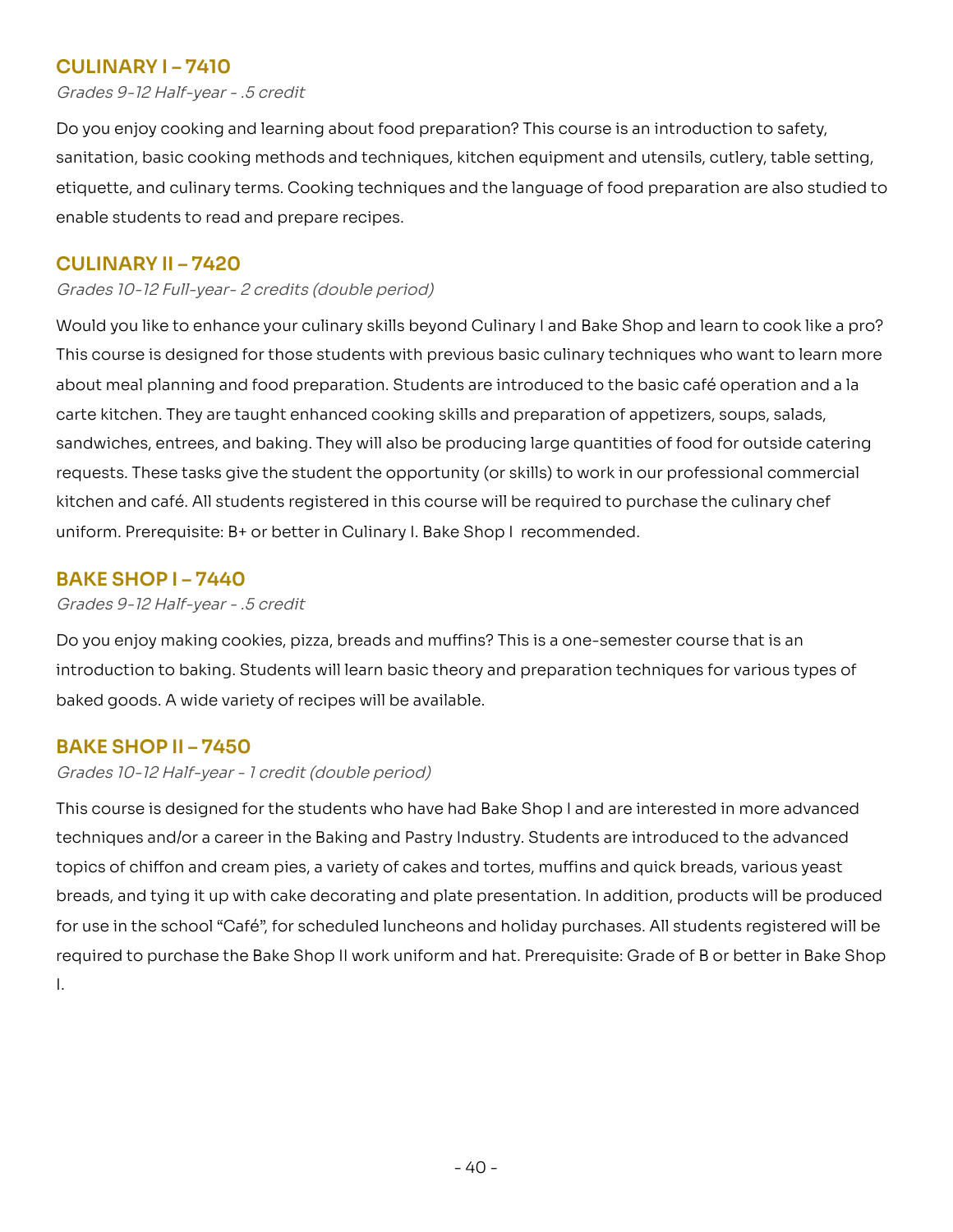# **INTERDISCIPLINARY ELECTIVES**

## **GROUP DYNAMICS – 9550**

Grades 9-12 Half-year-.5 credit

This is a course that uses an evidence-based prevention curriculum known as "Reconnecting Youth" to help This is a course that uses an evidence-based prevention curriculum known as "Reconnecting Youth" to help<br>the participant increase academic success in an atmosphere of care and concern where social bonding, positive peer influence, and tolerance of individual differences are experienced. The personal growth of the individual student comes from learning and practicing important social skills, such as: self-monitoring, and achieving life goals, improving self-esteem, managing conflicts appropriately, and developing and sustaining supportive peer and family relationships. Class size is limited to no more than 12 students per section. According to the design of the curriculum, it is vital that students are selected as soon as possible section. According to the design of the curriculum, it is vital that students are selected as soon as possible<br>and no later than the first week of class. A limited number of students will be eligible to participate based recommendations, interviews, and the process of informed consent. This course is Pass/Fail only. positive peer influence, and tolerance of individual differences are experienced. The personal growth of the<br>individual student comes from learning and practicing important social skills, such as: self-monitoring,<br>setting

## **SCIENCE EXPLORATIONS – 5590**

Grades 9-12 Half-year - .5 credit per semester

Science Explorations provides students with developmental and intellectual disabilities with the to explore science topics through an inquiry-based approach tailored to students' interests and ability levels. Students explore high-interest topics related to chemistry, earth science, and biology. When possible, the course will take a unified approach, and include typical peers, who may take the course as a general elective and serve as partners for students in their science investigations. Science Explorations provides students with developmental and intellectual disabilities with the<br>opportunity to explore science topics through an inquiry-based approach tailored to students' interests<br>and ability levels. S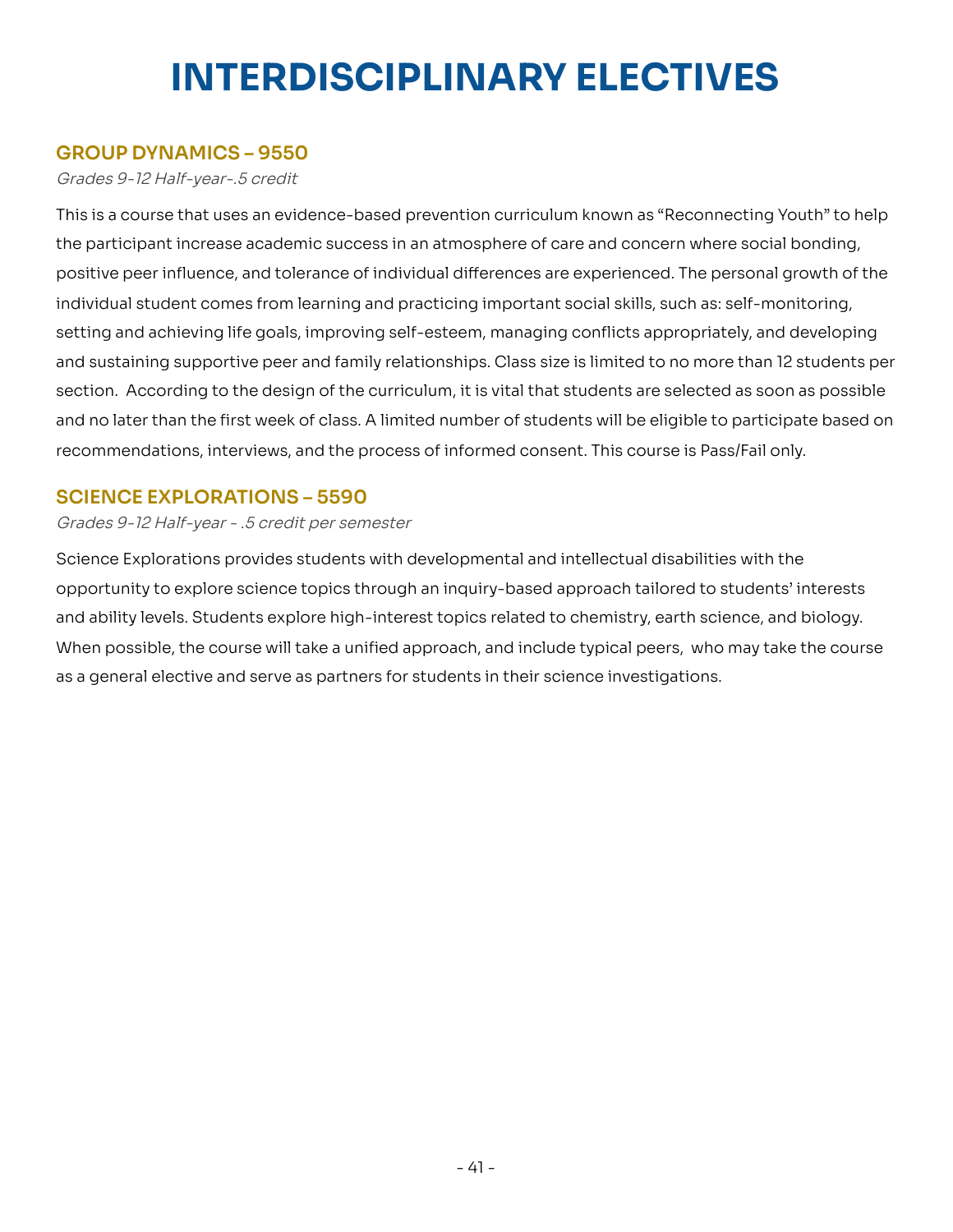

The Department of Mathematics offers a broad range of courses. This allows enough flexibility for students to choose a course commensurate with their ability and background. At the same time, the program is structured enough that there should be no confusion about which math course is appropriate. It is to choose a course commensurate with their ability and background. At the same time, the program is<br>structured enough that there should be no confusion about which math course is appropriate. It is<br>recommended that student to embarking on any particular sequence of instruction. It is strongly recommended that any student planning to take college entrance exams has satisfactorily completed Algebra I and Geometry courses before taking the exams and in addition, should be enrolled in a math course the year he/she is taking the Some mathematics courses may be taken concurrently with the permission of the department chair (e.g. Geometry and Algebra II, Statistics and Pre-Calculus, Statistics and Calculus). to embarking on any particular sequence of instruction. It is strongly recommended that any student<br>planning to take college entrance exams has satisfactorily completed Algebra I and Geometry courses<br>before taking the exam

## **ALGEBRA I – 2010 (EXTENDED), 2012 (CP), 2014 (ACP)**

#### Full-year- 1 credit

Algebra I is designed to develop the eight standards of mathematical practice in students. Students will model arithmetic and geometric patterns, solve linear equations and inequalities. They will explore Algebra I is designed to develop the eight standards of mathematical practice in students. Students will<br>model arithmetic and geometric patterns, solve linear equations and inequalities. They will explore<br>functions and der Students will study scatter plots and trend lines as well as measures of central tendencies. They will solve Students will study scatter plots and trend lines as well as measures of central tendencies. They will solve<br>systems of equations graphically, numerically, and algebraically and make choices between competing situations in real-world contexts. Geometric patterns are revisited while investigating exponents and equations. This course includes the study of quadratic functions and equations. A graphing calculator is required for this class. situations in real-world contexts. Geometric patterns are revisited while investigating exponents and<br>exponential equations. This course includes the study of quadratic functions and equations. A graphing<br>calculator is req

## **GEOMETRY – 2022 (CP), 2024 (ACP), 2025 (H)**

#### Full-year - 1 credit

Geometry focuses on the development of inductive and deductive reasoning. It is designed to develop the eight standards of mathematical practice in students. The course includes a study of the tools of Geometry, formal proofs, parallel and perpendicular lines and the relationships between angles, triangle congruence, the relationships between the sides and the angles of similar polygons, transformations, and reflections of Geometry focuses on the development of inductive and deductive reasoning. It is designed to develop the<br>eight standards of mathematical practice in students. The course includes a study of the tools of Geometry,<br>formal pro area of three-dimensional figures with an emphasis on real-world applications, the study of relationships in quadrilaterals, right triangle trigonometry, and the study of circles. A calculator is required for this class. Prerequisite for course CP Geometry: Completion of Algebra I. Prerequisite for course ACPGeometry: A grade of C or better in ACP Algebra I, B- or better in Algebra I Extended. area of three-dimensional figures with an emphasis on real-world applications, the study of relationships in<br>triangles, quadrilaterals, right triangle trigonometry, and the study of circles. A calculator is required for th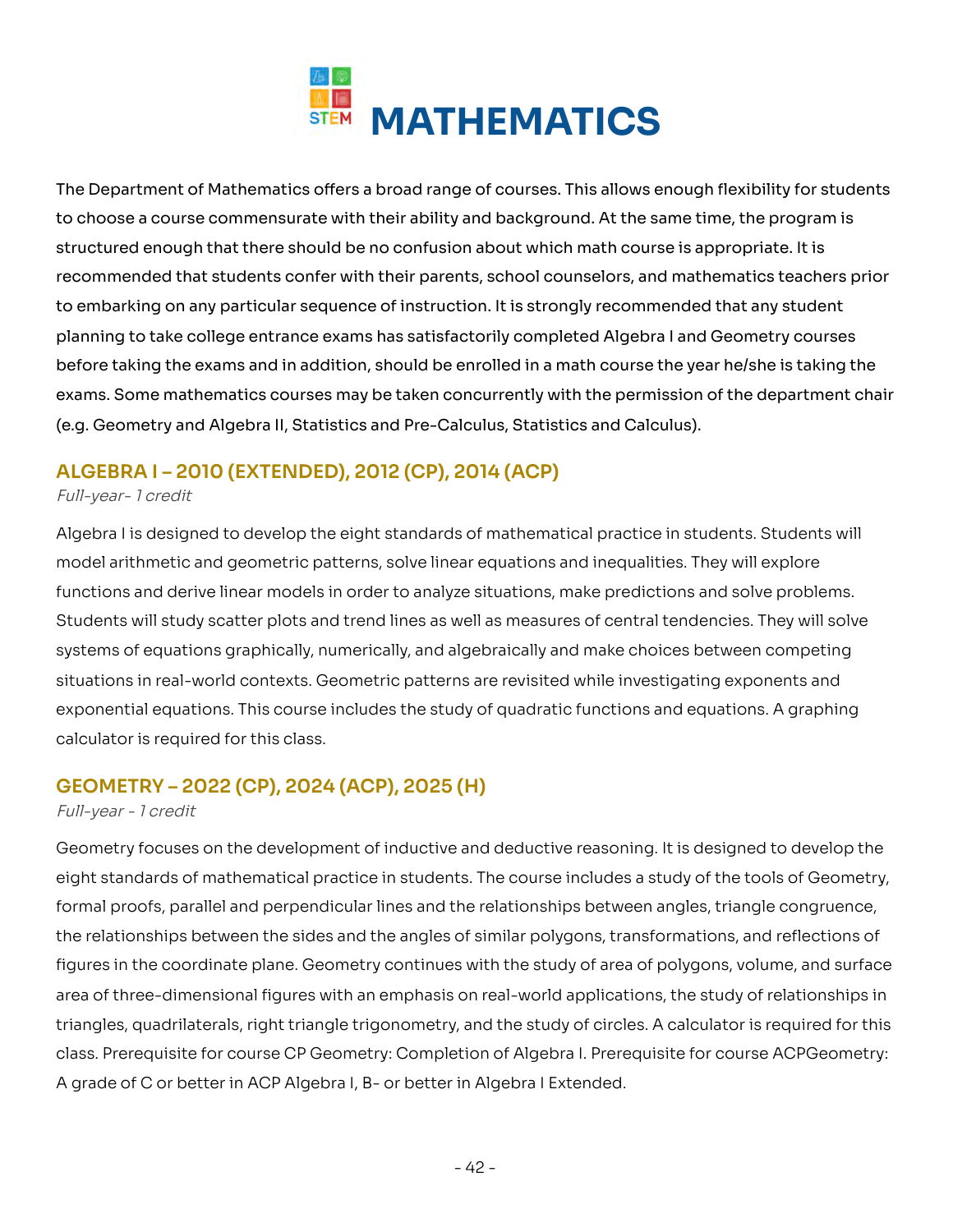## **ALGEBRA II – 2032 (CP), 2034 (ACP), 2035 (H)**

#### Full-year- 1 credit

Algebra II is designed to develop the eight standards of mathematical practices in students. Algebra II includes the study of functions and inverse functions, the analysis, and building of functions, polynomials, complex numbers, and analyzing functions using different representations, rational expressions, and functions, with a focus on explaining reasoning, exponential and logarithmic functions, with an emphasis on constructing and comparing linear, quadratic and exponential models. A graphing calculator is required for this course. Prerequisite for course CP Algebra II: Completion of CP Algebra I. Prerequisite for ACP Algebra II: Grade of C or better in ACP Algebra I, grade of C or better in ACP Geometry, and teacher recommendation. Prerequisite for course H Algebra II: Grade of B or better in H Geometry and teacher recommendation. Algebra II is designed to develop the eight standards of mathematical practices in students. Algebra II<br>includes the study of functions and inverse functions, the analysis, and building of functions, polynomials,<br>including emphasis on constructing and comparing linear, quadratic and exponential models. A graphing calculator is<br>required for this course. Prerequisite for course CP Algebra II: Completion of CP Algebra I . Prerequisite for<br>cours

## **INTRODUCTORY COLLEGE MATHEMATICS – 2052S (CP), 2054S (ACP)**

#### Grades: CP: 12; ACP: 11-12 Half year - 0.5 credit

 Introductory College Mathematics will be an introduction to college algebra for students who wish to develop their study of algebra and algebraic functions. Units will include set theory, linear programming, rational expressions and equations, polynomial functions, and trigonometry. Students will be prepared to take college placement tests in mathematics. This course may be taken in addition to or in place of Precalculus, but will not prepare a student for Calculus. A graphing calculator is required for this course. Prerequisite: CP: Successful completion of three credits of mathematics; ACP: Successful completion of ACP Algebra II or Honors Algebra II, or an A- or higher in CP Algebra II with teacher recommendation. This course is not approved by the NCAA and would not count toward eligibility for the NCAA. develop their study of algebra and algebraic functions. Units will include set theory, linear programming,<br>rational expressions and equations, polynomial functions, and trigonometry. Students will be prepared to<br>take colle

## **PRACTICAL APPLICATIONS OF MATHEMATICS – 2042S (CP), 2044S (ACP)**

#### Grades: CP: 12; ACP: 11-12 Half year - 0.5 credit

 Practical Applications of Mathematics will prepare students in applying mathematics to college-level courses, their lives, and the workplace. The course will emphasize the practical link between mathematics, real-life scenarios, and technology. Units will include financial mathematics, probability and statistics, and mathematical modeling. This course may be taken in addition to or in place of Precalculus, but will not prepare a student for Calculus. A graphing calculator is required for this course. Prerequisite: CP: Grade 12; ACP: Successful completion of ACP Algebra II or Honors Algebra II, or an A- or higher in CP Algebra II with teacher recommendation. This course is not approved by the NCAA and would not count toward eligibility -----------courses, their lives, and the workplace. The course will emphasize the practical link between mathematics, real-life scenarios, and technology. Units will include financial mathematics, probability and statistics, and math

## **STATISTICS – 2304 (ACP)**

#### . <del>.</del> . . . . . Full-year- 1 credit

This course includes a variety of activities, projects, and vocational connections. The curriculum on learning how to appropriately gather, display, interpret, analyze, and user data to make and This course includes a variety of activities, projects, and vocational connections. The curriculum<br>concentrates on learning how to appropriately gather, display, interpret, analyze, and user data to make and<br>- 43 -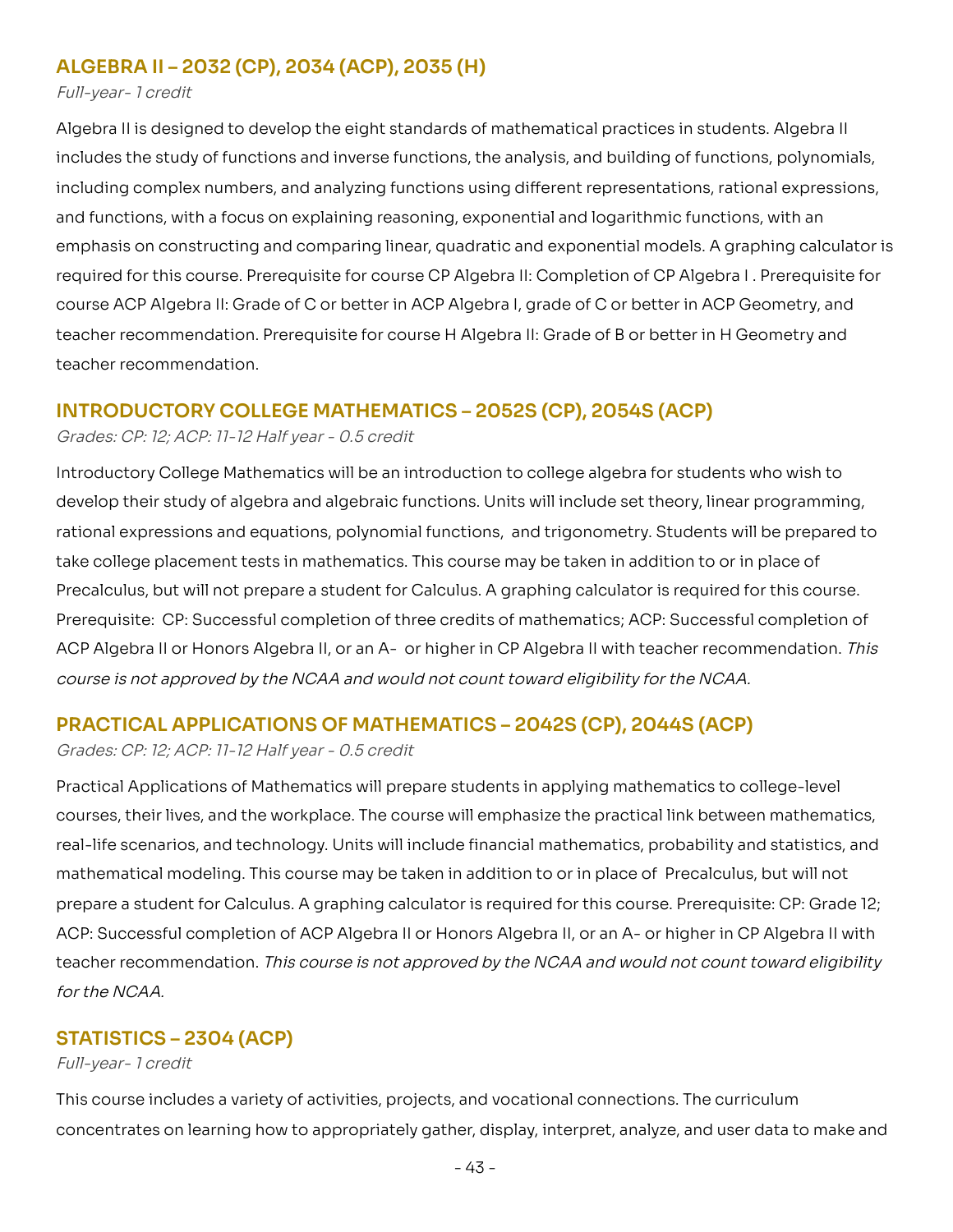support decisions. Numerous projects will be included throughout the course connecting the class to "real-world" applications of statistics using many of the same topics as AP Statistics. A graphing calculator is required for this course. Prerequisite: A- or higher in CP Algebra II and teacher recommendation or successful completion of ACP or Honors Algebra II. support decisions. Numerous projects will be included throughout the course connecting the class to<br>current, "real-world" applications of statistics using many of the same topics as AP Statistics. A graphing<br>calculator is

## **AP STATISTICS – 2306**

#### Full-year–1 credit

 Advanced Placement Statistics Is a rigorous, college-level course in statistics which explores the fundamental concepts in statistics and data analysis while maintaining relevance to life in modern society. fundamental concepts in statistics and data analysis while maintaining relevance to life in modern society.<br>Students will gain an analytic and interpretive skill set that will enable them to collect, maintain, and analyze data as well as communicate research findings in a technical manner consistent with academic literature. Other aims of the course include developing students' oral and written communication; critical thinking; data as well as communicate research findings in a technical manner consistent with academic literature.<br>Other aims of the course include developing students' oral and written communication; critical thinking;<br>scientific a competencies. The course is divided into three main units: (1) The Summarization and Collection of Data, (2) Probability, Estimation, and the Mathematical Foundations of Inference, and (3) Statistical Inference. In general, statistics is overtaking calculus and other mathematics classes with respect to enrollment in higher educational institutions across the country, and the future of advancements in nearly every academic competencies. The course is divided into three main units: (1) The Summarization and Collection of Data, (2)<br>Probability, Estimation, and the Mathematical Foundations of Inference, and (3) Statistical Inference. In<br>general students who wish to be an educated consumer in the age of "big data". Prerequisite: B+ or higher in ACP students who wish to be an educated consumer in the age of "big data''. Prerequisite: B+ or higher in ACP<br>Algebra II or successful completion of Honors Algebra II and teacher recommendation; B or better in English 9 or English 10.

## **PRECALCULUS – 2204 (ACP)**

#### Full-year- 1 credit

The study of functions and their characteristics serves as the theme for this course. In particular, polynomial,<br>rational, exponential, logarithmic, and trigonometric functions, and their applications, are examined. rational, exponential, logarithmic, and trigonometric functions, and their applications, are examined. Students will learn to solve equations and develop models to help explore practical applications. Students will also preview calculus in finding limits using a table, graph, and algebraic techniques and in finding the derivative of a function. A graphing calculator is required for this course. This course is intended for who will take ACP Calculus or AP Calculus AB. Prerequisite: Grade of B- or better in ACP Algebra II or teacher recommendation. derivative of a function. A graphing calculator is required for this course. This course is intended for<br>students who will take ACP Calculus or AP Calculus AB. Prerequisite: Grade of B- or better in ACP Algebra II<br>or teach

## **PRECALCULUS – 2205 (H)**

#### Full-year- 1 credit

This course is intended to review and strengthen the skills necessary for AP BC Calculus. Topics include: math modeling, inequalities, exponents, logarithms, trigonometry, polar coordinates, parametric equations, vectors, sequences, series, limits, and an introduction to Calculus. A graphing calculator is required for this course. Prerequisite: Grade of B- or better in H Algebra II and teacher recommendation. This course is intended to review and strengthen the skills necessary for AP BC Calculus. Topics include:<br>functions, math modeling, inequalities, exponents, logarithms, trigonometry, polar coordinates, parametric<br>equations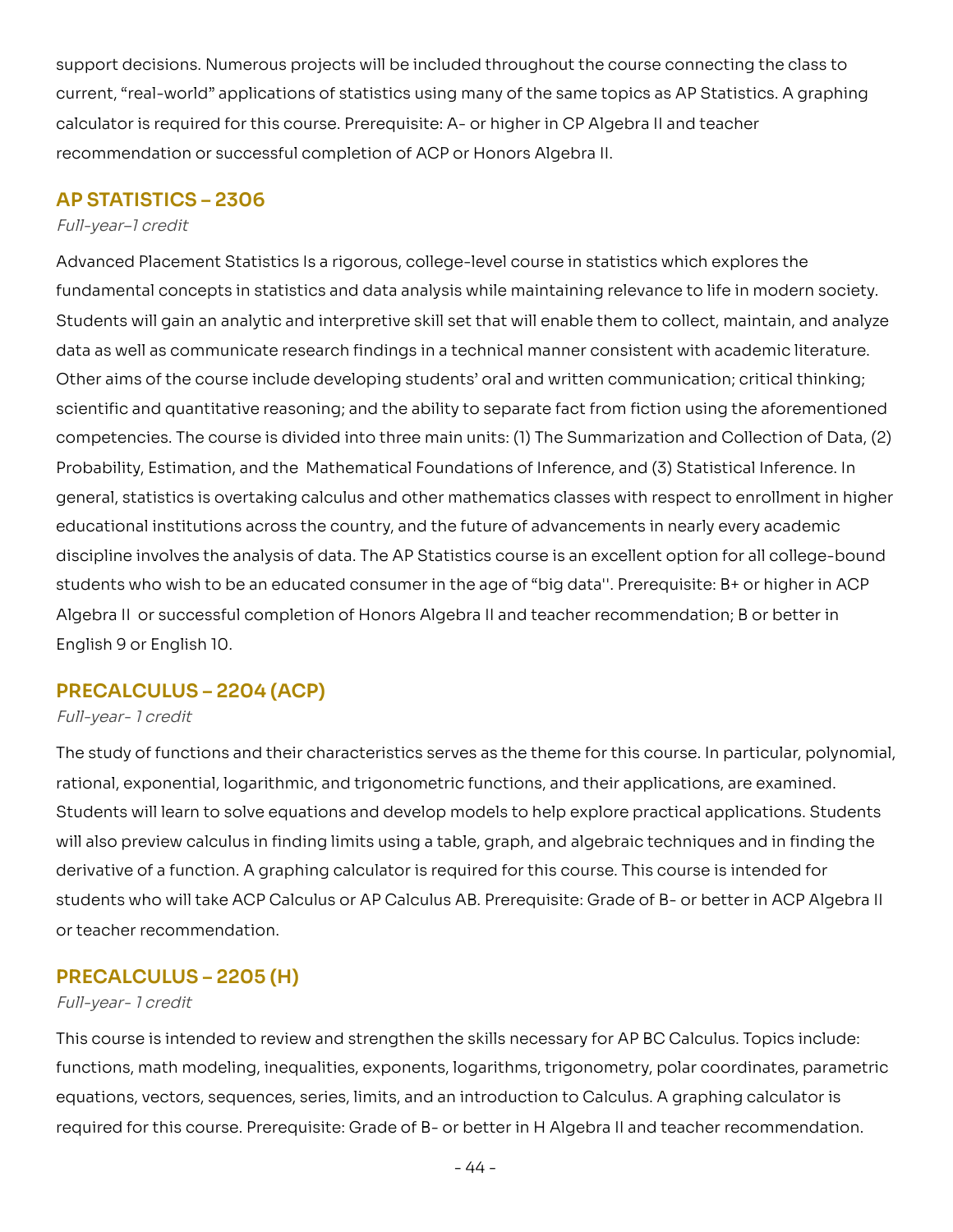## **CALCULUS – 2214 (ACP)**

Full-year- 1 credit

Calculus begins with a review of concepts from Algebra I, Geometry, Algebra II, and Precalculus necessary to the study of Calculus. Calculus topics begin with the study of limits. The derivative is introduced through study of the tangent line problem and the limit definition of the derivative is developed. Students become proficient at both explicit and implicit derivatives of polynomial, rational, trigonometric, exponential, and logarithmic functions. Derivative applications are studied through motion, curve fitting, extrema, and related rates. The course continues with anti-differentiation and its applications. Graphing extrema, and related rates. The course continues with anti-differentiation and its applications. Graphing<br>calculators are required. Prerequisite: Grade of C or better in ACP Precalculus and teacher recommendation. Calculus begins with a review of concepts from Algebra I, Geometry, Algebra II, and Precalculus necessary<br>to the study of Calculus. Calculus topics begin with the study of limits. The derivative is introduced through<br>the s

## **AP CALCULUS AB – 2236**

#### Full-year- 1 credit

The AP Calculus course curriculum follows the AP Calculus AB curriculum prescribed by the College Board. The first semester emphasizes a thorough study of derivatives. Students are taught both explicit and implicit derivatives of polynomial, rational, trigonometric, logarithmic, and exponential functions. Derivative applications are studied through motion, curve fitting, extrema, and related rates. The second semester stresses the study of the integral. Applications are stressed through the investigation of volumes, length of curves, volumes of solids of revolution, and surface area. The use of the graphing calculator is an integral part of the course. Summer work is required. Prerequisite: Completion of H Precalculus or a grade of A- or<br>better in ACP Precalculus. better in ACP Precalculus. The AP Calculus course curriculum follows the AP Calculus AB curriculum prescribed by the College Board.<br>The first semester emphasizes a thorough study of derivatives. Students are taught both explicit and<br>implicit derivat

## **AP UCONN CALCULUS BC – 2246**

#### 8 UCONN credits possible, S1: UCONN Course Code: MATH 1131Q, S2: MATH 1132Q Full-year- 1 credit

The AP Calculus course curriculum follows the AP Calculus BC curriculum prescribed by the College Board as well as the UCONN ECE curriculum. It covers all of the topics from AP Calculus AB as well as Taylor and The AP Calculus course curriculum follows the AP Calculus BC curriculum prescribed by the College Board<br>as well as the UCONN ECE curriculum. It covers all of the topics from AP Calculus AB as well as Taylor and<br>Maclaurin equations. The use of a graphing calculator is an integral part of the course and is required. Students who do in this course are prepared to succeed on the AP Calculus BC exam given in May. Summer work is required. Prerequisite: Grade of B or better in Honors Precalculus and teacher recommendation. equations. The use of a graphing calculator is an integral part of the course and is required. Students who do<br>well in this course are prepared to succeed on the AP Calculus BC exam given inMay. Summer work is<br>required. Pr

## **UCONN MULTIVARIABLE CALCULUS & LINEAR ALGEBRA – 2256**

#### 4 UCONN credits possible, S1: UCONN Course Code: MATH 2110Q, S2 Full-year- 1 credit

The first semester of this course explores Multivariable Calculus. The topics include vectors, surfaces in space in rectangular, cylindrical, and spherical coordinates, partial derivatives, directional derivatives, gradients, optimization, double and triple integrals, line integrals, Green's Divergence, and Stokes Theorems. The second semester is devoted to the study of Linear Algebra. The topics include systems of linear equations, matrices, vector spaces, determinants, eigenvalues, eigenvectors, and linear The first semester of this course explores Multivariable Calculus. The topics include vectors, surfaces in space in rectangular, cylindrical, and spherical coordinates, partial derivatives, directional derivatives, gradien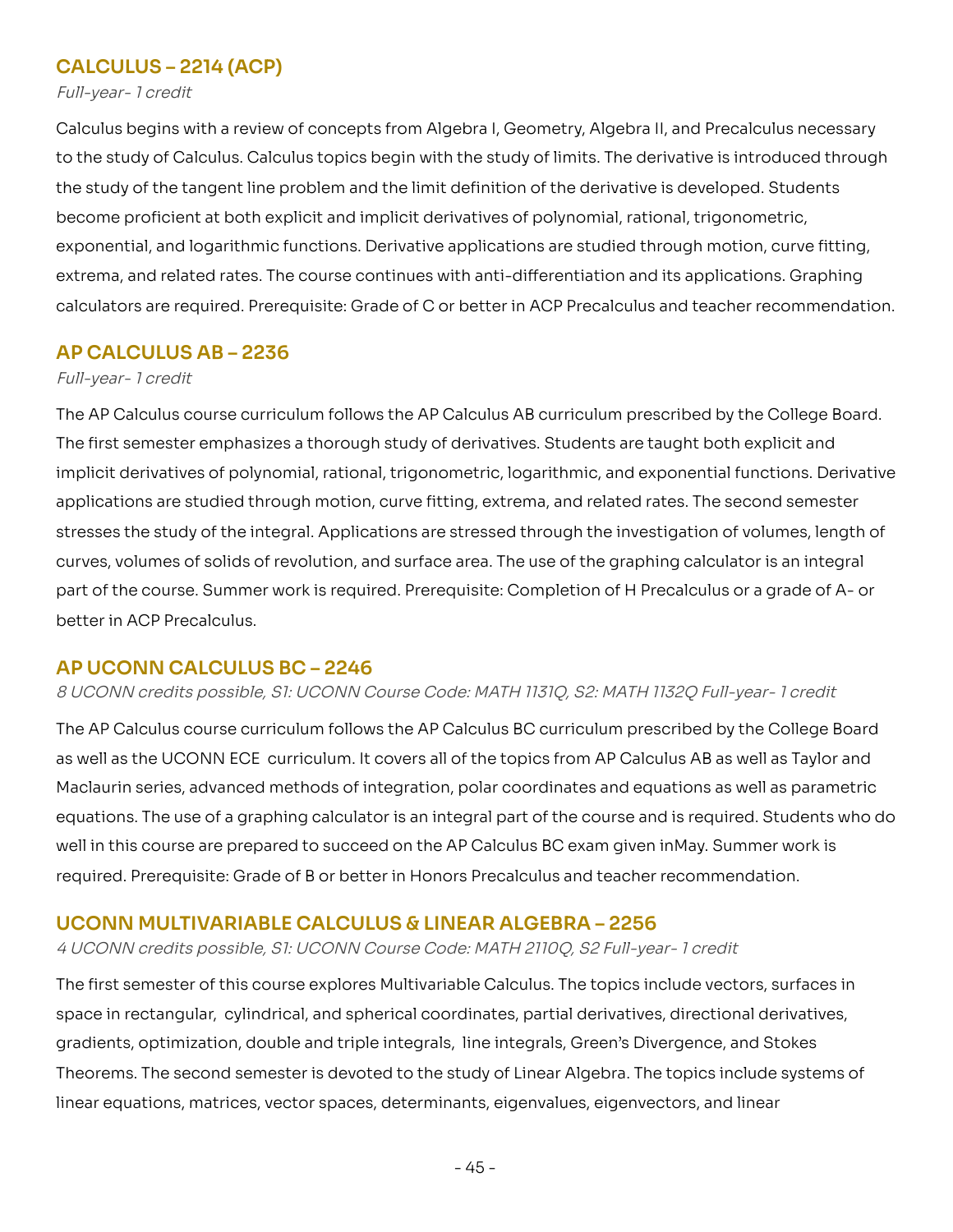transformations. Prerequisites: Completion of AP/ Early College Experience Calculus BC with a teacher<br>recommendation. AP weight will be awarded. recommendation. AP weight will be awarded.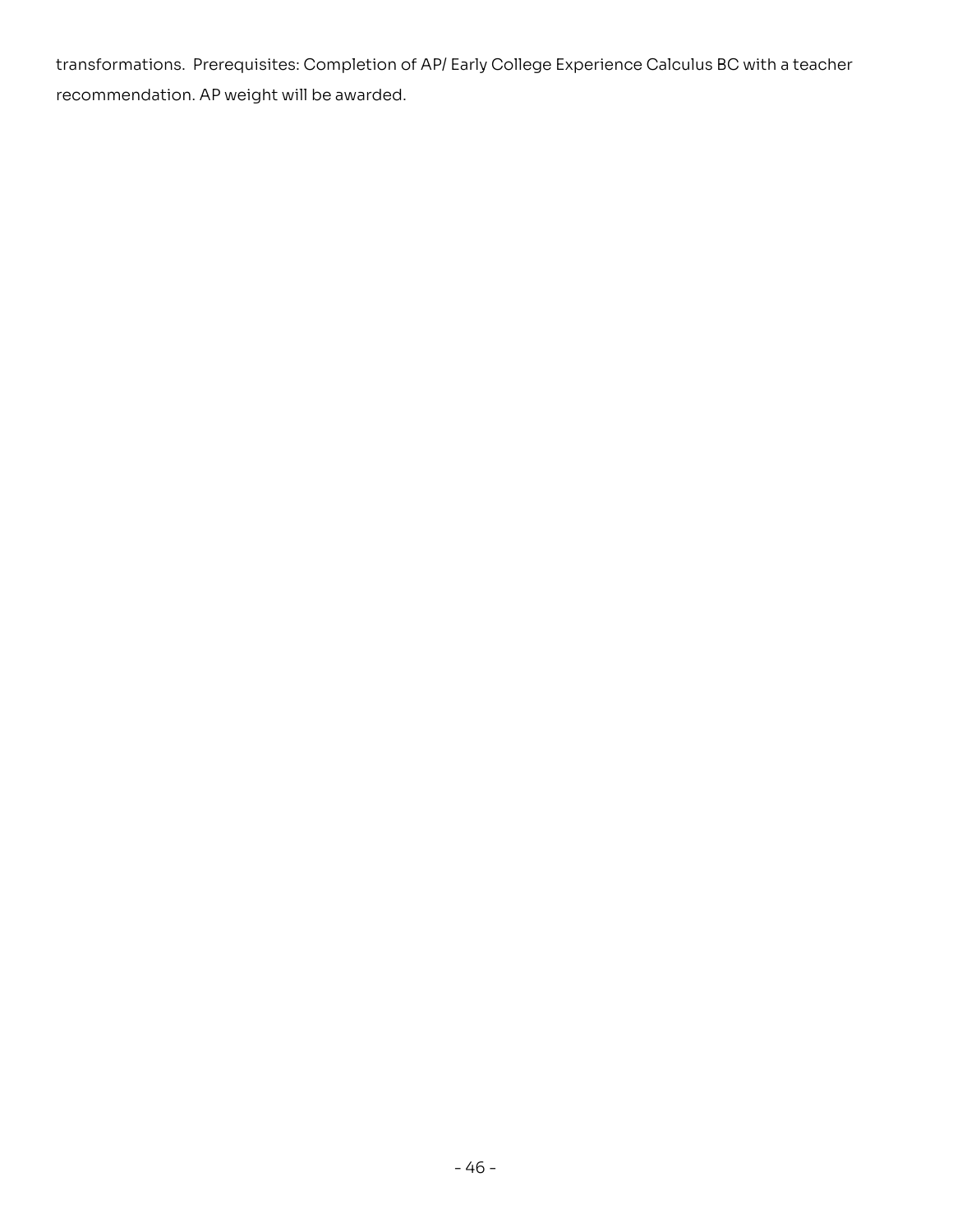

Freshman Chorus Concert Choir **Guitar I** H Chamber Singers Guitar II (Guitar II  $\sf Vocal$  Music Ensembles $\hat{}$   $\sf M$ usic Theory Marching/SymphonicBand Advanced Music Theory **Concert Band** Jazz Band<sup>^</sup> Winter Percussion $\hat{~}$  String Orchestra 9-10 and 11-12 Concert Band AP Music Theory Jazz Band^ Music Fundamentals: Pop/Rock Performance Non-PerformanceFreshman Chorus Digital Music Technology

Performance Non-Performance

Digital Music Technology Guitar L Guitar II **Music Theory Advanced Music Theory** 

<sup>^</sup>Meets after school hours Chamber Strings Ensemble^^Meets after school hours

## **Performance Courses**

## **FRESHMAN CHORUS - 8410/8410S**

Grade 9 Full-year- 1 credit

This course is designed for a mixed group of ninth-grade students interested in singing in a choral group. There should be a desire to learn basic music reading and vocal technique skills. Through participation in this group, students can attain the necessary experience for singing in the Concert Choir. Areas of study are: basic music reading, voice production, and musical interpretation. A variety of music literature is studied and performed. The FreshmanChorus performs at all school concerts. No audition is required. This This course is designed for a mixed group of ninth-grade students interested in singing in a choral group.<br>There should be a desire to learn basic music reading and vocal technique skills. Through participation in<br>this gro

## **CONCERT CHOIR – 8420/8430**

Grades 10-12 (8420) ¾ [days-](https://days-.75) .75 credit Grades 10-12 (8430) Full-year - 1 credit

This course involves the application of good vocal training through the study and performance of choral literature selected from all periods of music history. Both accompanied and unaccompanied music will be performed and some of the repertoire is in a foreign language. The Concert Choir will perform at all school This course involves the application of good vocal training through the study and performance of choral<br>literature selected from all periods of music history. Both accompanied and unaccompanied music will be<br>performed and

## **HONORS CHAMBER SINGERS – 8435**

#### Grades 10-12 Full-year- 1 credit

This course is designed for the advanced choral singer and specializes in music composed for the small but skilled vocal ensemble. Repertoire is chosen from all musical periods from the sixteenth century to the This course is designed for the advanced choral singer and specializes in music composed for the small but<br>more skilled vocal ensemble. Repertoire is chosen from all musical periods from the sixteenth century to the<br>- 47 -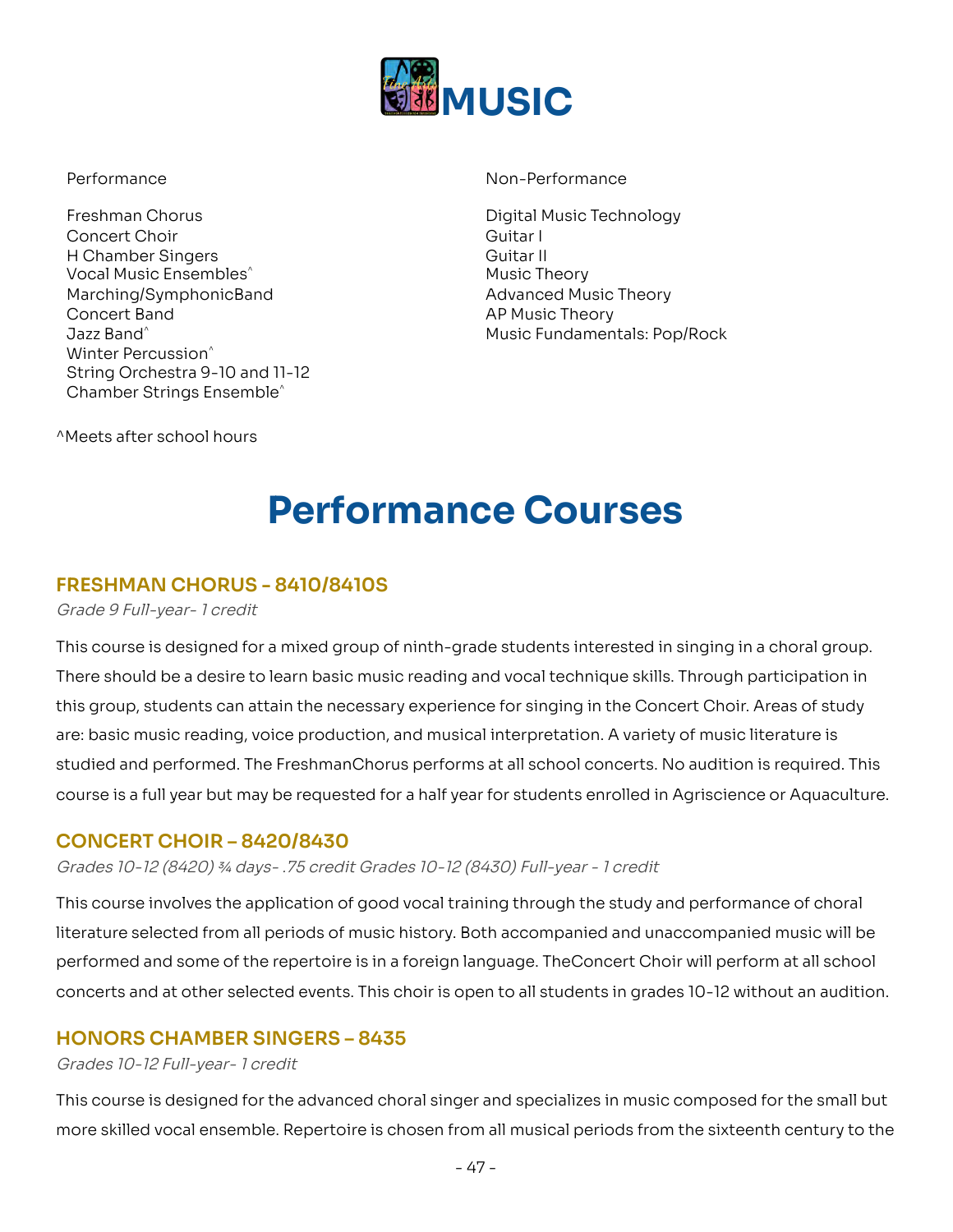present and many different styles and languages are represented. The group carries a very active schedule performances within the school and community. Requirements: Enrollment in this group is by audition only. present and many different styles and languages are represented. The group carries a very active schedule<br>of performances within the school and community. Requirements: Enrollment in this group is by audition<br>only.

## **VOCAL MUSIC ENSEMBLES – 8440**

Grades 9-12 Full-year- .5 credit T

This course involves the application of specific vocal techniques through the study and performance of This course involves the application of specific vocal techniques through the study and performance of<br>choral literature selected from all periods of music history. This course is composed of both Women's and Men's Ensembles, both of which meet on Monday evenings. Requirements: Participation in at least one of the other choral groups or permission of the instructor.

## **MARCHING/SYMPHONIC BAND – 8450/8455/8460/8470**

Grades 10-12 (8450) Half-year- .5 credit Grades 10-12 (8455) 2/4 days - .5 credit Grades 10-12 (8460) ¾<br>[days-](https://days-.75) .75 credit Grades 9-12 (8470) Full-year - 1 credit days-.75 credit Grades 9-12 (8470) Full-year - 1 credit

The Marching/Symphonic Band is open to students who play a brass, woodwind, or percussion instrument. The Marching/Symphonic Band participates in numerous, selected marching band competitions, and performs at all home football games. In addition to the regular class period, the ensemble rehearses two evenings a week and Saturdays. A ten-day "bandcamp" in late August is required at which time the season's music and visual design are introduced. In addition, one sectional rehearsal a week after school during the season as well as seven individual or group lessons per marking period either during or after school is required of this course. The Symphonic Band portion of this course begins directly after the Marching Band season is completed. This ensemble will perform at all instrumental concerts and selected Concert Festivals. The students in the Marching/Symphonic Band will develop a great sense of pride, attitude and concentration, and the desire to become the best musician they can be. All ninth-grade students are to take this course as a full-year one-credit course. Participation in the highly acclaimed Trumbull High School Golden Eagle Marching Band is a rewarding experience for students, staff, and family. This is a time-intensive commitment that involves practice and competition that could involve exciting travel, which<br>will involve fundraising activities to help offset trip costs. will involve fundraising activities to help offset trip costs. The Marching/Symphonic Band is open to students who play a brass, woodwind, or percussion instrument.<br>The Marching/Symphonic Band participates in numerous, selected marching band competitions, and<br>performs at all home foot concentration, and the desire to become the best musician they can be. All ninth-grade students are<br>required to take this course as a full-year one-credit course. Participation in the highly acclaimed Trumbull<br>High School

## **CONCERT BAND – 8480/8490/8500**

Grades 10-12 (8480) Half-year- .5 credit Grades 10-12 (8490) ¾ days- .75 credit Grades 9-12 (8500) Full-year<br>- 1 credit . <del>.</del> . . . . . 1 credit

Concert Band Is open to any ninth, tenth, eleventh, or twelfth-grade brass, woodwind, or percussion student. A planned program of musicianship is thoroughly implemented. Music for this group will be chosen to challenge musicians of varying levels of experience. This group will perform at all school instrumental and seven individual or group lessons during each marking period, during or after school are required of this course. No auditions are required. All ninth-grade students are required to take this course as a "Full-year- one credit" course. Concert Band Is open to any ninth, tenth, eleventh, or twelfth-grade brass, woodwind, or percussion<br>student. A planned program of musicianship is thoroughly implemented. Music for this group will be chosen<br>to challenge mus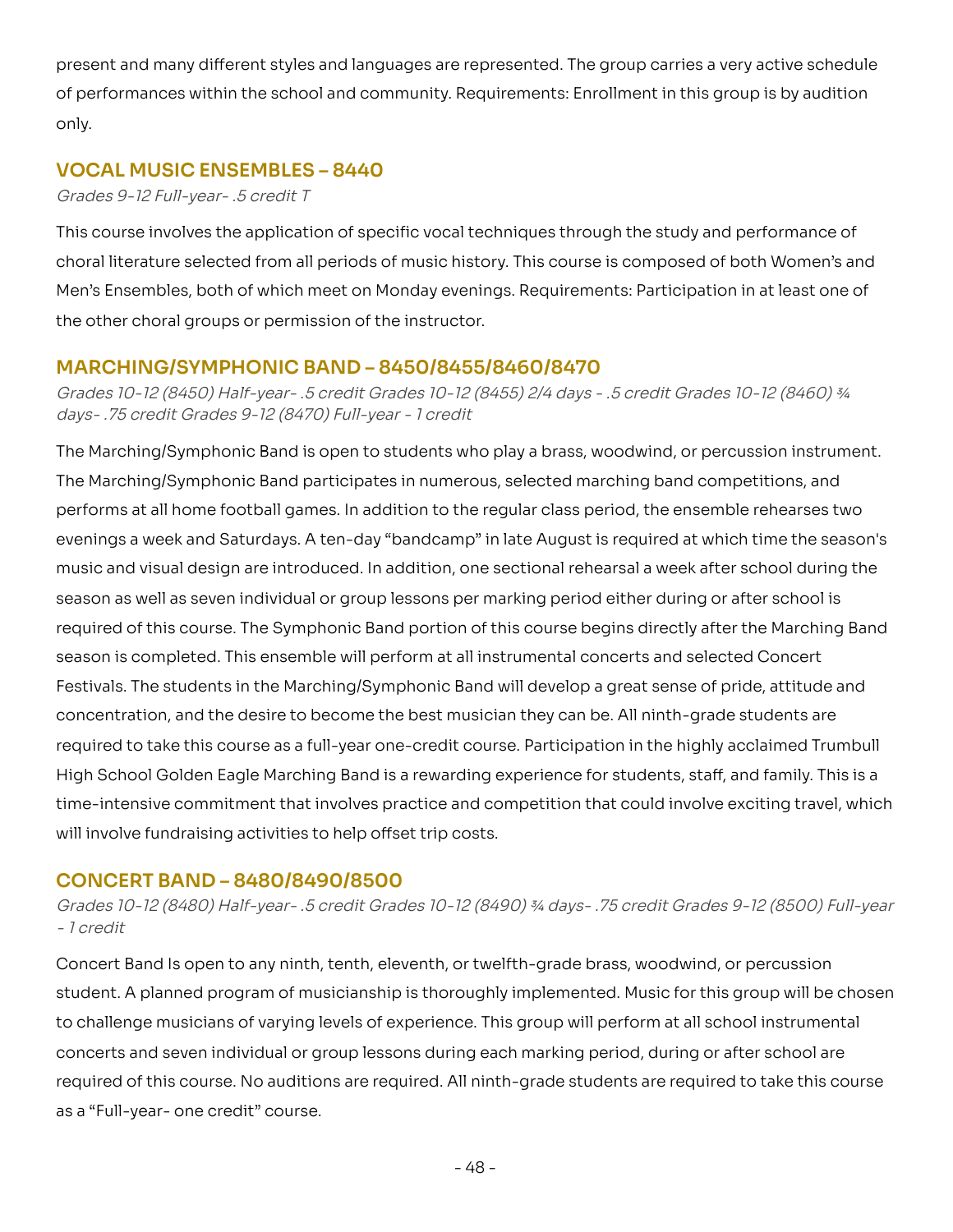## **STRING ORCHESTRA 9-10 – 8505**

Grades 9-10 Full-year- 1 credit

String Orchestra 9-10 is open to any ninth-grade or tenth-grade violin, viola, cello, or bass student with prior middle school instrumental instruction. The repertoire for String Orchestra will be chosen to challenge musicians of varying levels of experience. A planned program of musicianship will be thoroughly implemented in order to expand technical skills and musical aptitude. String Orchestra will meet daily and include an additional required small-group lesson weekly. The String Orchestra will perform at the String Fling, winter and spring concerts, and at other selected events. Opportunities also include performance auditions for the Fairfield County String Festival (grade 9 only), and the Western Region and All-State Orchestras. String Orchestra 9-10 is open to any ninth-grade or tenth-grade violin, viola, cello, or bass student with<br>prior middle school instrumental instruction. The repertoire for String Orchestra will be chosen to challenge<br>music

## **STRING ORCHESTRA 11-12 – 8510/8515/8520/8530**

 Grades 11-12 (8510) Half-year- .5 credit Grades 11-12 (8515) 2/4 days- .5 credit Grades 11-12 (8520) ¾ days- .75 credit Grades 11-12 (8530) Full-year - 1 credit

 String Orchestra 11-12 is open to any eleventh-grade or twelfth-grade violin, viola, cello, or bass student with prior middle school instrumental instruction. The repertoire for String Orchestra will be chosen to challenge musicians of varying levels of experience. A planned program of musicianship will be thoroughly implemented in order to expand technical skills and musical aptitude. String Orchestra will meet daily and include an additional required small-group lesson weekly. The String Orchestra will perform at the String Fling, winter and spring concerts, and at other selected events. Opportunities also include performance auditions for the Western Region and All-StateOrchestras. with prior middle school instrumental instruction. The repertoire for String Orchestra will be chosen to<br>challenge musicians of varying levels of experience. A planned program of musicianship will be thoroughly<br>implemented

## **CHAMBER STRINGS ENSEMBLE – 8535**

Grade 9-12 Full-year- .5 credit

Chamber Strings Ensemble welcomes any violin, viola, cello, or bass student with prior middle school instrumental instruction. Emphasis will be placed on the advancement of technique, music reading and comprehension, and musicianship. The Ensemble meets on Wednesday evenings from 6:30 until 8:00 pm and prepares students for performances in String Fling, winter, and spring concerts. Opportunities also include performance auditions for the Fairfield County String Festival (grade9 only) and the Western Region and All-State Orchestras. Requirements: Enrollment In StringOrchestra, unless there is a conflict due to enrollment in other programs such as Agriscience, Aguaculture, Regional Center for the Arts, or permission of the instructor. Chamber Strings Ensemble welcomes any violin, viola, cello, or bass student with prior middle school<br>instrumental instruction. Emphasis will be placed on the advancement of technique, music reading and<br>comprehension, and m

## **WINTER PERCUSSION– 8560**

Grades 9-12 Half-year - .5 credit

Winter Percussion is a unit made up of members of the Fall Percussion Section and Band. This group at competitions throughout the winter and spring. Members are expected to participate in all Winter Percussion is a unit made up of members of the Fall Percussion Section and Band. This group<br>performs at competitions throughout the winter and spring. Members are expected to participate in all<br>- 49 -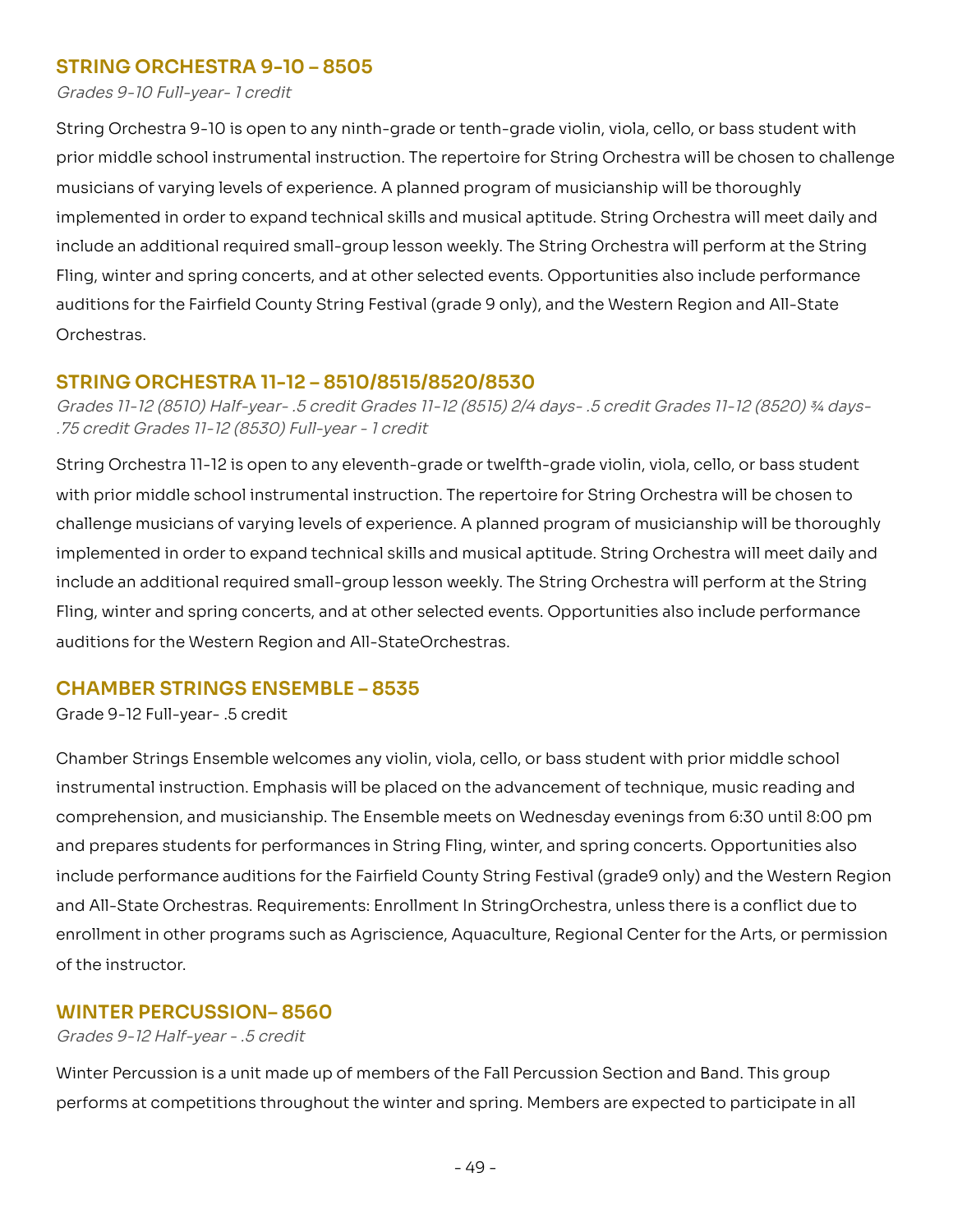Winter Percussion practices and performances. Members must have been a member of the Percussion<br>Section or Marching Band from the previous fall season. Section or Marching Band from the previous fall season.

## **JAZZ BAND – 8600**

Grades 9-12 Half-year - .5 credit

Jazz Band will consist of approximately 20 advanced musicians selected from within the membership of the Concert and Symphonic Bands. Based on an audition, additional students on select instruments may also participate in this ensemble. Along with the performance of "Big Band" music from the jazz libraries of Basie, Stan Kenton, and Woody Herman, the band will be exposed to the many styles and periods of jazz. Classes are held outside the normal school day. This group will carry an active performance schedule both in school, at competitions, and within the community. Requirements: Enrollment Is by audition only. Jazz Band will consist of approximately 20 advanced musicians selected from within the membership of the<br>Concert and Symphonic Bands. Based on an audition, additional students on select instruments may also<br>participate in

## **Non-Performance Courses**

## **MUSIC THEORY – 8570**

Grades 9-12 Half-year - .5 credit

This course is designed for the student interested in learning about the basics of musical notation in order to improve his/her own musicianship or to become prepared for the study of voice or any other musical instruments. Notation, manuscript writing, major and minor scales, intervals, transposition, basic chords, This course is designed for the student interested in learning about the basics of musical notation in order<br>to improve his/her own musicianship or to become prepared for the study of voice or any other musical<br>instruments open to all regardless of previous musical experience.

## **ADVANCED MUSIC THEORY – 8580**

Grades 10-12 Half-year - .5 credit

This course is designed for students of music who have a basic knowledge of theoretical fundamentals. Areas covered are altered and extended chords, modulation, four-part voice leading, analysis of musical This course is designed for students of music who have a basic knowledge of theoretical fundamentals.<br>Areas covered are altered and extended chords, modulation,four-part voice leading, analysis of musical<br>scores, arranging

## **AP MUSIC THEORY – 8586**

#### Grades 10-12 Full-year- 1 credit

This course will provide an opportunity for students to pursue and receive credit for college-level coursework. AP MusicTheory is designed to develop a student's ability to recognize, understand, and This course will provide an opportunity for students to pursue and receive credit for college-level<br>coursework. AP MusicTheory is designed to develop a student's ability to recognize, understand, and<br>describe the basic mat will be developed through various listening, performance, written, creative, and analytical exercises. Students will gain advanced knowledge of music theory, increased sight-singing ability, ear training, and The course will provide a solid foundation in interval identification, scale structures, rhythmic patterns, and terminology. will be developed through various listening, performance, written, creative, and analytical exercises.<br>Students will gain advanced knowledge of music theory, increased sight-singing ability, ear training, and<br>composition.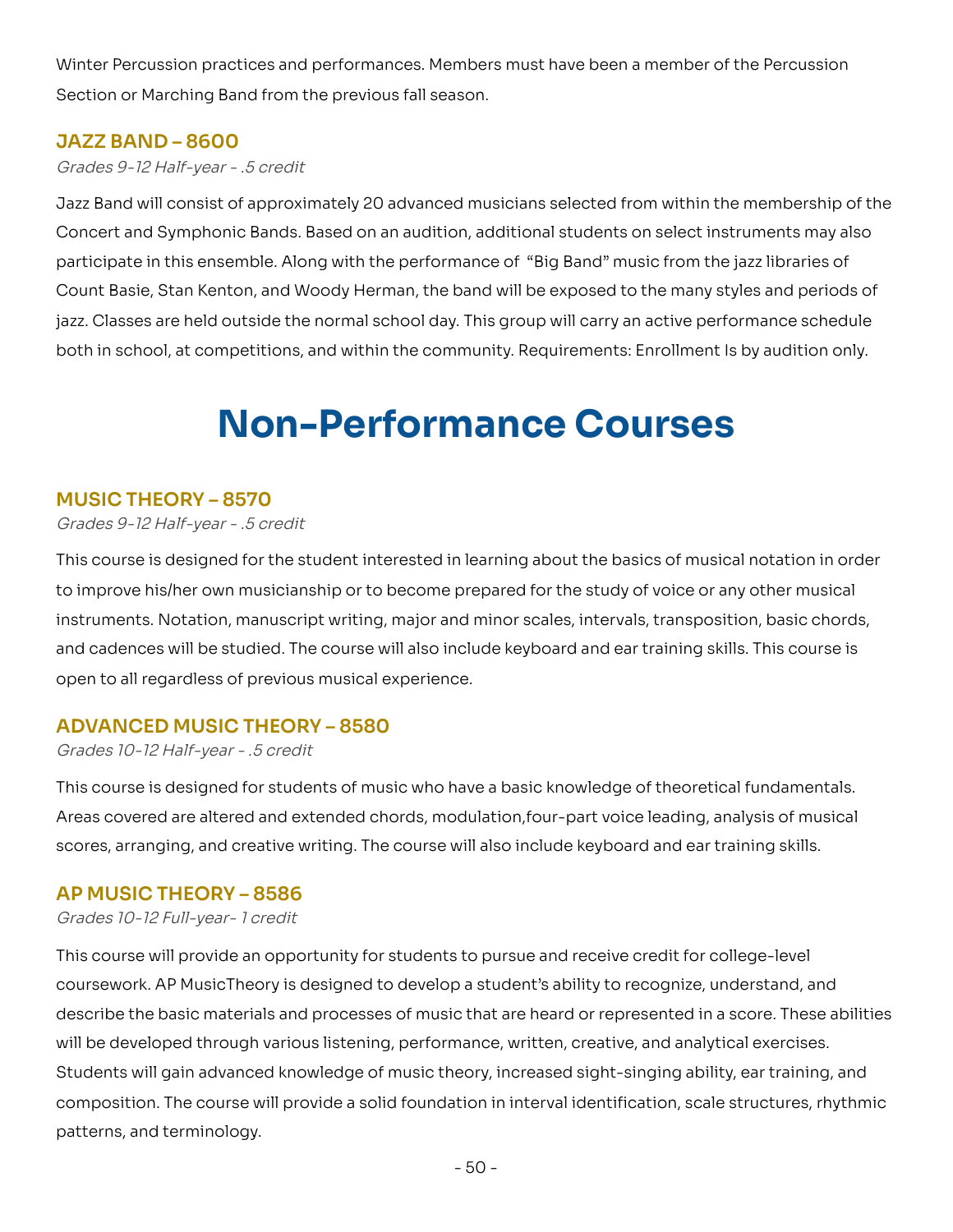## **MUSIC FUNDAMENTALS: POP/ROCK – 8590**

#### Grades 9-12 Half-year - .5 credit

Students will learn the fundamentals of music, including beat, rhythm, pitch, melody, harmony, and form, through studying a wide range of modern music, including pop, rock, hip-hop, electronic, and more. will gain a greater understanding of how music is constructed, including creating their own music on a digital platform based on examples from existing songs. Students will learn the fundamentals of music, including beat, rhythm, pitch, melody, harmony, and form,<br>through studying a wide range of modern music, including pop, rock, hip-hop, electronic, and more.<br>Students will gain

## **DIGITAL MUSIC TECHNOLOGY – 8610**

Grades 9-12 Half-year - .5 credit

Designed for students who would like to learn how to create and record their own music, Music Technology Designed for students who would like to learn how to create and record their own music, Music Technology<br>will allow students to explore the use of digitally-based instruments and digital music tools to develop and produce musical sequences, arrangements, and compositions. Students will develop an understanding of produce musical sequences, arrangements, and compositions. Students will develop an understanding of<br>the basic elements of music, theory, composition, recording, editing, and producing music.

## **GUITAR I – 8630**

#### Grades 9-12 Half-year - .5 credit

Trumbull High School's Guitar course will provide students an introduction to acoustic quitar techniques, including the foundational skills of scales, chords, and picking. In addition, students will develop basic reading beyond tablature. The course is designed for the beginning player or the amateur player with no formal experience. Trumbull High School's Guitar course will provide students an introduction to acoustic guitar techniques,<br>including the foundational skills of scales, chords, and picking. In addition, students will develop basic<br>music rea

## **GUITAR II – 8640**

#### Grades 9-12 Half-year-0.5 credit

Guitar II is designed for those students who seek to further develop their quitar techniques. Instruction will focus on practical playing skills, including finger-picking, barre chords, improvisation, and sight-reading standard notation and tablature. Through direct instruction and independent learning opportunities, students will be exposed to many styles, including folk, classical, rhythm and blues, rock, lead, and jazz guitar. Students will have the opportunity to explore other stringed instruments, such as bass guitar and ukulele, to apply their learnings. Students will be expected to play both individually and in ensembles. Prerequisite: Guitar I or teacher recommendation. Guitar II is designed for those students who seek to further develop their guitar techniques. Instruction will<br>focus on practical playing skills, including finger-picking, barre chords, improvisation, and sight-reading<br>fro ukulele, to apply their learnings. Students will be expected to play both individually and in ensembles.<br>Prerequisite: Guitar I or teacher recommendation.<br>- 51 -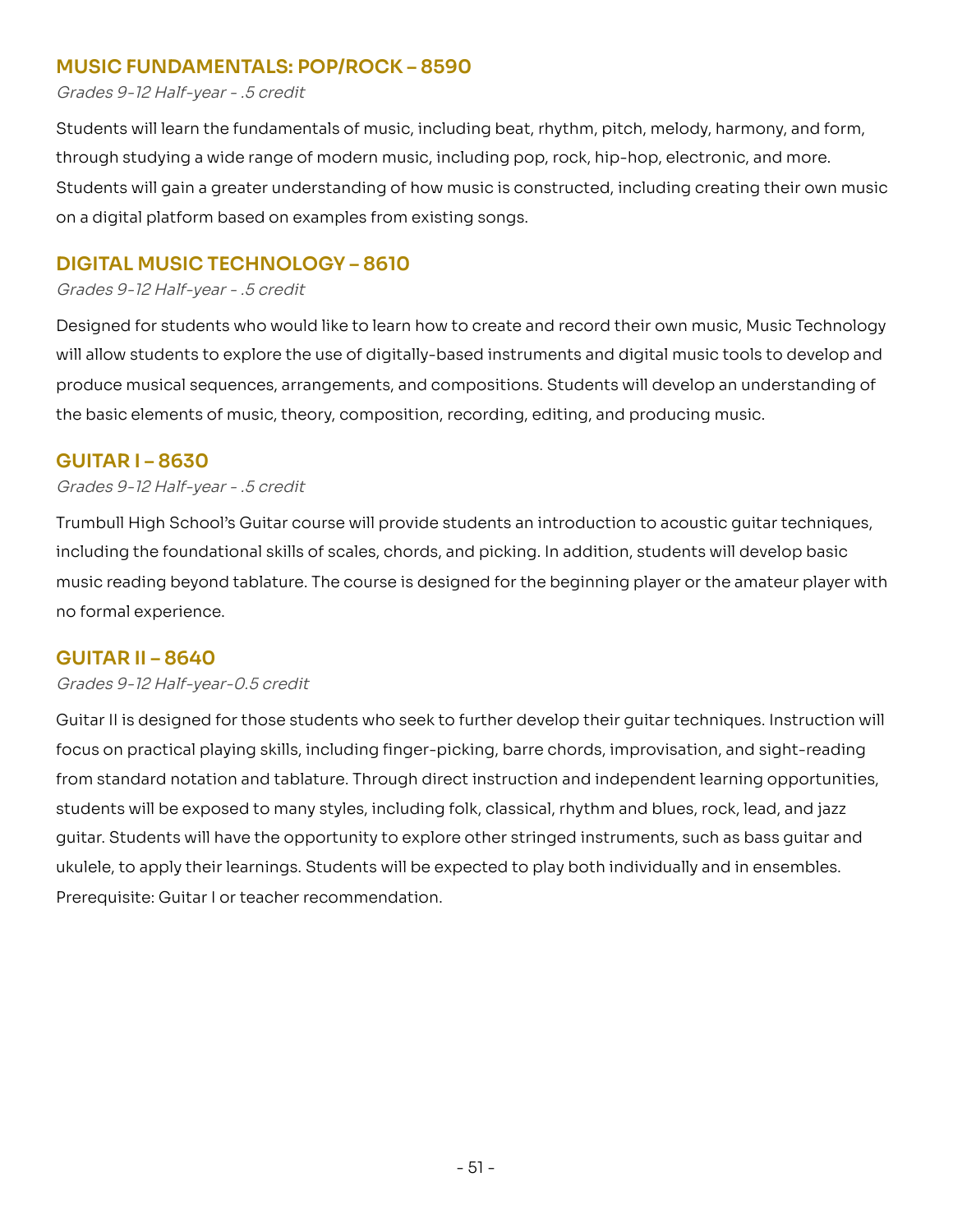

The Science Department offers a wide variety of courses drawing from the many areas of biological and physical sciences. This is aimed at providing each student with the opportunity to meet their three-year requirements with courses commensurate with his/her ability level and interest while supporting a core of Physical and Life Sciences. The Science Department encourages students to take elective science courses beyond the three-year requirement, including AP offerings, to better prepare themselves to thrive in a world of ever-increasing technological development. Authentic experiences and field studies are across the entire science program and change from year to year to match the needs of our students and the ever-changing role of science in our world. It is essential that students confer with their parents and teachers before choosing their science courses. Possible course sequences are listed below. These are suggestions intended as guidelines to students and their parents with actual course selection to a yearly review; movement across levels is based on demonstrated skill acquisition and meeting prerequisites for that course. Therefore, movement across levels is possible on an annual basis. The Science Department offers a wide variety of courses drawing from the many areas of biological and<br>physical sciences. This is aimed at providing each student with the opportunity to meet their three-year<br>science require in a world of ever-increasing technological development. Authentic experiences and field studies are<br>present across the entire science program and change from year to year to match the needs of our<br>students and the ever-ch parents and teachers before choosing their science courses. Possible course sequences are listed below.<br>These are suggestions intended as guidelines to students and their parents with actual course selection<br>subject to a y

Courses available to Freshmen Courses available to Courses available to Courses available to Courses available to

- Sophomores
- H Integrated Physical Science ACP Integrated Physical ACP Biology ACP Chemistry AP Environmental Science CP Integrated Physical Science Science H Biology H Chemistry AP Physics C Science CP Biology CP Chemistry Science ScienceAP Biology
- AP Biology Freshmen Sophomores Juniors SeniorsH Integrated Physical AP Biology AP Chemistry AP Physics 1

H Biology **ACP Biology** CP Biology

Courses available to **Juniors** 

AP Chemistry **ACP Chemistry**  Courses available to **Seniors** 

AP Physics 1 AP Physics C AP Environmental Science AP Biology AP Chemistry H Anatomy & Physiology UCONNPhysics ACP Physics ACP Anatomy & Physiology Physiology<br>ACP Marine & Environmental Science CP Physics CP Anatomy & Physiology Physiology<br>-<br>52 -<br>-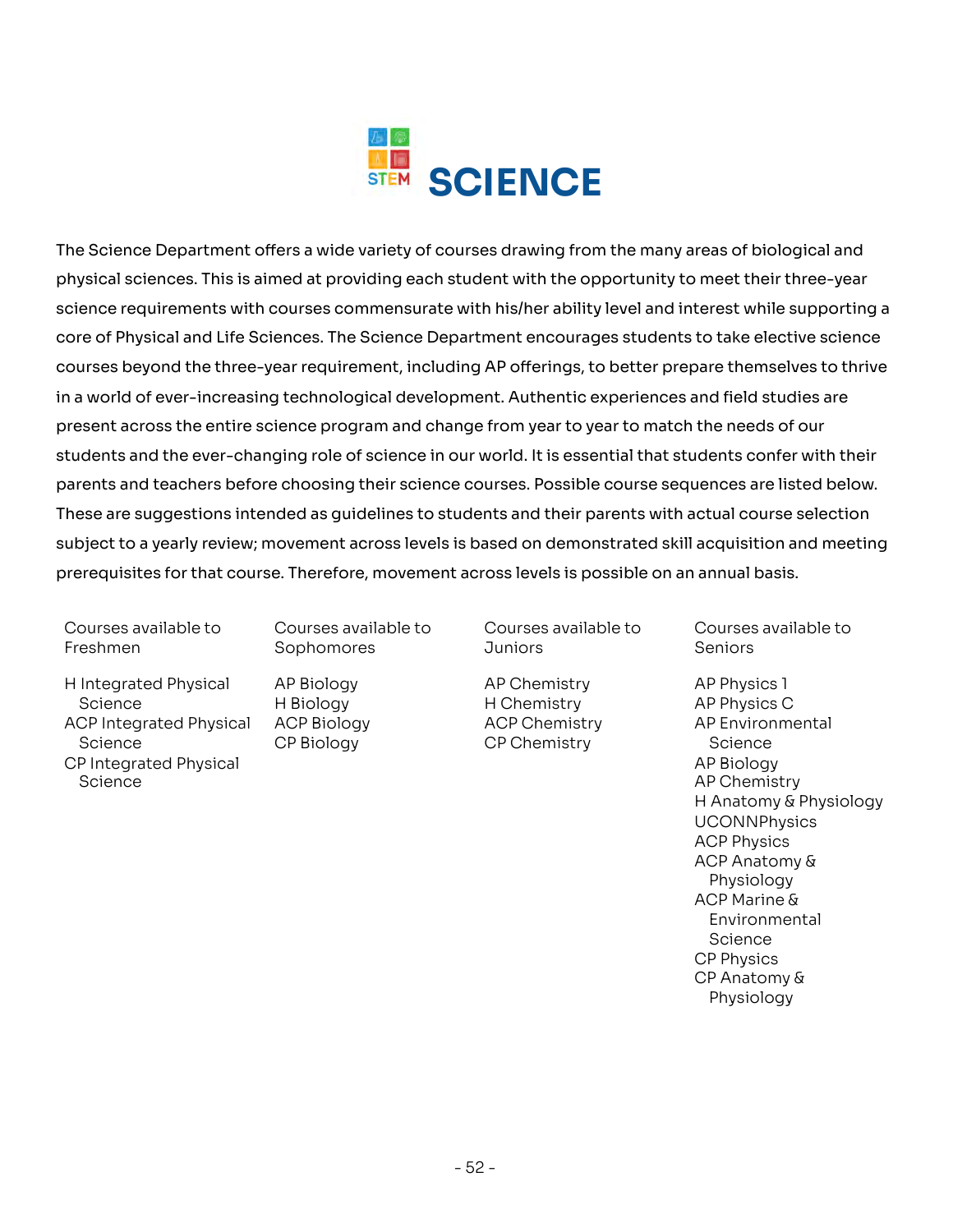## **INTEGRATED PHYSICAL SCIENCE – 3012 (CP), 3014 (ACP), 3015 (H)**

Grade9 Full-year- 1 credit

 This course is aligned to the Next Generation Science Standards (NGSS) Disciplinary Core Ideas for Grade 9. Through the implementation of the Three Dimensions of NGSS (Disciplinary Core Ideas, Science and Engineering Practices and Cross Cutting Concepts), students will explore topics in earth and space science through physical science concepts. Students will engage in the Science and Engineering Practices throughout their studies in order to develop their ability to think critically, engage in analysis, effectively communicate and defend their understandings like a scientist or engineer. Algebraic reasoning and independent discovery are expected within this course. 9. Through the implementation of the Three Dimensions of NGSS (Disciplinary Core Ideas, Science and<br>Engineering Practices and Cross Cutting Concepts), students will explore topics in earth and space science<br>through physica

## **BIOLOGY – 3022 (CP), 3024 (ACP), 3025 (H)**

Grade10 Full-year- 1.25credits (with laboratory)

 This course is aligned to the Next Generation Science Standards (NGSS) Disciplinary Core Ideas for Grade 10. Through the implementation of the Three Dimensions of NGSS (Disciplinary Core Ideas, Science and Engineering Practices and Cross Cutting Concepts), students will explore topics in life sciences. Students will engage in the Science and Engineering Practices throughout their studies in order to develop their 10. Through the implementation of the Three Dimensions of NGSS (Disciplinary Core Ideas, Science and<br>Engineering Practices and Cross Cutting Concepts), students will explore topics in life sciences. Students<br>will engage i scientist or engineer. At the Honors level, algebraic reasoning and independent discovery are expected; the scientist or engineer. At the Honors level, algebraic reasoning and independent discovery are expected; the<br>CP level mirrors the ACP level with additional guided inquiry. Prerequisites: Successful completion of Integrated Physical Science and teacher recommendation. To be considered for Honors Biology students should have successfully completed Honors Integrated Physical Science or achieved a grade of an A- or<br>better in ACP Integrated Physical Science and teacher recommendation. better in ACP Integrated Physical Science and teacher recommendation.

## **AP BIOLOGY – 3026**

Grades 10 and 12 [Full-year-](https://Full-year-1.25) 1.25 credits (with laboratory)

This is a college-level introductory biology course taught as a complete survey of all major biological theories. The development of laboratory skills along with independent researching skills is an integral part the program. This may not be taken as a pass-fail course. Summer work packets will be assigned during the summer prior to the course. Prerequisite: Grade of B+ or better in H Integrated Physical Science with teacher recommendation or Prerequisite: Completion of ACPBiology or H Biology with teacher recommendation and departmental permission. This is a college-level introductory biology course taught as a complete survey of all major biological<br>theories. The development of laboratory skills along with independent researching skills is an integral part<br>of the pr

## **CHEMISTRY – 3032 (CP), 3034 (ACP), 3035 (H)**

Grade 11 [Full-year-](https://Full-year-1.25) 1.25 credits (with laboratory)

 This course is aligned to the Next Generation Science Standards (NGSS) Disciplinary Core Ideas for Grade 11. Through the implementation of the Three Dimensions of NGSS (Disciplinary Core Ideas, Science and Practices and Cross Cutting Concepts), students will further explore many of the systems and processes of the physical and chemical world by investigating the underlying submicroscopic interactions 11. Through the implementation of the Three Dimensions of NGSS (Disciplinary Core Ideas, Science and<br>Engineering Practices and Cross Cutting Concepts), students will further explore many of the systems and<br>processes of th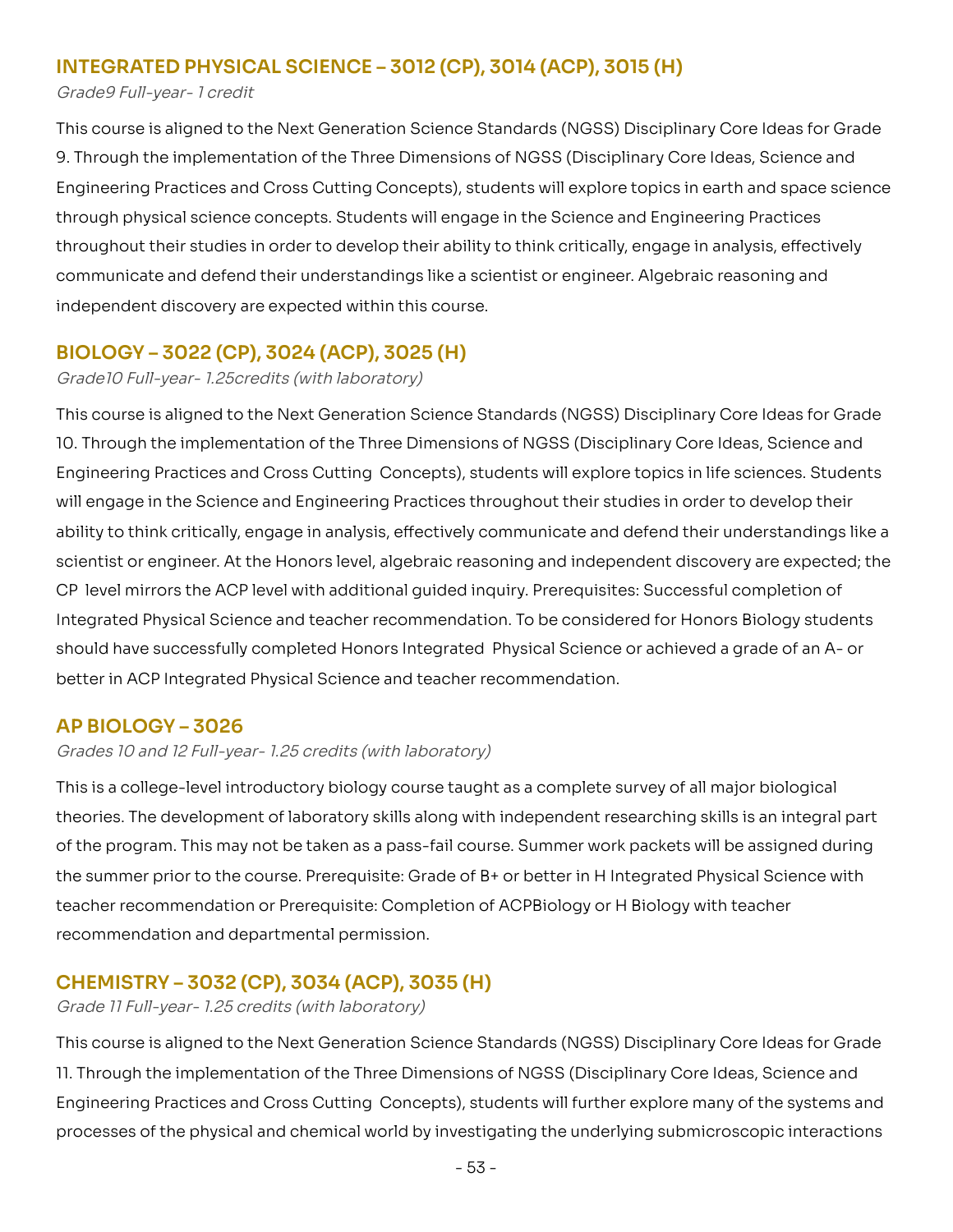of matter through the topics of general chemistry. By focusing on the changes in matter and energy, scientifically literate students can use this deeper understanding to make predictions, analyze scientific data, and contribute to the greater scientific community. At the Honors level, algebraic reasoning and independent discovery are expected; the CP level mirrors the ACP level with additional quided inquiry. CP Prerequisite: Successful completion of CP Biology and Integrated Physical Science. ACP Prerequisite: Grade of C or better in ACP Integrated Physical Science and ACP Biology. Concurrent enrollment in or prior completion of ACP Algebra II or H Algebra II is required. H Prerequisite: Grade of B or better in H Biology, or A- or better in ACP Biology with teacher recommendation. Prior completion of ACP Algebra II or H Algebra II or concurrent enrollment in H Algebra II is required. of matter through the topics of general chemistry. By focusing on the changes in matter and energy,<br>scientifically literate students can use this deeper understanding to make predictions, analyze scientific<br>data, and contr

## **AP CHEMISTRY – 3036**

#### Grades 11-12 [Full-year-](https://Full-year-1.25) 1.25 credits (with laboratory)

This is a college-level introductory chemistry course with an emphasis on the quantitative and qualitative aspects of inorganic chemistry. The development of laboratory skills in analytical procedures is stressed, and considerable opportunity for individual study is offered. This may not be taken as a pass-fail course. Summer work packets will be assigned during the summer vacation. Prerequisite: Grade of B or better in HBiology with teacher recommendation. Concurrent or prior enrollment in Honors Precalculus or beyond is required. This is a college-level introductory chemistry course with an emphasis on the quantitative and qualitative<br>aspects of inorganic chemistry. The development of laboratory skills in analytical procedures is stressed,<br>and cons

## **PHYSICS – 3102 (CP), 3104 (ACP)**

#### CP -Grade12 Full-year- 1 credit ACP Grade 12 Full-year - 1.25 credits (with laboratory)

This course consists of a practical study of mechanics, heat, sound, electricity, magnetism, light, atomic physics, and astrophysics, stressing technological application. The CP level is similar to ACP Physics except that there is less of a need for mathematical skills. It is designed to acquaint the student with physics, as it is applicable in everyday life. Recommended for students planning to attend college, but who are not planning to major in science. The ACP level comprises a quantitative study of mechanics, wave phenomena, optics, heat, electricity, and magnetism. The course demonstrates the mathematical relationships in physics concepts and applies these relationships to problem-solving situations. CP Prerequisite: Successful completion of CP Chemistry or ACP Chemistry. ACP Prerequisite: Successful completion of ACP Chemistry. This course consists of a practical study of mechanics, heat, sound, electricity, magnetism, light, atomic<br>physics, and astrophysics, stressing technological application. The CP level is similar to ACP Physics except<br>that

#### **AP PHYSICS 1 – 3106**

#### Grade12 Full-year- 1.25credits (with laboratory)

Advanced Placement Physics 1 is the equivalent of an introductory college physics course, without calculus, across a full academic year. A depth of understanding in introductory algebra-based college physics is promoted through rigorous exercise of seven science practices. Topics covered include kinematics, dynamics (Newton's Laws), circular motion, universal gravitation law, simple harmonic motion, impulse and momentum, work and energy, rotational motion and dynamics, electrostatics and charges, DC circuits, and mechanical waves. A significant physics application team project is part of the course. Superior<br>- 54 -Advanced Placement Physics 1 is the equivalent of an introductory college physics course, without calculus,<br>spread across a full academic year. A depth of understanding in introductory algebra-based college physics<br>is prom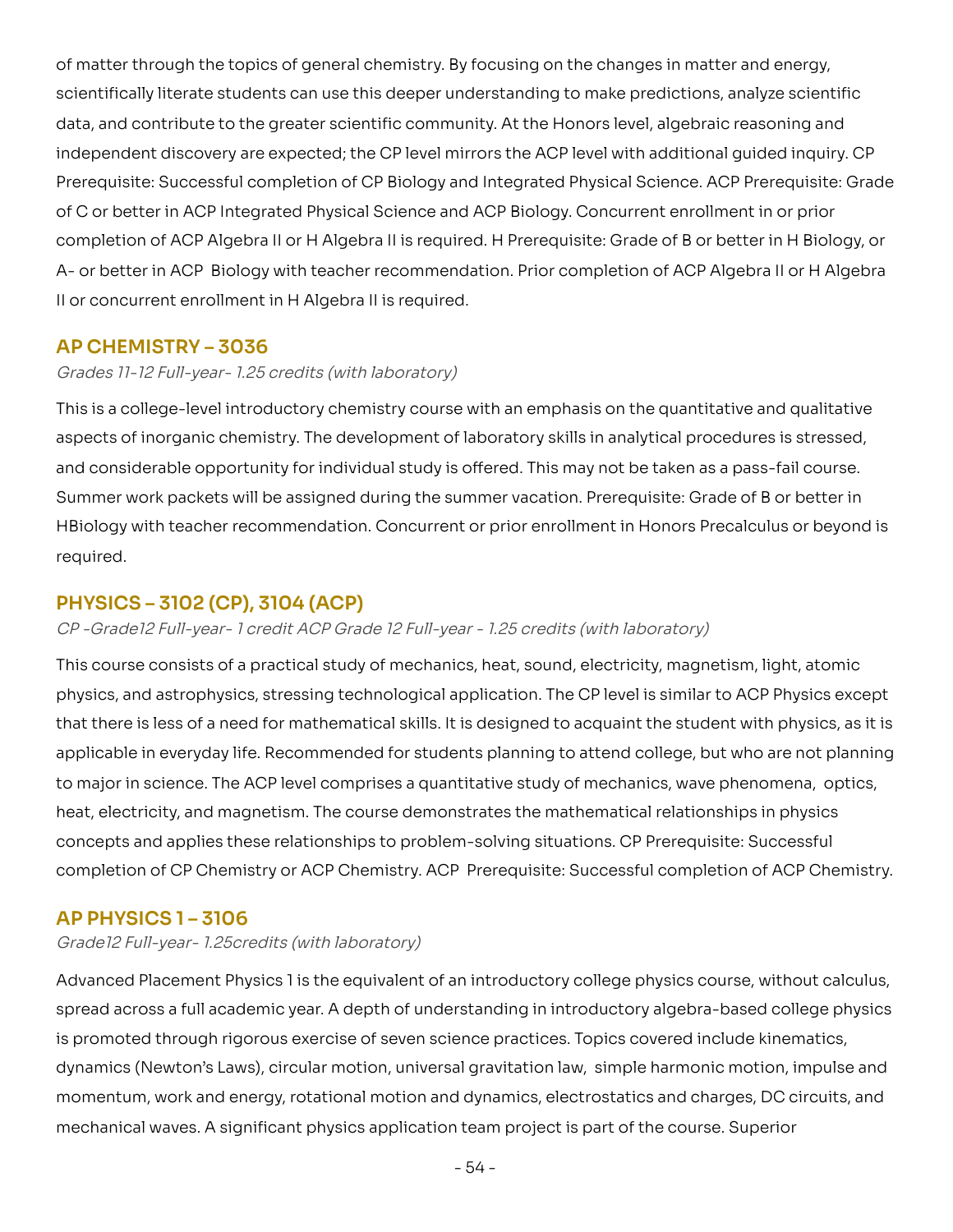mathematical and problem-solving skills are required. Students taking this course will be prepared to take College Board's Advanced Placement Physics 1 Examination. Prerequisite: A grade of B or better in H Chemistry or A- or higher in ACP Chemistry with teacher recommendation. Requirement: Must be concurrently taking Precalculus or beyond. mathematical and problem-solving skills are required. Students taking this course will be prepared to take<br>the College Board's Advanced Placement Physics 1 Examination. Prerequisite: A grade of B or better in H<br>Chemistry

## **UCONN PHYSICS – 3107**

Grade12 Full-year- 1.25 credits (with laboratory) 8 UCONN credits possible, S1: UCONN Course Code: PHYS<br>1201Q, S2: PHYS 1202Q 12010, S2: PHYS 12020

This is the equivalent of two semesters of introductory college physics without calculus. The pace of this course is very rigorous. The subjects covered include: kinematics, dynamics, impulse and momentum, work energy, circular motion, universal gravitation, rotational motion and dynamics, fluid mechanics, thermal energy, heat transfer, thermodynamics, simple harmonic motion, mechanical waves, sound, electrostatics, charges, electric fields and potential, dc circuits, magnetic fields, electromagnetism, AC circuits, light, optics, relativity, quantum, and nuclear physics. Superior Mathematical, problem-solving, and time management skills are required. Mid-term and final exams are the semester exams provided by UCONN. This may not be taken as a pass-fail course. Students in this course will receive the same weight as students enrolled in an AP course. Summer work packets will be assigned during the summer vacation. Prerequisite: Grade of A- or better in H Chemistry. Requirement: Must be concurrently taking Precalculus or beyond. This is the equivalent of two semesters of introductory college physics without calculus. The pace of this<br>course is very rigorous. The subjects covered include: kinematics, dynamics, impulse and momentum, work<br>and energy, charges, electric fields and potential, dc circuits, magnetic fields, electromagnetism, AC circuits, light,<br>optics, relativity, quantum, and nuclear physics. Superior Mathematical, problem-solving, and time<br>management skil

## **AP PHYSICS C – 3116**

### Grade12 Full-year- 1.25credits (with laboratory)

 This is a calculus-based engineering physics course consistent with two semesters of college-level physics with a lab, based on two approved CollegeBoard syllabi. Semester one topics include: kinematics, classical linear and rotational-Newtonian Mechanics, gravitation, and simple harmonic motion. Semester two is an intensive study of electricity and magnetism from a field point of view. Semester two topics include: electrostatics, electric circuits, (including time-dependent currents) RC circuits, Gauss' law, Biot-Savart law, Ampere's law, the Laws of Faraday and Lenz, LC and LR circuits, and Maxwell's equations. Intensive lab work is included in both semesters. Calculus and vector algebra are used extensively within the study of topics in both semesters. It is recommended for students seriously considering a career in science or engineering. This may not be taken as a pass-fail course. Prerequisite: Grade of B+ or better in AP Chemistry and teacher recommendation or grade of A or better in H Chemistry and teacher recommendation. Requirement: Must have successful completion of or concurrent enrollment in AP Calculus (BC or Multivariable). with a lab, based on two approved CollegeBoard syllabi. Semester one topics include: kinematics, classical<br>linear and rotational-Newtonian Mechanics, gravitation, and simple harmonic motion. Semester two is an<br>intensive st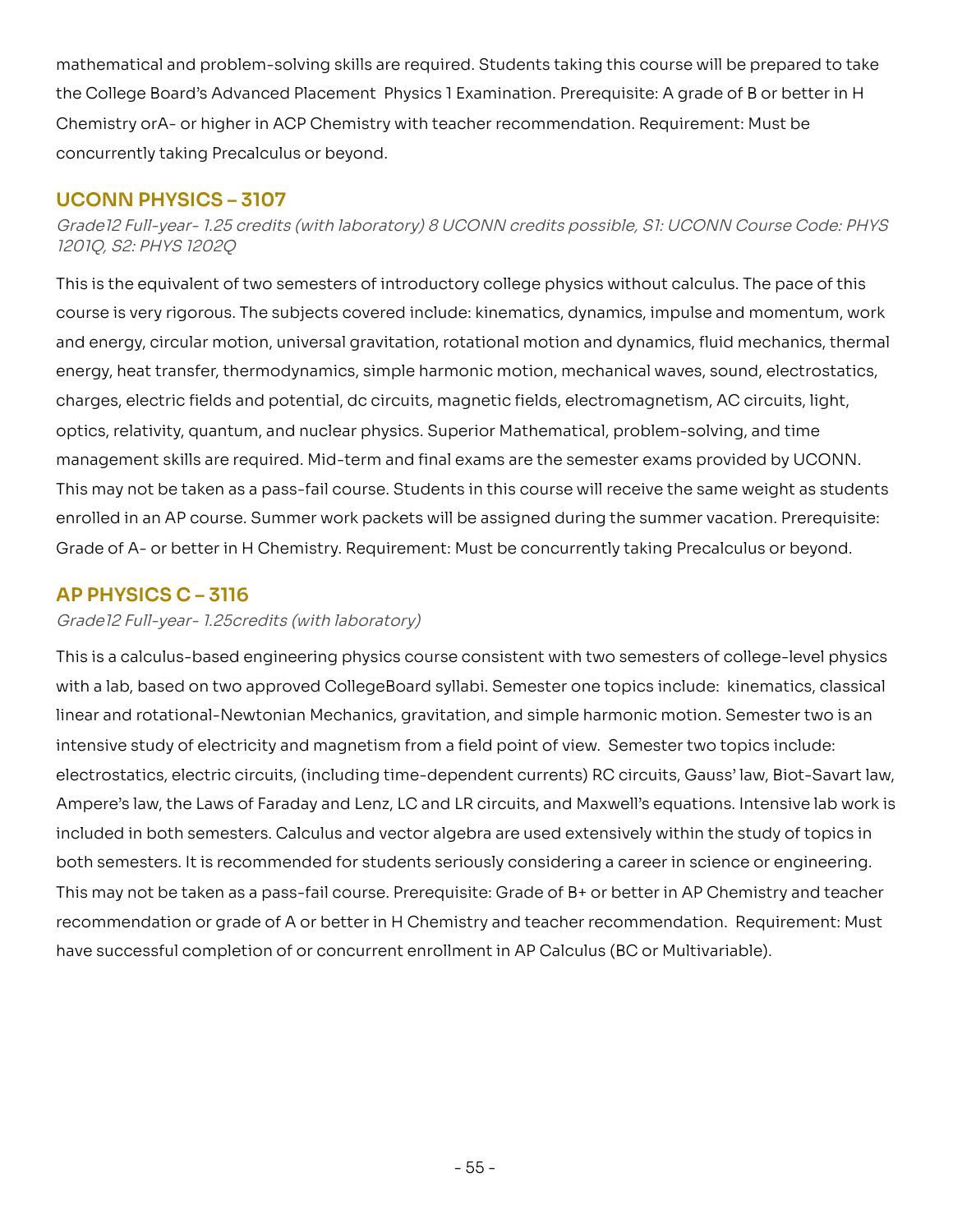

These elective courses are offered dependent upon instructor availability and may have limited enrollment.

## **CP HUMAN ANATOMY & PHYSIOLOGY – 3122**

#### Grade 12 Full-year- 1 credit

This course is designed for students wishing to pursue positions in the Health and Bioscience fields such as nursing aide or assistant. Field trips and visitations to local hospitals and healthcare facilities are part of the curriculum. Dissections are a mandatory component of this curriculum. Prerequisite: Grade of C or better in CP Integrated Physical Science, CP Biology, and CP Chemistry or department chairperson<br>permission. permission. This course is designed for students wishing to pursue positions in the Health and Bioscience fields such as<br>a nursing aide or assistant. Field trips and visitations to local hospitals and healthcare facilities are part of

## **ACP HUMAN ANATOMY & PHYSIOLOGY– 3124**

#### Grade12 Full-year- 1 credit

This course will enable students to acquire a mastery of understanding of the workings of the human body and the interrelationships of its various parts. Concepts concerning functions vital for the continuation of This course will enable students to acquire a mastery of understanding of the workings of the human body<br>and the interrelationships of its various parts. Concepts concerning functions vital for the continuation of<br>life and introduction to all of the body's organ systems will be additional topics. Each unit covered will contain various activities/labs to enhance our study of anatomy and physiology. Certain health issues will also be covered in this course. This course is designed for students wishing to pursue employment in the Health and Biosciences fields such as nursing, physical therapy, and medical technology. It helps students meet many of the skill prerequisites specified by the State Of Connecticut as needed for respective entry-level positions in those areas. Several field trips and job visitations are required. Dissections are a mandatory of this curriculum. Prerequisite: Completion of ACP Integrated Physical Science, ACP Biology, and ACP Chemistry with a grade of B or better. and Biosciences fields such as nursing, physical therapy, and medical technology. It helps students meet<br>many of the skill prerequisites specified by the State Of Connecticut as needed for respective entry-level<br>positions

## **H HUMAN ANATOMY & PHYSIOLOGY – 3125**

#### Grade12 Full-year- 1 credit

This course is an intense exposure to the main areas of Human Anatomy and Physiology covered in ACP This course is an intense exposure to the main areas of Human Anatomy and Physiology covered in ACP<br>Anatomy and Physiology. There are greater demands upon the student in terms of reading assignments and independent projects. The depth of the material covered will be equivalent to that of a college-level independent projects. The depth of the material covered will be equivalent to that of a college-level<br>Anatomy and Physiology course. Major independent projects and research papers are required. Students are encouraged to concurrently take AP or UCONN Physics. Dissections are a mandatory component of this Prerequisite: Grade of B+ or better in H Biology or AP Biology or permission of department chairperson. are encouraged to concurrently take AP or UCONN Physics. Dissections are a mandatory component of this<br>curriculum. Prerequisite: Grade of B+ or better in H Biology or AP Biology or permission of department<br>chairperson.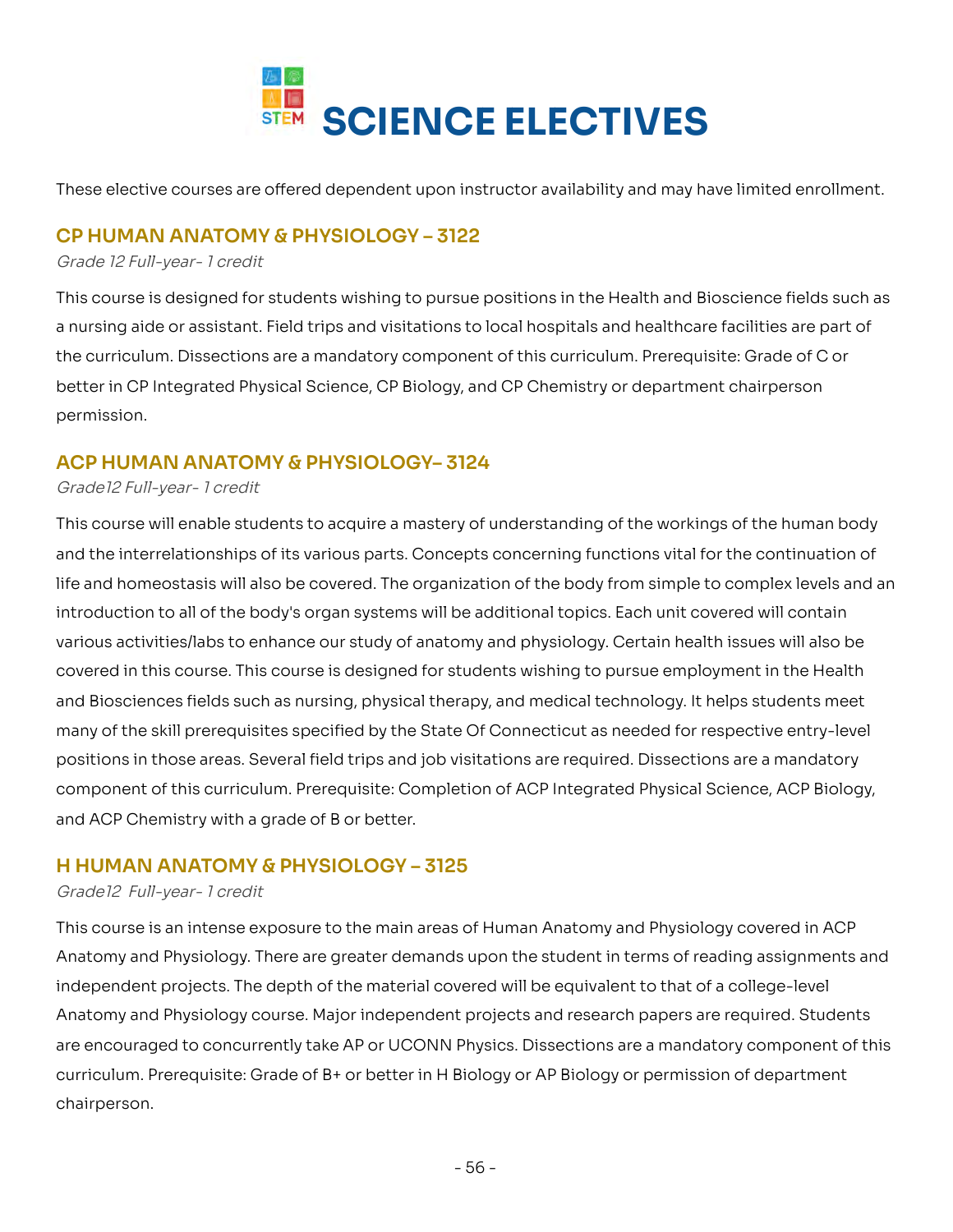## **ACP MARINE SCIENCE & ENVIRONMENTAL SCIENCE – 3134**

Grade12 Full-year- 1.25credits (with laboratory)

This course includes a wide-ranging study of the earth's marine environment emphasizing the oceans and Long Island Sound. Field trips are taken during laboratory periods in the fall and spring semesters to Lordship saltmarsh, beaches, and other selected sites. Environmental Science is an interdisciplinary course that embraces a wide variety of topics from the chemical, physical, geological, and biological aspects of the environment emphasizing qualitative and quantitative studies. Students should be expected to carry out independent projects as well as set up and maintain a saltwater aquarium in the classroom. In addition, the course contains substantial laboratory and research components and students should be prepared to spend substantial amounts of time outside of class engaged in field studies. This may not be taken as a course. Prerequisite: Grade of B or better in ACP Biology and ACP Chemistry or permission of the department chairperson. This course includes a wide-ranging study of the earth's marine environment emphasizing the oceans and<br>Long Island Sound. Field trips are taken during laboratory periods in the fall and spring semesters to<br>Lordship saltmar spend substantial amounts of time outside of class engaged in field studies. This may not be taken as a<br>pass-fail course. Prerequisite: Grade of B or better in ACP Biology and ACP Chemistry or permission of the<br>department

## **AP ENVIRONMENTAL SCIENCE – 3147**

#### Grade12 [Full-year-](https://Full-year-1.25) 1.25 credits (with laboratory)

Advanced Placement Environmental Science is offered to students who have successfully completed three years of college-preparatory science. The lab component of this class will involve field study, wet labs, and case studies to better enhance student mastery of the curriculum. This course provides students with an opportunity to extend their core science knowledge through field and classroom studies of the environment, and to integrate their knowledge of social issues and governmental processes as they explore current environmental issues and potential solutions. Students taking this course will be prepared to take the College Board's Advanced Placement Environmental Science Examination. Prerequisite: Grade of A- or better in ACP Biology and ACP Chemistry or a B+in H Biology. Advanced Placement Environmental Science is offered to students who have successfully completed three<br>years of college-preparatory science. The lab component of this class will involve field study, wet labs, and<br>case studi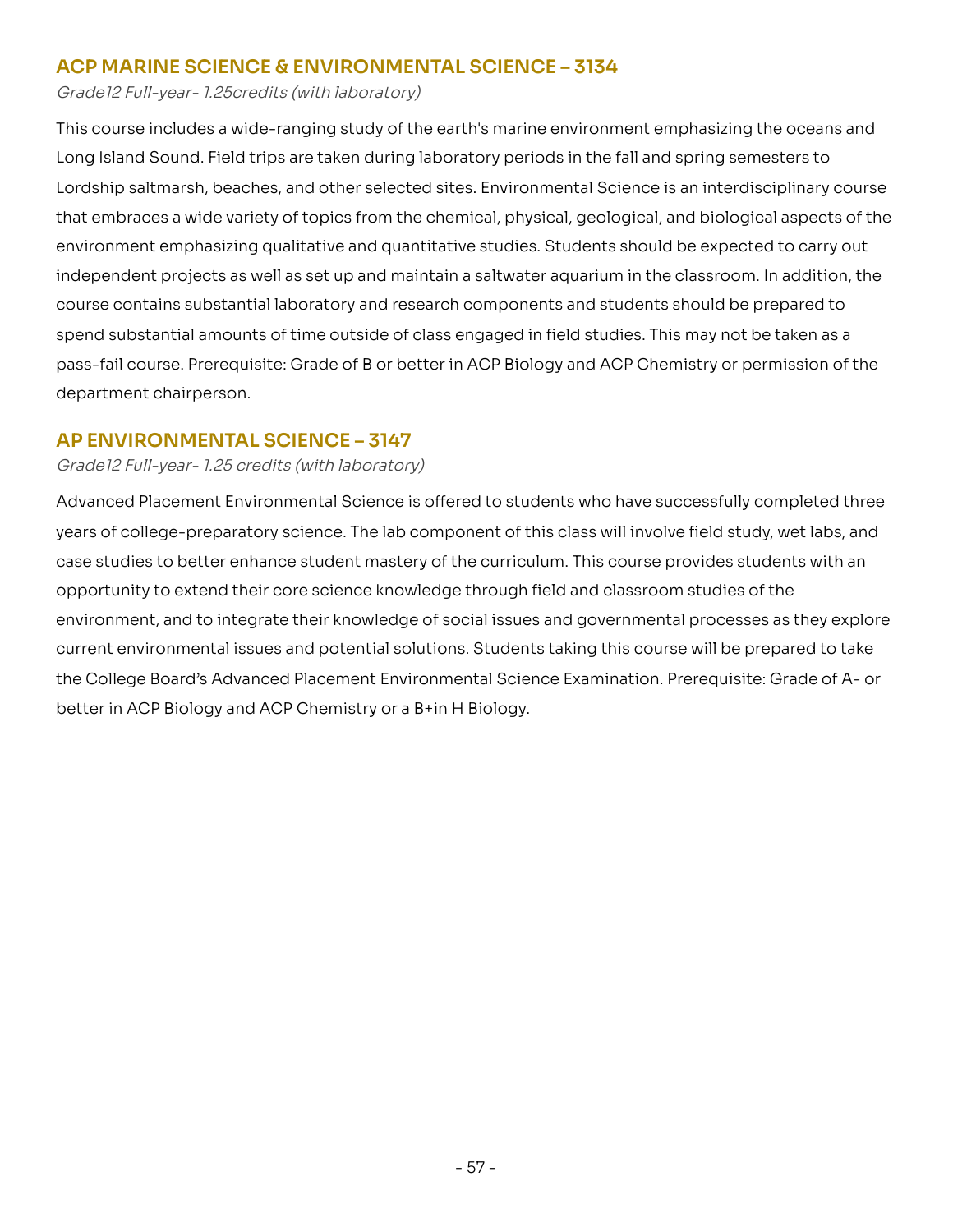

Students must have a minimum of three (3) Social Studies credits accumulated during grades 9-12 for high school graduation. Students who are interested in an honors, AP, or a UCONN level course should consult Students must have a minimum of three (3) Social Studies credits accumulated during grades 9-12 for high<br>school graduation. Students who are interested in an honors, AP, or a UCONN level course should consult<br>with their te expectations of the course.

Requirements:

- Grade 9 students will be enrolled in Global Civilizations.
- Each student must successfully complete U.S.History.
- Students are required for high school graduation to fulfill their senior civics requirement (U.S. ● Students are required for high school graduation to fulfill their senior civics requirement (U.S.<br>Political System). Students who complete U.S. Political System, AP U.S.Government and Politics, or AP UCONN U.S.Government and Politics/ConstitutionalStudies fulfill the state and high school<br>graduation requirement for civics. graduation requirement for civics.
- Students are encouraged to enroll in an Economics course in grades 11 or 12.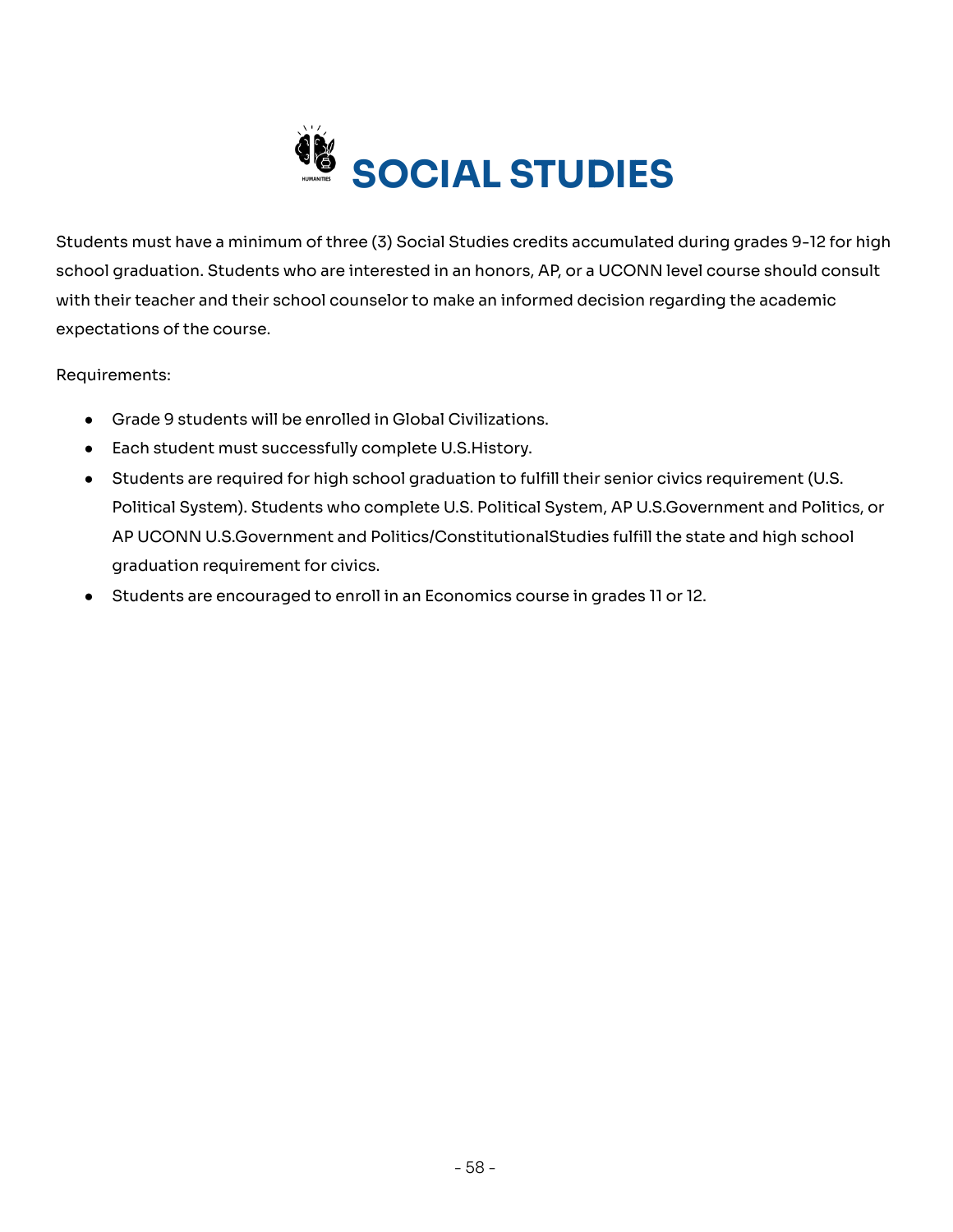#### Required and elective opportunities by grade level are represented in the chart below

 Courses available to Freshmen

 Courses available to Sophomores Sophomores<br>AP Comp. Govt. &

Courses available to Juniors

 H Global Civilizations ACP Global Civilizations CP Global Civilizations Archeology & Historical Topics Comparative World Religions Cultural Anthropology

 Politics AP UCONN Euro.History AP Human Geography AP Psychology UCONN Problems of Philosophy H Global Insights H Justice & Law: Civil Law H Justice & Law: Criminal Law African American/Black and Puerto Rican/Latino Studies Rican/Latino Studies<br>Archeology & Historical Topics Topics<br>Comparative World Religions Cultural Anthropology Justice and Law H SCSU Psychology H SCSU Sociology Courses available to<br>
Sophomores<br>
AP Comp. Govt. & AP U.S. History<br>
Politics AP Comp Govt. & AP U.S. History<br>
Politics AP Comp Govt. & Politics<br>
AP UCONN Euro. History Politics<br>
Philosophy AP U.S. Govt. & Politic<br>
MENOSOPY

Juniors<br>AP U.S. History AP Comp Govt. & Politics AP U.S. Govt. & Politics\* AP U.S. Govt. & Politics\*<br>AP UCONNMicro/Macro Econ. AP UCONN Euro. History AP UCONN Euro.History<br>AP Human Geography AP Psychology UCONN Problems of Philosophy H U.S. History H Global Insights H Justice & Law: Civil Law H Justice & Law:Criminal Law ACP U.S. History CP U.S. History H U.S. Economic System H U.S. Political System\*<br>ACP U.S. Political ACP U.S. Political System\* ACP U.S. Economic System CP U.S. PoliticalSystem\* CP U.S. Economic System African American/Black and Puerto Rican/Latino Studies Archeology & Historical Topics Comparative World Religions Cultural Anthropology Justice and Law H SCSU Psychology H SCSU Sociology Courses available to<br>
Courses available to<br>
Seniors<br>
AP U.S. History<br>
AP Comp Govt. & Politics<br>
Politics<br>
POICINMICOM EVICON<br>
POICINMICOM EVICON EVICON<br>
FOUR EVICON EVICON EVICON<br>
AP UCONN Problems of<br>
AP UCONN Problems of

Courses available to Seniors

 AP Comp. Govt. & Politics AP U.S. Govt. & Politics\* AP UCONNMicro/Macro Econ. AP UCONN Euro. History AP Human Geography AP Psychology AP U.S. History AP U.S. Govt. & Pol./ UCONN Const. Studies (We The People) \* UCONNProblems of Philosophy H U.S. Economic System H U.S. Political System\*<br>H Justice & Law: Civil H Justice & Law: Civil Law H Global Insights H Justice & Law: Criminal Law ACP U.S. Political System\* ACP U.S. Economic System CP U.S. PoliticalSystem\*<br>CP U.S. Economic CP U.S. Economic System African American/Black and Puerto Rican/Latino Studies\* Archeology & Historical Topics Comparative World Religions Cultural Anthropology Justice and Law H SCSU Psychology H SCSU Sociology

\* Fulfills the state Civics graduation requirement.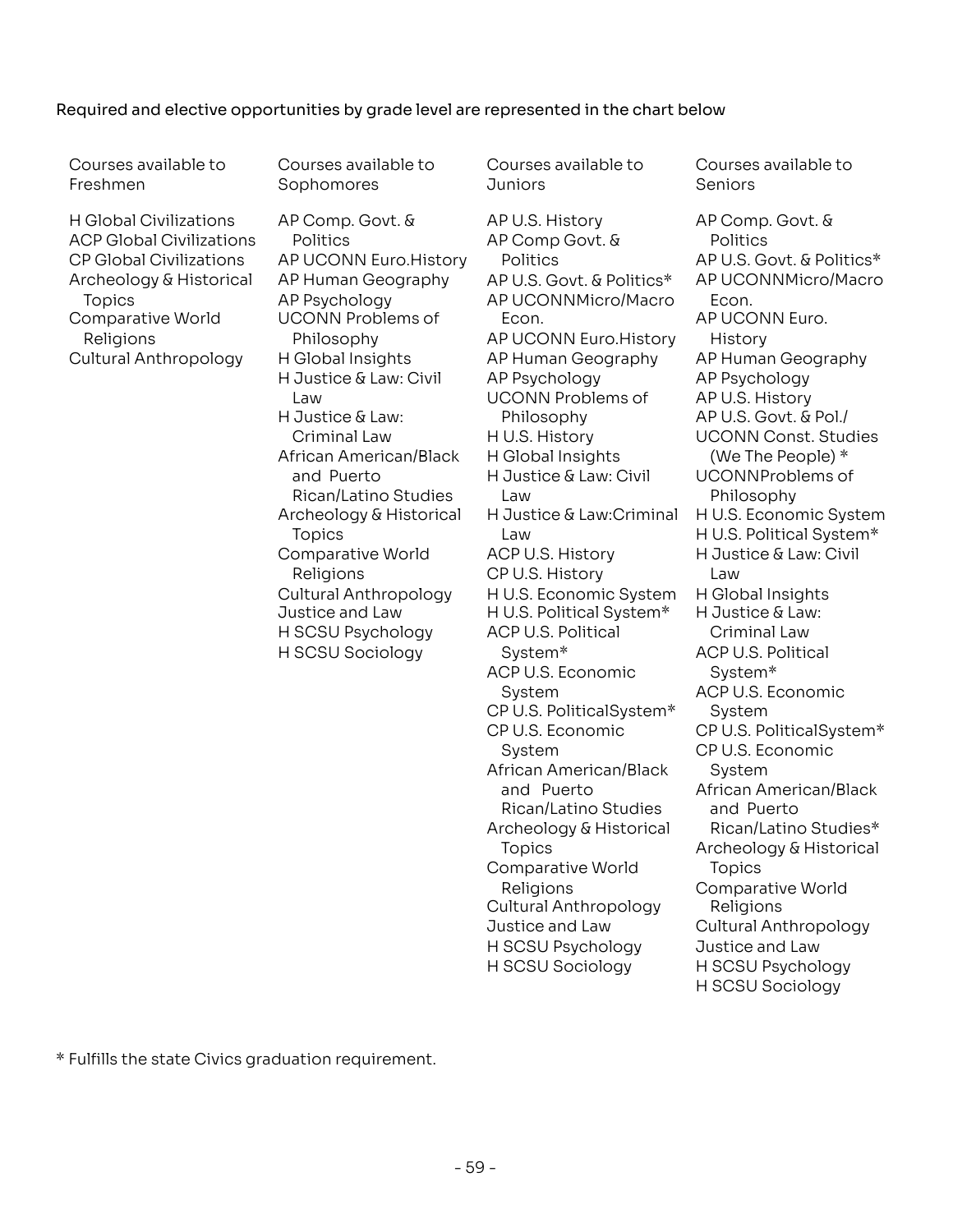## **GLOBAL CIVILIZATIONS – 4012 (CP), 4014 (ACP)**

#### Grade 9 Full-year- 1 credit

 This course is designed to meet the Connecticut State Framework for Social Studies and district curriculum. This course revolves around global history, emphasizing how interdependence in the contemporary world has evolved through more or less continuous contact among civilizations. The of this course is to provide a broad historic panorama for interpreting today's international relations. curriculum. This course revolves around global history, emphasizing how interdependence in the<br>contemporary world has evolved through more or less continuous contact among civilizations. The<br>objective of this course is to

## **H GLOBAL CIVILIZATIONS – 4015**

#### Grade 9 Full-year- 1 credit

This course is designed to meet the Connecticut StateFramework for Social Studies and district curriculum. course is a special adaptation of Global Civilizations for students whose ability and performance in past social studies courses indicate that they will benefit from more in-depth work. This course is designed to meet the Connecticut StateFramework for Social Studies and district curriculum.<br>This course is a special adaptation of Global Civilizations for students whose ability and performance in past<br>soci

## **U.S. HISTORY – 4022 (CP), 4024 (ACP)**

#### Grade 11 Full-year- 1 credit

This course is designed to meet the Connecticut StateFramework for Social Studies and district curriculum. course focuses on domestic and international events that impacted the United States From 1870 to the present time. Special efforts will be made to develop an understanding of concepts so students will gain insights into the cause-and-effect relationships of history. Placement will be based on past performance, literacy profiles, and/or teacher recommendation. Students who take U.S.History may not take AP<br>U.S.History. U.S.History. This course is designed to meet the Connecticut StateFramework for Social Studies and district curriculum.<br>This course focuses on domestic and international events that impacted the United States From 1870 to the<br>present t

## **H U.S. HISTORY – 4025**

#### Grade 11 Full-year- 1 credit

This course is designed to meet the Connecticut StateFramework for Social Studies and district curriculum. This course focuses on domestic and international events that impacted the United States From 1870 to the This course is designed to meet the Connecticut StateFramework for Social Studies and district curriculum.<br>This course focuses on domestic and international events that impacted the United States From 1870 to the<br>present t in past social studies courses indicate that they will benefit from more in-depth work. Placement will be in past social studies courses indicate that they will benefit from more in-depth work. Placement will be<br>based on literacy profiles, past performance, and/or teacher recommendation.

## **AP U.S. HISTORY – 4027**

#### Grades 11-12 Full-year- 1 credit

The AP program United States History is designed to provide students with skills in critical analysis and text The AP program United States History is designed to provide students with skills in critical analysis and text<br>comprehension. The course will expose them to the knowledge necessary to deal critically with the content and concepts explored in United States History. The curriculum prepares students for intermediate and college-level courses by requiring work equivalent to a full-year introductory course at the post-secondary level. It is recommended that students take the AP exam. Students who take the AP Exam and concepts explored inUnited States History. The curriculum prepares students for intermediate and<br>advanced college-level courses by requiring work equivalent to a full-year introductory course at the<br>post-secondary leve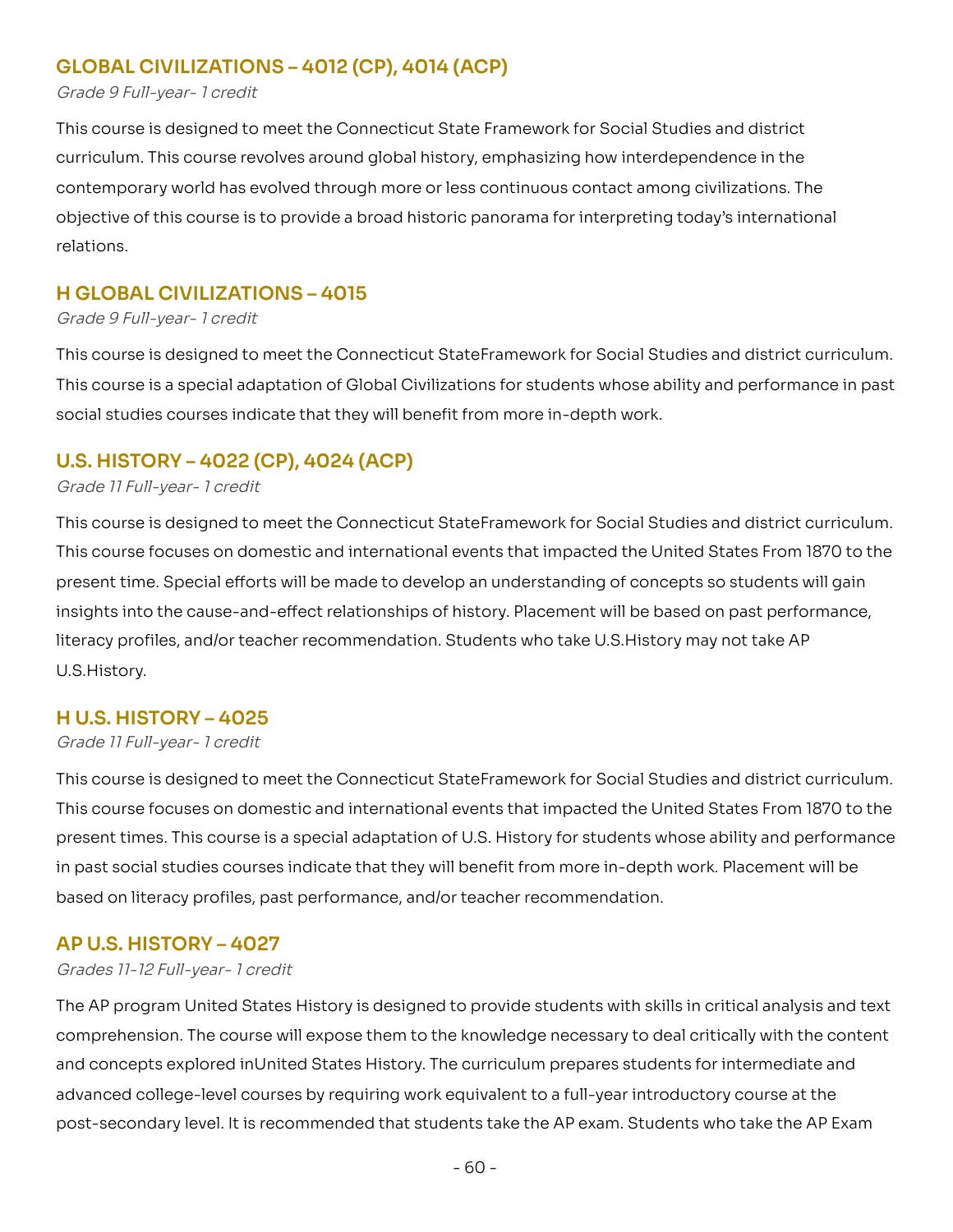offered in the spring and score successfully may be awarded college credit and/or placed on the next level coursework, depending on the college or university. Placement will be based on past performance, literacy profiles and teacher recommendation. AP U.S. History cannot be taken as a Pass/Fail credit. Students will be required to complete summer reading assignments prior to the course. offered in the spring and score successfully may be awarded college credit and/or placed on the next level<br>of coursework, depending on the college or university. Placement will be based on past performance,<br>literacy profil

## **Social Studies Electives**

Students may elect to take courses listed on this page for humanities elective credit. These elective are designed to follow Connecticut State Framework for Social Studies and district curriculum quides. Students may elect to take courses listed on this page for humanities elective credit. These elective<br>courses are designed to follow Connecticut State Framework for Social Studies and district curriculum<br>guides.



## **U.S. ECONOMIC SYSTEM – 4032 (CP), 4034 (ACP)**

#### Grades 11- 12 Half-year - .5 credit

 This course is designed to meet the Connecticut State Framework for Social Studies and district curriculum. This course focuses on the fundamental principles and concepts as well as the institutions and issues that confront the national and global economies. Emphasis will be given to the topics of supply and demand, gross domestic product, money, banking, and monetary policy. Included also will be current issues to these principles and institutions. Placement is based on literacy profiles, past academic performance, and/or teacher recommendation. demand, gross domestic product, money, banking, and monetary policy. Included also will be current issues<br>relating to these principles and institutions. Placement is based on literacy profiles, past academic<br>performance, a



## **H U.S. ECONOMIC SYSTEM – 4035**

Grades 11- 12 Half-year - .5 credit

 This course is designed to meet the Connecticut State Framework for Social Studies and district curriculum. This course is an in-depth study of economic theory and principles, with special emphasis on the application of those principles in the American system. Representative topics are: supply, demand and fiscal policy, monetary policy, business organizations, and problems of monopoly and competition. Placement will be based on past performance, literacy profiles, and/or teacher recommendation. the application of those principles in the American system. Representative topics are: supply, demand and<br>equilibrium, fiscal policy, monetary policy, business organizations, and problems of monopoly and<br>competition. Place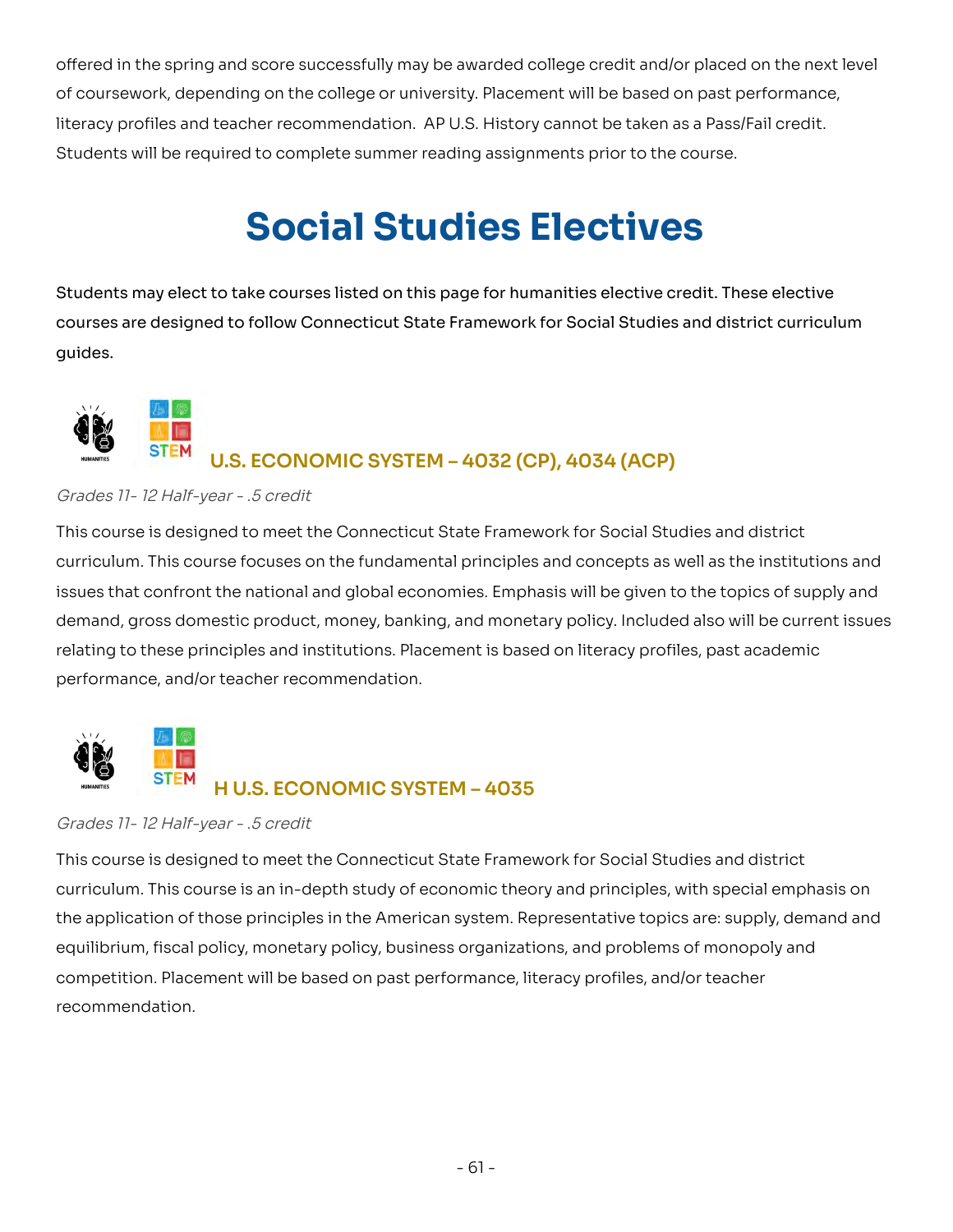

## **AP UCONN MICRO/MACRO ECONOMICS – 4036**

 Grades 11-12 Full-year- 1 credit 6 UCONN credits possible, S1:UCONN Course Code: ECON1201, S2: ECON1202

 The first semester of this course will be devoted to the study of Microeconomics. The purpose of this segment is to give the student a thorough understanding of the principles of economics as it applies to the of consumers, producers, labor, and government. It places an emphasis on basic economic concepts such as costs, scarcities, and choices. The second semester will contain topics in the study of Macroeconomics. The purpose of this segment is to give the student a thorough understanding of the principles of economics as it applies to the economic system as a whole. This semester will emphasize the principles of economics as it applies to the economic system as a whole. This semester will emphasize the<br>study of national income, economic growth and stability, and international development in our global markets. The students will be expected to employ a variety of research, organizational, and writing skills, and will learn to incorporate analytical techniques as well as diagram and graph presentation to support his/her or arguments. It is recommended that students take the AP exam. Students who take the AP Exam offered in the spring and score successfully may be awarded college credit and/or placed on the next level of coursework, depending on the college or university. Placement will be based on past performance, literacy profiles, and/or teacher recommendation. segment is to give the student a thorough understanding of the principles of economics as it applies to the<br>roles of consumers, producers, labor, and government. It places an emphasis on basic economic concepts<br>such as cos will learn to incorporate analytical techniques as well as diagram and graph presentation to support his/her<br>reasons or arguments. It is recommended that students take the AP exam. Students who take the AP Exam<br>offered in

## **U.S. POLITICAL SYSTEMS – 4042 (CP), 4044 (ACP)**

Grade 11-12 Half-year - .5 credit

This course is designed to meet the Connecticut StateFramework for Social Studies and district curriculum. This course deals with the structure and function of the United States government. Special attention will be given to contemporary issues which demonstrate the operation of our democratic system. This course meets the state civics requirement. Placement will be based on past performance, literacy profiles, and/or teacher recommendation. This course is designed to meet the Connecticut StateFramework for Social Studies and district curriculum.<br>This course deals with the structure and function of the United States government. Special attention will<br>also be g

## **H U.S. POLITICAL SYSTEMS – 4045**

#### Grades 11-12 Half-year - .5 credit

This course is designed to meet the Connecticut StateFramework for Social Studies and district curriculum. This course is a thorough study of the political theory and principles which form the basis of the United States Government. Special attention focuses on the mechanics and operation of the government, featuring assigned readings of current related issues for student analyses. This course meets the state civics requirement. Placement will be based on past performance, literacy profiles, and/or teacher recommendation. This course is designed to meet the Connecticut StateFramework for Social Studies and district curriculum.<br>This course is a thorough study of the political theory and principles which form the basis of the United<br>States Go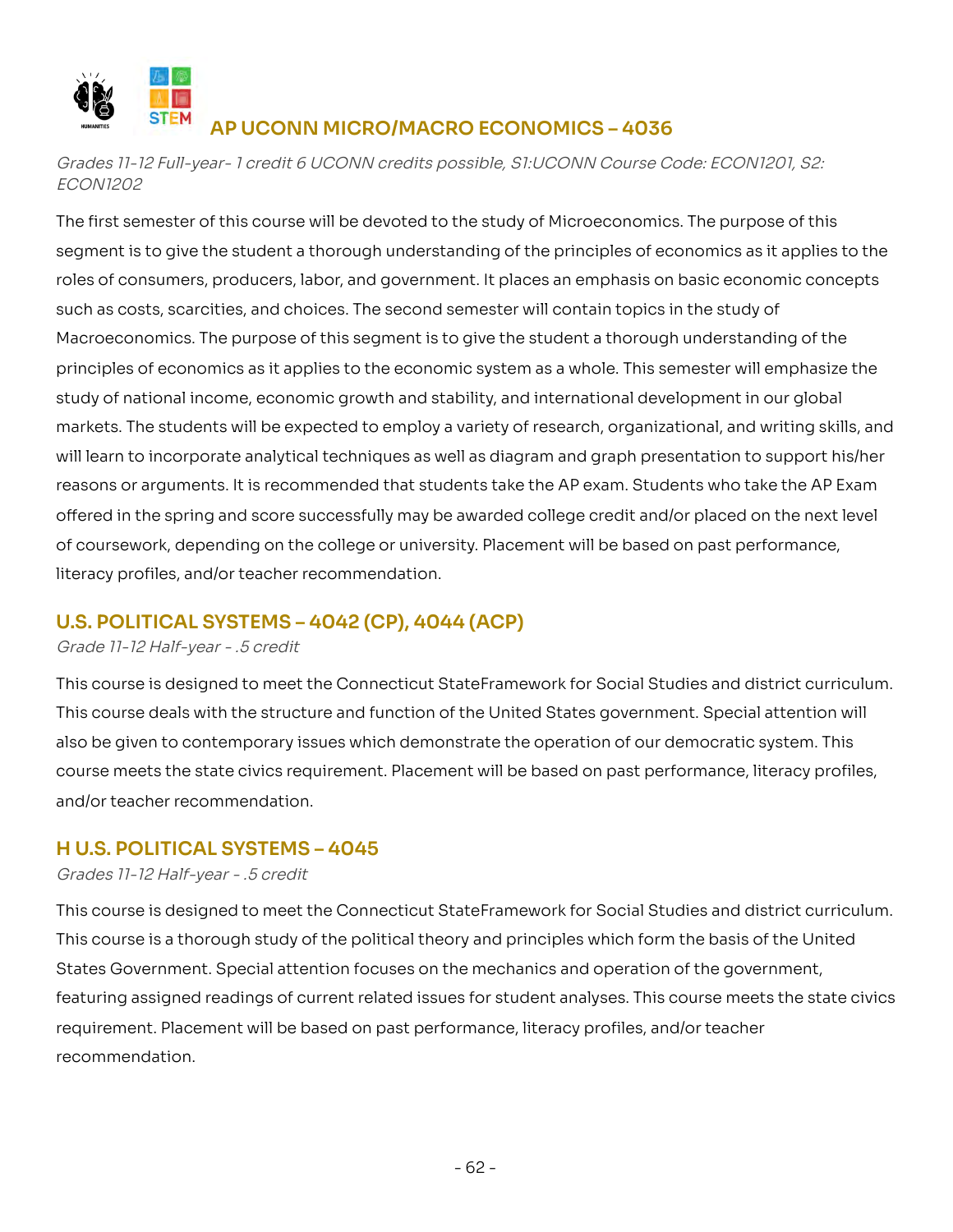## **AP UNITED STATES GOVERNMENT AND POLITICS/UCONN CONSTITUTIONAL STUDIES –4046 (WE THE PEOPLE) 4046 (WE THE PEOPLE)**

Grade12 Full-year- 1 credit 3 UCONNcredits possible,UCONNCourseCode:POLS 1602

 This full-year course provides a college-level experience and is an intensive study of the formal and informal structures of government. The year-long course is designed to prepare students for the AP exam as well as obtain the knowledge for effective citizenship. This course is also aligned with the "We the People...the Citizen and the Constitution" program sponsored by the Center for Civic Education and the Connecticut structures of government. The year-long course is designed to prepare students for the AP exam as well as<br>obtain the knowledge for effective citizenship. This course is also aligned with the "We the People…the<br>Citizen and obligation and will also participate in the state finals of the "We the People" competition. Students will have the option to take the AP exam or apply for UCONN ECE credit. Students who take the AP Exam offered in the spring and score successfully may be awarded college credit and/or placed on the next level of coursework, depending on the college or university. Placement will be based on past performance, literacy profiles, and teacher recommendation. This course meets the state civics requirement. Students will be required to complete summer reading assignments prior to the course. Prerequisite: Completion of Global Civilizations and/or departmental approval. obligation and will also participate in the state finals of the "We the People" competition. Students will have<br>the option to take the AP exam or apply for UCONN ECE credit. Students who take the AP Exam offered in<br>the spr

## **AP UNITED STATES GOVERNMENT AND POLITICS – 4056**

Grades 11-12 Half-year - .5 credit

 AP United States Government and Politics will provide an opportunity for students to pursue and receive credit for college-level coursework. AP U.S.Government and Politics will introduce students to key political credit for college-level coursework. AP U.S.Government and Politics will introduce students to key political<br>ideas, institutions, policies, interactions, roles, and behaviors that characterize the political culture of the United States. The course will examine politically significant concepts and themes, through which students will learn to apply disciplinary reasoning, assess causes and consequences of political events, and interpret data to develop evidence-based arguments. Students will explore general concepts used to interpret topics related to the U.S. government and will examine the various institutions, groups, beliefs, and ideas United States. The course will examine politically significant concepts and themes, through which students<br>will learn to apply disciplinary reasoning, assess causes and consequences of political events, and interpret<br>data state civics requirement. Students who select AP United States Government and Politics will not be state civics requirement. Students who select AP United States Government and Politics will not be<br>permitted to also select the AP United States Government and Politics/UCONNConstitutional Studies (We the People) concurrently. Prerequisite: Completion ofGlobal Civilizations and/or departmental approval.

## **AP COMPARATIVE GOVERNMENT AND POLITICS – 4066**

#### Grades 10-12 Half-year - .5 credit

 AP Comparative Government and Politics will provide an opportunity for students to pursue and receive credit for college-level coursework. This course is designed to develop students' understanding of diverse structures outside of the United States. This course will use a comparative approach to examine political structures, policies, and the political, economic, and social challenges within and among six countries (Great Britain, Mexico, Russia, Iran, China, and Nigeria). Students will examine how different credit for college-level coursework. This course is designed to develop students' understanding of diverse<br>political structures outside of the United States. This course will use a comparative approach to examine<br>political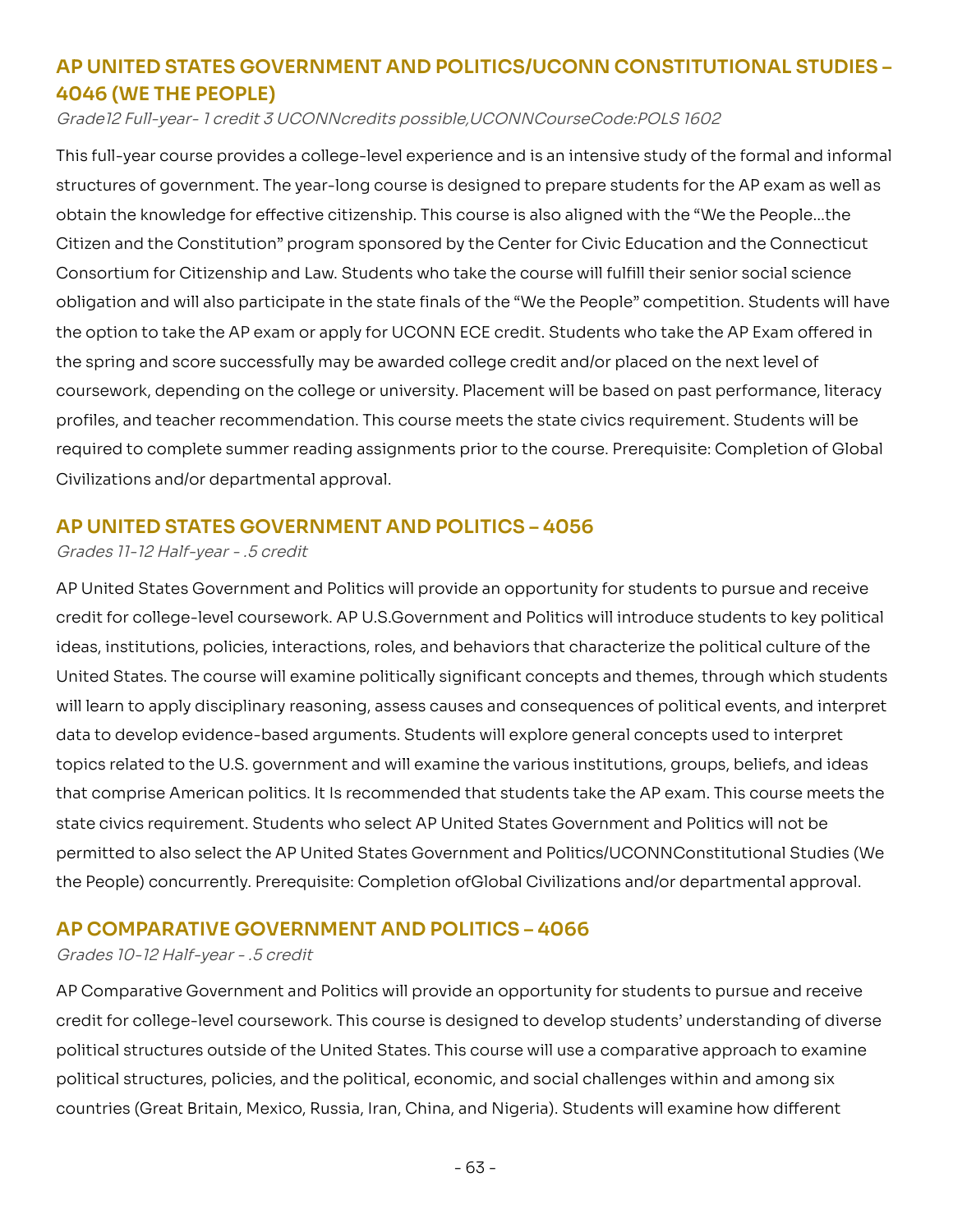governments solve similar problems by comparing the effectiveness of approaches to many global issues and will develop their college-readiness skills in reading, writing, speaking, and listening. It is recommended that students take the AP exam. This course does not meet the state civics requirement. Prerequisites:<br>Completion of Global Civilizations and/or departmental approval Completion of Global Civilizations and/or departmental approval

## **ARCHEOLOGY & HISTORICAL TOPICS – 4100**

#### Grades 9-12 Half-year - .5 credit

Archeology and Historical Topics Is a course that will give an insight into how an archeologist unlocks the of the past through the discovery and analysis of artifacts. The course will include the following topics: the study of the archeological process, the examination of artifacts, the analysis of the theories of the development of mankind, the history of the native people of the Americas, the study of various types of the analysis of the tools which an archeologist will use to date a site. The class will be conducted as an interdisciplinary approach to social studies. Archeology and Historical Topics Is a course that will give an insight into how an archeologist unlocks the<br>secrets of the past through the discovery and analysis of artifacts. The course will include the following<br>topics: the development of mankind, the history of the native people of the Americas, the study of various types of<br>maps, the analysis of the tools which an archeologist will use to date a site. The class will be conducted as an<br>i

## **COMPARATIVE WORLD RELIGIONS – 4120**

#### Grades 9-12 Half-year - .5 credit

 This course will concentrate on an in-depth study of the major religions of Judaism, Christianity, Islam, Hinduism, and Buddhism. For each religion, the following will be studied: origins, historical development, aspects of the divine, sacred texts, sacred persons, ethical principles, sacred space, sacred time, death and Hinduism, and Buddhism. For each religion, the following will be studied: origins, historical development,<br>aspects of the divine, sacred texts, sacred persons, ethical principles, sacred space, sacred time, death and<br>the a Sikhism, Confucianism, Taoism, Animism, and Shintoism will also be recognized.

## **CULTURAL ANTHROPOLOGY – 4130**

#### Grades 9-12 Half-year - .5 credit

This course is a study of cultures around the world. Students will study various aspects of culture: food, economy, social stratification, gender, marriage and family, interest groups, political life, psychology, and the arts. Emphasis will be given to cultural comparisons, how cultures are expressed, and how cultures change over time. Students will cover different regions of the world as the semester progresses. Much of the student work will be project-based, on portraying how people live in other parts of the world. This course is a study of cultures around the world. Students will study various aspects of culture: food,<br>economy, social stratification, gender, marriage and family, interest groups, political life, psychology,<br>religion,

## **H UCONN PROBLEMS OF PHILOSOPHY (INTRODUCTION TO PHILOSOPHY) – 4150**

Grades 10-12 Fall Semester –Half-year- .5 credit 3 UCONNcredits possible,UCONNCourseCode:PHIL1101

The study of philosophy is a journey. This introductory course introduces students to a variety of theories from thinkers such as Socrates, Plato, and Kant while guiding them through the development and analysis of their own philosophies. Students use critical thinking and argumentation skills to explore questions such as: What is real? What are my beliefs? And when facing moral dilemmas, what is "right" thing to do? This course encourages the student to look beyond surface meaning and delve deeper into the reasons and complexities of life's important issues. The study of philosophy is a journey. This introductory course introduces students to a variety of<br>philosophical theories from thinkers such as Socrates, Plato, and Kant while guiding them through the<br>development and analy to explore questions such as: What is real? What are my beliefs? And when facing moral dilemmas, what is<br>the "right" thing to do? This course encourages the student to look beyond surface meaning and delve<br>deeper into the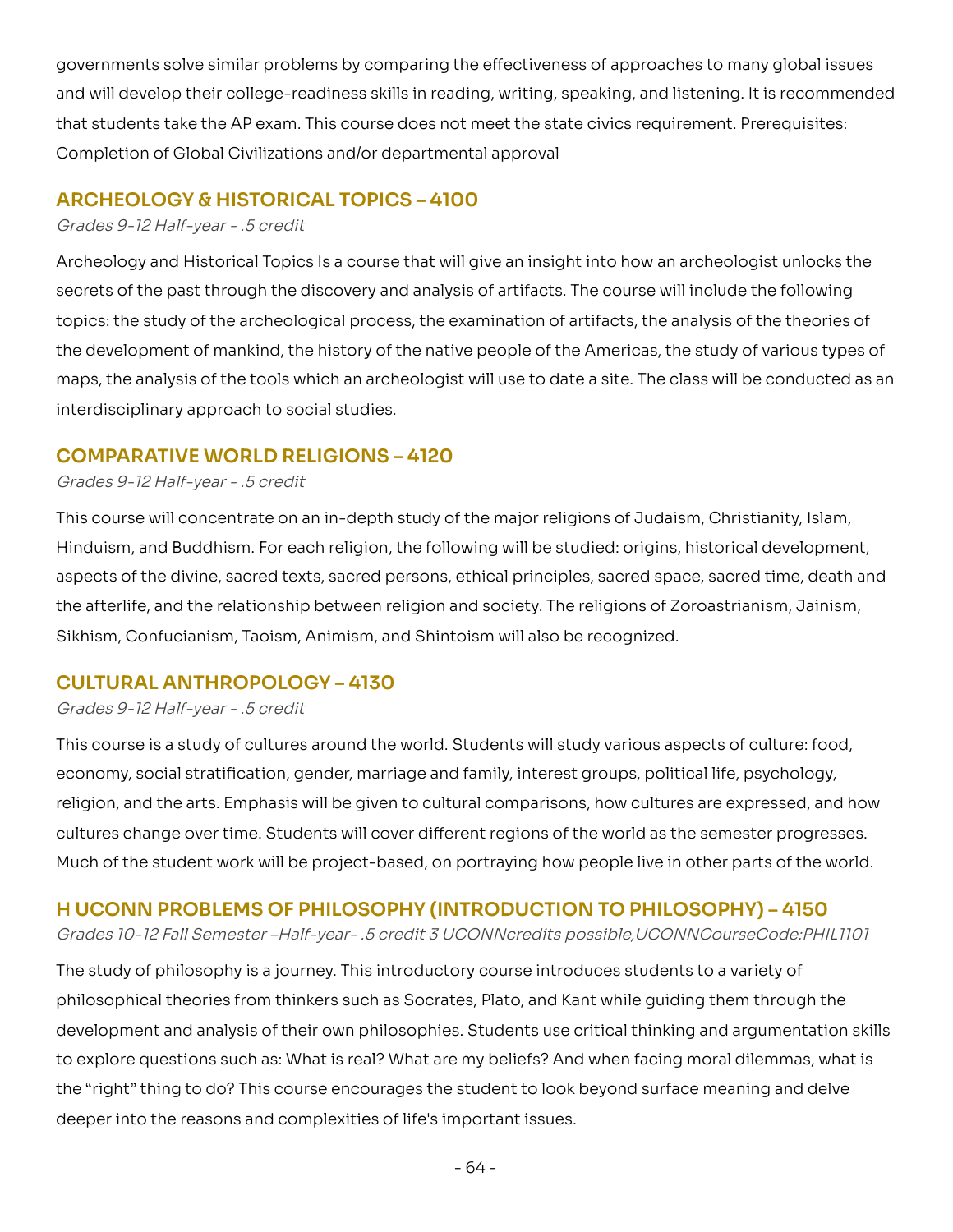## **H JUSTICE & LAW: CIVIL LAW – 4155**

Grades 10-12 Half-year- .5 credit

This course provides an in-depth look at the civil side of the country's legal system. Students will focus on legal principles and the laws and procedures derived from them. The course will also examine problems tort law, civil wrongs, products liability, civil rights violations under section 1983 of the Civil Rights Act, modern Supreme Court decisions, and other current topics. This course provides an in-depth look at the civil side of the country's legal system. Students will focus on<br>legal principles and the laws and procedures derived from them. The course will also examine problems<br>within tor

## **JUSTICE & LAW – 4160**

#### Grades 10-12 Half-year - .5 credit

The objective of this course is to provide students with an understanding of the major aspects of our legal The major concentration will focus on the application of the law today. Special emphasis will be given to civil and criminal procedures, the juvenile system, the First and Fourth Amendments, modern Supreme Court decisions as well as current topics. The objective of this course is to provide students with an understanding of the major aspects of our legal<br>system. The major concentration will focus on the application of the law today. Special emphasis will be<br>given to

## **H SCSU INTRODUCTION TO PSYCHOLOGY– 4170 (SCSU: PSY100)**

#### Grades 10-12 Half-year - .5 credit - 3 SCSU Credits possible, SCSU Course Code: PSY100

This is an introductory course designed to develop the student's interest in studying human behavior using tools of the social scientist. Students will learn the scope of psychology, the historical development of psychology as a science, and the techniques used in psychological study. Some of the topics that are covered include the history of psychology, brain function and its effect on behavior, mental health issues, sensation and perception, intelligence, and the sleep and dream process. Students are required to a major project by researching a historical psychological experiment and presenting the information to the class. This project is a major component of the final grade in the course. This is an introductory course designed to develop the student's interest in studying human behavior using<br>the tools of the social scientist. Students will learn the scope of psychology, the historical development of<br>psych sensation and perception, intelligence, and the sleep and dream process. Students are required to<br>complete a major project by researching a historical psychological experiment and presenting the<br>information to the class. T

## **H SCSU INTRODUCTION TO SOCIOLOGY– 4180 (SCSU:SOC100)**

Grades 10-12 Half-year - .5 credit - 3 SCSU Credits Possible, SCSU Course Code: SOC100

This introductory course in sociology will help the students to understand the behavior of humans as of various groups. After a brief introduction to the scope and nature of sociology as social science and the development of an understanding of the techniques used in sociological research, the students will be given the opportunity to explore those areas which they find relevant to their own interests and needs. Among the topics suitable for study are: the family as a social institution, status and role, class structure, mobility, human ecology, deviant behavior, and social and cultural change. These topics are merely illustrative. This introductory course in sociology will help the students to understand the behavior of humans as<br>members of various groups. After a brief introduction to the scope and nature of sociology as social science<br>and the deve Among the topics suitable for study are: the family as a social institution, status and role, class structure,<br>social mobility, human ecology, deviant behavior, and social and cultural change. These topics are merely<br>illus

## **H JUSTICE & LAW: CRIMINAL LAW – 4195**

#### Grades 10-12 Half-year- .5 credit

 This course provides an in-depth look at the criminal side of the country's legal system. Students will focus on legal principles and the laws and procedures derived from them. The course will also examine problems<br>- 65 -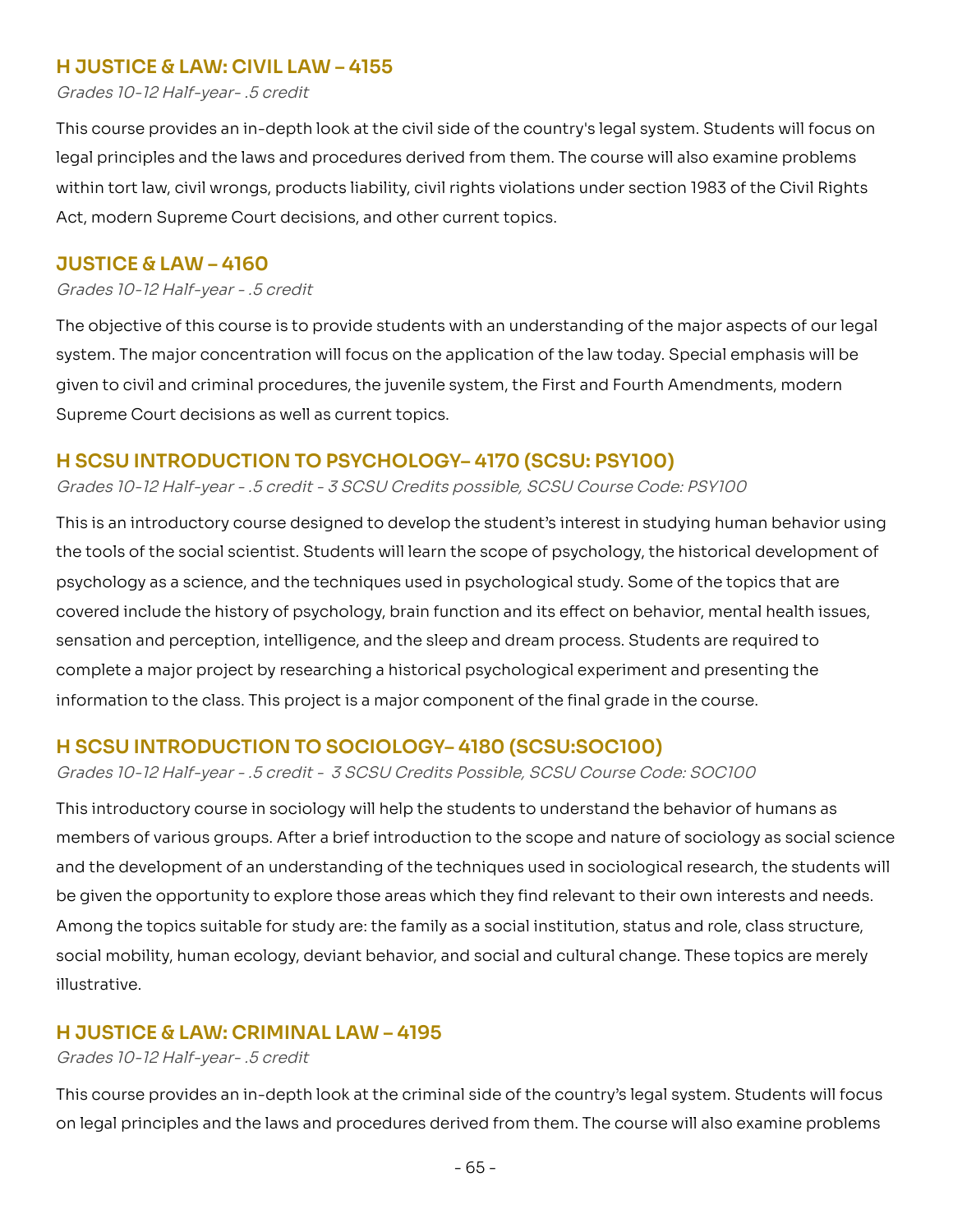within the American legal and justice systems, the juvenile system, the First and Fourth Amendments,<br>modern Supreme Court decisions, and other current topics. modern Supreme Court decisions, and other current topics.

## **H GLOBAL INSIGHTS – 4204**

#### Grades 10-12 Full-year- 1 credit

Global Insights is an honors level historical and ideological examination of revolutions and terrorism, both past and present. The course begins with an introduction to the study of revolution, and then analyzes revolution from the Scottish Wars of Independence through the Communist Revolutions of the 20th Century. The course also analyzes the history of terrorism from the birth of state terror during the French Revolution through the climax of state terror in the 20<sup>th</sup>& 21<sup>st</sup> centuries. The course then looks at the rise of modern terrorist groups with a specific focus on Northern Ireland and Islamic Extremist groups. Placement will be based on past performance, literacy profiles, and/or teacher recommendation. Prerequisite: Global Civilizations. Global Insights is an honors level historical and ideological examination of revolutions and terrorism, both<br>past and present. The course begins with an introduction to the study of revolution, and then analyzes<br>revolution

## **AP UCONN EUROPEAN HISTORY– 4226**

#### Grades 10-12 Full-year- 1 credit 3 UCONNcredits possible,UCONNCourseCode:HIST 1400

This is a study of European history from antiquity to the present. Significant emphasis is given to topics in and socio-economic history as well as those in the more traditional political-diplomatic spheres. Students will have the opportunity to analyze historical evidence. The course is conducted in a college-like fashion with similar expectations. Students who take the AP exam offered in the spring and score successfully may be awarded college credit and/or placed on the next level of coursework, depending upon the college or university. It is recommended that students take the AP exam. Placement will be based on past performance, literacy profiles, and teacher recommendation. Students will be required to complete<br>summer reading assignments prior to the course. summer reading assignments prior to the course. This is a study of European history from antiquity to the present. Significant emphasis is given to topics in<br>intellectual-cultural and socio-economic history as well as those in the more traditional political-diplomatic<br>s

## **AP PSYCHOLOGY – 4236**

#### Grades 10-12 Full-year- 1 credit

 This course will introduce students to a systematic and scientific approach to the study of behavioral patterns. This program prepares students for intermediate and advanced college courses by making demands on them equivalent to those of full-year introductory college courses. It is recommended that students take the AP exam. Students who take the AP Exam offered in the spring and score successfully may awarded college credit and/or placed on the next level of coursework, depending on the college or university. Placement will be based on past performance, literacy profiles, and/or teacher recommendation. patterns. This program prepares students for intermediate and advanced college courses by making<br>demands on them equivalent to those of full-year introductory college courses. It is recommended that<br>students take the AP ex

## **AFRICAN AMERICAN/BLACK AND PUERTO RICAN/LATINO STUDIES 4240**

#### Grade 10-12 Full-year - 1.0 credit

This course is an opportunity for students to explore accomplishments, struggles, intersections, and collaborations of African American/Black and Puerto Rican/Latino people in the United This course is an opportunity for students to explore accomplishments, struggles, intersections,<br>perspectives, and collaborations of African American/Black and Puerto Rican/Latino people in the United<br>- 66 -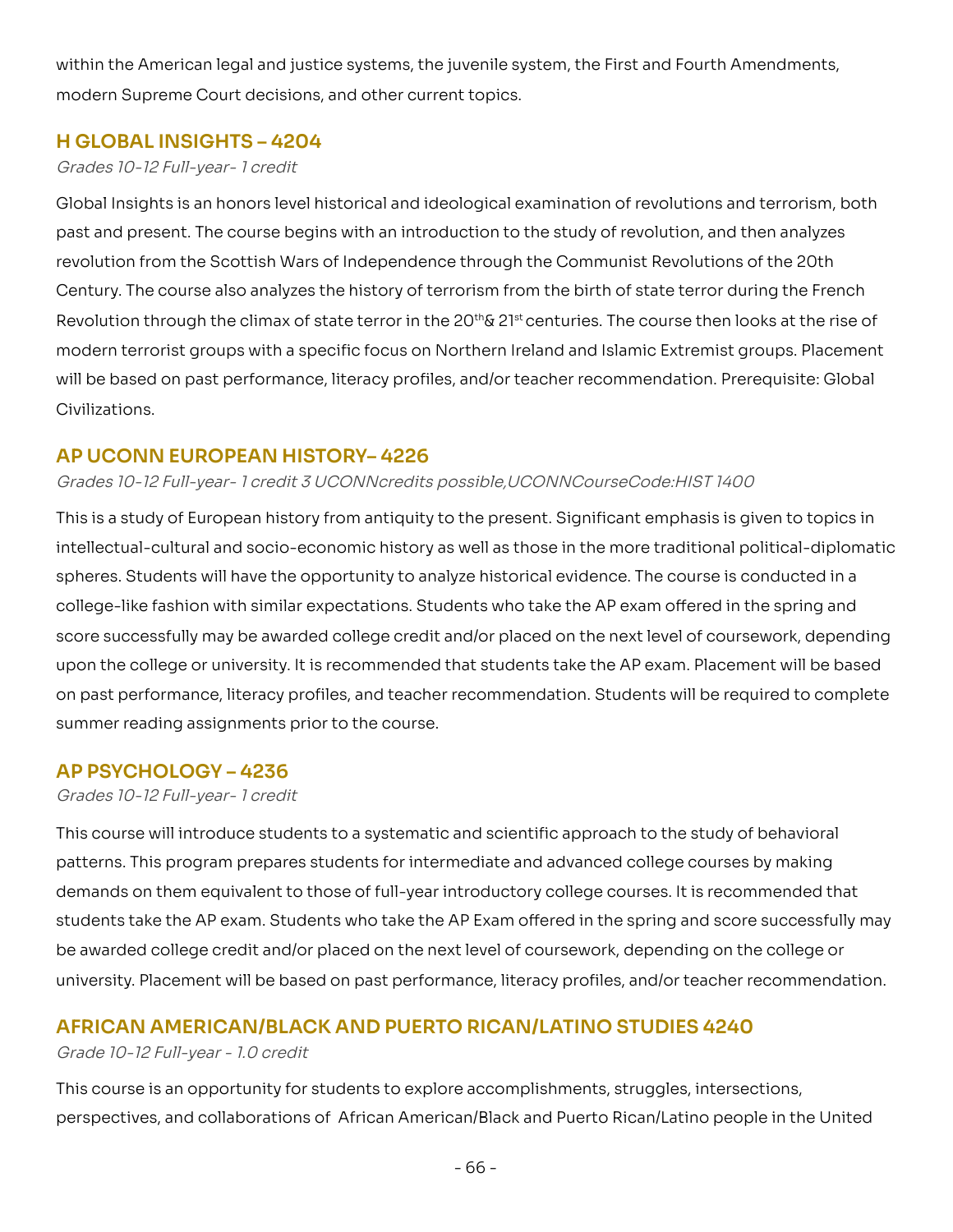States. Students will examine how historical movements, legislation, and wars affected the citizenship States. Students will examine how historical movements, legislation, and wars affected the citizenship<br>rights of these groups and how they, both separately and together, worked to build the United States cultural and economic wealth and create more just societies in local, national, and international contexts.

## **AP HUMAN GEOGRAPHY– 4246**

### Grades 10-12 Full-year- 1 credit

AP Human Geography presents high school students with the curricular equivalent of an introductory college-level course in human geography or cultural geography. Content is presented thematically rather than regionally and is organized around the discipline's main subfields: economic geography, cultural geography, political geography, and urban geography. Case studies are drawn from all world regions, with emphasis on understanding the world in which we live today. Historical information serves to enrich the analysis of the impacts of phenomena such as globalization, colonialism, and human-environment relationships on places, regions, cultural landscapes, and patterns of interaction. It is recommended that take the AP exam. Prerequisite: Honors Global Civilizations or teacher recommendation based on outstanding performance in ACP Global Civilizations. AP Human Geography presents high school students with the curricular equivalent of an introductory<br>college-level course in human geography or cultural geography. Content is presented thematically rather<br>than regionally and relationships on places, regions, cultural landscapes, and patterns of interaction. It is recommended that<br>students take the AP exam. Prerequisite: Honors Global Civilizations or teacher recommendation based on<br>outstanding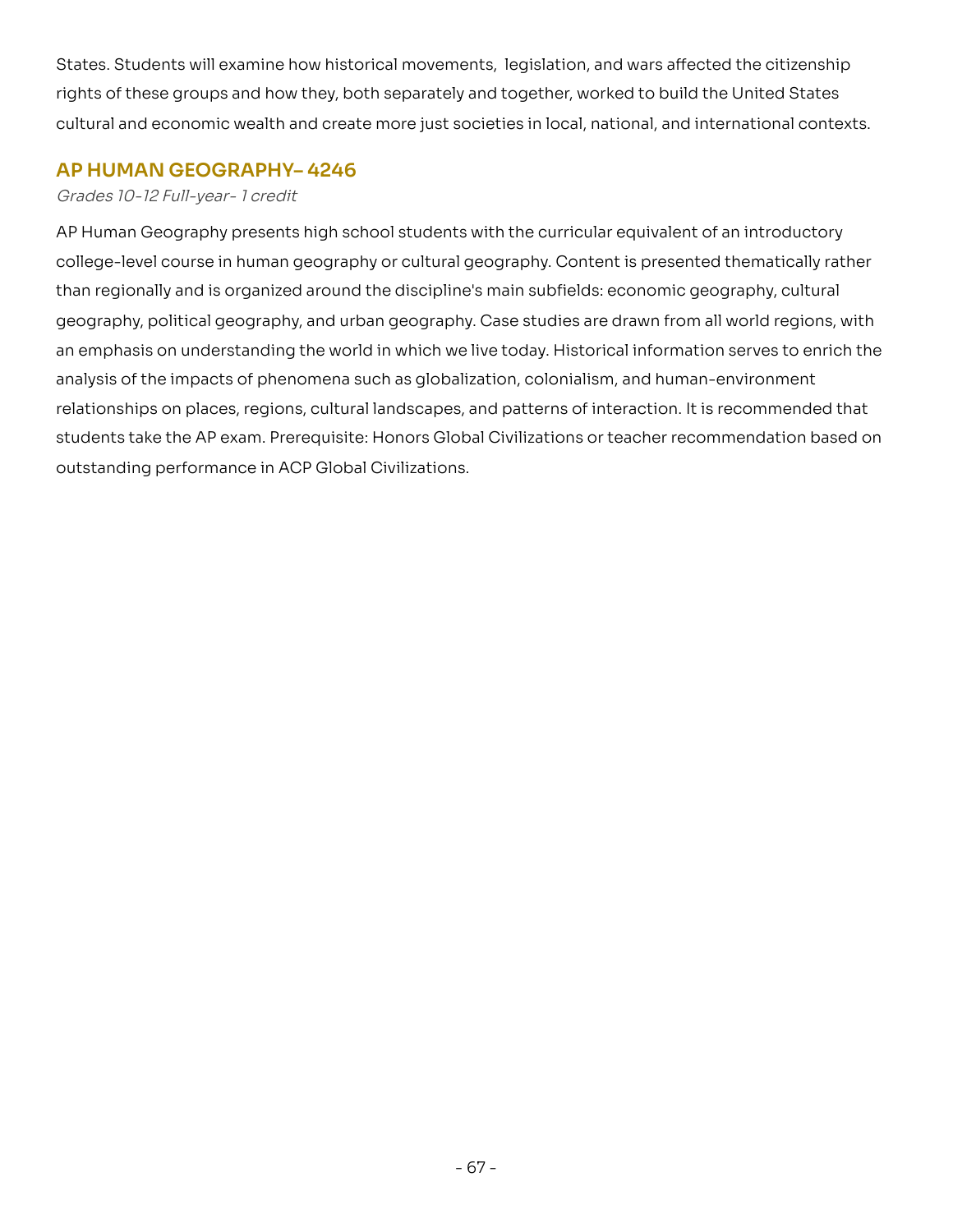# **TECHNOLOGY**

Technology education courses allow students to take classes in areas in which they have an interest, aptitude or career aspiration. All courses emphasize learning through hands-on activities in the areas of communication technology, construction technology, manufacturing technology, and transportation technology.

Courses available to Freshmen

Digital Design & Printing Wood Technology I Wood Technology II Drafting & Design **BasicMetal Processing** Electronics CNC Plasma Manufacturing **Transportation Engineering** Technology Intro to Automotive Technology **Small Engine Principles** Freshmen Sophomores Juniors & SeniorsDigital Design & Printing Digital Design & Printing Digital Design & Printing

 Courses available to Courses available to Courses available to Sophomores

Digital Design & Printing Wood Technology I Wood Technology I Wood Technology I Wood Technology II Wood Technology II Wood Technology II Drafting & Design Drafting & Design Drafting & Design **BasicMetal Processing**  Electronics Electronics Electronics CNC Plasma Manufacturing **Transportation Engineering** Technology Intro to Automotive Technology Small Engine Principles Small Engine Principles Small Engine Principles Automotive Systems Automotive Systems Introduction to Architecture Funtroduction to Architecture Robotics L Robotics II Video Game Design Robotics I Video Production Robotics II BasicMetal Processing BasicMetal Processing Basic Metal Processing CNC Plasma Manufacturing CNC Plasma Manufacturing CNC Plasma Manufacturing Robotics I and a second research Advanced Architecture I Robotics II and a second and a Advanced Architecture II

Courses available to Juniors & Seniors

Digital Design & Printing Wood Technology I Wood Technology II Drafting & Design Electronics **Transportation Engineering** Technology Intro to Automotive Technology **Small Engine Principles Automotive Systems** Introduction to Architecture Robotics I Robotics II Video Game Design Video ProductionTransportation Engineering Transportation Engineering Transportation Engineering<br>Technology Technology Technology Technology Intro to Automotive Technology<br>Intro to Automotive Technology Intro to Automotive Technology Intr

## **VIDEO PRODUCTION– 7190**

Grades 10-12 Half-year - .5 credit

 Learn the basic skills necessary to develop, produce, and edit student-created videos. Camera usage, elements of production, sound, storyboarding, and editing will be addressed. Projects will include, but are not limited to, commercials, public service announcements, stop-motion video, and music videos.

## **WOOD TECHNOLOGY I – 7710**

#### Grades 9-12 Half-year - .5 credit

 This course is designed for any student regardless of his/her experience with woodworking. Students are introduced to the basics of measurement, proper use, and safety of hand tools and machines, design, and An emphasis will be placed on safety. Students will have the opportunity to construct multiple projects; some of his/her own designs. introduced to the basics of measurement, proper use, and safety of hand tools and machines, design, and<br>constructions. An emphasis will be placed on safety. Students will have the opportunity to construct<br>multiple project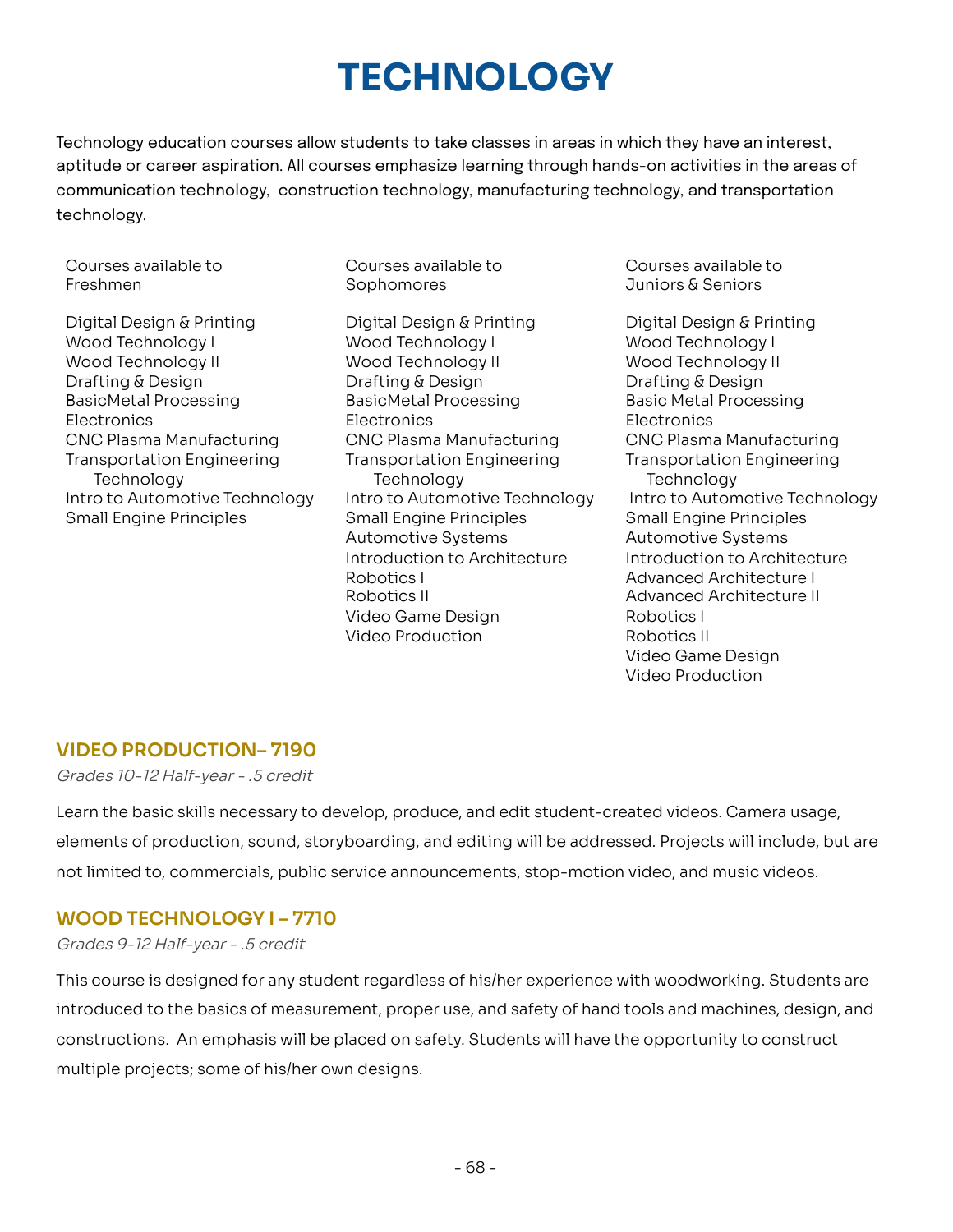## **WOOD TECHNOLOGY II – 7720**

Grades 9-12 Half-year - .5 credit

This course is designed for students who want to further their knowledge of woodworking. Students will This course is designed for students who want to further their knowledge of woodworking. Students will<br>start with a reintroduction to proper use and safety of tools and explore more advanced woodworking techniques. Students will have the opportunity to construct projects of their own design. Prerequisite: Successful completion of Wood Technology I.

## **DRAFTING & DESIGN – 7730**

Grades 9-12 Half-year - .5 credit

 This half-year course is designed to introduce students to technical drawing and design. The class will learn the basics of paper and pencil drawing and apply concepts learned when using computers for their Students will progress from two-dimensional drawing using AutoCAD to three-dimensional drawing using Inventor. Students will have the opportunity to print their designs on a 3D Printer. the basics of paper and pencil drawing and apply concepts learned when using computers for their<br>drawings. Students will progress from two-dimensional drawing using AutoCAD to three-dimensional<br>drawing using Inventor. Stud

## **INTRODUCTION TO ARCHITECTURE – 7740**

#### Grades 10-12 Full-year- 1 credit

This course is designed for students who have not had prior experience with drafting and design. Students be introduced to the basics of drafting and architecture. Students will progress from a rough sketch to a three-dimensional model of their dream home while learning about architectural style and design. Students will have the opportunity to create models of their houses using a state-of-the-art 3D printer. Students will use the latest architectural software to design their houses. This course is designed for students who have not had prior experience with drafting and design. Students<br>will be introduced to the basics of drafting and architecture. Students will progress from a rough sketch to a<br>three

## **ADVANCED ARCHITECTURE I: STRUCTURAL SYSTEMS – 7751**

#### Grades 11-12 Half-year - .5 credit

This course will be designed for students to further explore residential house designs through the examination of residential constructions. The course will explore the many subsystems needed to create an architectural plan. Students will get an in-depth look into residential zoning and codes, structural systems, electrical, construction methods, and alternative house designs. Prerequisite: Successful completion of Introduction to Architecture (formerly called Architectural CAD). This course will be designed for students to further explore residential house designs through the<br>examination of residential constructions. The course will explore the many subsystems needed to create an<br>architectural pla

## **ADVANCED ARCHITECTURE II: LANDSCAPE & COMMERCIAL ARCHITECTURE -7752**

#### Grades 11-12 Half-year- .5 credit

 This course is designed to give students an opportunity to continue to explore residential architecture along with urban development and commercial architecture. Students will be given the opportunity to learn about landscape architecture and commercial architecture. Prerequisite: Successful completion of Advanced Architecture I: Structural Systems.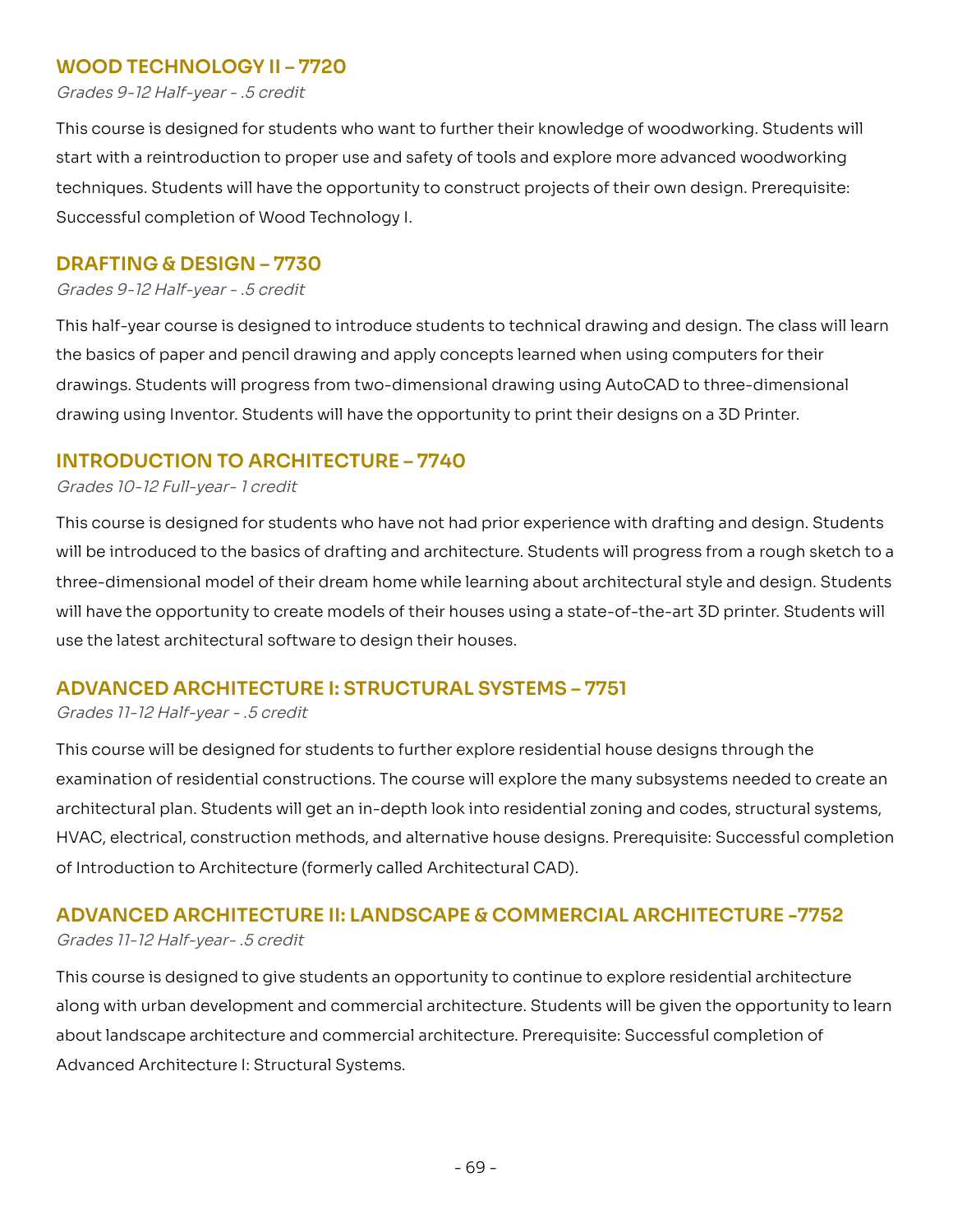## **BASIC METAL PROCESSING – 7760**

Grades 9-12 Half-year - .5 credit

Are you thinking of getting into the manufacturing field or becoming an engineer? See what many of the industrial metalworking machines do and how to operate them. Precision measurement is of great and you will have the opportunity to learn the proper use of certain measuring devices. The students will further develop skills in safety, measurement, sheet metal basics, hand tool safety, welding methods, and more. Students will gain confidence in learning skills that can be used around the home, for a<br>hobby, or a future career. hobby, or a future career. Are you thinking of getting into the manufacturing field or becoming an engineer? See what many of the<br>industrial metalworking machines do and how to operate them. Precision measurement is of great<br>importance, and you will

## **CNC PLASMA MANUFACTURING – 7761**

Grades 9-12 Half-year - .5 credit

CNC Plasma Manufacturing will teach students the basic operation of the metalworking CNC plasma cutter, computer-controlled machine that precisely cuts 2-D outlines out of sheet metal. Classroom discussions will focus on maintenance, terminology, safety, and more. Students will gain experience and confidence in the operation of the equipment, CAD design, and fabrication. Through their introduction to CAD software, students will learn how to draw, import a G-code file, and test a design using the appropriate programs; this the standard language students will see in today's engineering and design industry. Prerequisite: Successful completion of Basic Metal Processing. CNC Plasma Manufacturing will teach students the basic operation of the metalworking CNC plasma cutter,<br>a computer-controlled machine that precisely cuts 2-D outlines out of sheet metal. Classroom discussions<br>will focus on students will learn how to draw, import a G-code file, and test a design using the appropriate programs; this<br>is the standard language students will see in today's engineering and design industry. Prerequisite:<br>Successful

## **ELECTRONICS – 7770**

Grades 9-12 Half-year - .5 credit

This class will provide a working knowledge of the fundamentals of electricity and electronics. A practical hands-on laboratory experience is used to teach the application of AC and DC circuits. Students will be introduced to safety fundamentals, how electricity is made and how it gets to consumers, the inner workings of household wiring, magnetism, soldering, and more through a project-based curriculum. At the culmination of the course, students will be able to build and take home a variety of functioning electronics kits they build themselves. The electronics course is designed to provide an opportunity to develop a basic background or career-related skill in electricity or electronics. This class will provide a working knowledge of the fundamentals of electricity and electronics. A practical<br>hands-on laboratory experience is used to teach the application of AC and DC circuits. Students will be<br>introduced

## **TRANSPORTATION ENGINEERING TECHNOLOGY – 7780**

#### Grades 9-12 Half-year - .5 credit

 This course allows students to study a cross-section of transportation technology topics, including the vehicles and infrastructure systems needed to move people and goods. Students will explore the areas of vehicles and infrastructure systems needed to move people and goods. Students will explore the areas of<br>land, marine, and air transportation and their social, environmental, and economic impact. Students will research and use engineering concepts to construct projects that relate to each form of transportation. Possible projects include scale model boats, hovercrafts, gliders, CO<sub>2</sub> dragsters, and more. Alternative Possible projects include scale model boats, hovercrafts, gliders, CO<sub>2</sub> dragsters, and more. Alternative<br>energy transportation systems and power systems are investigated as part of the overall picture of transportation.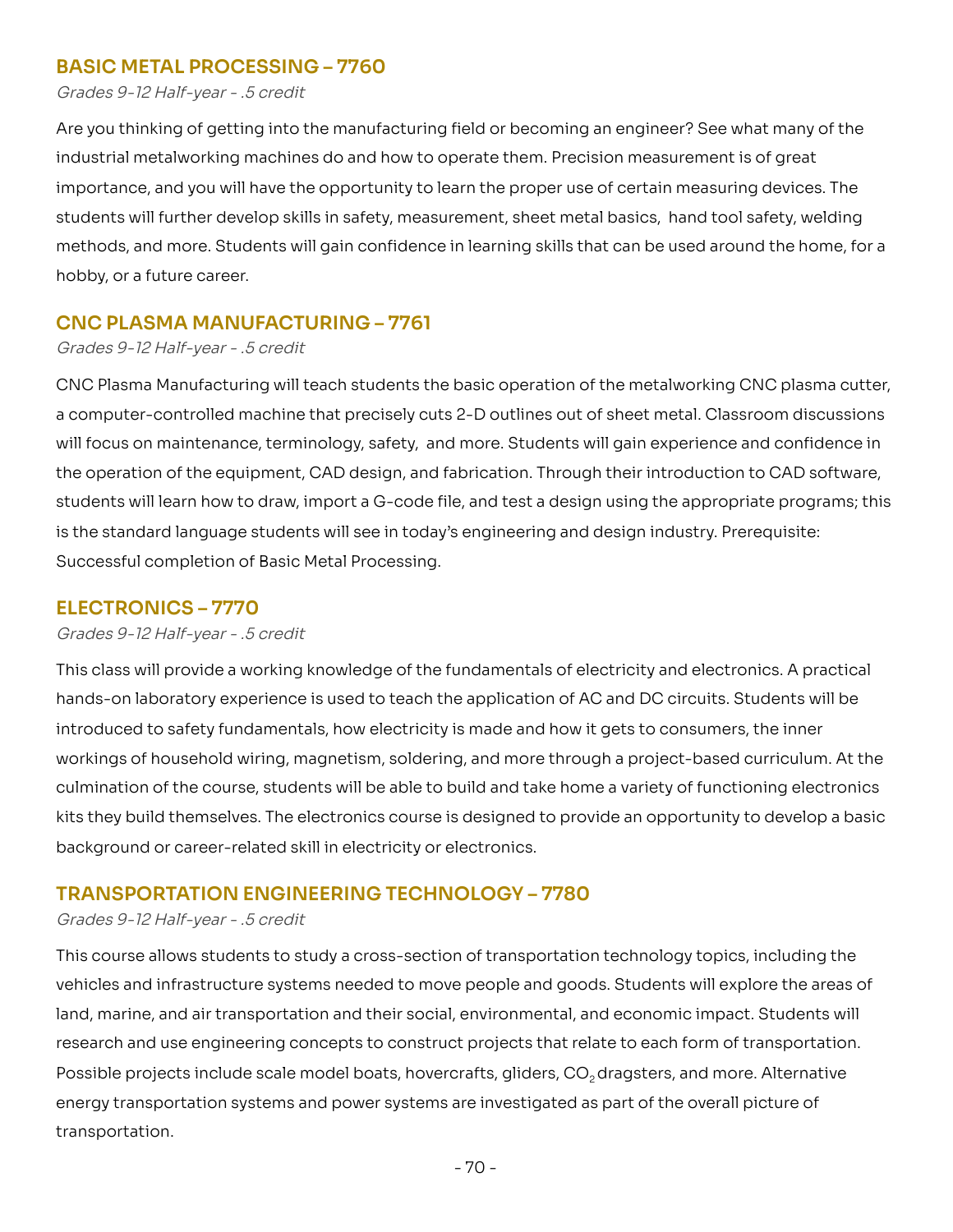## **INTRO TO AUTOMOTIVE TECHNOLOGY – 7790**

#### Grades 9-12 Half-year - .5 credit

This course is designed for students who wish to have basic knowledge of car maintenance and upkeep. The main emphasis of the class will be on the automobile and the type of work you can do at home. The topics will include shop safety practices, tool usage, vehicle maintenance, tire fundamentals, lubrication system/performing an oil change, brake system, car care, and what to look for when buying a car. This class is great for future or current drivers wanting to be more self-sufficient vehicle owners. Students who wish to further their studies in Automotive can then elect to take Automotive Systems AND/OR Small Engine<br>Principles. Principles. This course is designed for students who wish to have basic knowledge of car maintenance and upkeep. The<br>main emphasis of the class will be on the automobile and the type of work you can do at home. The topics<br>covered will

## **ROBOTICS I – 7810S**

#### Grades 10-12 Half-year - .5 credit

Designed for students interested in the design, engineering, and programming of robots, or interested in other technical careers, Robotics will explore past, current, and future applications of automation technology in the industry and in everyday use. The course will provide students with a basic knowledge of Designed for students interested in the design, engineering, and programming of robots, or interested in<br>other technical careers, Robotics will explore past, current, and future applications of automation<br>technology in the designing, building, and programming robots, and will develop problem-solving and critical thinking skills<br>that can be used throughout their academic careers. that can be used throughout their academic careers.

## **ROBOTICS II – 7812S**

#### Grades 10-12 Half-year - 0.5 credit

This course is designed to give students an opportunity to continue to explore the design, engineering, and programming of robots. Students will have the opportunity to engineer and build robots to complete This course is designed to give students an opportunity to continue to explore the design, engineering, and<br>programming of robots. Students will have the opportunity to engineer and build robots to complete<br>specific tasks Successful completion of Robotics I.

## **DIGITAL DESIGN & PRINTING – 7820**

#### Grades 9-12 Half-year - .5 credit

Digital Design & Printing is for creative students who enjoy computer art design. The course will provide Digital Design & Printing is for creative students who enjoy computer art design. The course will provide<br>students with the foundations of computer design using graphics software such as Photoshop, Illustrator, and In Design. A project-based curriculum will allow students to apply design elements and principles of projects such as logo design, vinyl stickers, screen printing, posters, and T-shirt design. Students will build the foundation for a digital media career during this course. Prerequisite: Successful completion of Visual Art & Design. and In Design. A project-based curriculum will allow students to apply design elements and principles of<br>authentic projects such as logo design, vinyl stickers, screen printing, posters, and T-shirt design. Students<br>will b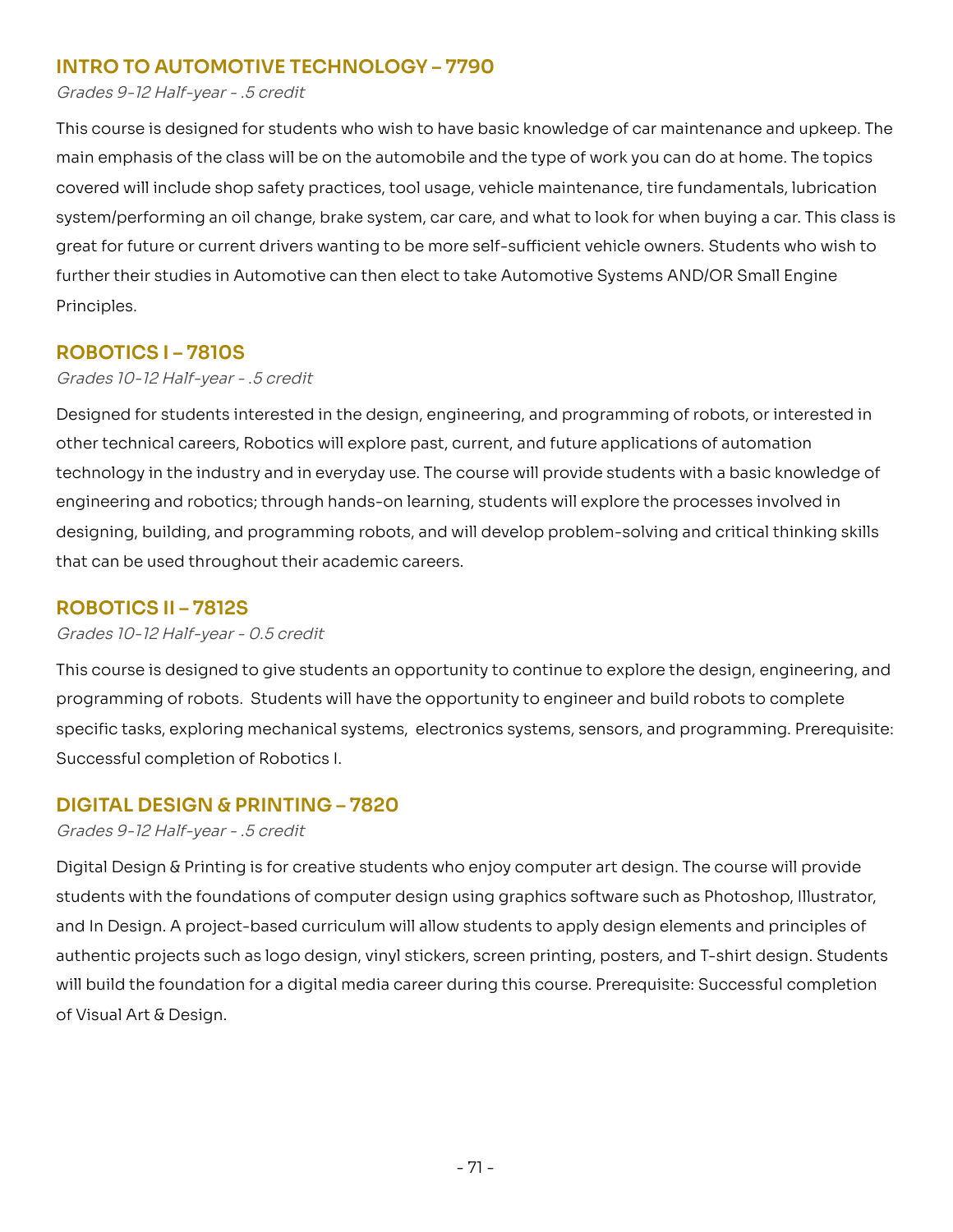# <span id="page-72-0"></span> **SMALL ENGINE PRINCIPLES – 7830**

<span id="page-72-1"></span>Grades 9-12 Half-year - .5 credit

 This course is designed to help students build on their previous knowledge to develop a more thorough understanding of the operation of the internal combustion engine. Topics covered will include the principles of four-stroke and two-stroke engine processes, and the various components typically found on small gasoline engines. Students will gain a thorough understanding of each engine operation through the tasks of disassembling, inspecting, and reassembling a small gasoline engine. All units will include classroom theory as well as hands-on practical projects in the lab area. Students who took Auto II will not be eligible to take this course. Prerequisite: Successful completion of Intro to Automotive Technology/Auto I. understanding of the operation of the internal combustion engine. Topics covered will include the<br>principles of four-stroke and two-stroke engine processes, and the various components typically found on<br>small gasoline engi

# <span id="page-72-2"></span> **AUTOMOTIVE SYSTEMS – 7840**

### <span id="page-72-3"></span>Grades 10-12 Half-year - .5 credit

 This course is designed to help students build on their previous knowledge to develop a more thorough understanding of the different automotive systems. Topics covered will include safe work habits, the proper understanding of the different automotive systems. Topics covered will include safe work habits, the proper<br>use of tools and equipment, the intake system, forced induction methods, the cooling system, the exhaust system, steering and suspension, and more. Safety and tool comprehension will also be reviewed. All units include classroom theory as well as hands-on practical projects in the lab area. Students who took Auto Il will not be eligible to take this course. Prerequisite: Successful completion of Intro to Automotive Technology/Auto I. system, steering and suspension, and more. Safety and tool comprehension will also be reviewed. All units<br>will include classroom theory as well as hands-on practical projects in the lab area. Students who took Auto<br>II will

# <span id="page-72-4"></span> **VIDEO GAME DESIGN – 7900**

## <span id="page-72-5"></span>Grades 10-12 Half-year - .5 credit

Video Game Design will give students an opportunity to design, program, and create video games. Students be introduced to the basics of programming and design essential to developing a video game; topics will include design principles, 2-D and 3-D game design, and game programming. Video Game Design will give students an opportunity to design, program, and create video games. Students<br>will be introduced to the basics of programming and design essential to developing a video game; topics<br>will include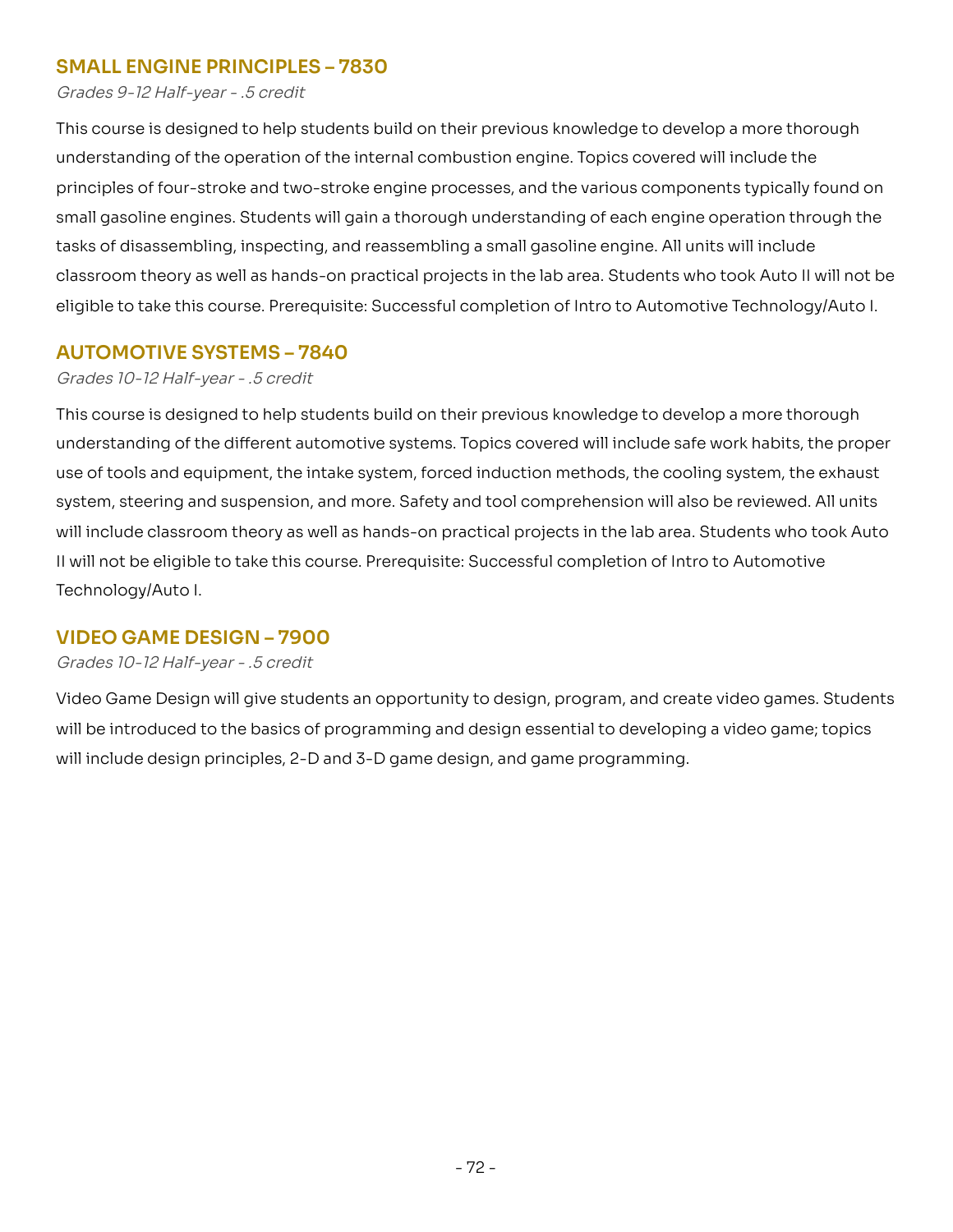# **WELLNESS**

## <span id="page-73-0"></span>PHYSICAL EDUCATION AND HEALTH EDUCATION

Healthy lifestyles and physical competence are basic to success in all areas of life. The pursuit of optimal Healthy lifestyles and physical competence are basic to success in all areas of life. The pursuit of optimal<br>physical fitness throughout life and the development of a healthy body are the foundations of a quality wellness program. We believe that Wellness Education contributes significantly to the optimum of each student, primarily through movement, and is an essential part of the general education program. wellness program. We believe that Wellness Education contributes significantly to the optimum<br>development of each student, primarily through movement, and is an essential part of the general<br>education program.

 The physical education curriculum provides a balance of activities that reflect and challenge the divergent needs of students in the psychomotor, cognitive, and affective domains to create a physically literate needs of students in the psychomotor, cognitive, and affective domains to create a physically literate<br>individual. Physically literate individuals have the capacity to move with competency in various physical activities that will develop the whole individual throughout their lifetime. The goal of the program is to activities that will develop the whole individual throughout their lifetime. The goal of the program is to<br>encourage exercise for enjoyment, health, and disease prevention. In each of the health offerings, students will develop personal knowledge and approaches about how to lead a healthy lifestyle while increasing his/her abilities to make informed decisions. The courses emphasize the application of essential wellness through prescribed and self-directed learning activities while cultivating personal applications of health knowledge and skills in relevant situations. his/her abilities to make informed decisions. The courses emphasize the application of essential wellness<br>concepts through prescribed and self-directed learning activities while cultivating personal applications<br>of health

Through these experiences, students will possess the skills needed to be health literate members of society. Any student failing Physical Education/Health will not be eligible to participate in the school's athletic program. Interscholastic athletes are not allowed to use practice or competitions as an excuse for failure to participate in class. Through these experiences, students will possess the skills needed to be health literate members of<br>society. Any student failing Physical Education/Health will not be eligible to participate in the school's<br>interscholastic

Courses available to Freshmen Freshmen Sophomores Juniors & Seniors

Physical Education 9 Health 9 **Personal Fitness** 

 Courses available to Courses available to Courses available to Sophomores

 Physical Education 9 Physical Education 10 Physical Education 11 Health 10 Personal Fitness Basic Weightlifting Movement Advanced Weightlifting/Powerlifting Basic Weightlifting Competitive Recreational Games Advanced Individual Lifetime Sports Personal Fitness Health 9 Health 10 Health 11: Mindfulness & Advanced Senior Seminar(Seniors Only)

Courses available to

**Physical Education 11** Movement **Basic Weightlifting** Advanced Weightlifting/Powerlifting Weightlifting/Powerlifting<br>Competitive Recreational Games Individual Lifetime Sports Personal Fitness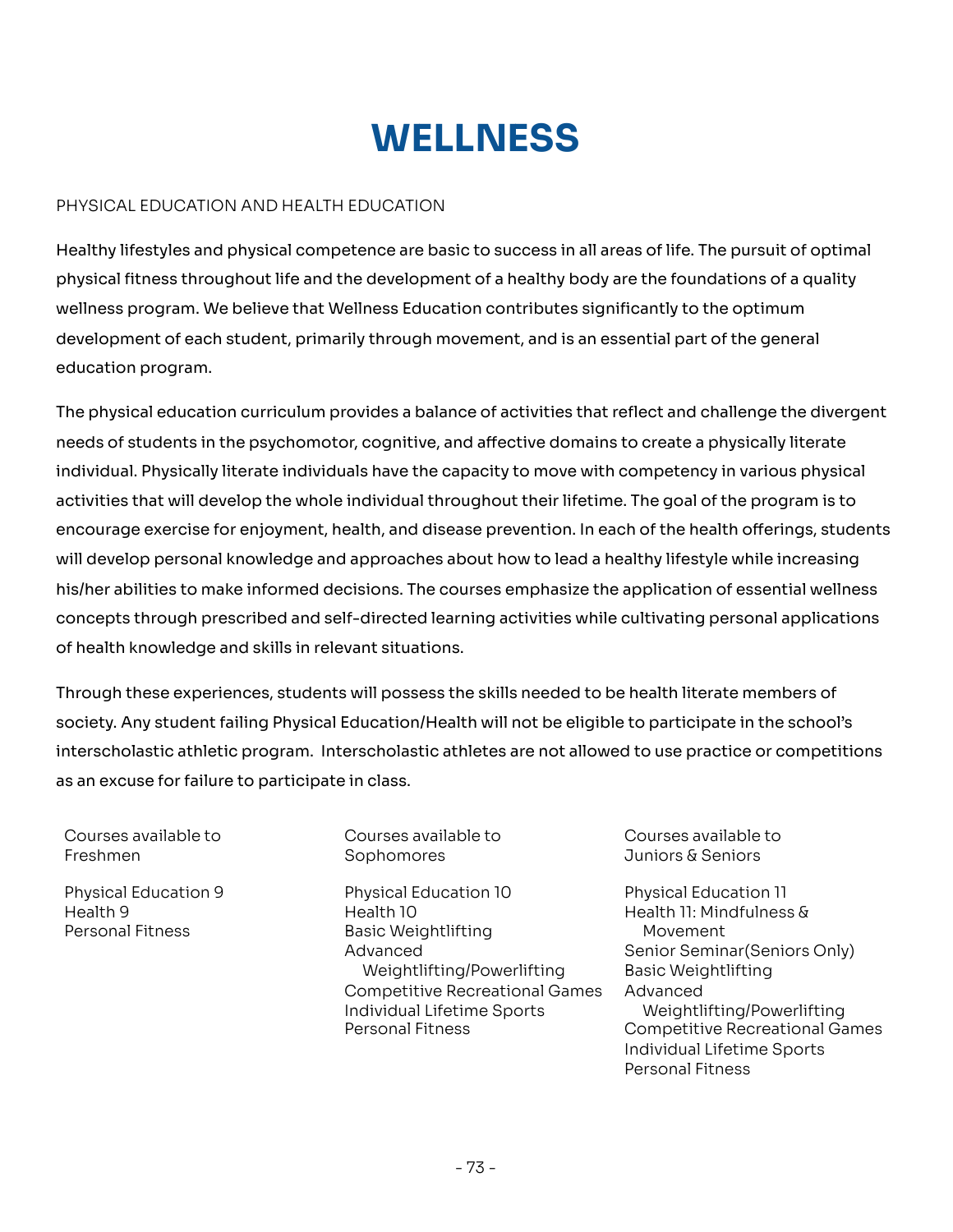# <span id="page-74-0"></span> **HEALTH 9 – 8700**

<span id="page-74-1"></span>Grade9 [Quarter-year-](https://Quarter-year-.25) .25 credits

Health 9 is a comprehensive approach to making healthy choices regarding personal health and safety, and environmental health. Topics including mental and emotional health, substance use, peer and personal relationships, and digital citizenship are presented to enable students to develop health Health 9 is a comprehensive approach to making healthy choices regarding personal health and safety,<br>community, and environmental health. Topics including mental and emotional health, substance use, peer<br>and personal relat

# <span id="page-74-2"></span> **PHYSICAL EDUCATION 9 – 8701**

<span id="page-74-3"></span>Grade9 [Quarter-year-](https://Quarter-year-.25) .25 credit

 This course is an introduction to the high school physical education program. It Includes opportunities for a varied selection of individual, team, dual, and personal development activities with an emphasis on skill<br>development. development.

# <span id="page-74-4"></span> **PHYSICAL EDUCATION 10 – 8702**

<span id="page-74-5"></span>Grade10 Full-year- .5 credit

This course builds on skills and activities previously developed in PE 9 with an emphasis on physical fitness.<br>Sophomore classes are required to participate in Connecticut Physical Fitness Assessment. Sophomore classes are required to participate in Connecticut Physical Fitness Assessment.

# <span id="page-74-6"></span> **PHYSICAL EDUCATION 11 – 8703**

<span id="page-74-7"></span>Grade11 Full-year- .5 credit

This course focuses on choice activities based on the needs of individual and/or class interests. Activities chosen will challenge students to cooperate and compete while practicing teamwork, sports etiquette, This course focuses on choice activities based on the needs of individual and/or class interests. Activities<br>chosen will challenge students to cooperate and compete while practicing teamwork, sports etiquette,<br>decision mak may be fulfilled in either junior or senior year.

# <span id="page-74-8"></span> **BASIC WEIGHT TRAINING – 8704**

#### <span id="page-74-9"></span>Grades 10-12 Half-year - .25 credit

 This course will give students an opportunity to develop strength and muscle tone. Students learn how to spot effectively and work out in teams while focusing on individual strength development. Free weights and machines will be utilized along with the proper fundamentals of effective weight training. Safety is a constant, and cooperation and respect are essential to provide safe instruction. spot effectively and work out in teams while focusing on individual strength development. Free weights and<br>exercise machines will be utilized along with the proper fundamentals of effective weight training. Safety is<br>a con

# <span id="page-74-10"></span> **ADVANCED WEIGHT TRAINING/POWERLIFTING – 8705**

#### <span id="page-74-11"></span>Grades 10-12 Half-year - .25 credit

This course is for the student committed to improving athletic performance through weight training. The Bigger-Faster-Stronger (BFS) curriculum is taught and strictly followed. The course includes basic core lifts, workouts, and plyometrics. Students are required to know the fundamental principles of strength gain and weight training. Prerequisite: Approval of supervising administrator This course is for the student committed to improving athletic performance through weight training. The<br>Bigger-Faster-Stronger (BFS) curriculum is taught and strictly followed. The course includes basic core lifts,<br>speed w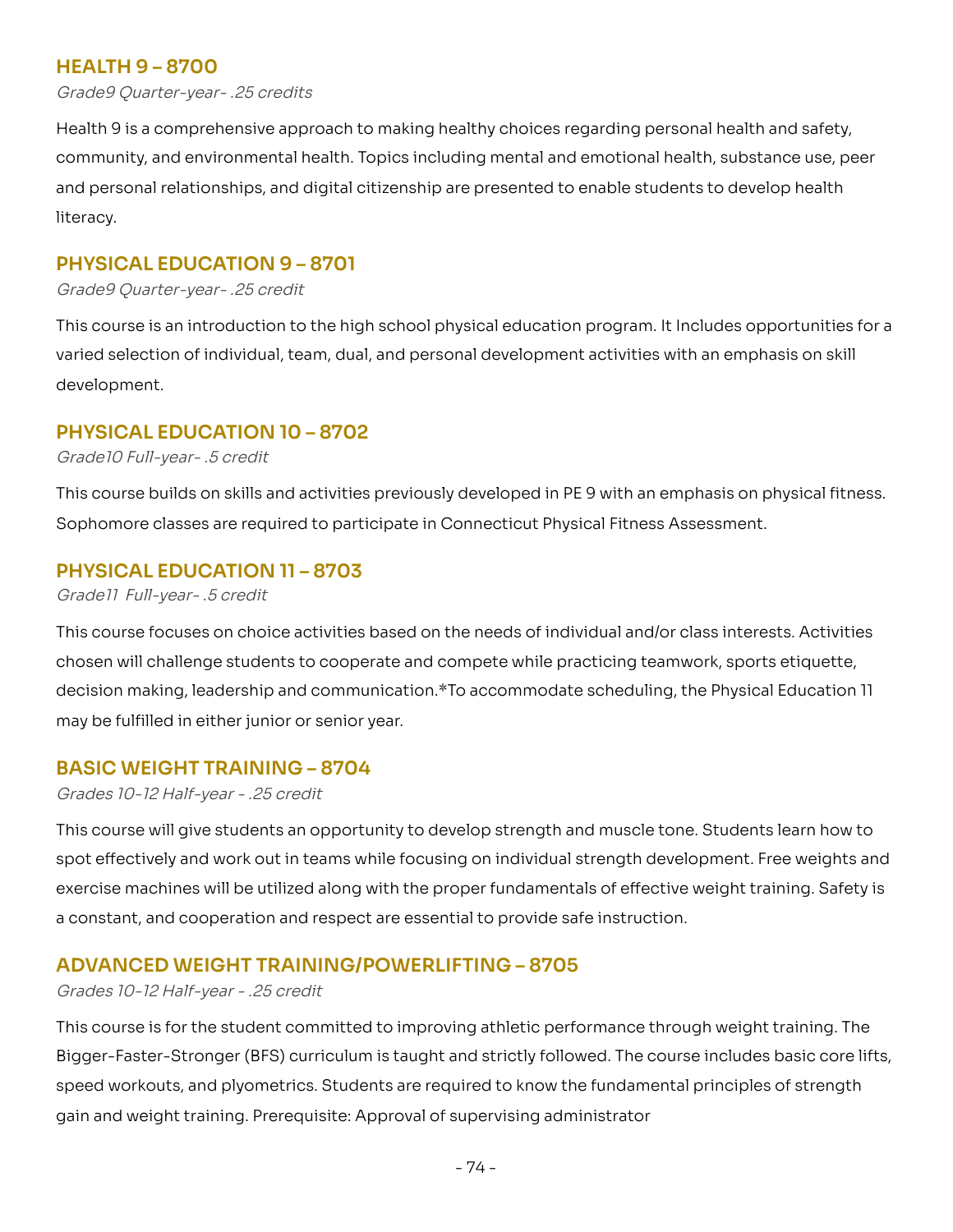# <span id="page-75-0"></span> **COMPETITIVE RECREATIONAL GAMES – 8706**

#### <span id="page-75-1"></span>Grades 10-12 Half-year - .25 credit

This course is designed to give students the opportunity to continue participating in competitive games This course is designed to give students the opportunity to continue participating in competitive games<br>beyond their normal physical education classes. Most activities are team sport-oriented. Teamwork, decision-making, sportsmanship, and strategy are demonstrated through active student performance. Students must become cognizant of the goals, objectives, and rules of the games. Activities offered may Students must become cognizant of the goals, objectives, and rules of the games. Activities offered may<br>include soccer, football, floor hockey, volleyball, and other competitive team activities.

# <span id="page-75-2"></span> **INDIVIDUAL LIFETIME SPORTS – 8708**

#### <span id="page-75-3"></span>Grades 10-12 Half-year - .25 credit

Activities focus on individual lifetime sports and developing skills necessary to achieve competency. tennis, Ping-Pong, and golf are an example of activity offerings. Skills will be analyzed and critiqued during the course or participation. The course is activity-based and all students are required to be prepared daily. Activities focus on individual lifetime sports and developing skills necessary to achieve competency.<br>Badminton, tennis, Ping-Pong, and golf are an example of activity offerings. Skills will be analyzed and<br>critiqued durin

## <span id="page-75-4"></span> **PERSONAL FITNESS – 8709**

#### <span id="page-75-5"></span>Grades 9-12 Full-year- .5 credit

This course is designed for students to engage in physical activity in an alternative setting to a traditional This course is designed for students to engage in physical activity in an alternative setting to a traditional<br>physical education class. An emphasis will be placed on improving flexibility, muscular strength, muscular endurance, and cardiovascular fitness. Students will be introduced to activities such as yoga, weight spinning, low to high cardio intensity cardiovascular exercise, and other fitness-related ideals. The main focus will be on the importance of being fit for life. This course allows students to assess their individual fitness needs, and work at their own pace to improve their overall fitness. endurance, and cardiovascular fitness. Students will be introduced to activities such as yoga, weight<br>training, spinning, low to high cardio intensity cardiovascular exercise, and other fitness-related ideals. The<br>main foc

## <span id="page-75-6"></span> **SENIOR SEMINAR – 8710**

#### <span id="page-75-7"></span>Grade12 Half-year - .25 credit

Senior Seminar is designed to promote the health and wellness of all Trumbull High School seniors. The Senior Seminar is designed to promote the health and wellness of all Trumbull High School seniors. The<br>course will give students a thorough understanding of health principles and will provide them the tools and resources to live healthy, well-balanced lives. The course design places particular emphasis on positive promoting health-enhancing behaviors, and addressing social pressure for a lifetime of health and wellness. Ultimately, through their work, students will gain knowledge directly applicable to health-promoting decisions and behaviors. resources to live healthy, well-balanced lives. The course design places particular emphasis on positive<br>decision-making, promoting health-enhancing behaviors, and addressing social pressure for a lifetime of<br>health and we

## <span id="page-75-8"></span> **HEALTH 10 – 8720**

#### <span id="page-75-9"></span>Grade10 [Full-year-](https://Full-year-.25) .25 credits

This course is designed to promote the overall health and wellness of Trumbull High School sophomores. is an expansion and development of the health content and strategies taught in grades 6-9 in the Trumbull Public Schools. The goal of Health 10 is for students to become "physically literate" individuals who This course is designed to promote the overall health and wellness of Trumbull High School sophomores.<br>This is an expansion and development of the health content and strategies taught in grades 6-9 in the<br>Trumbull Public S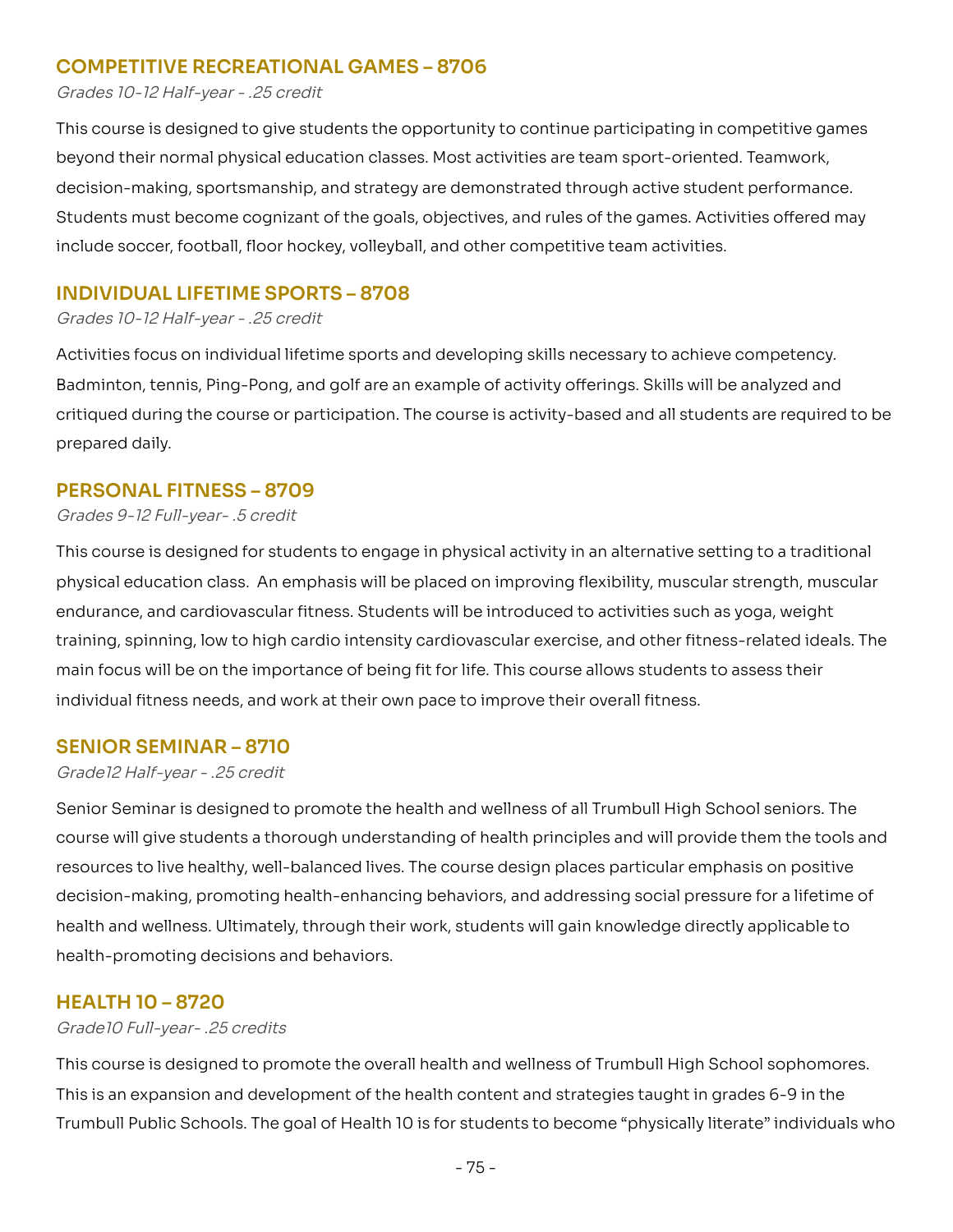are informed decision-makers that will enjoy lifelong physical wellness while developing a more thorough of fitness principles. Students will be learning and applying a variety of wellness skills essential for living a healthy, balanced life. are informed decision-makers that will enjoy lifelong physical wellness while developing a more thorough<br>understanding of fitness principles. Students will be learning and applying a variety of wellness skills<br>essential fo

## <span id="page-76-0"></span> **HEALTH 11 : MINDFULNESS & MOVEMENT – 8730**

### <span id="page-76-1"></span>Grade 11 Half-year - .25 credit

This course is designed to help students reduce stress through a number of methods such as breathing and movement exercises, meditation, thoughtful conversations, and mindfulness activities. Students will learn cope with stress, be mentally present, and be active in a variety of different mindfulness activities. Students will also practice communication and problem-solving skills, as well as work cooperatively while participating in various team-building activities. This course is designed to help students reduce stress through a number of methods such as breathing and<br>movement exercises, meditation, thoughtful conversations, and mindfulness activities. Students will learn<br>to cope wit

# **WORLD LANGUAGES**

<span id="page-76-2"></span>The World Languages Department at Trumbull High School recommends that each student planning to attend a college or university or to pursue a service career completes at least three years of one modern world language and/or Latin at the high school level. More competitive colleges and universities recommend an uninterrupted study of world languages during the high school years. Some universities require world languages for admission, while others have a world language graduation requirement. Historically, the World LanguagesDepartment has recognized the significance and the importance of world languages study. As the global community becomes smaller through advances in technology and business, learning a language has evolved as a direct avenue linking the cultures in a changing society. Our program is designed to inspire students to pursue career opportunities using a world language. As students through the program, a renewed cultural awareness is heightened and emphasized to encourage, explore, and define career paths. The World Language Department follows the standards stated in the ACTFL Guidelines for Language Learning which come directly from the National Standards for Learning Languages. They state that "The five 'C' goal areas (Communication, Cultures, Connections, Comparisons, Communities) stress the application of learning a language beyond the instructional setting. The goal is to prepare the learners to apply the skills and understandings measured by the Standards, to bring global competence to their future careers and experiences (www.actfl.org)." The National Standards for Learning Languages have been revised based on what language educators have learned from more than 15 years of implementing the Standards. The quiding principle was to clarify what language learners would do to demonstrate progress on each Standard. These revised Standards include language to reflect the current educational landscape, including: Connecticut Core Standards, College and Career Readiness, skills. All students taking a World Language are encouraged to join their language club! Independent Study courses are not offered in World Languages. Placement of native speakers and transfer The World Languages Department at Trumbull High School recommends that each student planning to<br>attend a college or university or to pursue a service career completes at least three years of one modern<br>world language and/o learning a language has evolved as a direct avenue linking the cultures in a changing society. Our program<br>is designed to inspire students to pursue career opportunities using a world language. As students<br>progress through ACTFL Guidelines for Language Learning which come directly from the National Standards for Learning<br>Languages. They state that "The five 'C' goal areas (Communication, Cultures, Connections, Comparisons,<br>and Communities) s Languages have been revised based on what language educators have learned from more than 15 years of<br>implementing the Standards. The guiding principle was to clarify what language learners would do to<br>demonstrate progress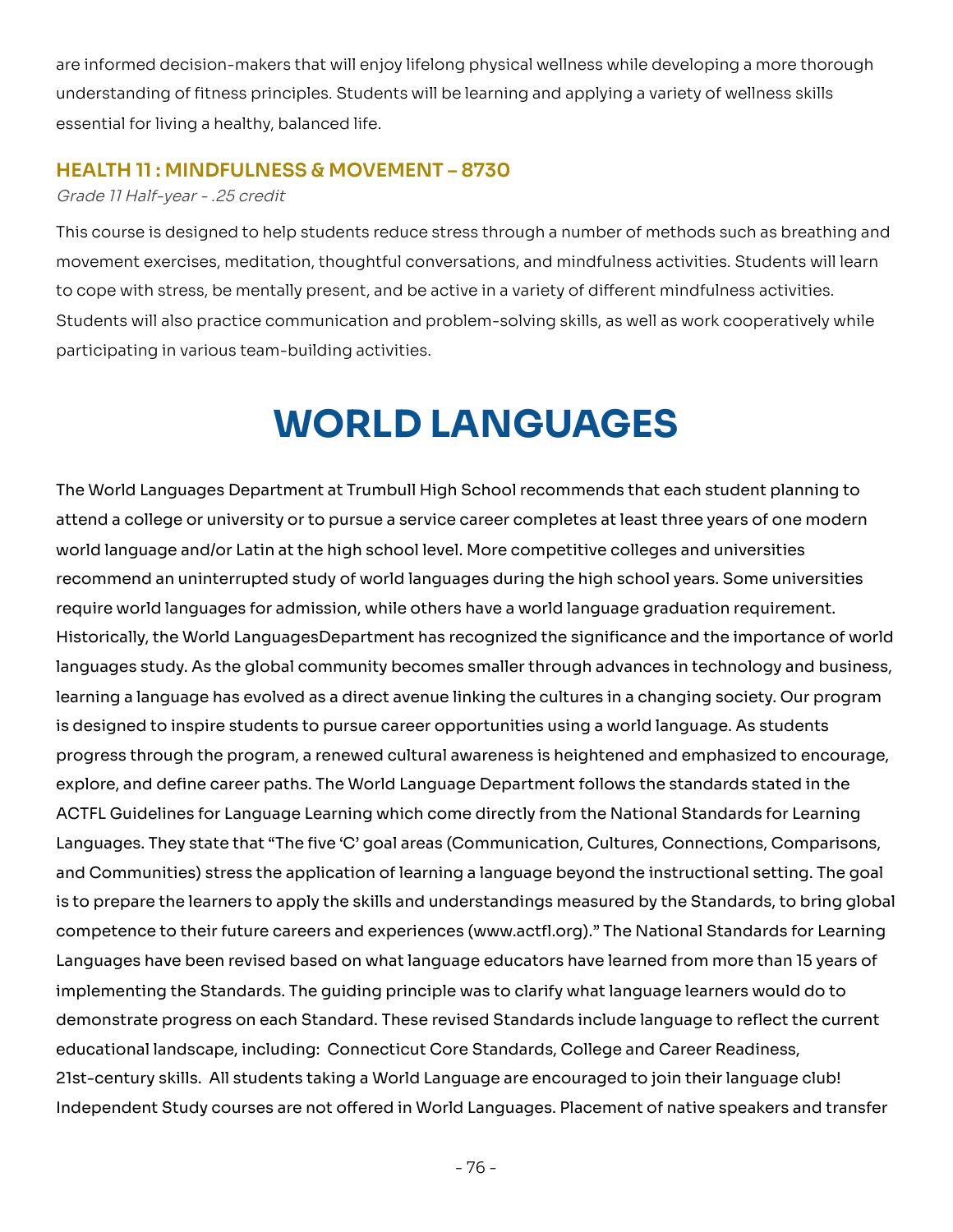students will be determined by the Department Chair with the appropriate placement test, and/or oral and<br>written evaluation. written evaluation.

# <span id="page-77-0"></span> **FRENCH I - 6114**

## <span id="page-77-1"></span>Grades 9-12 Full-year- 1 credit

This introductory course is designed to help each student attain an acceptable degree of proficiency in the basic skills: listening, speaking, reading, writing and culture. Students will participate in cultural presentations, role-playing, vocabulary practice, and daily interaction with the French language through film, interactive programs, language lab activities, computer-assisted learning, etc. Basic grammatical are introduced. The student will be able to manipulate the structures at a level appropriate for reading and writing activities. Software and interactive activities are available to students. This introductory course is designed to help each student attain an acceptable degree of proficiency in the<br>five basic skills: listening, speaking, reading, writing and culture. Students will participate in cultural<br>presen film, interactive programs, language lab activities, computer-assisted learning, etc. Basic grammatical<br>structures are introduced. The student will be able to manipulate the structures at a level appropriate for<br>reading an

# <span id="page-77-2"></span> **FRENCH II – 6124**

### <span id="page-77-3"></span>Grades 9-12 Full-year- 1 credit

This course continues to develop the five basic skills in an attempt to focus on spontaneity in communicating ideas to others and responding to conversation stimuli. The student will have ample opportunity for self-expression through thematic vocabulary used in skits, presentations, and situational dialogues. The grammatical foundation will be strengthened to expand language usage. The French language and Francophone culture will continue to be reinforced through multimedia and language lab activities and research. Software and interactive activities are available to students. Prerequisite: Successful completion of French I. This course continues to develop the five basic skills in an attempt to focus on spontaneity in<br>communicating ideas to others and responding to conversation stimuli. The student will have ample<br>opportunity for self-express

# <span id="page-77-4"></span> **FRENCH III – 6134**

#### <span id="page-77-5"></span>Grades 10-12 Full-year- 1 credit

In the third year of study, the emphasis will be placed on communicative skills based upon the 5 "C's" of In the third year of study, the emphasis will be placed on communicative skills based upon the 5 "C's" of<br>language learning. Culturally authentic contemporary situations will motivate proficient oral production. Self-expression in the target language will be emphasized as the previous study of tenses has served to a solid grammatical foundation on which to expand and broaden written skills. Language lab usage will enhance listening and speaking skills. Cultural references and interdisciplinary connections will be enhanced and paralleled through authentic readings, films, poems, research, etc. whose topics will include enhanced and paralleled through authentic readings, films, poems, research, etc. whose topics will include<br>art, music, and literature. Software and interactive materials are available to students. Prerequisite: Successful completion of French II. Self-expression in the target language will be emphasized as the previous study of tenses has served to<br>create a solid grammatical foundation on which to expand and broaden written skills. Language lab usage<br>will enhance

# <span id="page-77-6"></span> **H FRENCH III – 6135**

## <span id="page-77-7"></span>Grades 10-12 Full-year- 1 credit

In the third year of study, the emphasis will be placed on communicative skills baseduponthe5 "C's" of language learning. The approach to learning will be through the five skills of listening, speaking, reading, and culture. H French III will provide the student with an intensive cultural vocabulary base, writing In the third year of study, the emphasis will be placed on communicative skills baseduponthe5 "C's" of<br>language learning. The approach to learning will be through the five skills of listening, speaking, reading,<br>writing, a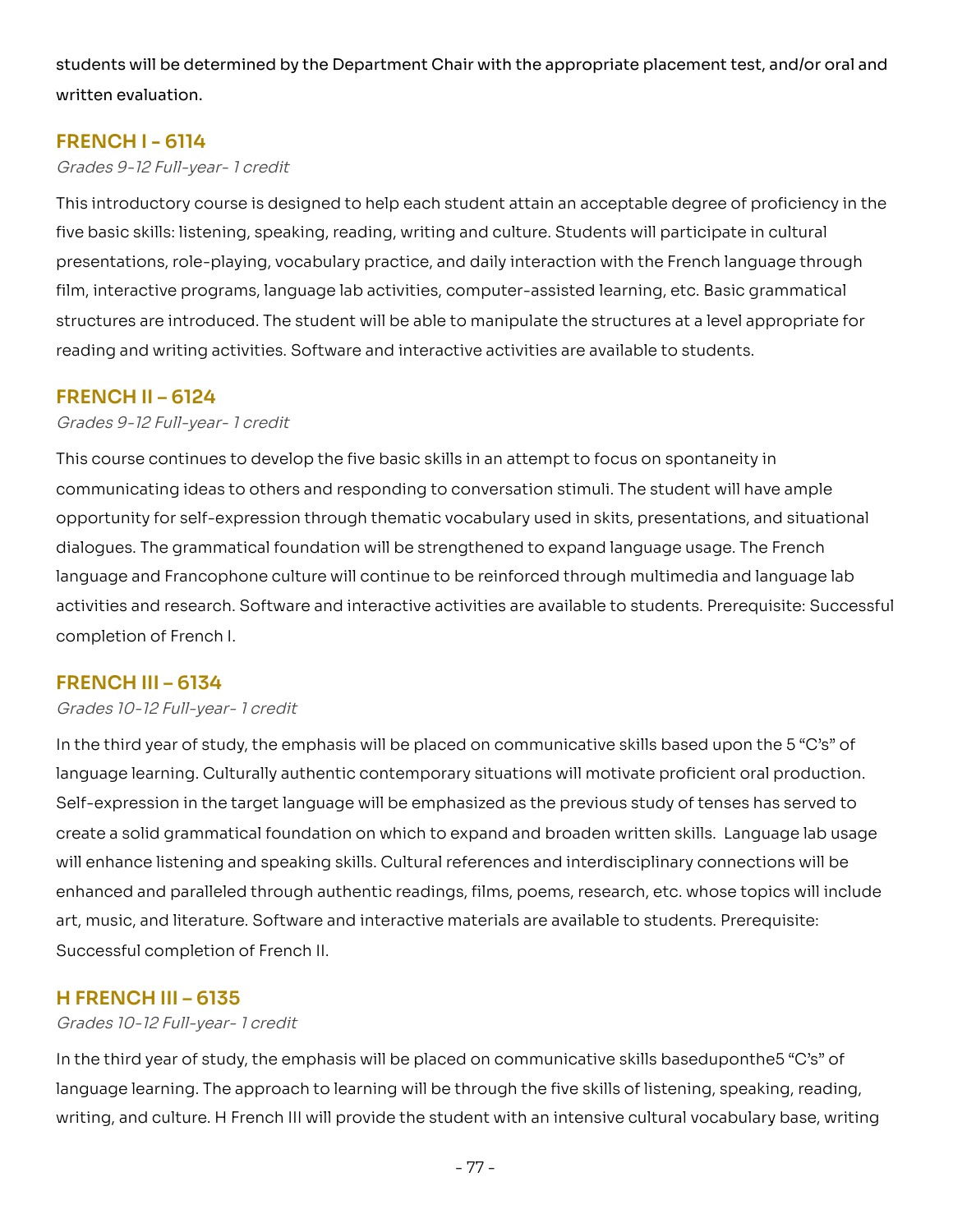skills reinforced through advanced grammar use, conversational skills, and an opportunity to read and skills reinforced through advanced grammar use, conversational skills, and an opportunity to read and<br>discuss literary excerpts and poems. The course will integrate the basic grammar and cultural topics of French III and will broaden the scope of language acquisition to include the creation of original compositions based on authentic reading/cultural materials, peer editing, oral presentation, etc. The students will read authentic literature such as the novel LePetit Prince, and use it as the basis for oral and written creative expression. Language lab usage will enhance listening and speaking skills. The course will integrate the basic curriculum of French III while broadening the scope of study to challenge the honors student. Software and interactive materials are available to students. Students are encouraged to join the compositions based on authentic reading/cultural materials, peer editing, oral presentation, etc. The<br>students will read authentic literature such as the novel *LePetit Prince*, and use it as the basis for oral and<br>written

## <span id="page-78-0"></span> **FRENCH IV – 6144**

### <span id="page-78-1"></span>Grades 10-12 Full-year- 1 credit

This course is geared toward an integrated approach to the study of the language with an emphasis placed on communicative skills based upon the 5"C's" of language learning. The conversational component will enhance speaking and listening strands as various activities will afford the student the opportunity to on topics presented in the text. Students will study French art, issues in France and Francophone countries today, as well as French literature through authentic resources. Previously learned grammatical skills will be reviewed and new skills presented in order to enable the student to converse, understand, read, and write with greater precision. The student will be able to compare and contrast the francophone culture each other and to his or her own. The language lab will give the student additional practice. Students will be quided in the use of the Internet as a tool to research chosen topics assigned in class. Prerequisite: Successful completion of French III. This course is geared toward an integrated approach to the study of the language with an emphasis placed<br>on communicative skills based upon the5 "C's" of language learning. The conversational component will<br>enhance speakin and write with greater precision. The student will be able to compare and contrast the francophone culture<br>to each other and to his or her own. The language lab will give the student additional practice. Students will<br>be g

## <span id="page-78-2"></span> **H FRENCH IV – 6145**

#### <span id="page-78-3"></span>Grades 10-12 Full-year- 1 credit H

French IV will provide the student with an advanced grammar review and intensive examination of French and culture. Students will begin the "explication du texte" for poetry. The novel, L'Etranger, will be read in French and used as the basis for oral and written activities. Excerpts from other literary works such as *Les Misérables* will be studied in tandem with the civilization of a particular era. The course will integrate<br>various authentic resources such as literary excerpts, current articles from the press, films, and novel various authentic resources such as literary excerpts, current articles from the press, films, and novel excerpts with the cultural discussions. Required listening and speaking skills will be further developed through intensive use of the language lab. This course is recommended as a preparation for the SAT Subject Test and as a prerequisite for AP French Language. In the fourth marking period, the students will take the exam to assess their skills in the target language and to give them the opportunity to receive the CT State Seal of Biliteracy. Students are encouraged to join the French Club and to take the National French Exam, Prerequisite: Grades of B- or better in all quarters in H French III or grade of A- or better in French III. French IV will provide the student with an advanced grammar review and intensive examination of French<br>civilization and culture. Students will begin the "explication du texte" for poetry. The novel, *L'Etranger*, will be<br>r through intensive use of the language lab. This course is recommended as a preparation for the SAT Subject<br>Test and as a prerequisite for AP French Language. In the fourth marking period, the students will take the<br>APPL ex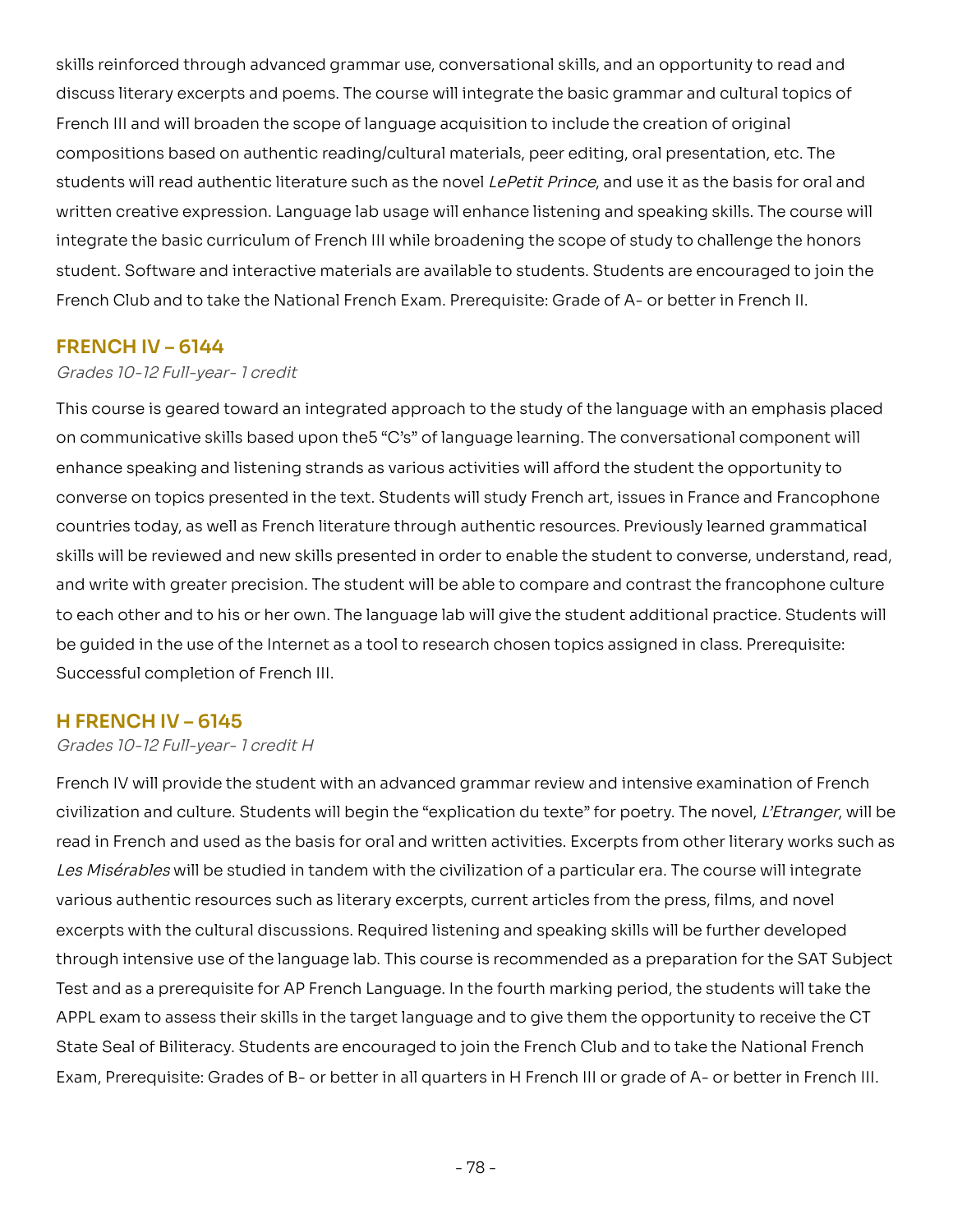# <span id="page-79-0"></span> **FRENCH V – 6154**

<span id="page-79-1"></span>Grades 11-12 Full-year- 1 credit

 Students will have the opportunity to discuss current themes in Francophone countries and contemporary life. In this course, the concentration will be on the development and refinement of audio-lingual skills debates, discussions, individual and group presentations, and film. Grammatical structures will be reinforced as well as conversational expressions. Emphasis will be on proficiency in the five skill areas. Weekly interactive activities will increase aural comprehension. This course is designed to afford the motivated student the opportunity to continue his/her study of the French language and culture through resources such as articles, poetry, short stories, and film of various genres. Prerequisite: Successful completion of French IV. life. In this course, the concentration will be on the development and refinement of audio-lingual skills<br>through debates, discussions, individual and group presentations, and film. Grammatical structures will be<br>reinforce Weekly interactive activities will increase aural comprehension. This course is designed to afford the<br>motivated student the opportunity to continue his/her study of the French language and culture through<br>authentic resour

# <span id="page-79-2"></span> **H FRENCH V – 6155**

## <span id="page-79-3"></span>Grades 11-12 Full-year- 1 credit

This honors course is designed to refine students' linguistic skills while providing ample opportunities for writing, reading, and peer group practice. Current themes and issues in francophone countries will be This honors course is designed to refine students' linguistic skills while providing ample opportunities for<br>writing, reading, and peer group practice. Current themes and issues in francophone countries will be<br>explored. T appreciation through film and art, and personal expression. The language lab will be used to reinforce appreciation through film and art, and personal expression. The language lab will be used to reinforce<br>advanced linguistic skills. Selected poems, a novel, or a play will be read in their entirety and analyzed through discussion and composition. Films of various genres relating to the thematic units of study will be used to further language acquisition and appreciation for French culture and civilization. This is not a used to further language acquisition and appreciation for French culture and civilization. This is not a<br>preparatory course for the AP exam. Prerequisite: Grades of B- or better in all quarters in HFrench IV or grade of A- or better in French IV.

# <span id="page-79-4"></span> **AP FRENCH LANGUAGE & CULTURE – 6156**

#### <span id="page-79-5"></span>Grades 11-12 Full-year- 1 credit

This course provides the students with the opportunity to follow the suggested curriculum in preparation for the AP exam in French Language and Culture. The students will develop their oral/aural proficiency through intensive weekly use of the language lab, impromptu conversations, and prepared presentations in class. Course content will reflect the six themes of the AP curriculum and exam: Global Challenges, Science and Technology, Contemporary Life, Self-Identity, Family and Community, and Beauty and Esthetics. Students will develop and integrate the skills for impersonal writing, presentational writing, interpersonal conversation, and presentational speaking into each theme. It is recommended that the AP exam be taken in the spring. Summer work packets and other culturally specific assignments will be assigned during the summer vacation. Prerequisite: Grades of B- or better in all quarters in H French IV. This course provides the students with the opportunity to follow the suggested curriculum in preparation<br>for the AP exam in French Language and Culture. The students will develop their oral/aural proficiency<br>through intens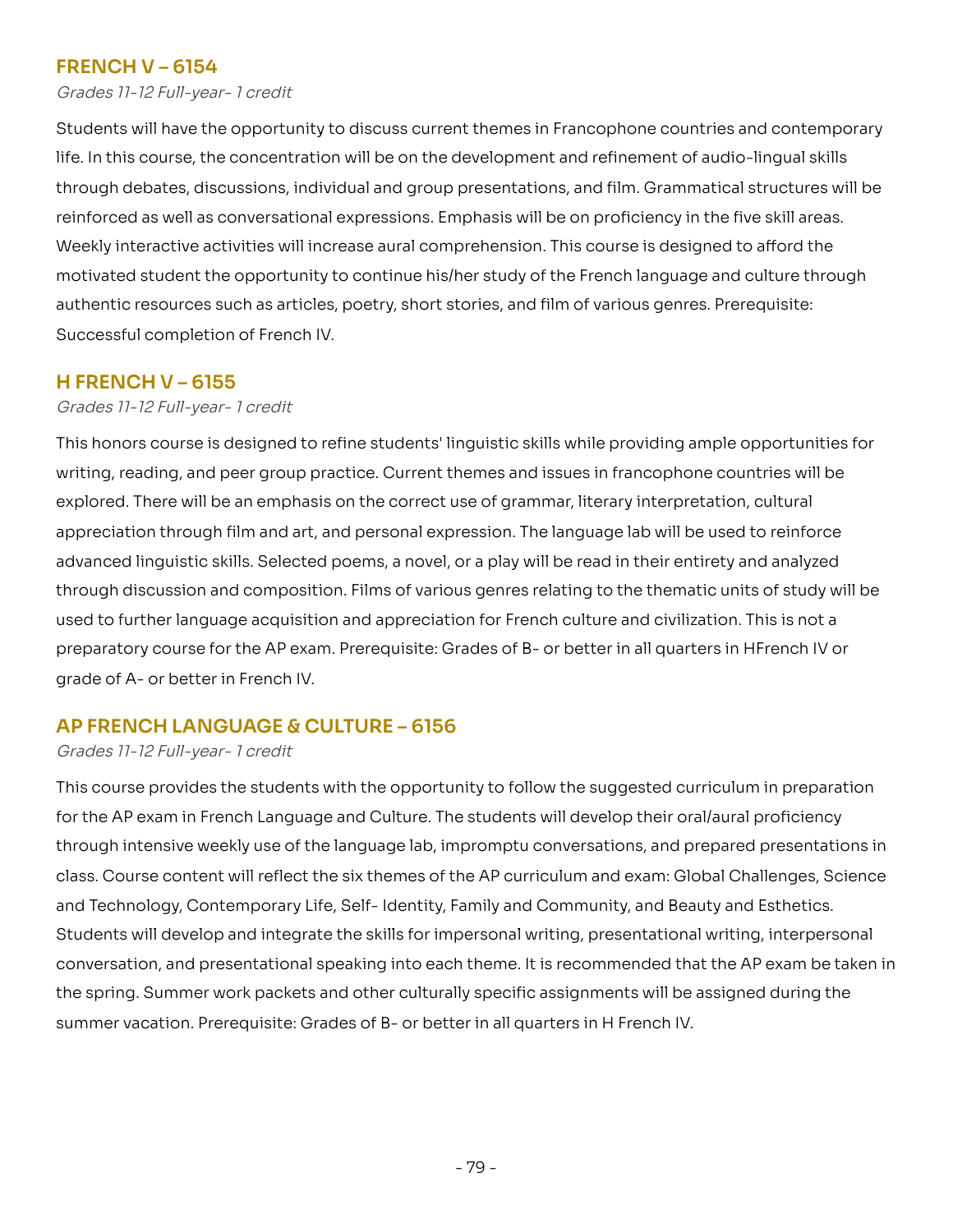# <span id="page-80-0"></span> **ITALIAN I – 6214**

<span id="page-80-1"></span>Grades 9-12 Full-year- 1 credit

This introductory course is designed to help each student attain an acceptable degree of proficiency in the five basic skills: listening, speaking, reading, writing and culture. Students will participate in cultural role-playing, vocabulary practice, and daily interaction with the Italian language through film, interactive programs, language lab activities, computer assisted learning, etc. Basic grammatical structures are introduced. The student will be able to manipulate these structures in level appropriate reading and writing activities. Software and interactive activities are available to students. This introductory course is designed to help each student attain an acceptable degree of proficiency in the<br>five basic skills: listening, speaking, reading, writing and culture. Students will participate in cultural<br>presen

# <span id="page-80-2"></span> **ITALIAN CONVERSATION & CULTURE II – 6220**

<span id="page-80-3"></span>Grades 10-12 Full-year- 1 credit

This course continues to develop the five basic skills in an attempt to focus on spontaneity in communicating ideas to others and responding to conversation stimuli. The student will have ample opportunity for self-expression through thematic vocabulary used in skits, presentations, and situational dialogues. A comprehensive, detailed study of the language and culture of Italy, products, practices, and perspectives of the culture through authentic presentation will foster conversation. The grammatical foundation will be strengthened to expand language usage and will be strengthened as the student will be introduced to direct composition writing. The Italian language and culture will continue to be reinforced through multimedia and language lab activities and research. Software and interactive activities are available to students. Prerequisite: Successful completion of Italian Conversation & Culture I or Italian I with teacher recommendation. This course continues to develop the five basic skills in an attempt to focus on spontaneity in<br>communicating ideas to others and responding to conversation stimuli. The student will have ample<br>opportunity for self-express

## <span id="page-80-4"></span> **ITALIAN II – 6224**

#### <span id="page-80-5"></span>Grades 10-12 Full-year- 1 credit

This course continues to develop the five basic skills in an attempt to focus on spontaneity in communicating ideas to others and responding to conversation stimuli. The student will have ample opportunity for self-expression through thematic vocabulary used in skits, presentations, and situational This course continues to develop the five basic skills in an attempt to focus on spontaneity in<br>communicating ideas to others and responding to conversation stimuli. The student will have ample<br>opportunity for self-express be introduced to direct composition writing. The Italian language and culture will continue to be reinforced multimedia and language lab activities and research. Software and interactive activities are available to students. Prerequisite: Successful completion of Italian I or Italian Conversation & Culture I with teacher recommendation. be introduced to direct composition writing. The Italian language and culture will continue to be reinforced<br>through multimedia and language lab activities and research. Software and interactive activities are<br>available to

# <span id="page-80-6"></span> **H ITALIAN II – 6225**

#### <span id="page-80-7"></span>Grades 10-12 Full-year- 1 credit

In the second year of study, the emphasis will be placed on communicative skills based upon the 5 "C's" of learning. The approach to learning will be through the five skills of listening, speaking, reading, writing, and culture. H Italian II will provide the student with an intensive cultural vocabulary base, writing In the second year of study, the emphasis will be placed on communicative skills based upon the 5 "C's" of<br>language learning. The approach to learning will be through the five skills of listening, speaking, reading,<br>writin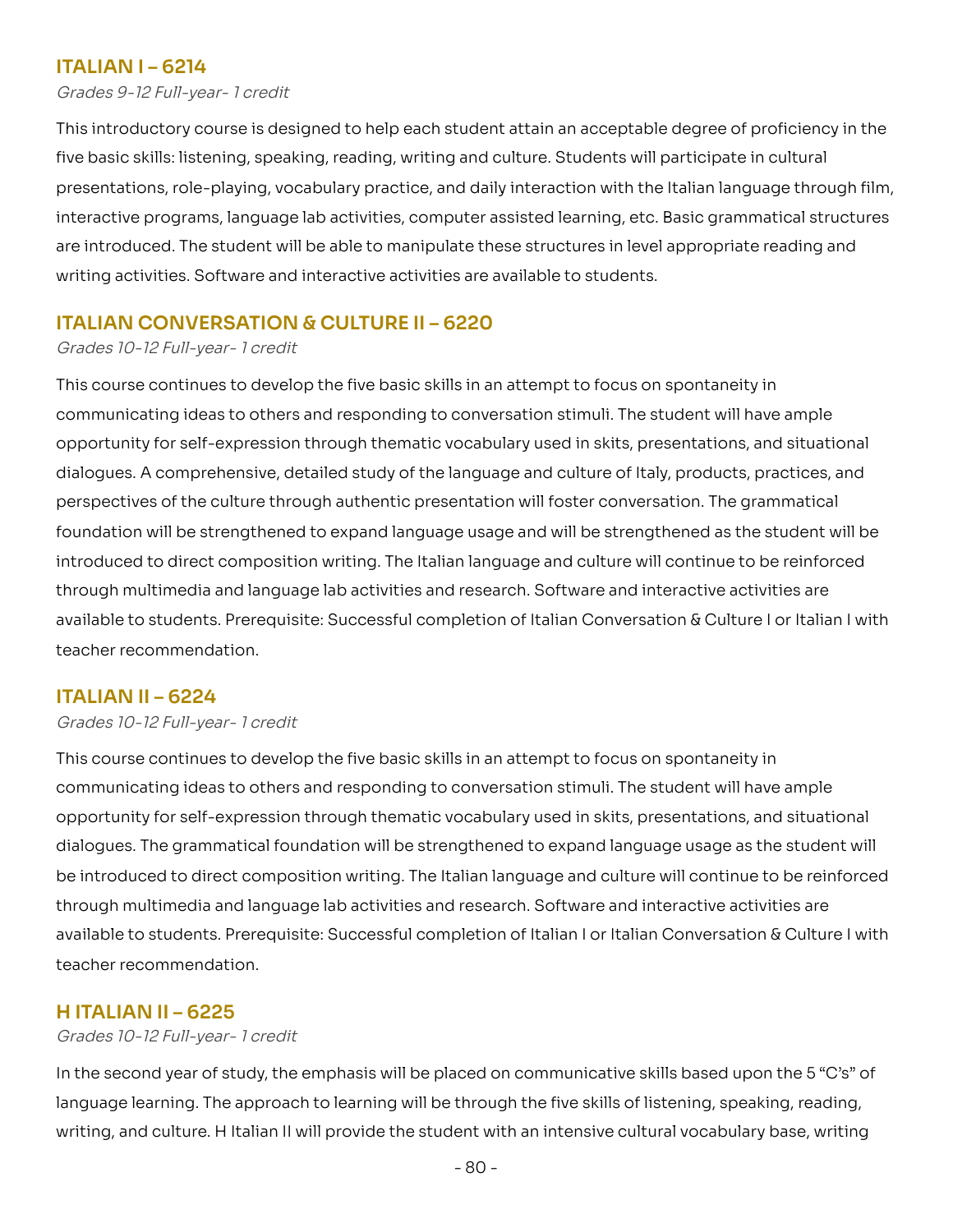skills reinforced through advanced grammar use, conversational skills and an opportunity to read and informational texts. The course will integrate the basic grammar and cultural topics of Italian II and will broaden the scope of language acquisition to include the creation of original compositions based on authentic reading/cultural materials, peer editing, oral presentation, etc. The students will read authentic resources and use it as the basis for oral and written creative expression. The language lab will give the authentic reading/cultural materials, peer editing, oral presentation, etc. The students will read authentic<br>resources and use it as the basis for oral and written creative expression. The language lab will give the<br>studen integrate the basic curriculum of Italian II while broadening the scope of study and introducing a thematic approach to challenge the honors student. Prerequisite: Grade of A- or better in Italian I. skills reinforced through advanced grammar use, conversational skills and an opportunity to read and<br>discuss informational texts. The course will integrate the basic grammar and cultural topics of Italian II and<br>will broad

# <span id="page-81-0"></span> **ITALIAN CONVERSATION & CULTURE III – 6230**

### <span id="page-81-1"></span>Grades 10-12 Full-year- 1 credit

In the third year of study, the emphasis will be placed on communicative skills baseduponthe5 "C's" of In the third year of study, the emphasis will be placed on communicative skills baseduponthe5 "C's" of<br>language learning. Culturally authentic contemporary situations will motivate proficient oral production. Self-expression in the target language will be emphasized as well as a continued study and practice of the Self-expression in the target language will be emphasized as well as a continued study and practice of the<br>language with embedded culture. The previous grammatical foundation will expand and broaden writing skills. Language lab usage will enhance listening and speaking skills. Cultural references and interdisciplinary connections will be enhanced and paralleled through authentic readings, films, poems, skills. Language lab usage will enhance listening and speaking skills. Cultural references and<br>interdisciplinary connections will be enhanced and paralleled through authentic readings, films, poems,<br>research, etc. whose to available to students. Prerequisite: Successful completion of Italian Conversation & Culture II or Italian II with teacher recommendation.

# <span id="page-81-2"></span> **ITALIAN III – 6234**

#### <span id="page-81-3"></span>Grades 10-12 Full-year- 1 credit

In the third year of study, the emphasis will be placed on communicative skills based upon the 5 "C's" of In the third year of study, the emphasis will be placed on communicative skills based upon the 5 "C's" of<br>language learning. Culturally authentic contemporary situations will motivate proficient oral production. Self-expression in the target language will be emphasized as the previous study of tenses has served to Self-expression in the target language will be emphasized as the previous study of tenses has served to<br>create a solid grammatical foundation on which to expand and broaden written skills.

Language lab usage will enhance listening and speaking skills. Cultural references and interdisciplinary Language lab usage will enhance listening and speaking skills. Cultural references and interdisciplinary<br>connections will be enhanced and paralleled through authentic readings, films, research, etc. whose topics will include art, music, and literature. Software and interactive materials are available. Prerequisite: will include art, music, and literature. Software and interactive materials are available. Prerequisite:<br>Successful completion of Italian II or Italian Conversation & Culture II with teacher recommendation.

## <span id="page-81-4"></span> **H ITALIAN III – 6235**

## Grades 10-12 Full-year- 1 credit

In the third year of study, the emphasis will be placed on communicative skills based upon the 5 "C's" of learning. The approach to learning will be through the five skills of listening, speaking, reading, writing, and culture. H Italian III will provide the student with an intensive cultural vocabulary base, writing In the third year of study, the emphasis will be placed on communicative skills based upon the 5 "C's" of<br>language learning. The approach to learning will be through the five skills of listening, speaking, reading,<br>writing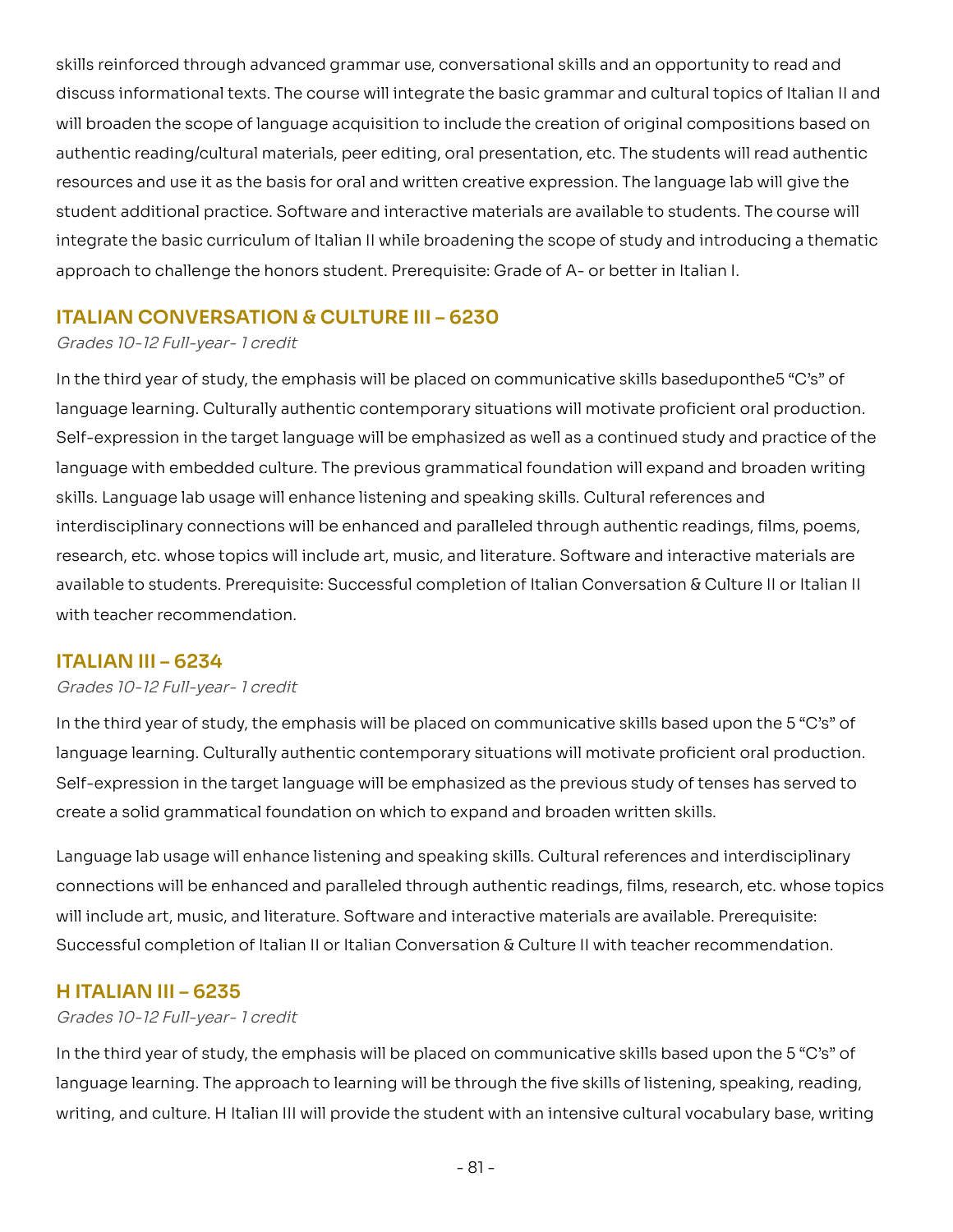skills reinforced through advanced grammar use, conversational skills, and an opportunity to read and skills reinforced through advanced grammar use, conversational skills, and an opportunity to read and<br>discuss literary excerpts. The course will integrate the basic grammar and cultural topics of Italian III and will broaden the scope of language acquisition to include the creation of original compositions based on authentic reading/cultural materials, peer editing, oral presentation, film, etc. The students will read authentic literature and use it as the basis for oral and written creative expression. Language lab usage will enhance listening and speaking skills. Software and interactive materials are available to students. The course will integrate the basic curriculum of Italian III while broadening the scope of study to challenge the honors student. In the fourth marking period, the students will take the APPL exam to assess their skills in the target language and to give them the opportunity to receive the CT State Seal of Biliteracy. Prerequisite: Grades of B- or better in all quarters in H Italian II or grade of A- or better in Italian II. authentic reading/cultural materials, peer editing, oral presentation, film, etc. The students will read<br>authentic literature and use it as the basis for oral and written creative expression. Language lab usage will<br>enhanc

# **ITALIAN IV – 6244**

## Grades 11-12 Full-year- 1 credit

This course is geared toward an integrated approach to the study of the language with an emphasis placed on communicative skills based upon the 5 "C's" of language learning. The conversational components will enhance speaking and listening strands as various activities will afford the students the opportunity to converse on topics presented in the text. Students will study Italian art, issues in Italy today, as well as Italian literature through authentic resources. Previously learned grammatical skills will be reviewed and new skills presented, in order to enable the student to converse, understand, read, and write with greater precision. The student will be able to compare and contrast the Italian cultures to each other and to his or her own. The language lab will give the student additional practice. Students will be guided in the use of the Internet as a tool to research chosen topics assigned in class. Prerequisite: Successful completion of Italian III or Italian Conversation & Culture III with teacher recommendation. This course is geared toward an integrated approach to the study of the language with an emphasis placed<br>on communicative skills based upon the 5 "C's" of language learning. The conversational components will<br>enhance speak

# **H ITALIAN IV– 6245**

## Grades 11-12 Full-year- 1 credit H

 Italian IV will provide the student with an advanced grammar review and a continued examination of all aspects of Italian culture. The students will read one novel and/or play and use it as the theme for discussion and written expression. The course will integrate various authentic resources such as literary excerpts, current articles from the press, films, and a novel with the cultural discussions. Required listening and speaking skills will be further developed through an intensive use of the language lab. This course is as a preparation for the SAT Subject Test. This course is designed for the student who wishes to pursue a higher level of study of the Italian language and culture. Prerequisite: Grades of B- or better in all quarters in H Italian III or grade of A- or better in Italian III. and written expression. The course will integrate various authentic resources such as literary excerpts,<br>current articles from the press, films, and a novel with the cultural discussions. Required listening and<br>speaking sk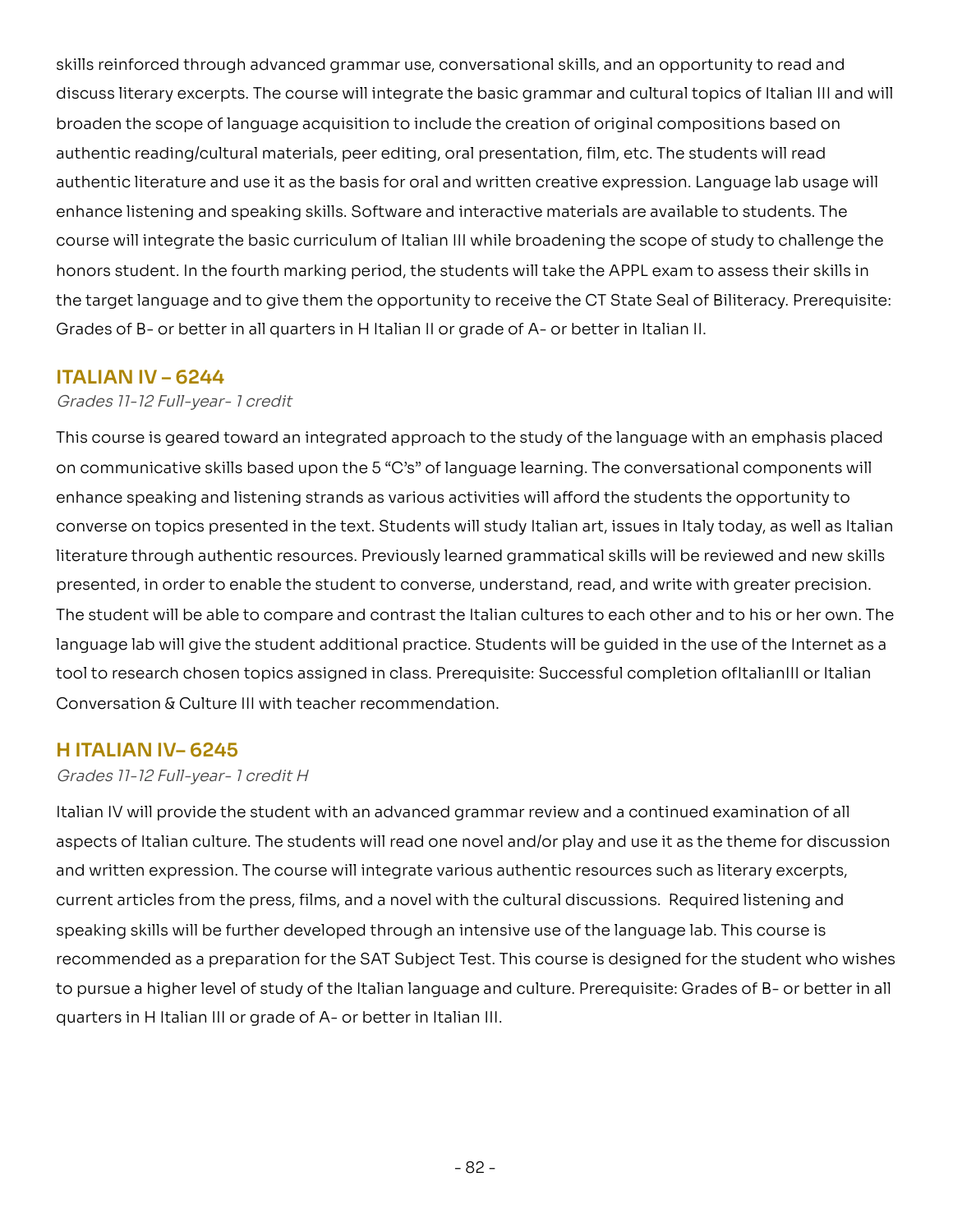# **AP ITALIAN LANGUAGE AND CULTURE – 6246**

#### Grade12 Full-year- 1 credit

This course provides students with the opportunity to follow the suggested curriculum in preparation for the AP exam in Italian Language and Culture. The students will develop their oral/aural proficiency through intensive weekly use of the Language Lab, impromptu conversations, and prepared conversations in class. Course content will reflect the six themes of the AP curriculum and exam: Global Challenges, Science and Technology, Contemporary Life, Self-Identity, Family and Community, and Beauty and Esthetics. Students will develop and integrate the skills for impersonal writing, presentational writing, interpersonal conversation, and presentational speaking into each theme. It is recommended that the AP exam be taken in the spring. Summer work packets and other culturally specific assignments will be assigned during the summer vacation. Prerequisite: Grades of B- or better in all quarters in H Italian III. This course provides students with the opportunity to follow the suggested curriculum in preparation for<br>the AP exam in Italian Language and Culture. The students will develop their oral/aural proficiency through<br>intensive

## **SPANISH I – 6414**

#### Grades 9-12 Full-year- 1 credit

This introductory course is designed to help each student attain an acceptable degree of proficiency in the five basic skills: listening, speaking, reading, writing and culture. Students will participate in cultural presentations, role-playing, vocabulary practice, and daily interaction with the Spanish language through film, interactive programs, language lab activities, computer-assisted learning, etc. Basic grammatical structures are introduced. The student will be able to manipulate these structures in level-appropriate reading and writing activities. Software and interactive activities are available to students. This introductory course is designed to help each student attain an acceptable degree of proficiency in the<br>five basic skills: listening, speaking, reading, writing and culture. Students will participate in cultural<br>presen

## **SPANISH CONVERSATION & CULTURE II – 6420**

#### Grades 9-12 Full-year- 1 credit

This course continues to develop the five basic skills in an attempt to focus on spontaneity in communicating ideas to others and responding to conversation stimuli. The student will have ample for self-expression through thematic vocabulary used in skits, presentations and situational dialogues. A comprehensive, detailed study of the language and culture of Spanish-speaking countries, products, practices, and perspectives of the culture through authentic presentation will foster conversation. The grammatical foundation will be strengthened to expand language usage and will be as the student will be introduced to direct composition writing. The Spanish language and culture will continue to be reinforced through multimedia and language lab activities and research. Software and interactive activities are available to students. Prerequisite: Successful completion of Spanish<br>I with teacher recommendation. I with teacher recommendation. This course continues to develop the five basic skills in an attempt to focus on spontaneity in<br>communicating ideas to others and responding to conversation stimuli. The student will have ample<br>opportunity for self-express conversation. The grammatical foundation will be strengthened to expand language usage and will be<br>strengthened as the student will be introduced to direct composition writing. The Spanish language and<br>culture will continu

## **SPANISH II – 6424**

#### Grades 9-12 Full-year- 1 credit

This course continues to develop the five basic skills in an attempt to focus on spontaneity in ideas to others and responding to conversation stimuli. The student will have ample This course continues to develop the five basic skills in an attempt to focus on spontaneity in<br>communicating ideas to others and responding to conversation stimuli. The student will have ample<br>- 83 -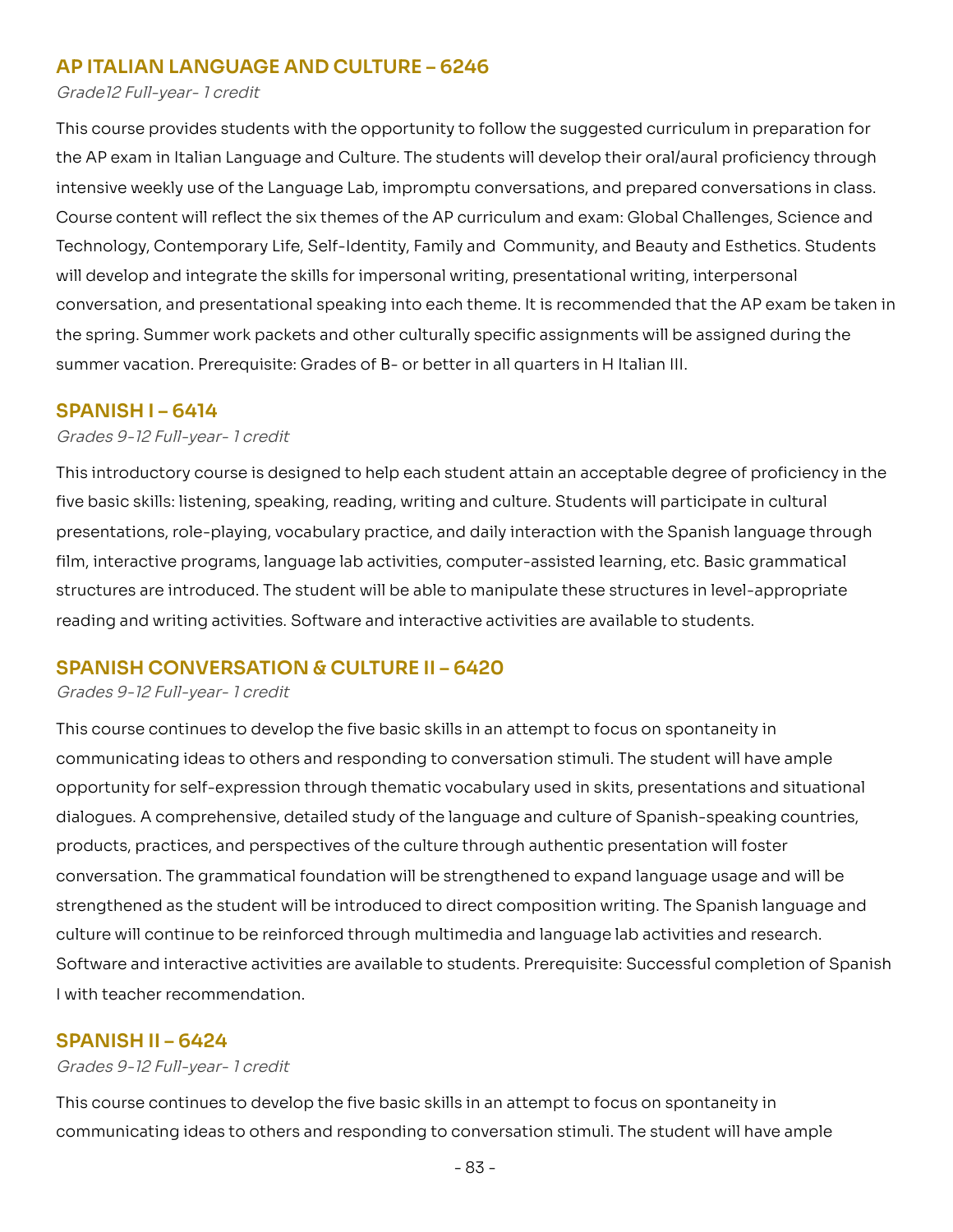opportunity for self-expression through thematic vocabulary used in skits, presentations and situational dialogues. The grammatical foundation will be strengthened to expand language usage and will be strengthened as the student will be introduced to directed composition writing. The Spanish language and Hispanic culture will continue to be reinforced through multimedia and language lab activities. Software and interactive activities are available to students. Prerequisite: Successful completion of Spanish I or with teacher recommendation. opportunity for self-expression through thematic vocabulary used in skits, presentations and situational<br>dialogues. The grammatical foundation will be strengthened to expand language usage and will be<br>strengthened as the s

# **SPANISH CONVERSATION & CULTURE III – 6430**

### Grades 10-12 Full-year- 1 credit

In the third year study, the emphasis will be placed on communicative skills based upon the 5 "C's" of In the third year study, the emphasis will be placed on communicative skills based upon the 5 "C's" of<br>language learning. Culturally authentic contemporary situations will motivate proficient oral production. Self-expression of the target language will be emphasized as well as a continued study and practice of the language with embedded culture. The previous grammatical foundation will expand and broaden writing skills. Language lab usage will enhance listening and speaking skills. Cultural references and interdisciplinary connections will be enhanced and paralleled through authentic readings, films, poems, skills. Language lab usage will enhance listening and speaking skills. Cultural references and<br>interdisciplinary connections will be enhanced and paralleled through authentic readings, films, poems,<br>research, etc. whose to available to students. Prerequisite: Successful completion of Spanish Conversation and Culture II or<br>Spanish II with teacher recommendation. Spanish II with teacher recommendation.

# **SPANISH III – 6434**

## Grades 10-12 Full-year- 1 credit

In the third year of study, the emphasis will be placed on communicative skills based upon the 5 "C's" of In the third year of study, the emphasis will be placed on communicative skills based upon the 5 "C's" of<br>language learning. Culturally authentic contemporary situations will motivate proficient oral production. Self-expression in the target language will be emphasized as the previous study of tenses has served to a solid grammatical foundation on which to expand and broaden written skills. Language lab usage will enhance listening and speaking skills. Cultural References and interdisciplinary connections will be enhanced and paralleled through authentic readings, films, poems, research, etc. whose topics will include art, music, and literature. Software and interactive materials are available to students. Prerequisite: Successful completion of Spanish II or SpanishConversation & Culture II with teacher recommendation. Self-expression in the target language will be emphasized as the previous study of tenses has served to<br>create a solid grammatical foundation on which to expand and broaden written skills. Language lab usage<br>will enhance l

## **H SPANISH III – 6435**

## Grades 10-12 Full-year- 1 credit

In the third year of study, the emphasis will be placed on communicative skills based upon the 5 "C's" of language learning. The approach to learning will be through the five skills of listening, speaking, reading, writing, and culture. Honors Spanish III will provide the student with an intensive cultural vocabulary base, writing skills reinforced through advanced grammar use, conversational skills, and an opportunity to read and discuss literary readings and poems. The Course will integrate the basic grammar and cultural topics of Spanish III and will broaden the scope of language acquisition to include the creation of original In the third year of study, the emphasis will be placed on communicative skills based upon the 5 "C's" of<br>language learning. The approach to learning will be through the five skills of listening, speaking, reading,<br>writing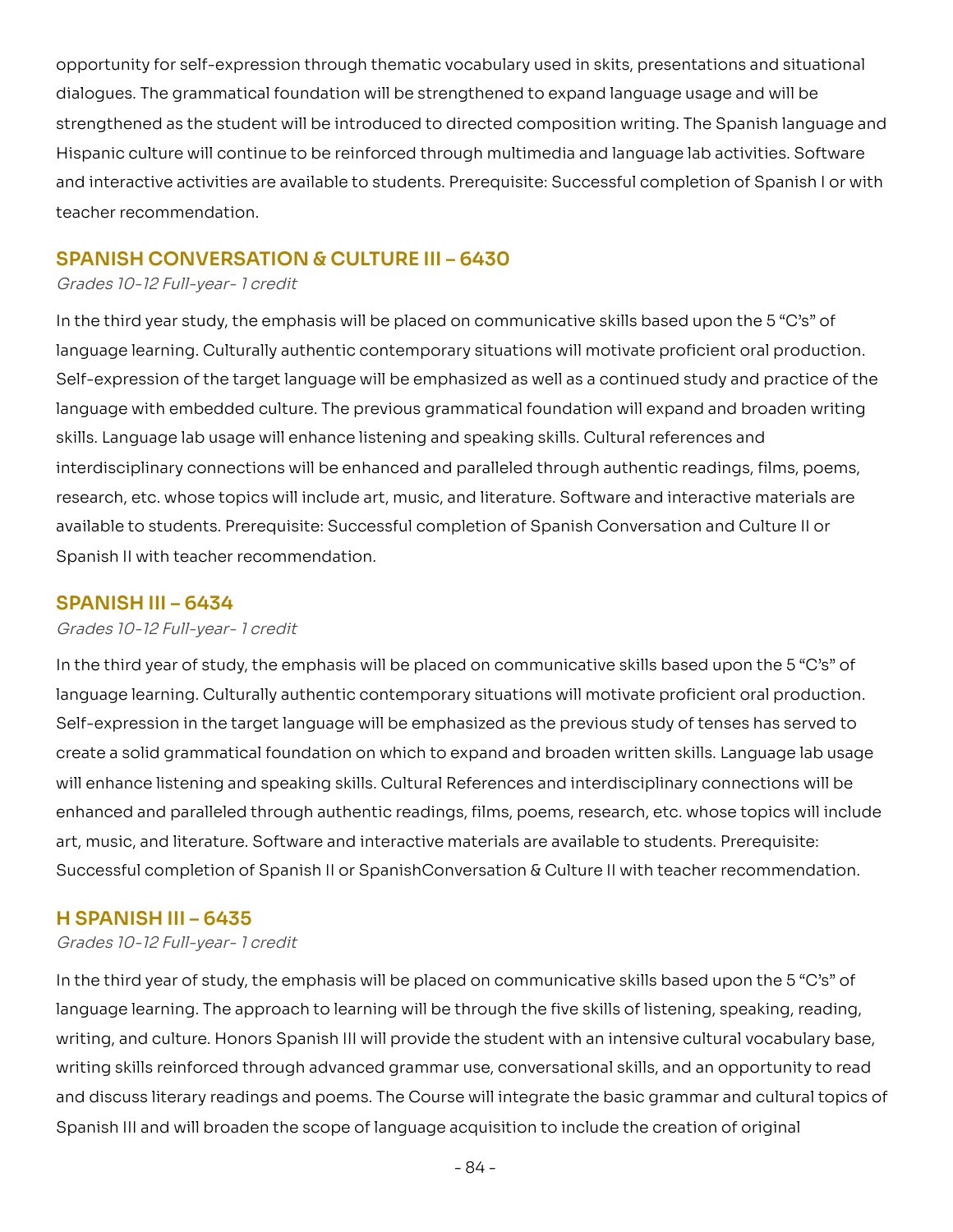compositions based on authentic reading/cultural materials, peer revision, oral presentation, etc. The students will read authentic resources and use them as a basis for oral and written creative expression. Language lab usage will enhance listening and speaking skills. Software and interactive materials are to students. The course will integrate the basic curriculum of Spanish while broadening the scope of study to challenge the honors student. Prerequisite: Grade of A- or better in Spanish II. students will read authentic resources and use them as a basis for oral and written creative expression.<br>Language lab usage will enhance listening and speaking skills. Software and interactive materials are<br>available to st

## **SPANISH CONVERSATION & CULTURE IV – 6440**

#### Grades 10-12 Full-year- 1 credit

In the fourth year of study, the emphasis will continue to be on communicative skills based upon the 5"C's" of language learning: communication, cultures, connections, comparisons, and communities. Culturally In the fourth year of study, the emphasis will continue to be on communicative skills based upon the5 "C's"<br>of language learning: communication, cultures, connections, comparisons, and communities. Culturally<br>authentic con language will be emphasized as well as a continued study and practice of the language with embedded The previous grammatical foundation will expand and broaden writing skills. Language lab usage will enhance listening and speaking skills. Cultural references and interdisciplinary connections will be enhanced and paralleled through authentic readings, films, poems, research, etc., whose topics will include music, and literature. Software and interactive materials will be available to students. Prerequisite: Successful completion of Spanish III or Spanish Conversation & Culture II with teacher recommendation. language will be emphasized as well as a continued study and practice of the language with embedded<br>culture. The previous grammatical foundation will expand and broaden writing skills. Language lab usage will<br>enhance liste enhanced and paralleled through authentic readings, films, poems, research, etc., whose topics will include<br>art, music, and literature. Software and interactive materials will be available to students. Prerequisite:<br>Succes

# **SPANISH IV – 6444**

#### Grades 10-12 Full-year- 1 credit

This course is geared toward an integrated approach to the study of the language with emphasis placed on communicative skills based upon the 5 "C's" of language learning. The conversational component will enhance speaking and listening strands as various activities will afford the student the opportunity to converse on topics presented in the text. Students will study Spanish Art, issues in Hispanic countries, as well as Spanish literature through authentic resources. Previously learned grammatical skills will be reviewed and new skills presented in order to enable the student to converse, understand, read and write with greater precision. The student will be able to compare and contrast the Hispanic cultures to each other and to his or her own. The language lab will give the student additional practice. Students will be quided in the use of the Internet as a tool to research chosen topics assigned in class. Prerequisite: Successful completion of Spanish III or Spanish Conversation & Culture III with teacher recommendation. This course is geared toward an integrated approach to the study of the language with emphasis placed on<br>communicative skills based upon the 5 "C's" of language learning. The conversational component will<br>enhance speaking

## **H SPANISH IV – 6445**

#### Grades 10-12 Full-year- 1 credit

This course will provide an intensive study of advanced grammar principles needed to develop an individual refinement of speaking and writing skills. Reading selections from famous contemporary and traditional and South American authors along with authentic non-fiction articles will enhance discussions and spark creative compositions. Creative group projects will be assigned. The works of famous Spanish artists will be introduced. Required listening and speaking skills will be further developed through intensive use of This course will provide an intensive study of advanced grammar principles needed to develop an individual<br>refinement of speaking and writing skills. Reading selections from famous contemporary and traditional<br>Spanish andS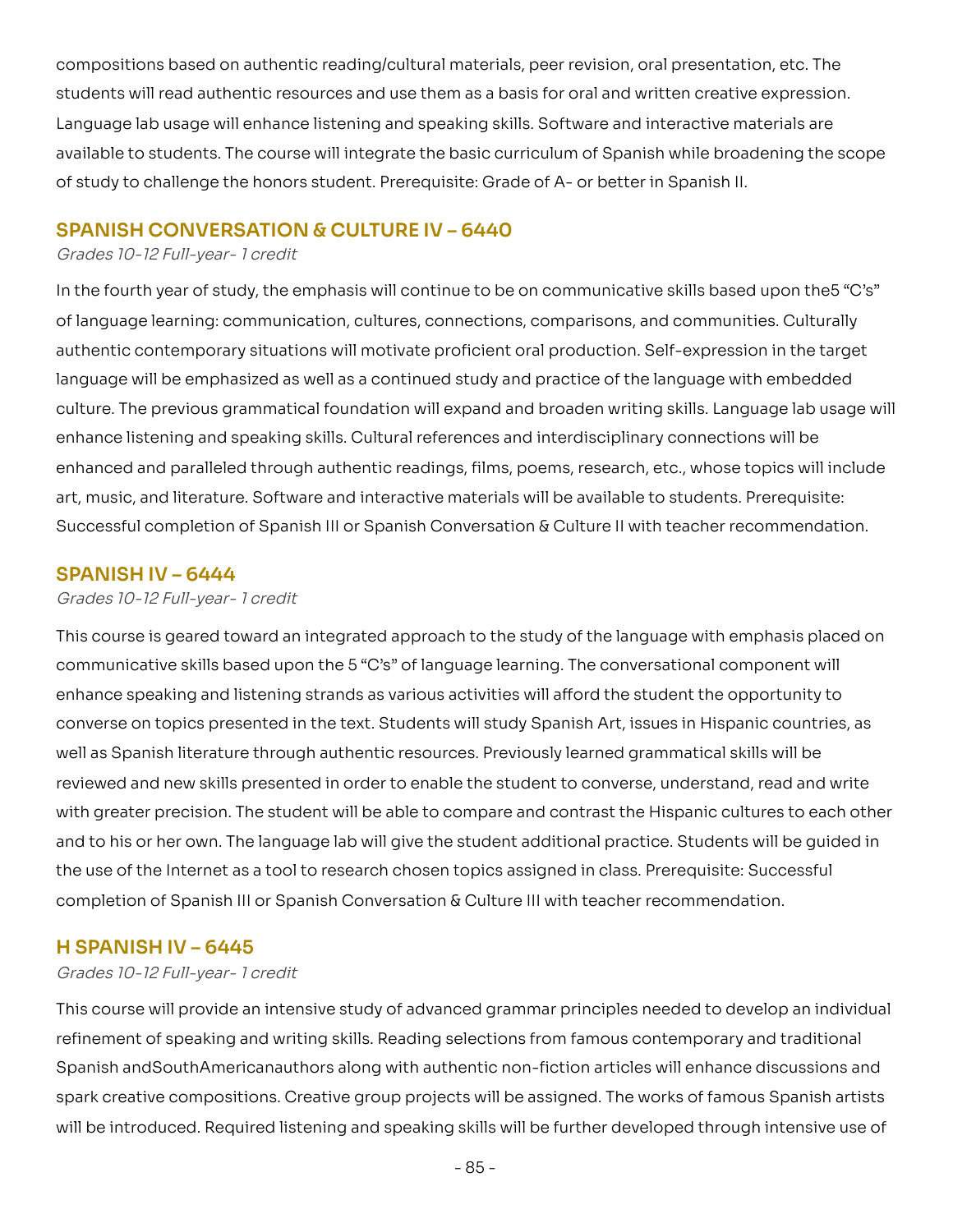the language lab. This course is recommended as a preparation for the SAT Subject Test and is a requirement for Advanced Placement in Spanish. Students will begin to prepare for AP Spanish by working frequently with a partner on many self-quided oral activities. In the fourth marking period, the students will the APPL exam to assess their skills in the target language and to give them the opportunity to receive the CT State Seal of Biliteracy. Prerequisite: Grades of B- or better in all quarters in H Spanish III or grade of A- or better in Spanish III. frequently with a partner on many self-guided oral activities. In the fourth marking period, the students will<br>take the APPL exam to assess their skills in the target language and to give them the opportunity to receive<br>th

# **SPANISH V – 6454**

### Grades 11-12 Full-year- 1 credit

The focus of this course is the acquisition of language proficiency in conjunction with reviewing and the grammar foundation obtained previously. Authentic current magazine and newspaper articles and internet websites are introduced to stimulate conversation and thought. Films and literary pieces of various genres help to foster an awareness and appreciation of Hispanic culture. Reading pieces of various genres help to foster an awareness and appreciation of Hispanic culture. Reading<br>selections may include interviews, legends, short stories, and films which correspond thematically with the grammar and oral and cultural components. Language Lab activities further refine listening and speaking skills. Students will work extensively with a partner to practice their speaking skills. Prerequisite: Successful skills. Students will work extensively with a partner to practice their speaking skills. Prerequisite: Successful<br>completion of Spanish IVor Spanish Conversation and Culture IV with teacher recommendation. The focus of this course is the acquisition of language proficiency in conjunction with reviewing and<br>broadening the grammar foundation obtained previously. Authentic current magazine and newspaper<br>articles and internet we

# **H SPANISH V – 6455**

#### Grades 11-12 Full-year- 1 credit

This Honors course is designed to refine students' linguistic skills while providing ample opportunities for writing, reading, and peer group practice. There will be an emphasis on the correct use of grammar, literary interpretation, culture appreciation through film and art, and personal expression. Advanced grammar points will be explored. The language lab will be used to reinforce advanced linguistic skills and research on This Honors course is designed to refine students' linguistic skills while providing ample opportunities for<br>writing, reading, and peer group practice. There will be an emphasis on the correct use of grammar, literary<br>inte stories will be read in their entirety and analyzed through discussion and composition. Prerequisite: Grades<br>of B- or better in all quarters in H Spanish IV or A- or higher in Spanish IV. of B- or better in all quarters in H Spanish IV or A- or higher in Spanish IV.

## **AP SPANISH LANGUAGE & CULTURE – 6456**

#### Grades 11-12 Full-year- 1 credit

This course provides the students with the opportunity to follow the suggested curriculum in preparation the AP exam in Spanish Language and Culture. The students will develop their oral/aural proficiency through intensive weekly use of the Language Lab, impromptu conversations, and prepared presentations in class. Course content will reflect the six themes of the AP curriculum and exam: Families in Different Societies, The Influence of Language and Culture on Identity, Influences of Beauty and Art, How Science and Technology Affect our Lives, Factors that Impact Quality of Life, Environmental, Political and Social Challenges. Students will develop and integrate the skills for interpersonal writing, presentational writing, interpersonal conversation, and presentational speaking into each theme. It is recommended that the AP This course provides the students with the opportunity to follow the suggested curriculum in preparation<br>for the AP exam in Spanish Language and Culture. The students will develop their oral/aural proficiency<br>through inten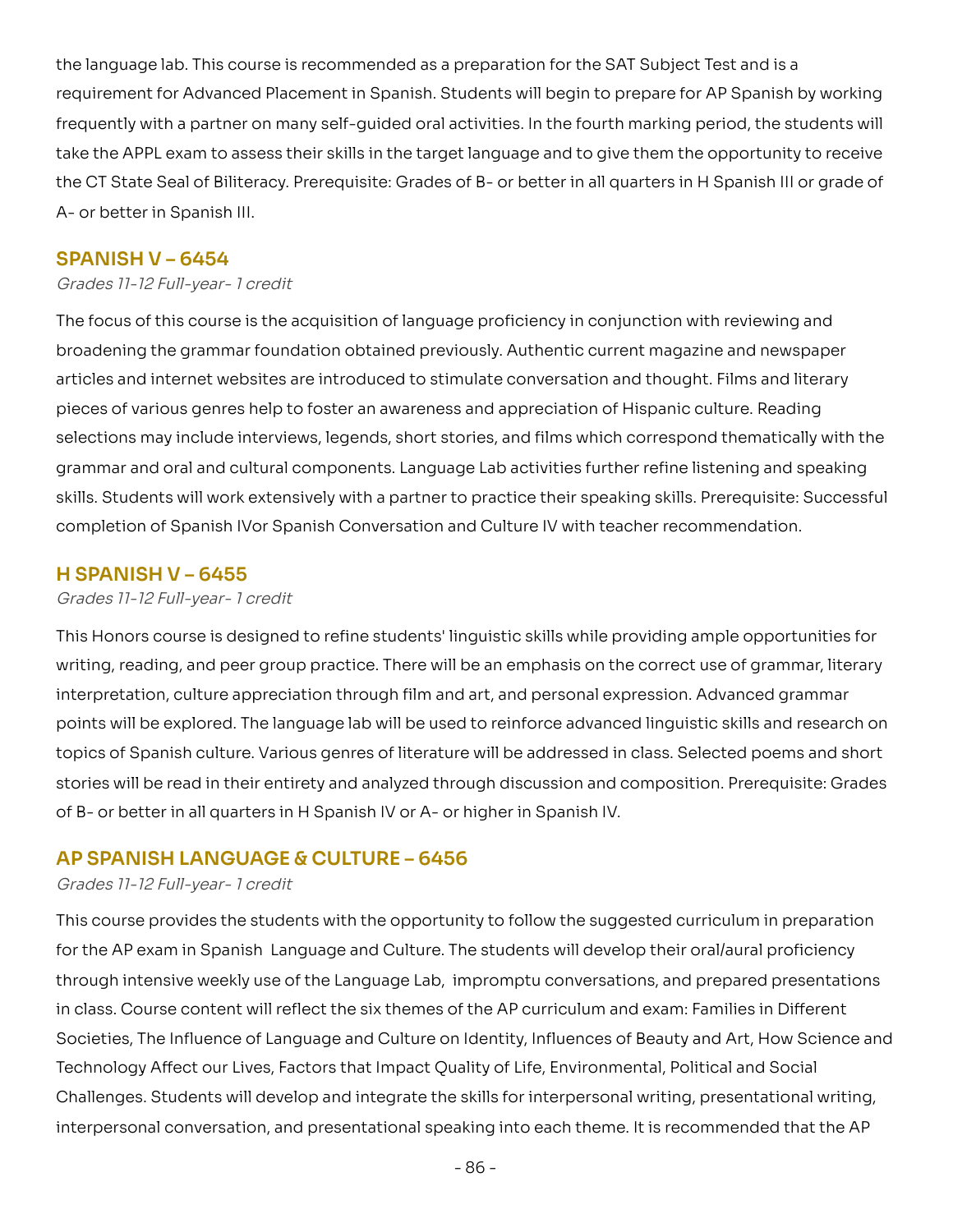exam be taken in the spring. Summer work packets and other culturally specific assignments will be<br>assigned. Prerequisite: Grades of B- or better in all quarters in H Spanish IV. assigned. Prerequisite: Grades of B- or better in all quarters in H Spanish IV.

# **LATIN I – 6314**

## Grades 9-12 Full-year - 1 credit

 This introductory course is designed to help each student attain an acceptable degree of proficiency in: reading, writing, and culture. Latin is the foundation of the English language and complements the study of other Romance Languages, e.g. Italian, French, and Spanish. Students will discover how Latin works by the grammatical building blocks of the language. Cultural units of study will include Roman life, traditions, legends, myths, culture, civilization, and Pompeii. Students will strengthen their English grammar and vocabulary skills through studies in derivatives, roots, prefixes, and suffixes. reading, writing, and culture. Latin is the foundation of the English language and complements the study of<br>other Romance Languages, e.g. Italian, French, and Spanish. Students will discover how Latin works by<br>investigatin

# **LATIN II – 6324**

## Grades 10-12 Full-year - 1 credit

 This Latin II course is designed to help each student attain an acceptable degree of proficiency in: reading, writing, and Roman culture. Latin II continues the study of grammatical forms through the narrative reading method and cultural stories. Students will build a wider knowledge of vocabulary and syntax by focusing on comprehension and writing. Roman life, customs, and traditions will be explored through the study of ancient Rome using a variety of sources. History, legends, and mythology will continue to be studied in greater depth. Prerequisite: Successful completion of Latin I. method and cultural stories. Students will build a wider knowledge of vocabulary and syntax by focusing on<br>reading comprehension and writing. Roman life, customs, and traditions will be explored through the study<br>of ancien

# **H LATIN II – 6325**

#### Grades 10-12 Full-year - 1 credit

 This class emphasizes the development of skills of increased proficiency in: reading writing and Roman culture. The class will provide the student with an intensive cultural vocabulary base; allow students to writing skills; reinforce skills through advanced grammar use, and offer an opportunity to read and discuss more complex texts. The course will integrate the grammar and cultural topics of Latin 2 while broadening the scope of language acquisition. Roman life, customs, and traditions will be further explored through the study of ancient Rome using a variety of sources. History, legends, and mythology will continue<br>to be studied in greater depth. Prerequisite: Grade of A- or better in Latin I. to be studied in greater depth. Prerequisite: Grade of A- or better in Latin I. culture. The class will provide the student with an intensive cultural vocabulary base; allow students to<br>develop writing skills; reinforce skills through advanced grammar use, and offer an opportunity to read and<br>discuss

# **LATIN III – 6334**

## Grades 10-12 Full-year - 1 credit

In the third year of study, the emphasis will be placed on the study of Latin grammar, history, and society, In the third year of study, the emphasis will be placed on the study of Latin grammar, history, and society,<br>building the foundation necessary to interpret the language and understand historical themes of ancient Rome. It will expand upon the language and cultural learning that took place during the second-year course. Students will read selected classical materials, continue their study of mythology, history, and culture.<br>- 87 -<br>- 87 -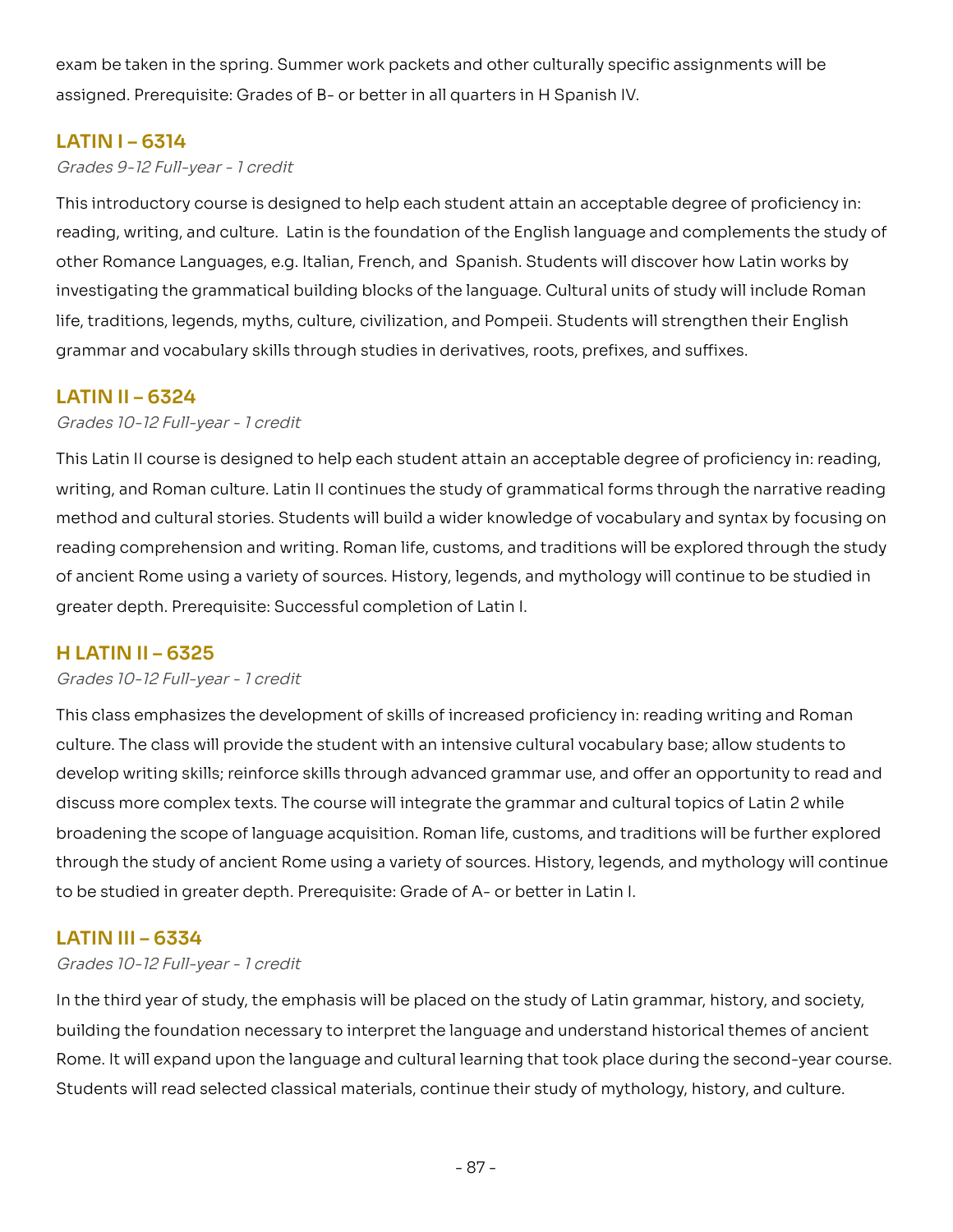Students will benefit from etymology and word studies, helping to improve their understanding of their own language. Prerequisite: Successful completion of Latin II.

# **H LATIN III – 6335**

Grades 11-12 Full-year - 1 credit

This course incorporates a concentrated study of Latin grammar, history, and society, building the This course incorporates a concentrated study of Latin grammar, history, and society, building the<br>foundation necessary to read authentic texts in Latin. It will expand upon the language and cultural learning that took place during the second year course and focus more heavily upon learning advanced grammatical structures such as the subjunctive mood and passive voice. Students will read selected classical materials, continue their study of mythology, history, and culture, and advance their skills significantly in reading that took place during the second year course and focus more heavily upon learning advanced grammatical<br>structures such as the subjunctive mood and passive voice. Students will read selected classical materials,<br>continue t to improve their understanding of their own language and other languages they may be studying. The course will integrate the basic curriculum of Latin III while broadening the scope of study to challenge the student and prepare them for advanced study. Prerequisite: Grades of B- or better in all quarters in H Latin II or grade of A- or better in Latin II. course will integrate the basic curriculum of Latin III while broadening the scope of study to challenge the<br>honors student and prepare them for advanced study. Prerequisite: Grades of B- or better in all quarters in H<br>La

## **LATIN IV – 6344**

### Grades 11-12 Full-year - 1 credit

ACP Latin IV continues the study of Latin authors throughout the ages. Emphasis is on reading for ACP Latin IV continues the study of Latin authors throughout the ages. Emphasis is on reading for<br>comprehension, writing in Latin, and class discussions on mythology, culture, and Roman history. Authentic texts may include those from Cicero, Caesar, Virgil, Ovid, or Catullus. Appropriate grammar will be<br>highlighted. Prerequisite: Successful completion of Latin III. highlighted. Prerequisite: Successful completion of Latin III.

# **H LATIN IV – 6345**

#### Grades 11-12 Full-year - 1 credit

 H Latin IV continues the advanced study of Latin authors throughout the ages. Emphasis is on reading for comprehension, writing in Latin, and class discussions on mythology, culture, and Roman history. Authentic texts may include those from Cicero, Caesar, Virgil, Ovid, or Catullus. In-depth grammar study will help to comprehension skills. Prerequisite: Grades of B- or better in all in H Latin III or grade of A- or better in Latin III. comprehension, writing in Latin, and class discussions on mythology, culture, and Roman history. Authentic<br>texts may include those from Cicero, Caesar, Virgil, Ovid, or Catullus. In-depth grammar study will help to<br>incre

# **AP LATIN – 6346**

#### Grades 12 Full-year - 1 credit

 This class provides students with the opportunity to follow a suggested curriculum in preparation for the College Board's Advanced Placement exam in Latin. The course's primary focus is reading authentic texts, specifically *The Gallic Wars* by Gaius Julius Caesar and *The Aeneid* by Publius Vergilius Maro. Students engage with the two primary texts, exploring their cultural history, themes and meanings. Furthermore, poetry (dactylic hexameter) will also be explored. It is recommended that students take the AP engage with the two primary texts, exploring their cultural history, themes and meanings. Furthermore,<br>Roman poetry (dactylic hexameter) will also be explored. It is recommended that students take the AP<br>- 88 -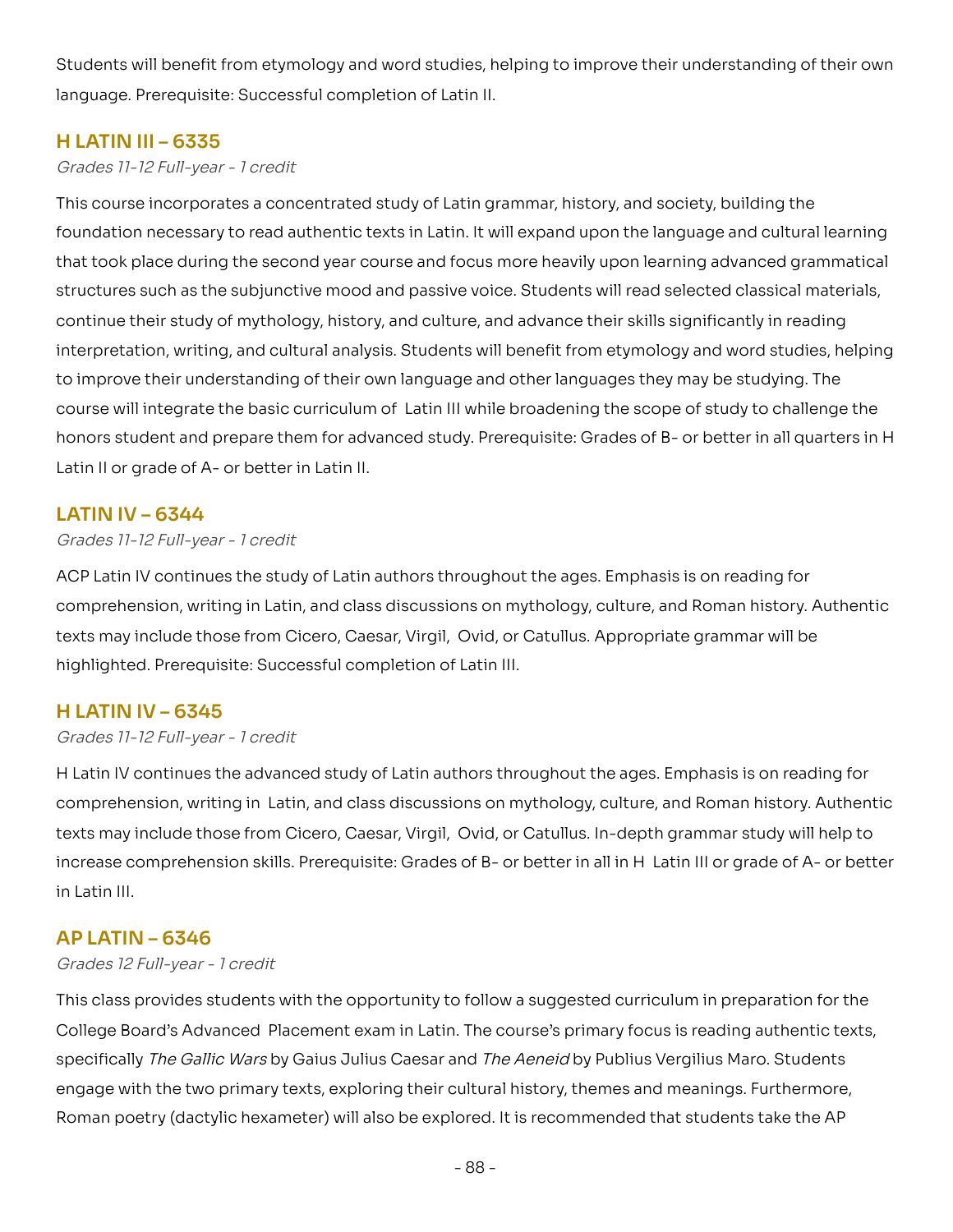exam. This course will be offered based upon enrollment. Prerequisite: Grades of B- or better in all quarters in H Latin II.

# **THS PERIOD 9 EXTENSION OPPORTUNITIES**

# **SERVICE LEARNING**

- Not included in the minimum credit requirement
- $\bullet$  .5 = 60 hours and 1.0 = 120 hours
- Courses Included in Minimum Credit Requirements

# **INDEPENDENT STUDY**

- Approval through Independent Study Committee
- Enrichment opportunity for material investigation not found in the published curriculum

# **CAREER INTERNSHIP**

- Needs College & Career Counselor approval
- Taken as pass/fail
- Provides a work-based learning, structural training, and mentoring opportunity
- Credit will be commensurate with the time spent on the internship site

# **JAZZ BAND/WINTER PERCUSSION**

- Receives .5 credit
- Meets 2 nights per week for 2.5 hours per night
- Membership achieved by audition only

# **VOCAL ENSEMBLES**

- Receives .5 credit
- Meets 1 night per week for 1.5 hours
- Prerequisite of the course is participation in at least one of the other choral groups or by permission<br>of the instructor of the instructor
- Required hours are extended to dress rehearsals, concerts, additional rehearsals, performances, tours, etc.
- Intended to be an extension of the learning that takes place on a daily basis utilizing gender-specific repertoire

# **CHAMBER STRINGS ENSEMBLE**

- Receives .5 credit
- Meets 1 night per week for 1.5 hours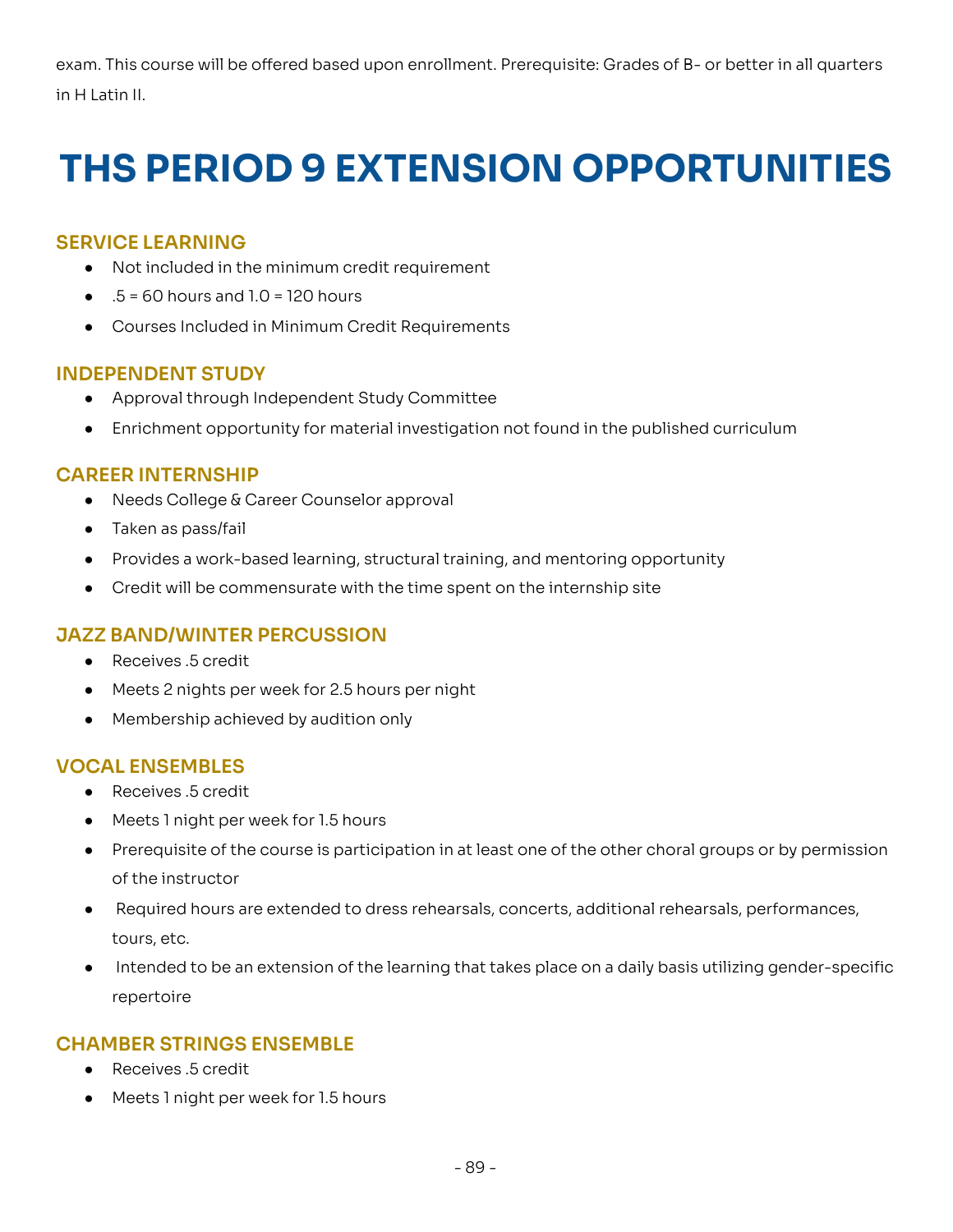● Required hours are extended to dress rehearsals, concerts, additional rehearsals, performances,<br>tours, etc. tours, etc.

# **TRILLIUM/YEARBOOK**

- Credit ranges from .25 to 1.0 and credits are based on job titles and functions
- There are individual positions for which you may apply
- Rubrics used for evaluative purposes and grades are based on the review of the observational files
- Constant conferences held among advisors and students
- Creation of a signed contract between students/parents and the school
- May vary by participation during four quarters (marking periods)
- Many students opt for volunteerism without credit standing

# **WORK CREDIT FOR STUDENTS IN TRUMBULL ALTERNATE PROGRAM & REACH**

- .25 credit per marking period per quarterly verification of employment by department chairperson
- Enrollment in Trumbull Alternate Program or REACH Program
- Job in the community at least 10 hours per week is a requirement
- Automatic pass if successfully meeting 10 hour work requirement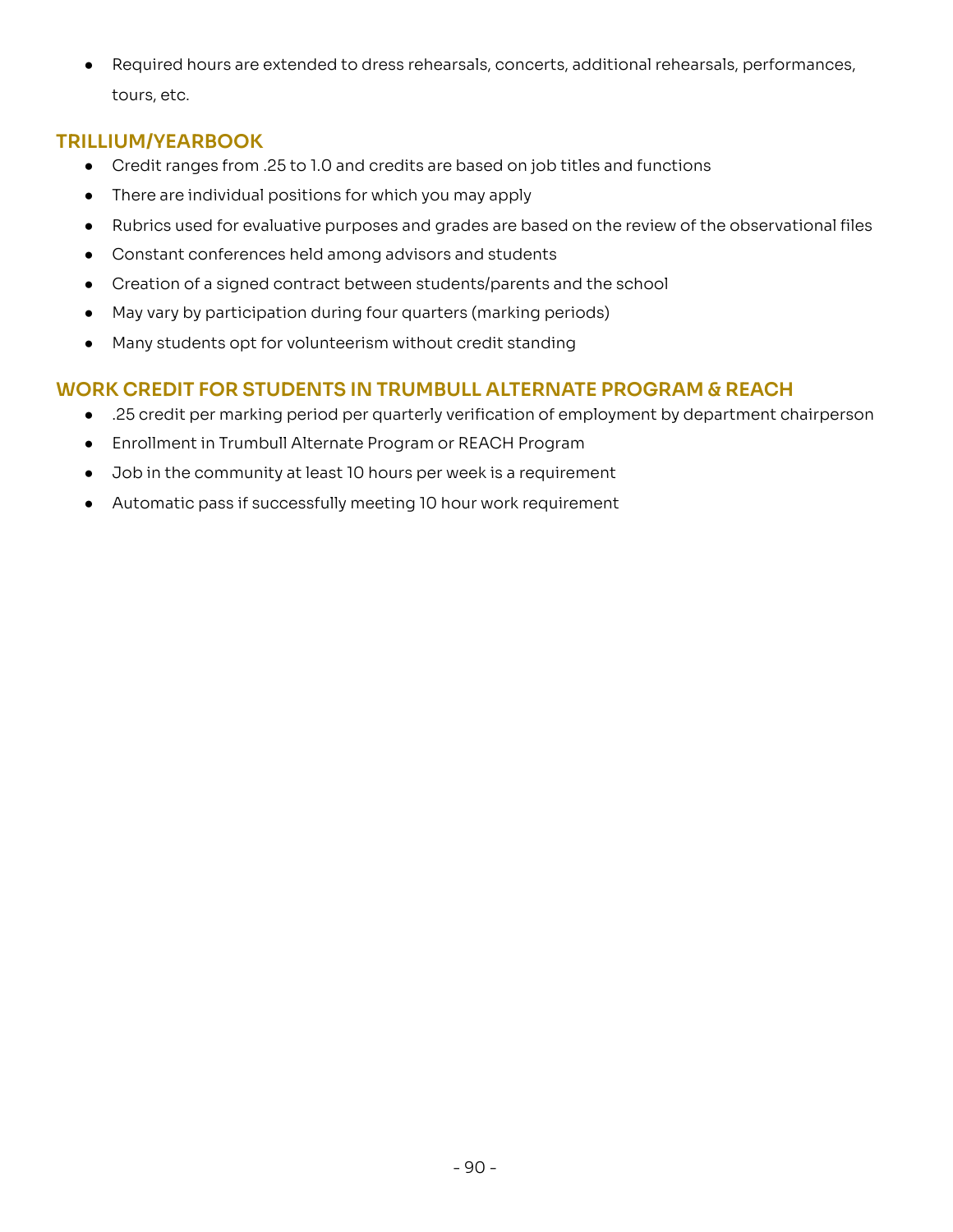# **NCAA ELIGIBILITY QUICK REFERENCE GUIDE**

# **Division I Initial Eligibility Requirements | Core Courses**

NCAA Division I Requires 16 core courses. See Chart below for subject-area requirements

• Ten (10) core courses completed before the seventh semester; seven (7) of the 10 must be in English, math or natural/physical science. These courses/grades are "locked-in" at the start of the seventh semester be repeated for grade-point average [GPA] improvement to meet initial-eligibility requirements for competition). • Ten (10) core courses completed before the seventh semester; seven (7) of the 10 must be in English, math<br>or natural/physical science. These courses/grades are "locked-in" at the start of the seventh semester<br>(cannot be

Division I –Core Course Requirement (16 courses)

- 4 years of English
- 3 years of mathematics (Algebra 1 or higher)
- $\bullet$  2 years natural/physical science (1 year of lab science if offered by HS)
- 1 year additional English, Math or Natural/Physical Science
- 2 years of Social Science
- 4 years of additional courses from any area above, foreign language or comparative<br>religion/philosophy<br>Test Scores\* religion/philosophy

Test Scores\*

- Earn an SAT combined score or ACT sum score matching your core-course GPA on theDivision I sliding scale, which balances your test score and core-course GPA. If you have a low test score, you sliding scale, which balances your test score and core-course GPA. If you have a low test score, you<br>need a higher core-course GPA to be eligible. If you have a low core-course GPA, you need a higher test score to be eligible. When you register for theSATor ACT, use the NCAA Eligibility Center code of 9999 to ensure all SAT and ACT scores are reported directly to the NCAA Eligibility Center from<br>the testing agency. Test scores that appear on transcripts will not be used. the testing agency. Test scores that appear on transcripts will not be used.
- Core Grade-Point Average | Earn at least a 2.3 GPA in your NCAA core courses
- Only core courses that appear on the high school's List of NCAA Courses on the NCAA Eligibility Center website (<www.eligibilitycenter.org>) will be used to calculate your core-course GPA that must<br>be at least a 2.3 GPA. be at least a 2.3 GPA.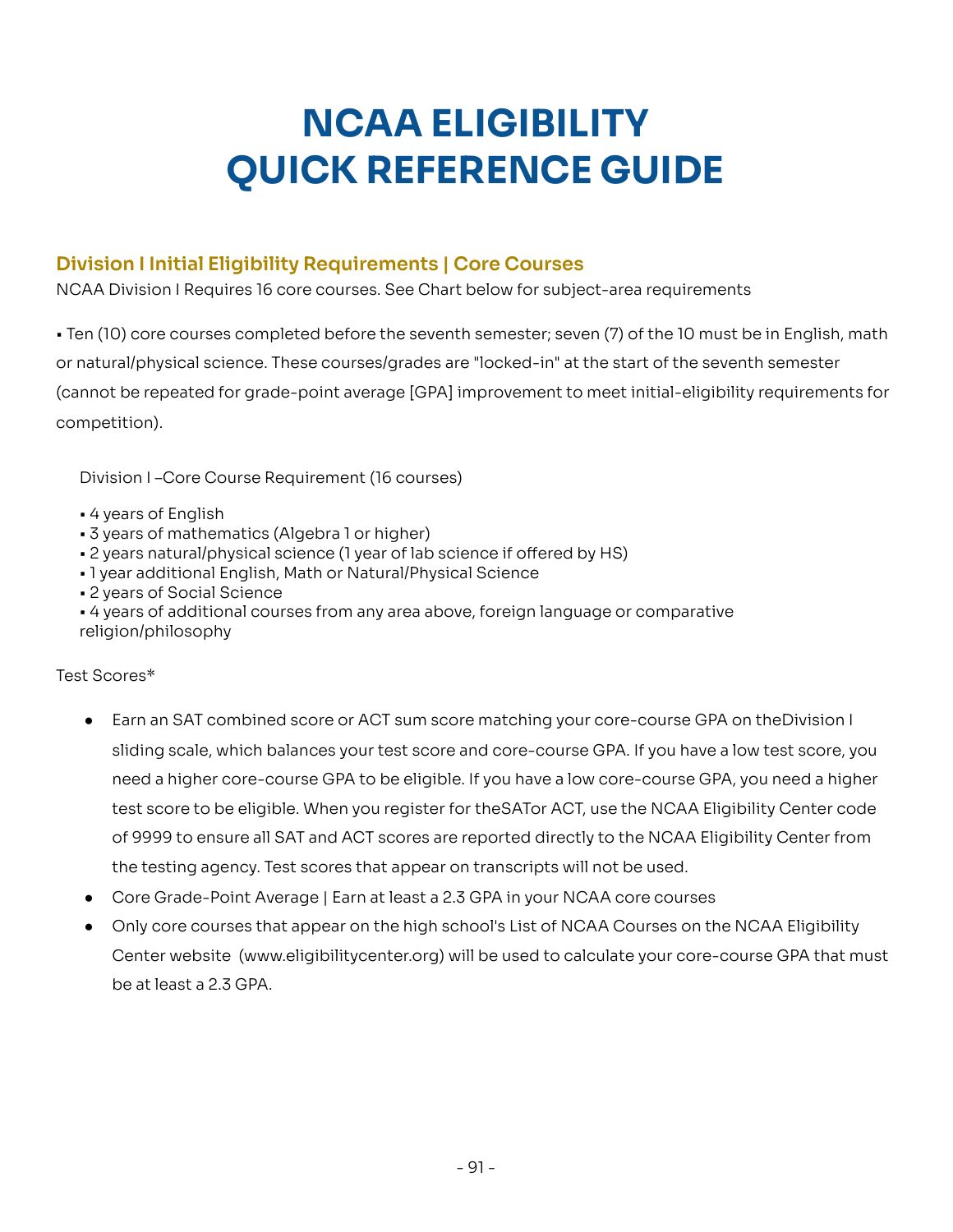# **Division II Initial-Eligibility Requirements | Core Courses**

NCAA Division II requires 16 core courses.

Division II –Core Course Requirement (16 courses)

- 3 years of English
- 2 years of mathematics (Algebra 1 or higher)
- 2 years of natural/physical science (1 year of lab if offered by high school)
- 3 years of additional English, math, or natural/physical science
- 2 years of social science
- 4 years of additional courses from any area above, foreign language or comparative<br>religion/philosophy<br>Test Scores\* religion/philosophy

## Test Scores\*

Earn an SAT combined score or ACT sum score matching your core-course GPA on the Division II sliding which balances your test score and core-course GPA. If you have a low test score, you need a higher core-course GPAto be eligible. If you have a low core-course GPA, you need a higher test score to be eligible. When you register for the SAT or ACT, use the NCAA Eligibility Center code of 9999 to ensure all and ACT scores are reported directly to the NCAA Eligibility Center from the testing agency. Test scores that appear on transcripts will not be used. Earn an SAT combined score or ACT sum score matching your core-course GPA on the Division II sliding<br>scale, which balances your test score and core-course GPA. If you have a low test score, you need a higher<br>core-course GP eligible. When you register for the SAT or ACT, use the NCAA Eligibility Center code of 9999 to ensure all<br>SAT and ACT scores are reported directly to the NCAA Eligibility Center from the testing agency. Test<br>scores that a

# **Core Grade-Point Average**

Earn at least a 2.0 GPAin your NCAA core courses. If you are planning to attend a Division III school, you do not need to register with the NCAA Eligibility Center. Division III schools set their own admissions standards. If you are unsure, you should still register. For more information please visit: http://www.ncaapublications.com/productdownloads/EB17.pdf Earn at least a 2.0 GPAin your NCAA core courses. If you are planning to attend a Division III school, you do<br>not need to register with the NCAA Eligibility Center. Division III schools set their own admissions<br>standards.

\*NCAA Policies for test scores or other eligibility are subject to change due to the COVID Pandemic. For updates and more information, please refer to the NCAA Eligibility Center website at: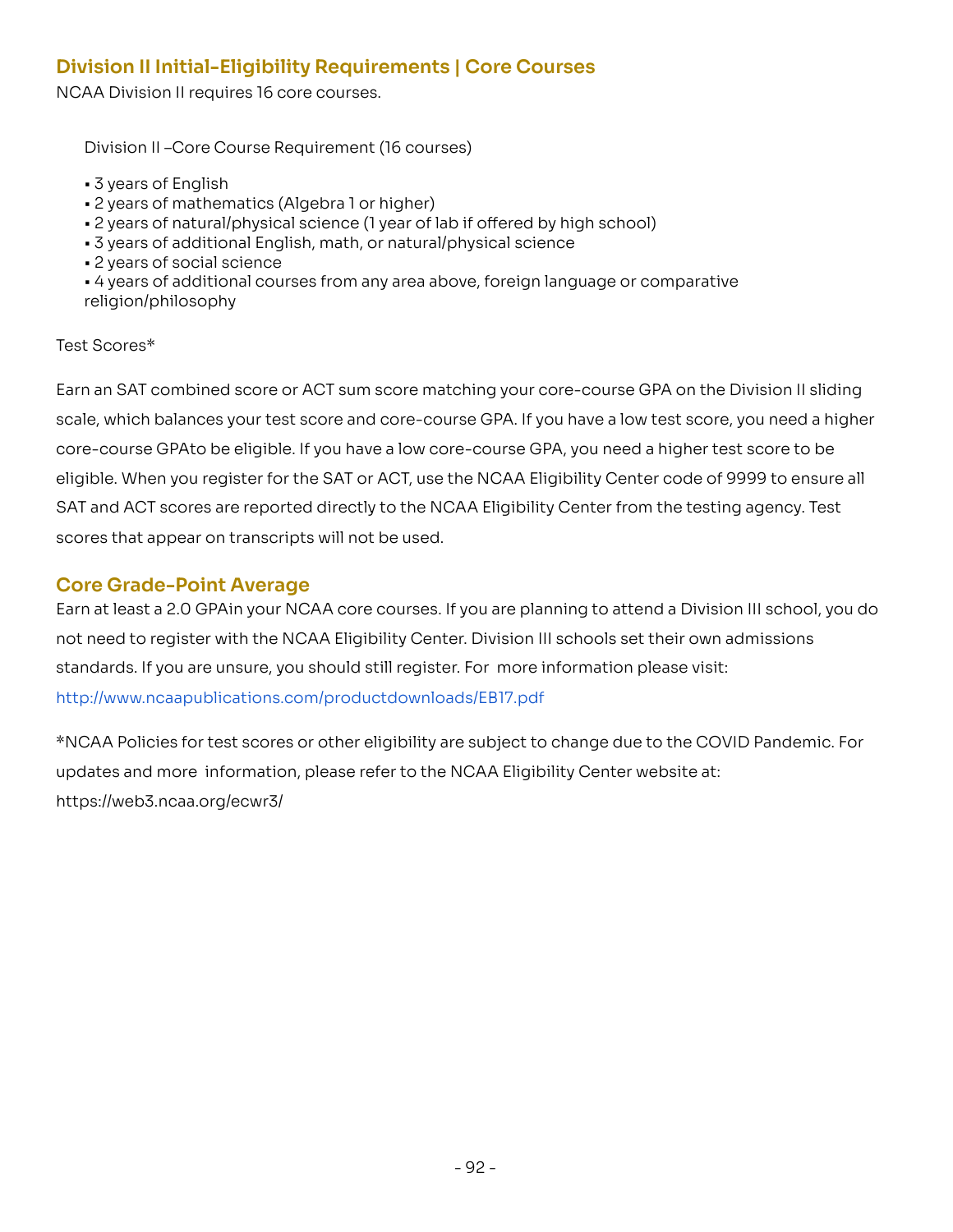# **COURSE SELECTION TIP SHEET**

- Students must take a minimum of 6.25 credits each year
- Trumbull High School runs on an eight period day
- Students are encouraged to choose an elective that meets the Art, Music, or Drama requirement
- 

| $\bullet$ | Three or four years of one World Language is preferred by colleges |                            |                            |  |  |
|-----------|--------------------------------------------------------------------|----------------------------|----------------------------|--|--|
|           | Periods<br>available                                               | Course SelectionSemester 1 | Course SelectionSemester 2 |  |  |
|           | $\mathbb{I}$                                                       |                            |                            |  |  |
|           | $\mathbf{c}$                                                       |                            |                            |  |  |
|           | $\mathsf 3$                                                        |                            |                            |  |  |
|           | $\overline{4}$                                                     | LUNCH                      | LUNCH                      |  |  |
|           | $\mathbf 5$                                                        |                            |                            |  |  |
|           | $\mathsf 6$                                                        |                            |                            |  |  |
|           | $\overline{7}$                                                     |                            |                            |  |  |
|           | $\,8\,$                                                            |                            |                            |  |  |
|           | 9*                                                                 |                            |                            |  |  |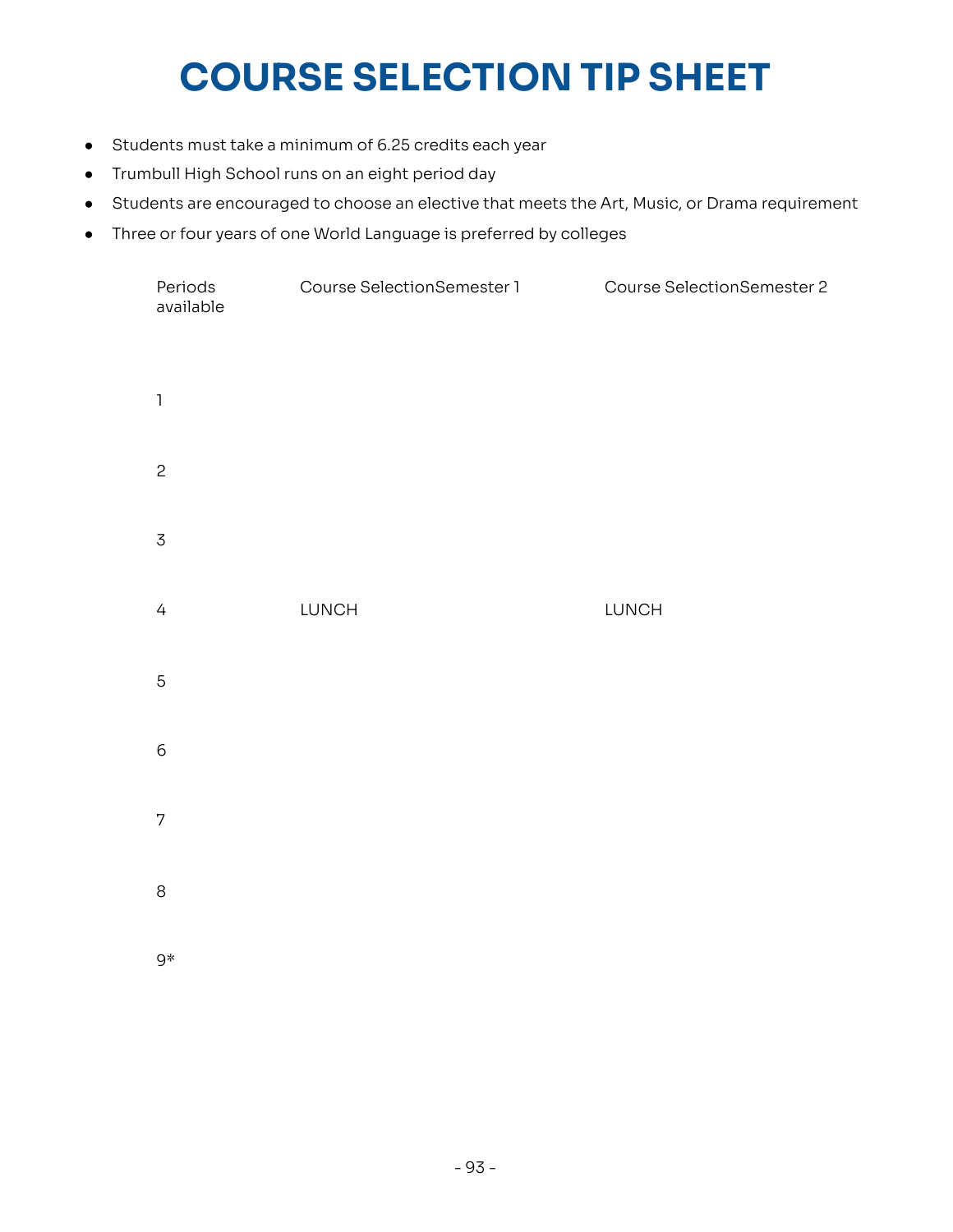# **STUDENT FOUR YEAR PLANNER**

| <b>Area of Study</b>                | Requirement                                                                                | Grade 9                        | Grade 10     | Grade 11                                         | Grade 12                                                                |
|-------------------------------------|--------------------------------------------------------------------------------------------|--------------------------------|--------------|--------------------------------------------------|-------------------------------------------------------------------------|
| <b>STEM 9.0</b>                     | Math $(3)$                                                                                 |                                |              |                                                  |                                                                         |
|                                     | Science (3)                                                                                | Integrated<br>Physical Science | Biology      | Chemistry                                        |                                                                         |
|                                     | STEM electives(3)<br>*You can elect to<br>take a fourth year<br>of math & science<br>for 2 |                                |              |                                                  |                                                                         |
| <b>Humanities 9.0</b>               | English (4)                                                                                | English 9                      | English 10   | English 11or<br>A.P. Language and<br>Composition | Senior English<br>Electives(2) or<br>A.P. Literature<br>And Composition |
|                                     | Social Studies(3)                                                                          | Global<br>Civilizations        |              | <b>USHistory</b>                                 | Civics(0.5)                                                             |
|                                     | Humanities<br>elective(1)<br>*You can elect to<br>take a fourth year<br>of social studies  |                                |              |                                                  |                                                                         |
|                                     | FineArts(1)<br>(Art, music,<br>drama or dance)                                             |                                |              |                                                  |                                                                         |
| <b>World Language</b><br>1.0        | French, Spanish,<br>Italian, or Latin (1)                                                  |                                |              |                                                  |                                                                         |
| Wellness 2.0                        | PE(1)                                                                                      | PE <sub>9</sub>                | <b>PE 10</b> | PE 11 or Elective                                |                                                                         |
|                                     | Health (1)                                                                                 | Health 9                       | Health 10    | Health 11                                        | Senior Seminar                                                          |
| Electives 3.0                       | Electives(3)                                                                               |                                |              |                                                  |                                                                         |
| <b>Mastery-Based</b><br>Diploma 1.0 | 1 credit                                                                                   |                                |              |                                                  |                                                                         |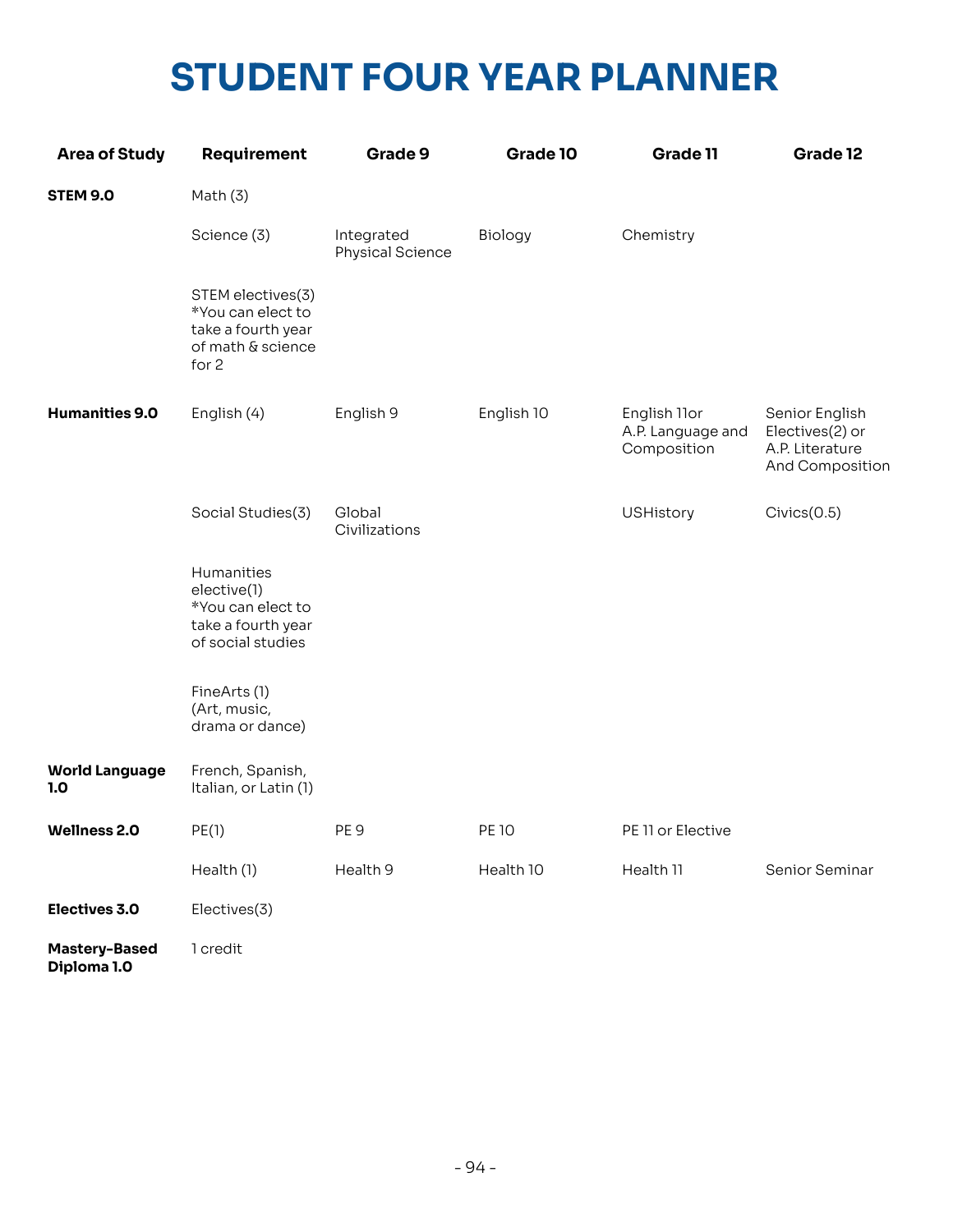# **INDEX**

| TRUMBULL HIGH SCHOOL                                                        | 1                        |
|-----------------------------------------------------------------------------|--------------------------|
| <b>COURSE SELECTION PROCESS</b>                                             | L                        |
| FEBRUARY/MARCH                                                              | $\mathbb{I}$             |
| MARCH/APRIL                                                                 | $\mathbb{I}$             |
| TRUMBULL HIGH SCHOOL                                                        | 2                        |
| <b>FOREWORD</b>                                                             | 2                        |
| TRUMBULL HIGH SCHOOL CORE VALUES AND BELIEFS                                | $\overline{c}$           |
| <b>ACCREDITATION STATEMENT</b>                                              | $\mathbf{c}$             |
| <b>REGULATIONS</b>                                                          | $\mathbf{c}$             |
| <b>GRADUATION REQUIREMENTS</b>                                              | 4                        |
| Humanities - 9 credits                                                      | 4                        |
| STEM - 9 credits                                                            | 4                        |
| GENERAL RECOMMENDATIONS FOR COLLEGE PREPARATION                             | 5                        |
| CREDIT LOAD                                                                 | 5                        |
| COURSE WITHDRAWALS                                                          | 6                        |
| PASS/FAIL OPTION                                                            | 6                        |
| CLASS AUDIT                                                                 | 6                        |
| EARLY RELEASE/LATE ARRIVAL                                                  | 6                        |
| NCAA CLEARINGHOUSE                                                          | 6                        |
| COLLEGE EXPERIENCE COURSEWORK                                               | 7                        |
| ADVANCED PLACEMENT (AP) PROGRAM                                             | 7                        |
| TRUMBULL HIGH SCHOOL OFFERS THE FOLLOWING AP COURSES:                       | 8                        |
| <b>OTHER PROGRAMS</b>                                                       | 9                        |
| INDEPENDENT STUDY - BY APPLICATION ONLY                                     | 9                        |
| TRUMBULL ALTERNATE PROGRAM - BY APPLICATION ONLY, GRADES 10-12              | 9                        |
| SPECIAL EDUCATION                                                           | 10                       |
| SERVICE LEARNING - 9510                                                     | 10                       |
| Grades 9-12, 5 credit                                                       | 10                       |
| CAREER INTERNSHIP PROJECT-9530/9540                                         | 10                       |
| Grades 9-12 (9530) 60 hours-.5 credit Grades 9-12 (9540) 120 hours-1 credit | $10$                     |
| OFF CAMPUS COURSEWORK                                                       | $\overline{\mathcal{H}}$ |
| AQUACULTURE                                                                 | 12                       |
| AQUACULTURE - 9300                                                          | 12                       |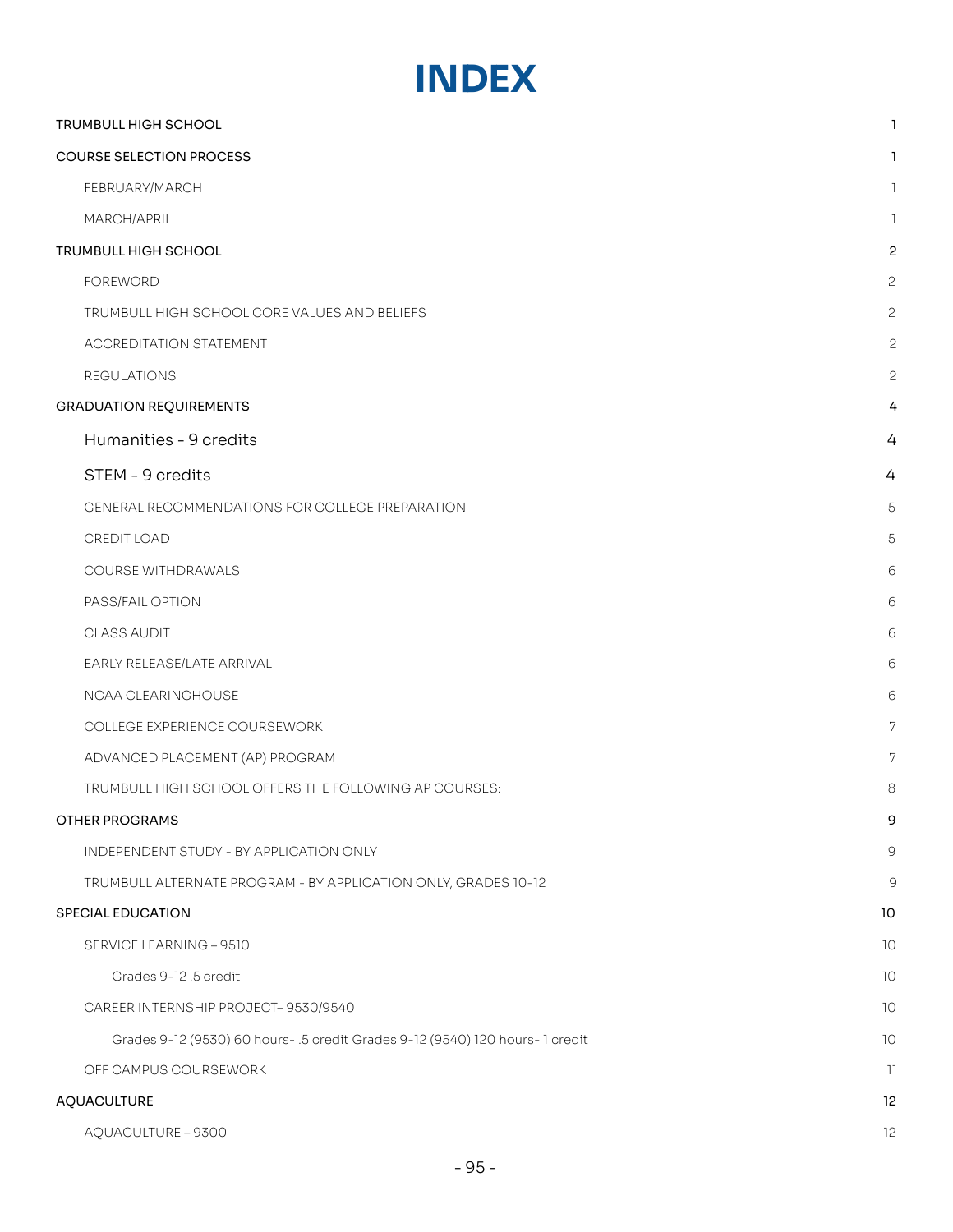| Grades 9 - 12 Full-year - 2 credits (double period)                                                                                                                                               | 12 |
|---------------------------------------------------------------------------------------------------------------------------------------------------------------------------------------------------|----|
| AQUACULTURE INTENSIVE - 9301                                                                                                                                                                      | 12 |
| Grade12 Full-year- up to 5 credits                                                                                                                                                                | 12 |
| REGIONAL CENTER FOR THE ARTS (RCA)                                                                                                                                                                | 13 |
| $RCA - 9400$                                                                                                                                                                                      | 13 |
| Grades 9-12 Full-year, 2 credits, 4 days per week                                                                                                                                                 | 13 |
| AGRISCIENCE AND BIOTECHNOLOGY                                                                                                                                                                     | 13 |
| INTEGRATED PHYSICAL SCIENCE (AGRI) - 9114 (ACP), 9115(H)                                                                                                                                          | 13 |
| BIOLOGY (AGRI) - 9124 (ACP), 9125(H)                                                                                                                                                              | 13 |
| Grade 10 Full-year-1.25 credits with laboratory                                                                                                                                                   | 13 |
| AGRISCIENCE 9-9134                                                                                                                                                                                | 14 |
| Grade 9 Full-year-1 credit                                                                                                                                                                        | 14 |
| AGRISCIENCE 10-9144                                                                                                                                                                               | 14 |
| Grade 10 Full-year-2 credits                                                                                                                                                                      | 14 |
| H UCONN AGRI BIOTECHNOLOGY - 9154/9164                                                                                                                                                            | 14 |
| 9154 Grade 11 (3 UCONNcredits possible, UCONNCourseCode: SPSS 3230) Full-year- 2 credits 9164 Grade 12 (6<br>UCONNcredits possible, UCONNCourseCodes: SPSS 3240, 2120) (double period)            | 14 |
| H UCONN PLANT SCIENCE - 9174/9184                                                                                                                                                                 | 15 |
| 9174 Grades 11 (4 UCONN credits possible, UCONN Course Code: SPSS 2520, SPSS 3530) Full-year-2 credits 9184 Grades 12 (3<br>UCONN credits possible, UCONN Course Code: SPSS 1110) (double period) | 15 |
| H UCONN VETERINARY SCIENCE - 9196                                                                                                                                                                 | 15 |
| Grades 11-12 Full-year-2 credits (double period) 6 UCONN credits possible, UCONN Course Code: ANSC 1602 and ANSC 1676<br>15                                                                       |    |
| H UCONN LARGE ANIMAL SCIENCE - 9214                                                                                                                                                               | 15 |
| Grades 11-12 Full-year-2 credits (double period) 6 UCONN credits possible, UCONN Course Code:ANSC 1602 and ANSC 2251<br>15                                                                        |    |
| ART                                                                                                                                                                                               | 17 |
| VISUAL ART & DESIGN-8100                                                                                                                                                                          | 17 |
| Grades 9-12 Half-year - .5 credit                                                                                                                                                                 | 17 |
| <b>BEGINNING CERAMICS - 8105</b>                                                                                                                                                                  | 17 |
| Grades 9 - 12 Half-year - .5 credit                                                                                                                                                               | 17 |
| INTERMEDIATE CERAMICS - 8110                                                                                                                                                                      | 18 |
| Grades 10-12 Full-year-1 credit                                                                                                                                                                   | 18 |
| MIXED MEDIA - 8112                                                                                                                                                                                | 18 |
| Grades 9-12 Half year - 0.5 credit                                                                                                                                                                | 18 |
| SCULPTURE - 8115                                                                                                                                                                                  | 18 |
| Grades 10-12 Half year - 0.5 credit                                                                                                                                                               | 18 |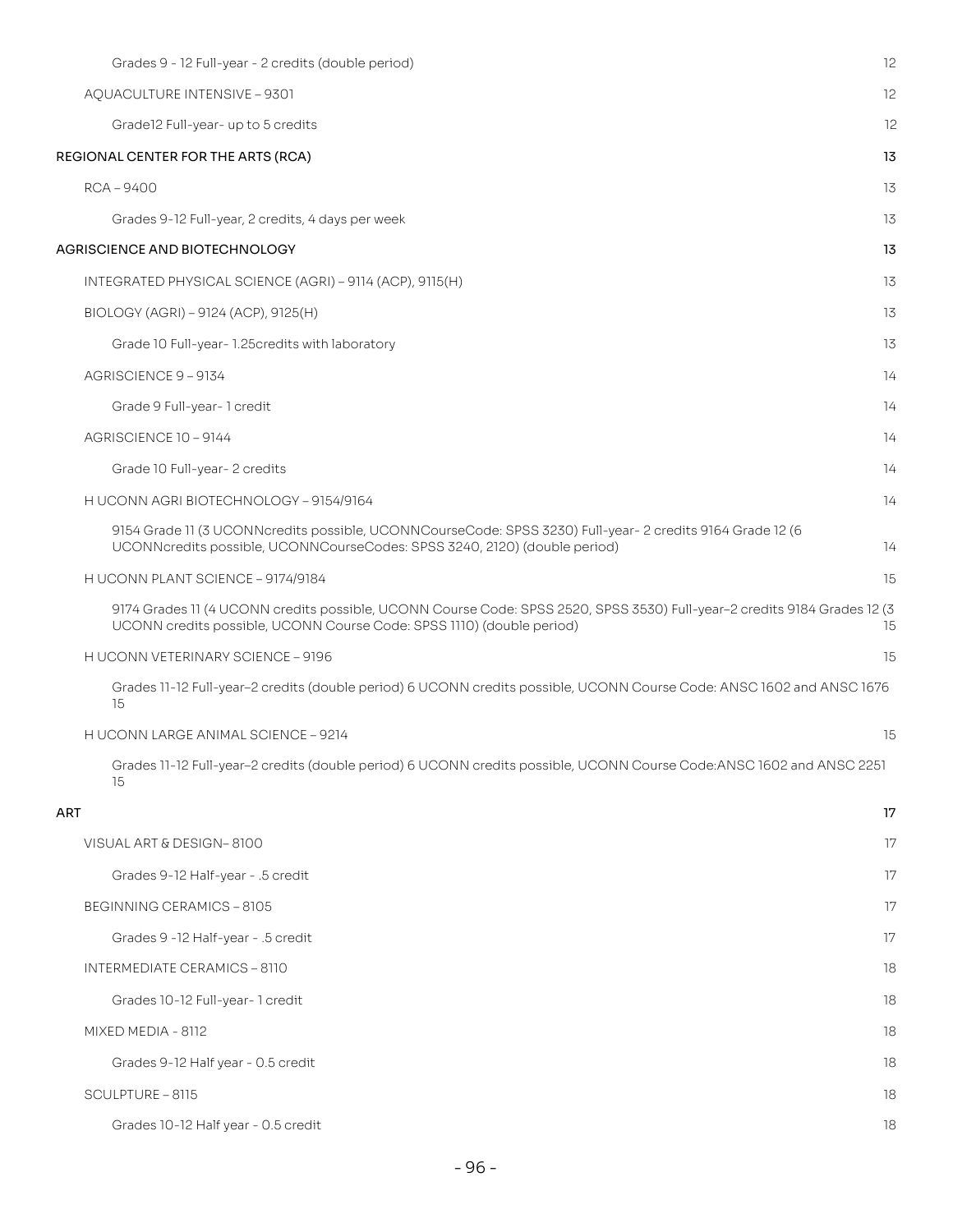| ADVANCED CERAMICS - 8120                 | 18 |
|------------------------------------------|----|
| Grade 11-12 Full-year-1 credit           | 18 |
| AP STUDIO ART: 3-D ART AND DESIGN - 8126 | 18 |
| Grade 11-12 Full-year 1 credit           | 18 |
| DRAWING-8140                             | 19 |
| Grades 9-12 Full-year-1 credit           | 19 |
| ADVANCED DRAWING AND ILLUSTRATION - 8145 | 19 |
| Grades 10-12 Half-year - .5 credit       | 19 |
| PAINTING-8150                            | 19 |
| Grades 9-12 Half-year - .5 credit        | 19 |
| <b>PAINTING II - 8160</b>                | 19 |
| Grades 9-12 Half-year - .5 credit        | 19 |
| PAINTING III - 8170                      | 20 |
| Grades 10-12 Half-year - .5 credit       | 20 |
| PHOTOGRAPHY-8180                         | 20 |
| Grades 10-12 Half-year - .5 credit       | 20 |
| AP STUDIO ART: 2-D ART AND DESIGN - 8186 | 20 |
| Grade 11-12 Full-year-1 credit           | 20 |
| AP ART HISTORY - 8196                    | 20 |
| Grades 10-12 Full-year-1 credit          | 20 |
| <b>BUSINESS EDUCATION</b>                | 21 |
| INTRODUCTION TO BUSINESS-7100            | 21 |
| Grades 9-10 Half-year - .5 credit        | 21 |
| COMPUTER TECHNOLOGY - 7110               | 21 |
| Grades 9-12 Half-year - .5 credit        | 21 |
| COMMUNICATIONS-7140                      | 22 |
| Grades 9-12 Half-year - .5 credit        | 22 |
| WEB DESIGN: HTML & CSS-7170              | 22 |
| Grades 9-12 Half-year - .5 credit        | 22 |
| PERSONAL FINANCE - 7210                  | 22 |
| Grades 11-12 Half-year - .5 credit       | 22 |
| INVESTING AND THE STOCK MARKET-7230      | 22 |
| Grade 11-12 Half year - 0.5 credit       | 22 |
| ACCOUNTING I-7250                        | 23 |
| Grades 9 - 12 Full-year- 1 credit        | 23 |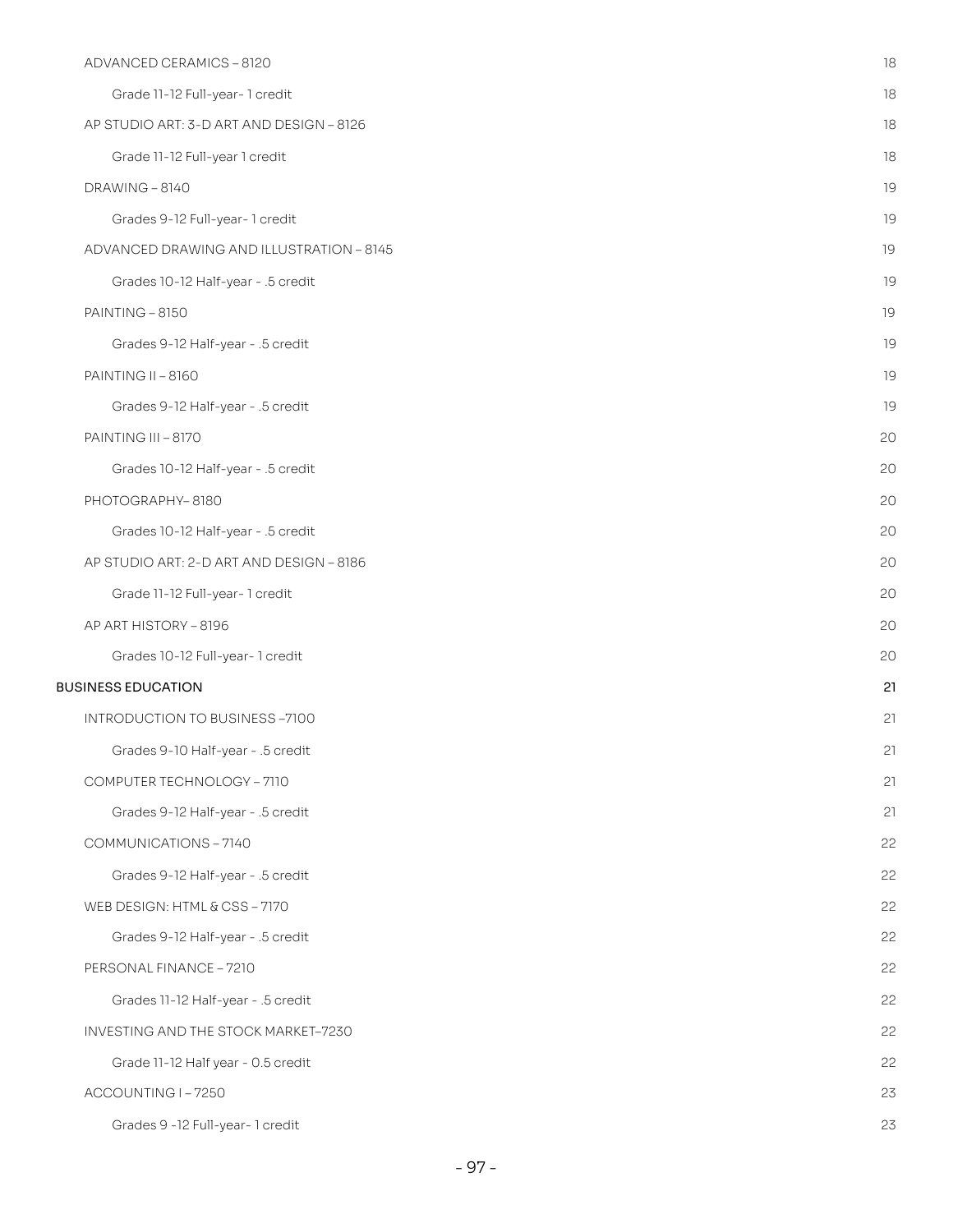| H PRINCIPLES OF FINANCIAL ACCOUNTING - 7265 (SCSU: ACC200)                      | 23 |
|---------------------------------------------------------------------------------|----|
| Grades 10-1 2 SCSU Credits possible, SCSU Course Code: ACC200                   | 23 |
| ENTREPRENEURSHIP-7270                                                           | 23 |
| Grades 11-12 Half-year - .5 credit                                              | 23 |
| LEADERSHIP & CHARACTER DEVELOPMENT - 7310                                       | 24 |
| Grades 11-12 Half-year - .5 credit                                              | 24 |
| THE BUSINESS OF FASHION - 7510                                                  | 24 |
| Grades 9-12 Half-year - .5 credit                                               | 24 |
| SPORTS AND ENTERTAINMENT MARKETING - 7280                                       | 24 |
| Grades 10-12 Half-year - .5 credit                                              | 24 |
| H CCP PRINCIPLES OF MARKETING - 7295                                            | 24 |
| Grades 11-12 Full-year-1 credit 3 HCC credits possible, HCC Course Code: BMK201 | 24 |
| H APPLICATIONS OF MARKETING - 7290                                              | 25 |
| Grades 11-12 Half-year - .5 credit                                              | 25 |
| <b>COMPUTER SCIENCE</b>                                                         | 26 |
| CYBER SECURITY-2450                                                             | 26 |
| Grades 9-12 Half-year - .5 credit                                               | 26 |
| AP COMPUTER SCIENCE PRINCIPLES - 2456                                           | 26 |
| Grade 10-12 Full-year - 1 credit                                                | 26 |
| AP COMPUTER SCIENCE A - 2500                                                    | 26 |
| Grade 10-12 Full-year - 1 credit                                                | 26 |
| WEB DESIGN: HTML & CSS - 7170                                                   | 27 |
| Grades 9-12 Half-year - .5 credit                                               | 27 |
| VIDEO GAME DESIGN - 7900                                                        | 27 |
| Grades 10-12 Half-year - .5 credit                                              | 27 |
| <b>DRAMA</b>                                                                    | 28 |
| THEATRE PERFORMANCE I - 1710                                                    | 28 |
| Grades 9-12 Half-year - .5 credit                                               | 28 |
| THEATRE TECH I-8910                                                             | 28 |
| Grades 9-12 Half-year - .5 credit                                               | 28 |
| THEATRE TECH 2 - 8920                                                           | 28 |
| Grades 9-12 Half-year - .5 credit                                               | 28 |
| THEATRE EXPLORATION: PLAYS - 8930                                               | 29 |
| Grades 9-12 Half-year - .5 credit                                               | 29 |
| THEATRE EXPLORATION: THE AMERICAN MUSICAL - 8940                                | 29 |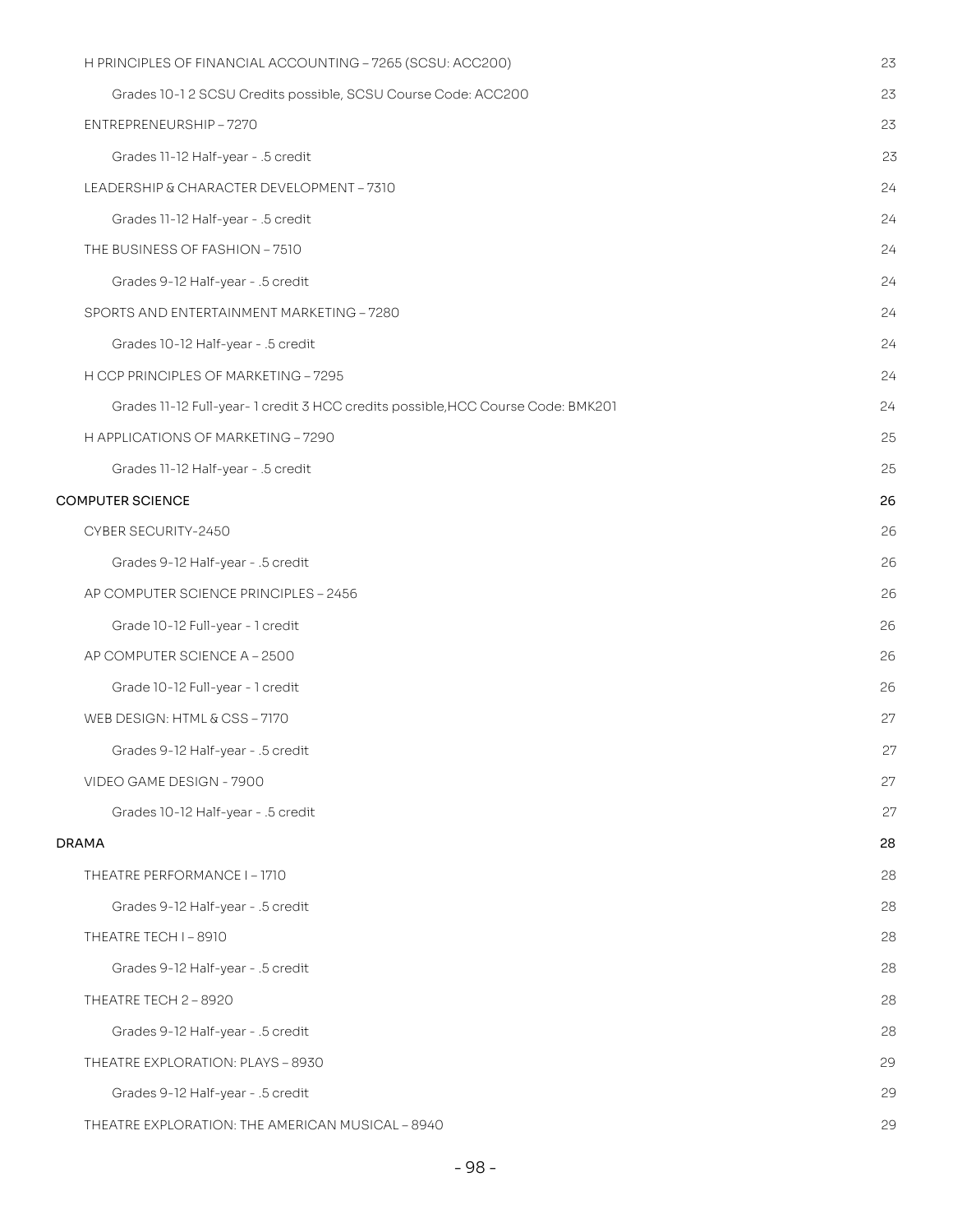| Grades 9-12 Half-year - .5 credit                        | 29 |
|----------------------------------------------------------|----|
| <b>ENGLISH</b>                                           | 29 |
| CREDIT REQUIREMENTS                                      | 29 |
| ENGLISH 9: ACP AND H                                     | 30 |
| Grade 9 Full-year - 1 credit                             | 30 |
| ENGLISH 10: CP, ACP, H                                   | 31 |
| Grade10 Full-year - 1 credit                             | 31 |
| ENGLISH 11: AMERICAN PERSPECTIVES: CP, ACP               | 31 |
| Gradell Full-year-1 credit                               | 31 |
| ADVANCED PLACEMENT ENGLISH LANGUAGE AND COMPOSITION      | 32 |
| Grade 11 Full-year- 1 credit                             | 32 |
| AP ENGLISH LITERATURE AND COMPOSITION-1106               | 32 |
| Grade 12 Full-year-1 credit                              | 32 |
| SHAKESPEARE-1115 (H)                                     | 33 |
| Gradel2 Half-year - .5 credit                            | 33 |
| WORLD LITERATURE - 1135 (H)                              | 33 |
| Gradel2 Half-year - .5 credit                            | 33 |
| AFRICAN AMERICAN LITERATURE -1144 (ACP)                  | 33 |
| Grade 12 Half-year - .5 credit                           | 33 |
| MYTHOLOGY - 1155 (H)                                     | 33 |
| Grade12 H Half-year - .5 credit                          | 33 |
| LITERATURE OF PEACE, PROTEST, AND TOLERANCE - 1164 (ACP) | 34 |
| Grade12 Half-year - .5 credit                            | 34 |
| POETRY - 1174 (ACP)                                      | 34 |
| Grade12 Half-year - .5 credit                            | 34 |
| SCIENCE FICTION-1184 (ACP)                               | 34 |
| Grade12 Half-year - .5 credit                            | 34 |
| WOMEN'S LITERATURE - 1194 (ACP)                          | 35 |
| Grade 12 Half-year - .5 credit                           | 35 |
| ADOLESCENT EXPERIENCE - 1202 (ACP)                       | 35 |
| Gradel2 Half-year - .5 credit                            | 35 |
| MODERN DRAMA - 1214 (ACP)                                | 35 |
| Grade12 Half-year - .5 credit                            | 35 |
| DRAMATURGY-1225 (H)                                      | 36 |
| Grade12 Half-year - .5 credit                            | 36 |
|                                                          |    |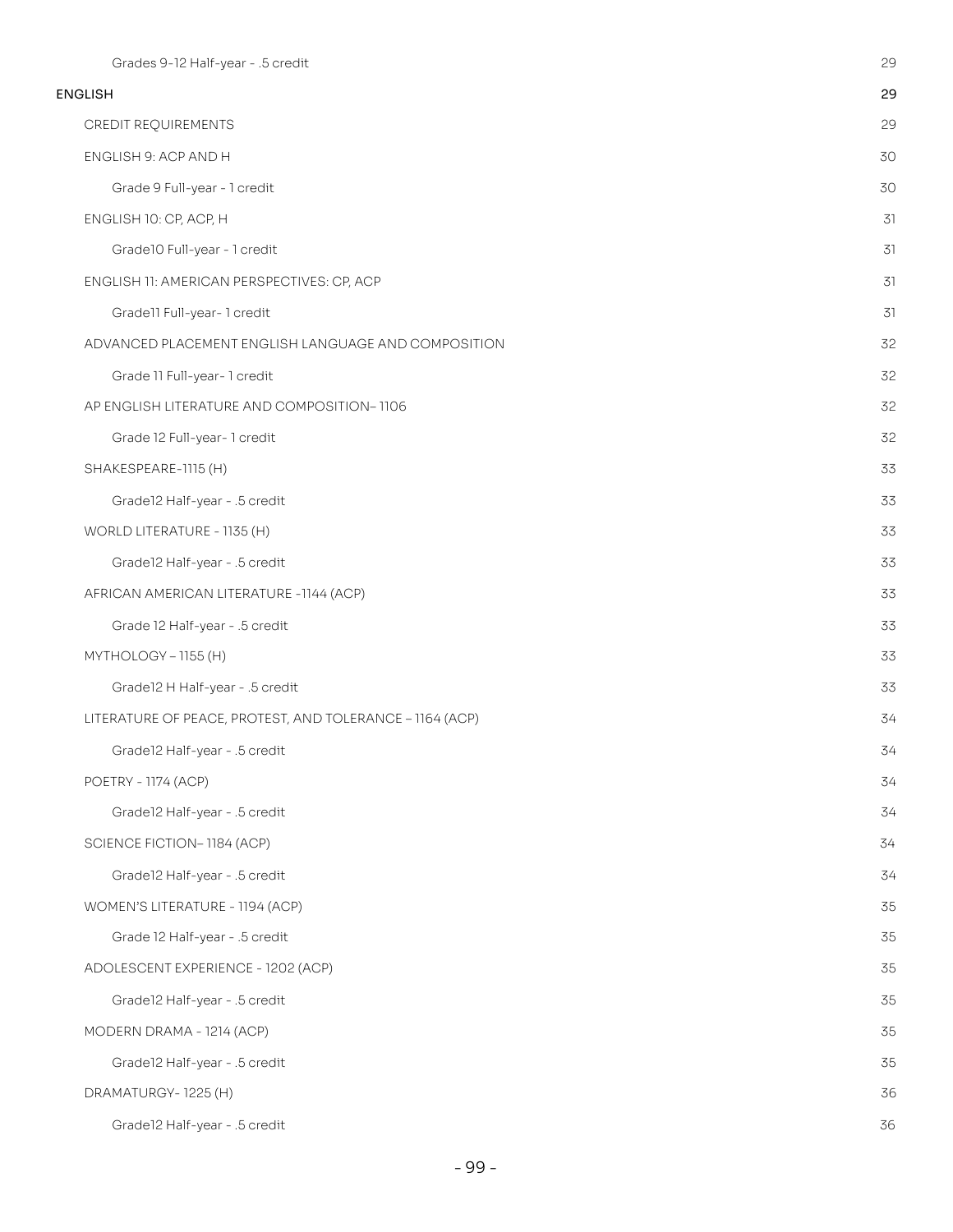| A CRITICAL APPROACH TO POPULAR LITERATURE - 1234 (ACP)                                  | 36 |
|-----------------------------------------------------------------------------------------|----|
| Gradel2 Half-year - .5 credit                                                           | 36 |
| INQUIRY INTO CONTEMPORARY TEXTS & ISSUES - 1244 (ACP), 1245 (H)                         | 36 |
| Gradel2 Half-year - .5 credit                                                           | 36 |
| JOURNALISM - 1405 (H)                                                                   | 37 |
| Gradel2 Half-year - .5 credit                                                           | 37 |
| SENIOR WRITING WORKSHOP - 1414 (ACP)                                                    | 37 |
| Grade12 Half-year - .5 credit                                                           | 37 |
| FILM AS LITERATURE - 1424 (ACP)                                                         | 38 |
| Gradel2 Half-year - .5 credit                                                           | 38 |
| CREATIVE WRITING - 1434 (ACP)                                                           | 38 |
| Gradel2 Half-year - .5 credit                                                           | 38 |
| The following English courses are offered for humanities elective credit only:          | 38 |
| JOURNALISM   & II - 1720/1730                                                           | 38 |
| Grade 9-12 Half-year - .5 credit                                                        | 38 |
| <b>FAMILY AND CONSUMER SCIENCES</b>                                                     | 39 |
| H UCONN INDIVIDUAL & FAMILY DEVELOPMENT - 7405                                          | 39 |
| Grades 11-12 Full-year- 1 credit 3 UCONN credits possible, UCONN Course Code: HDFS 1070 | 39 |
| CHILD DEVELOPMENT - 7401                                                                | 39 |
| Grades 9-12 Half-year - .5 credit                                                       | 39 |
| <b>CULINARY I-7410</b>                                                                  | 40 |
| Grades 9-12 Half-year - .5 credit                                                       | 40 |
| CULINARY II - 7420                                                                      | 40 |
| Grades 10-12 Full-year- 2 credits (double period)                                       | 40 |
| BAKE SHOP I-7440                                                                        | 40 |
| Grades 9-12 Half-year - .5 credit                                                       | 40 |
| BAKE SHOP II - 7450                                                                     | 40 |
| Grades 10-12 Half-year - 1 credit (double period)                                       | 40 |
| <b>INTERDISCIPLINARY ELECTIVES</b>                                                      | 41 |
| GROUP DYNAMICS - 9550                                                                   | 41 |
| Grades 9-12 Half-year-.5 credit                                                         | 41 |
| <b>SCIENCE EXPLORATIONS - 5590</b>                                                      | 41 |
| Grades 9-12 Half-year - .5 credit per semester                                          | 41 |
| MATHEMATICS                                                                             | 42 |
| ALGEBRA I - 2010 (EXTENDED), 2012 (CP), 2014 (ACP)                                      | 42 |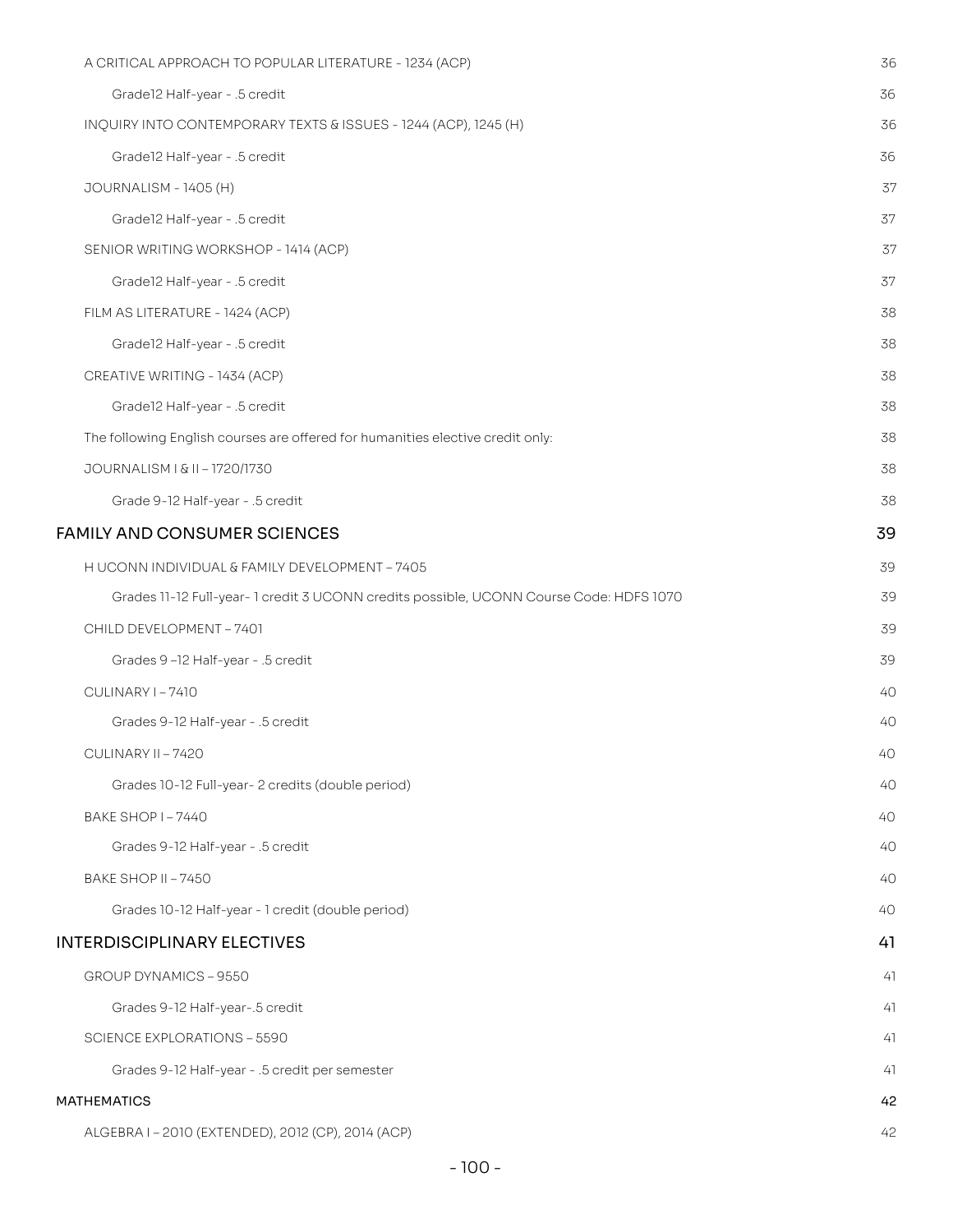| Full-year-1 credit                                                                              | 42 |
|-------------------------------------------------------------------------------------------------|----|
| GEOMETRY - 2022 (CP), 2024 (ACP), 2025 (H)                                                      | 42 |
| Full-year - 1 credit                                                                            | 42 |
| ALGEBRA II - 2032 (CP), 2034 (ACP), 2035 (H)                                                    | 43 |
| Full-year-1 credit                                                                              | 43 |
| INTRODUCTORY COLLEGE MATHEMATICS - 2052S (CP), 2054S (ACP)                                      | 43 |
| Grades: CP: 12; ACP: 11-12 Half year - 0.5 credit                                               | 43 |
| PRACTICAL APPLICATIONS OF MATHEMATICS - 2042S (CP), 2044S (ACP)                                 | 43 |
| Grades: CP: 12; ACP: 11-12 Half year - 0.5 credit                                               | 43 |
| STATISTICS - 2304 (ACP)                                                                         | 43 |
| Full-year-1 credit                                                                              | 43 |
| AP STATISTICS - 2306                                                                            | 44 |
| Full-year-1 credit                                                                              | 44 |
| PRECALCULUS - 2204 (ACP)                                                                        | 44 |
| Full-year-1 credit                                                                              | 44 |
| PRECALCULUS - 2205 (H)                                                                          | 44 |
| Full-year-1 credit                                                                              | 44 |
| CALCULUS - 2214 (ACP)                                                                           | 45 |
| Full-year-1 credit                                                                              | 45 |
| AP CALCULUS AB - 2236                                                                           | 45 |
| Full-year-1 credit                                                                              | 45 |
| AP UCONN CALCULUS BC-2246                                                                       | 45 |
| 8 UCONN credits possible, S1: UCONN Course Code: MATH 1131Q, S2: MATH 1132Q Full-year- 1 credit | 45 |
| UCONN MULTIVARIABLE CALCULUS & LINEAR ALGEBRA - 2256                                            | 45 |
| 4 UCONN credits possible, S1: UCONN Course Code: MATH 2110Q, S2 Full-year- 1 credit             | 45 |
| <b>MUSIC</b>                                                                                    | 47 |
| Performance Courses                                                                             | 47 |
| FRESHMAN CHORUS - 8410/8410S                                                                    | 47 |
| Grade 9 Full-year-1 credit                                                                      | 47 |
| CONCERT CHOIR - 8420/8430                                                                       | 47 |
| Grades 10-12 (8420) 3/4 days- .75 credit Grades 10-12 (8430) Full-year - 1 credit               | 47 |
| HONORS CHAMBER SINGERS - 8435                                                                   | 47 |
| Grades 10-12 Full-year-1 credit                                                                 | 47 |
| VOCAL MUSIC ENSEMBLES - 8440                                                                    | 48 |
| Grades 9-12 Full-year- .5 credit T                                                              | 48 |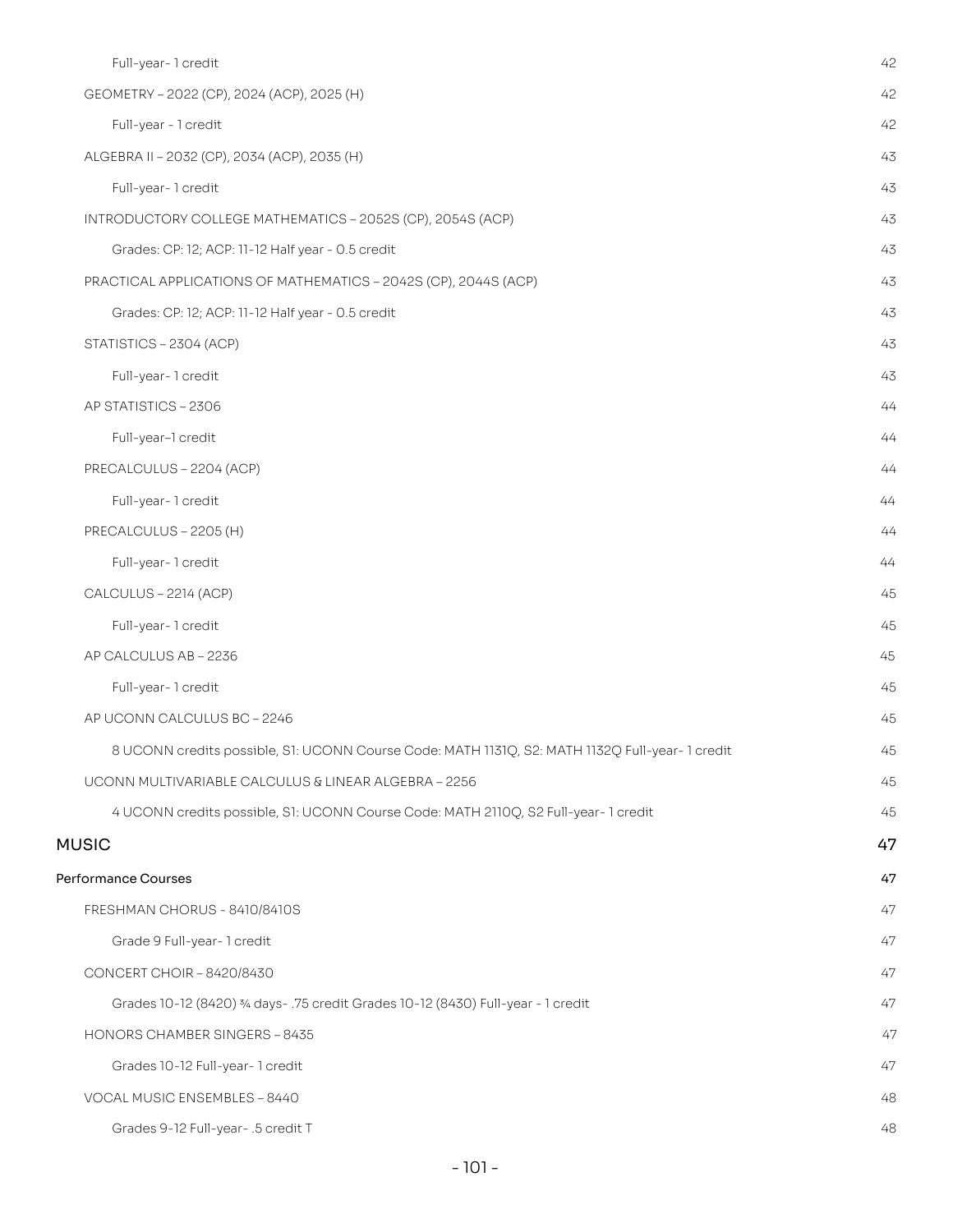| MARCHING/SYMPHONIC BAND - 8450/8455/8460/8470                                                                                                                         | 48 |
|-----------------------------------------------------------------------------------------------------------------------------------------------------------------------|----|
| Grades 10-12 (8450) Half-year- .5 credit Grades 10-12 (8455) 2/4 days - .5 credit Grades 10-12 (8460) 3/4 days- .75 credit Grades<br>9-12 (8470) Full-year - 1 credit | 48 |
| CONCERT BAND - 8480/8490/8500                                                                                                                                         | 48 |
| Grades 10-12 (8480) Half-year- .5 credit Grades 10-12 (8490) ¾ days- .75 credit Grades 9-12 (8500) Full-year - 1 credit                                               | 48 |
| STRING ORCHESTRA 9-10 - 8505                                                                                                                                          | 49 |
| Grades 9-10 Full-year-1 credit                                                                                                                                        | 49 |
| STRING ORCHESTRA 11-12 - 8510/8515/8520/8530                                                                                                                          | 49 |
| Grades 11-12 (8510) Half-year- .5 credit Grades 11-12 (8515) 2/4 days- .5 credit Grades 11-12 (8520) 3/4 days- .75 credit Grades<br>11-12 (8530) Full-year - 1 credit | 49 |
| CHAMBER STRINGS ENSEMBLE - 8535                                                                                                                                       | 49 |
| WINTER PERCUSSION-8560                                                                                                                                                | 49 |
| Grades 9-12 Half-year - .5 credit                                                                                                                                     | 49 |
| JAZZ BAND-8600                                                                                                                                                        | 50 |
| Grades 9-12 Half-year - .5 credit                                                                                                                                     | 50 |
| <b>Non-Performance Courses</b>                                                                                                                                        | 50 |
| MUSIC THEORY - 8570                                                                                                                                                   | 50 |
| Grades 9-12 Half-year - .5 credit                                                                                                                                     | 50 |
| ADVANCED MUSIC THEORY - 8580                                                                                                                                          | 50 |
| Grades 10-12 Half-year - .5 credit                                                                                                                                    | 50 |
| AP MUSIC THEORY - 8586                                                                                                                                                | 50 |
| Grades 10-12 Full-year-1 credit                                                                                                                                       | 50 |
| MUSIC FUNDAMENTALS: POP/ROCK-8590                                                                                                                                     | 51 |
| Grades 9-12 Half-year - .5 credit                                                                                                                                     | 51 |
| DIGITAL MUSIC TECHNOLOGY - 8610                                                                                                                                       | 51 |
| Grades 9-12 Half-year - .5 credit                                                                                                                                     | 51 |
| <b>GUITAR I-8630</b>                                                                                                                                                  | 51 |
| Grades 9-12 Half-year - .5 credit                                                                                                                                     | 51 |
| <b>GUITAR II - 8640</b>                                                                                                                                               | 51 |
| Grades 9-12 Half-year-0.5 credit                                                                                                                                      | 51 |
| <b>SCIENCE</b>                                                                                                                                                        | 52 |
| INTEGRATED PHYSICAL SCIENCE - 3012 (CP), 3014 (ACP), 3015 (H)                                                                                                         | 53 |
| Grade9 Full-year-1 credit                                                                                                                                             | 53 |
| BIOLOGY - 3022 (CP), 3024 (ACP), 3025 (H)                                                                                                                             | 53 |
| Grade10 Full-year-1.25credits (with laboratory)                                                                                                                       | 53 |
| AP BIOLOGY - 3026                                                                                                                                                     | 53 |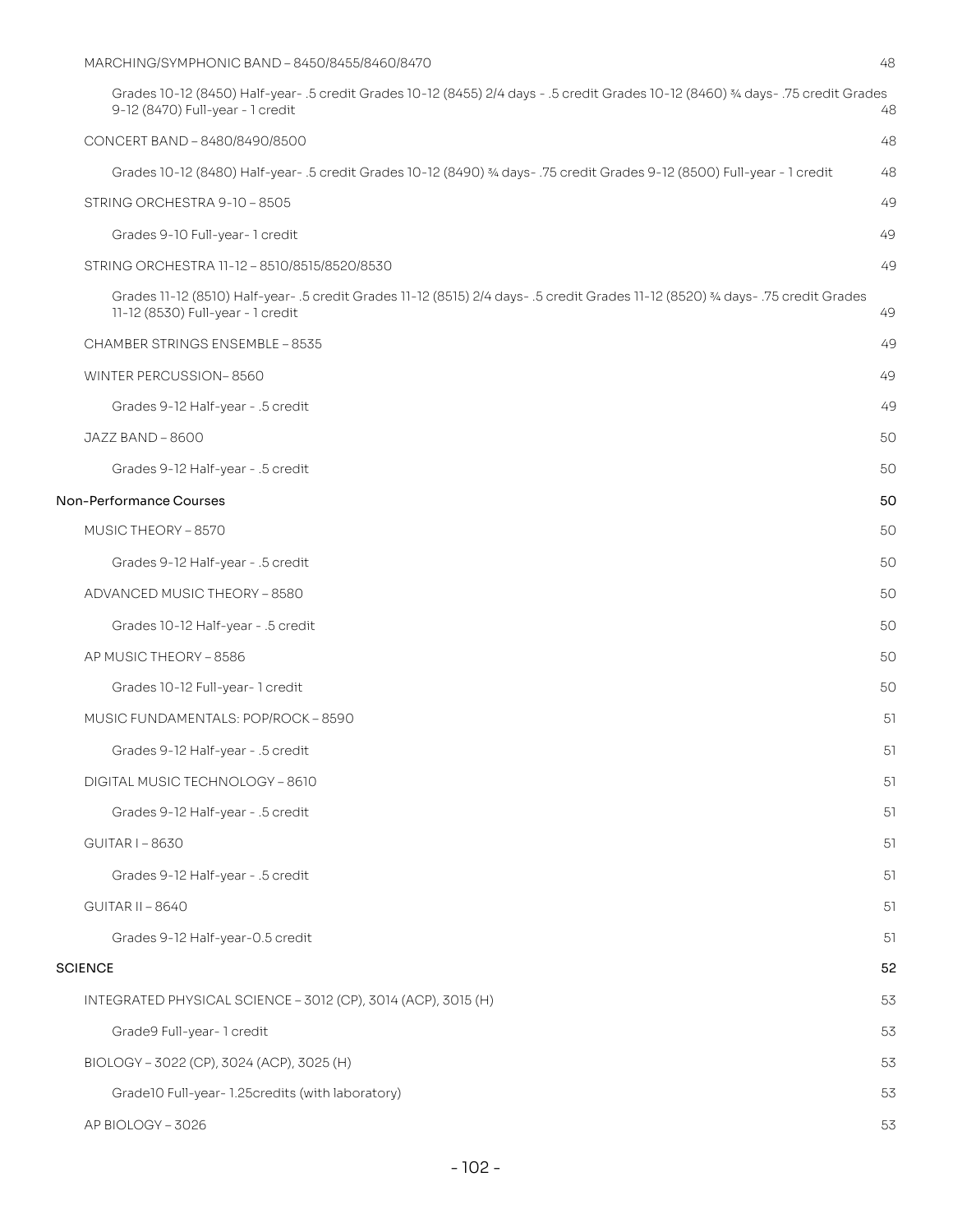| Grades 10 and 12 Full-year- 1.25 credits (with laboratory)                                                                       | 53 |
|----------------------------------------------------------------------------------------------------------------------------------|----|
| CHEMISTRY - 3032 (CP), 3034 (ACP), 3035 (H)                                                                                      | 53 |
| Grade 11 Full-year- 1.25 credits (with laboratory)                                                                               | 53 |
| AP CHEMISTRY - 3036                                                                                                              | 54 |
| Grades 11-12 Full-year-1.25 credits (with laboratory)                                                                            | 54 |
| PHYSICS - 3102 (CP), 3104 (ACP)                                                                                                  | 54 |
| CP-Grade12 Full-year-1 credit ACP Grade 12 Full-year - 1.25 credits (with laboratory)                                            | 54 |
| AP PHYSICS 1-3106                                                                                                                | 54 |
| Grade12 Full-year- 1.25credits (with laboratory)                                                                                 | 54 |
| UCONN PHYSICS - 3107                                                                                                             | 55 |
| Grade12 Full-year- 1.25 credits (with laboratory) 8 UCONN credits possible, S1: UCONN Course Code: PHYS 1201Q, S2: PHYS<br>1202Q | 55 |
| AP PHYSICS C-3116                                                                                                                | 55 |
| Grade12 Full-year-1.25 credits (with laboratory)                                                                                 | 55 |
| <b>SCIENCE ELECTIVES</b>                                                                                                         | 56 |
| CP HUMAN ANATOMY & PHYSIOLOGY - 3122                                                                                             | 56 |
| Grade 12 Full-year-1 credit                                                                                                      | 56 |
| ACP HUMAN ANATOMY & PHYSIOLOGY-3124                                                                                              | 56 |
| Grade12 Full-year-1 credit                                                                                                       | 56 |
| H HUMAN ANATOMY & PHYSIOLOGY - 3125                                                                                              | 56 |
| Grade12 Full-year-1 credit                                                                                                       | 56 |
| ACP MARINE SCIENCE & ENVIRONMENTAL SCIENCE - 3134                                                                                | 57 |
| Grade12 Full-year-1.25 credits (with laboratory)                                                                                 | 57 |
| AP ENVIRONMENTAL SCIENCE - 3147                                                                                                  | 57 |
| Grade12 Full-year-1.25 credits (with laboratory)                                                                                 | 57 |
| <b>SOCIAL STUDIES</b>                                                                                                            | 58 |
| GLOBAL CIVILIZATIONS - 4012 (CP), 4014 (ACP)                                                                                     | 60 |
| Grade 9 Full-year- 1 credit                                                                                                      | 60 |
| H GLOBAL CIVILIZATIONS - 4015                                                                                                    | 60 |
| Grade 9 Full-year- 1 credit                                                                                                      | 60 |
| U.S. HISTORY - 4022 (CP), 4024 (ACP)                                                                                             | 60 |
| Grade 11 Full-year- 1 credit                                                                                                     | 60 |
| H U.S. HISTORY - 4025                                                                                                            | 60 |
| Grade 11 Full-year- 1 credit                                                                                                     | 60 |
| AP U.S. HISTORY - 4027                                                                                                           | 60 |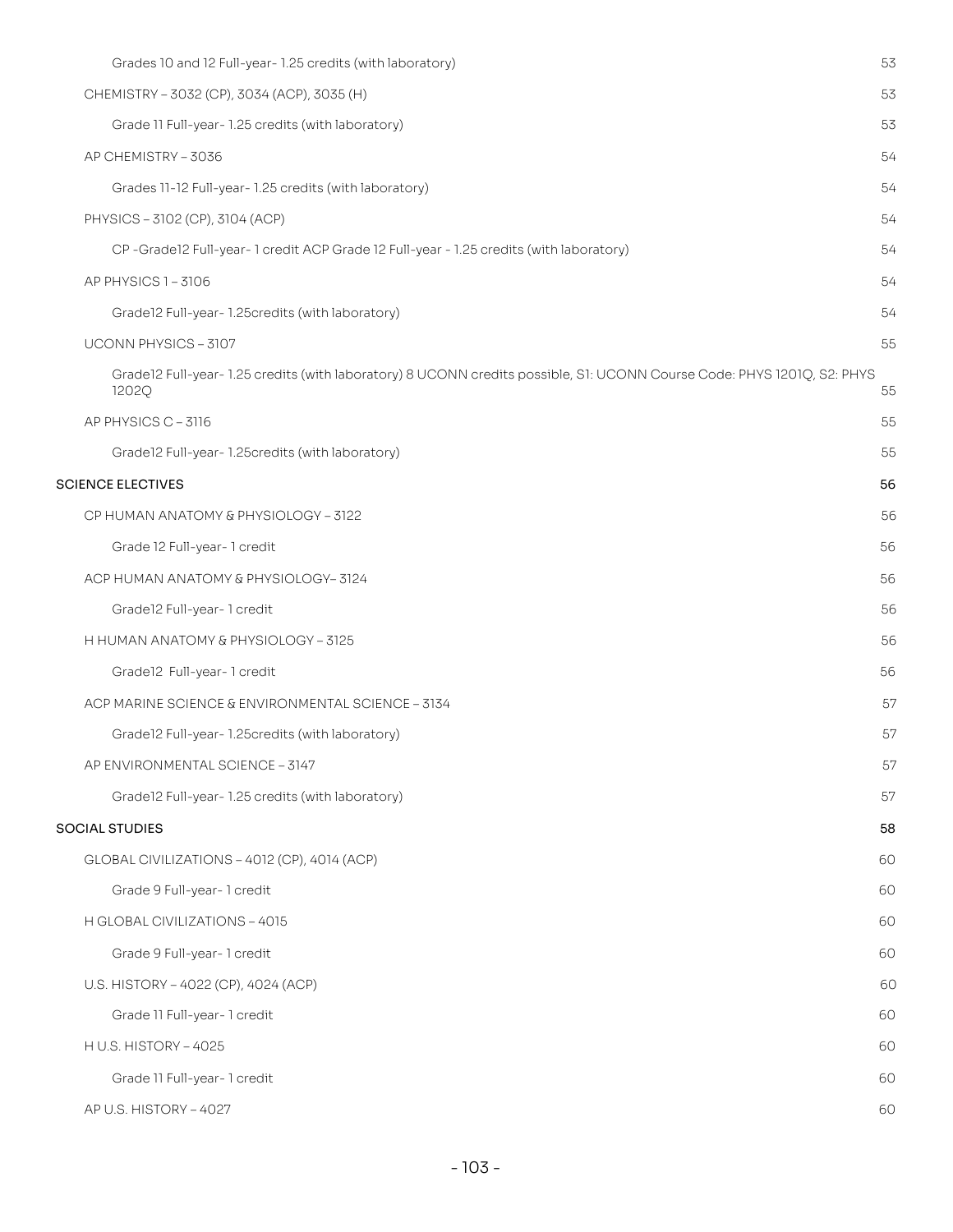| Grades 11-12 Full-year-1 credit                                                                        | 60 |
|--------------------------------------------------------------------------------------------------------|----|
| <b>Social Studies Electives</b>                                                                        | 61 |
| U.S. ECONOMIC SYSTEM - 4032 (CP), 4034 (ACP)                                                           | 61 |
| Grades 11-12 Half-year - .5 credit                                                                     | 61 |
| H U.S. ECONOMIC SYSTEM - 4035                                                                          | 61 |
| Grades 11-12 Half-year - .5 credit                                                                     | 61 |
| AP UCONN MICRO/MACRO ECONOMICS - 4036                                                                  | 62 |
| Grades 11-12 Full-year-1 credit 6 UCONN credits possible, S1:UCONN Course Code: ECON1201, S2: ECON1202 | 62 |
| U.S. POLITICAL SYSTEMS - 4042 (CP), 4044 (ACP)                                                         | 62 |
| Grade 11-12 Half-year - .5 credit                                                                      | 62 |
| H U.S. POLITICAL SYSTEMS - 4045                                                                        | 62 |
| Grades 11-12 Half-year - .5 credit                                                                     | 62 |
| AP UNITED STATES GOVERNMENT AND POLITICS/UCONN CONSTITUTIONAL STUDIES - 4046 (WE THE PEOPLE)           | 63 |
| Grade12 Full-year-1 credit 3 UCONNcredits possible, UCONNCourseCode: POLS 1602                         | 63 |
| AP UNITED STATES GOVERNMENT AND POLITICS - 4056                                                        | 63 |
| Grades 11-12 Half-year - .5 credit                                                                     | 63 |
| AP COMPARATIVE GOVERNMENT AND POLITICS - 4066                                                          | 63 |
| Grades 10-12 Half-year - .5 credit                                                                     | 63 |
| ARCHEOLOGY & HISTORICAL TOPICS - 4100                                                                  | 64 |
| Grades 9-12 Half-year - .5 credit                                                                      | 64 |
| COMPARATIVE WORLD RELIGIONS - 4120                                                                     | 64 |
| Grades 9-12 Half-year - .5 credit                                                                      | 64 |
| CULTURAL ANTHROPOLOGY - 4130                                                                           | 64 |
| Grades 9-12 Half-year - .5 credit                                                                      | 64 |
| H UCONN PROBLEMS OF PHILOSOPHY (INTRODUCTION TO PHILOSOPHY) - 4150                                     | 64 |
| Grades 10-12 Fall Semester -Half-year- .5 credit 3 UCONNcredits possible, UCONNCourseCode: PHIL1101    | 64 |
| H JUSTICE & LAW: CIVIL LAW - 4155                                                                      | 65 |
| Grades 10-12 Half-year- .5 credit                                                                      | 65 |
| JUSTICE & LAW - 4160                                                                                   | 65 |
| Grades 10-12 Half-year - .5 credit                                                                     | 65 |
| H SCSU INTRODUCTION TO PSYCHOLOGY- 4170 (SCSU: PSY100)                                                 | 65 |
| Grades 10-12 Half-year - .5 credit - 3 SCSU Credits possible, SCSU Course Code: PSY100                 | 65 |
| H SCSU INTRODUCTION TO SOCIOLOGY-4180 (SCSU:SOC100)                                                    | 65 |
| Grades 10-12 Half-year - .5 credit - 3 SCSU Credits Possible, SCSU Course Code: SOC100                 | 65 |
| H JUSTICE & LAW: CRIMINAL LAW - 4195                                                                   | 65 |
|                                                                                                        |    |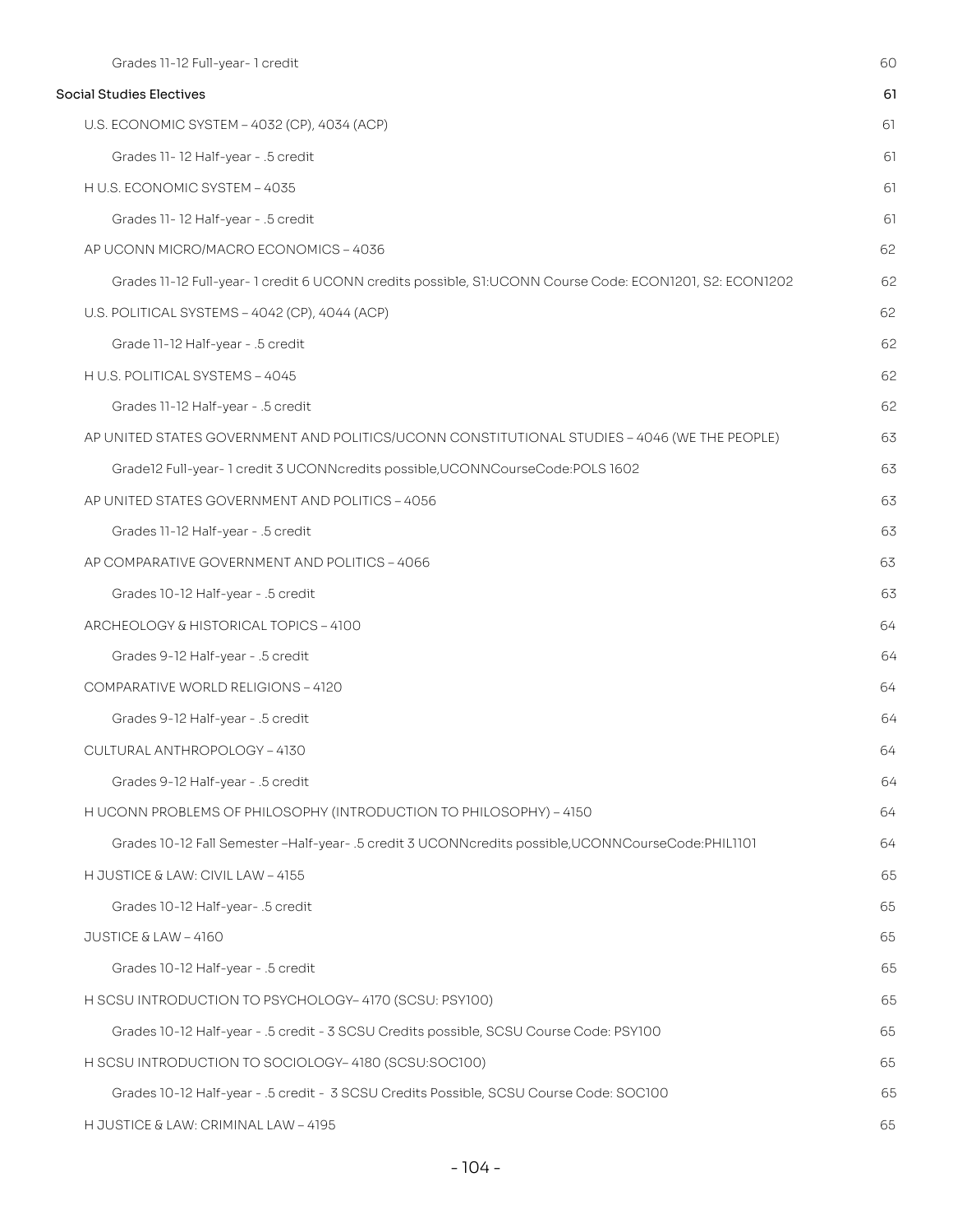| Grades 10-12 Half-year- .5 credit                                                   | 65 |
|-------------------------------------------------------------------------------------|----|
| H GLOBAL INSIGHTS - 4204                                                            | 66 |
| Grades 10-12 Full-year-1 credit                                                     | 66 |
| AP UCONN EUROPEAN HISTORY-4226                                                      | 66 |
| Grades 10-12 Full-year-1 credit 3 UCONNcredits possible, UCONNCourseCode: HIST 1400 | 66 |
| AP PSYCHOLOGY - 4236                                                                | 66 |
| Grades 10-12 Full-year- 1 credit                                                    | 66 |
| AFRICAN AMERICAN/BLACK AND PUERTO RICAN/LATINO STUDIES 4240                         | 66 |
| Grade 10-12 Full-year - 1.0 credit                                                  | 66 |
| AP HUMAN GEOGRAPHY-4246                                                             | 67 |
| Grades 10-12 Full-year- 1 credit                                                    | 67 |
| <b>TECHNOLOGY</b>                                                                   | 68 |
| VIDEO PRODUCTION-7190                                                               | 68 |
| Grades 10-12 Half-year - .5 credit                                                  | 68 |
| WOOD TECHNOLOGY I-7710                                                              | 68 |
| Grades 9-12 Half-year - .5 credit                                                   | 68 |
| WOOD TECHNOLOGY II - 7720                                                           | 69 |
| Grades 9-12 Half-year - .5 credit                                                   | 69 |
| DRAFTING & DESIGN - 7730                                                            | 69 |
| Grades 9-12 Half-year - .5 credit                                                   | 69 |
| INTRODUCTION TO ARCHITECTURE - 7740                                                 | 69 |
| Grades 10-12 Full-year-1 credit                                                     | 69 |
| ADVANCED ARCHITECTURE I: STRUCTURAL SYSTEMS - 7751                                  | 69 |
| Grades 11-12 Half-year - .5 credit                                                  | 69 |
| ADVANCED ARCHITECTURE II: LANDSCAPE & COMMERCIAL ARCHITECTURE -7752                 | 69 |
| Grades 11-12 Half-year- .5 credit                                                   | 69 |
| BASIC METAL PROCESSING - 7760                                                       | 70 |
| Grades 9-12 Half-year - .5 credit                                                   | 70 |
| CNC PLASMA MANUFACTURING - 7761                                                     | 70 |
| Grades 9-12 Half-year - .5 credit                                                   | 70 |
| ELECTRONICS - 7770                                                                  | 70 |
| Grades 9-12 Half-year - .5 credit                                                   | 70 |
| <b>TRANSPORTATION ENGINEERING TECHNOLOGY - 7780</b>                                 | 70 |
| Grades 9-12 Half-year - .5 credit                                                   | 70 |
| INTRO TO AUTOMOTIVE TECHNOLOGY - 7790                                               | 71 |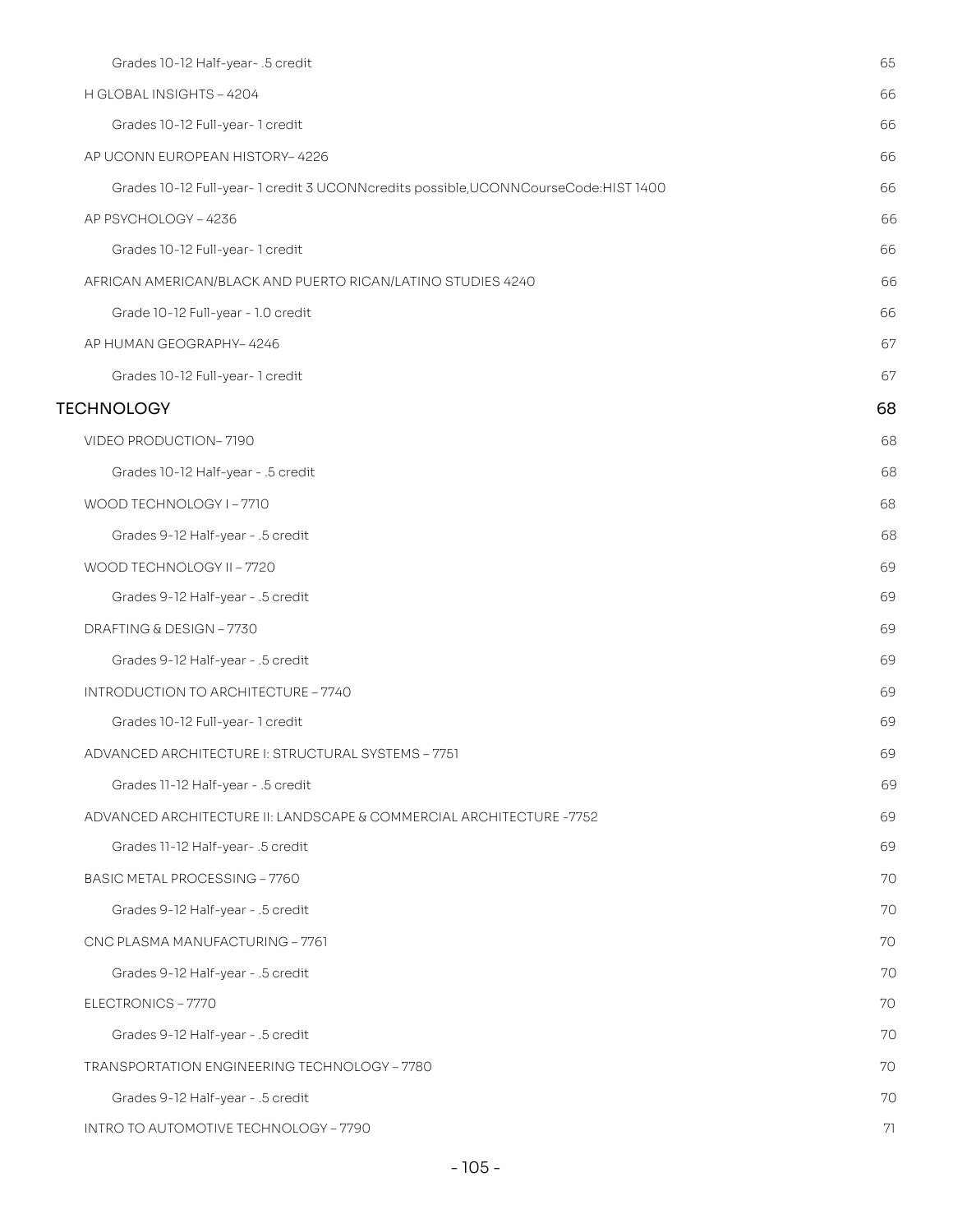| Grades 9-12 Half-year - .5 credit            | 71 |
|----------------------------------------------|----|
| ROBOTICS I-7810S                             | 71 |
| Grades 10-12 Half-year - .5 credit           | 71 |
| ROBOTICS II - 7812S                          | 71 |
| Grades 10-12 Half-year - 0.5 credit          | 71 |
| DIGITAL DESIGN & PRINTING - 7820             | 71 |
| Grades 9-12 Half-year - .5 credit            | 71 |
| SMALL ENGINE PRINCIPLES - 7830               | 72 |
| Grades 9-12 Half-year - .5 credit            | 72 |
| <b>AUTOMOTIVE SYSTEMS - 7840</b>             | 72 |
| Grades 10-12 Half-year - .5 credit           | 72 |
| VIDEO GAME DESIGN - 7900                     | 72 |
| Grades 10-12 Half-year - .5 credit           | 72 |
| WELLNESS                                     | 73 |
| <b>HEALTH 9-8700</b>                         | 74 |
| Grade9 Quarter-year- .25 credits             | 74 |
| PHYSICAL EDUCATION 9 - 8701                  | 74 |
| Grade9 Quarter-year- .25 credit              | 74 |
| PHYSICAL EDUCATION 10 - 8702                 | 74 |
| Grade10 Full-year- .5 credit                 | 74 |
| PHYSICAL EDUCATION 11 - 8703                 | 74 |
| Gradell Full-year- .5 credit                 | 74 |
| <b>BASIC WEIGHT TRAINING - 8704</b>          | 74 |
| Grades 10-12 Half-year - .25 credit          | 74 |
| ADVANCED WEIGHT TRAINING/POWERLIFTING - 8705 | 74 |
| Grades 10-12 Half-year - .25 credit          | 74 |
| COMPETITIVE RECREATIONAL GAMES - 8706        | 75 |
| Grades 10-12 Half-year - .25 credit          | 75 |
| INDIVIDUAL LIFETIME SPORTS - 8708            | 75 |
| Grades 10-12 Half-year - .25 credit          | 75 |
| PERSONAL FITNESS - 8709                      | 75 |
| Grades 9-12 Full-year- .5 credit             | 75 |
| SENIOR SEMINAR-8710                          | 75 |
| Grade12 Half-year - .25 credit               | 75 |
| HEALTH 10 - 8720                             | 75 |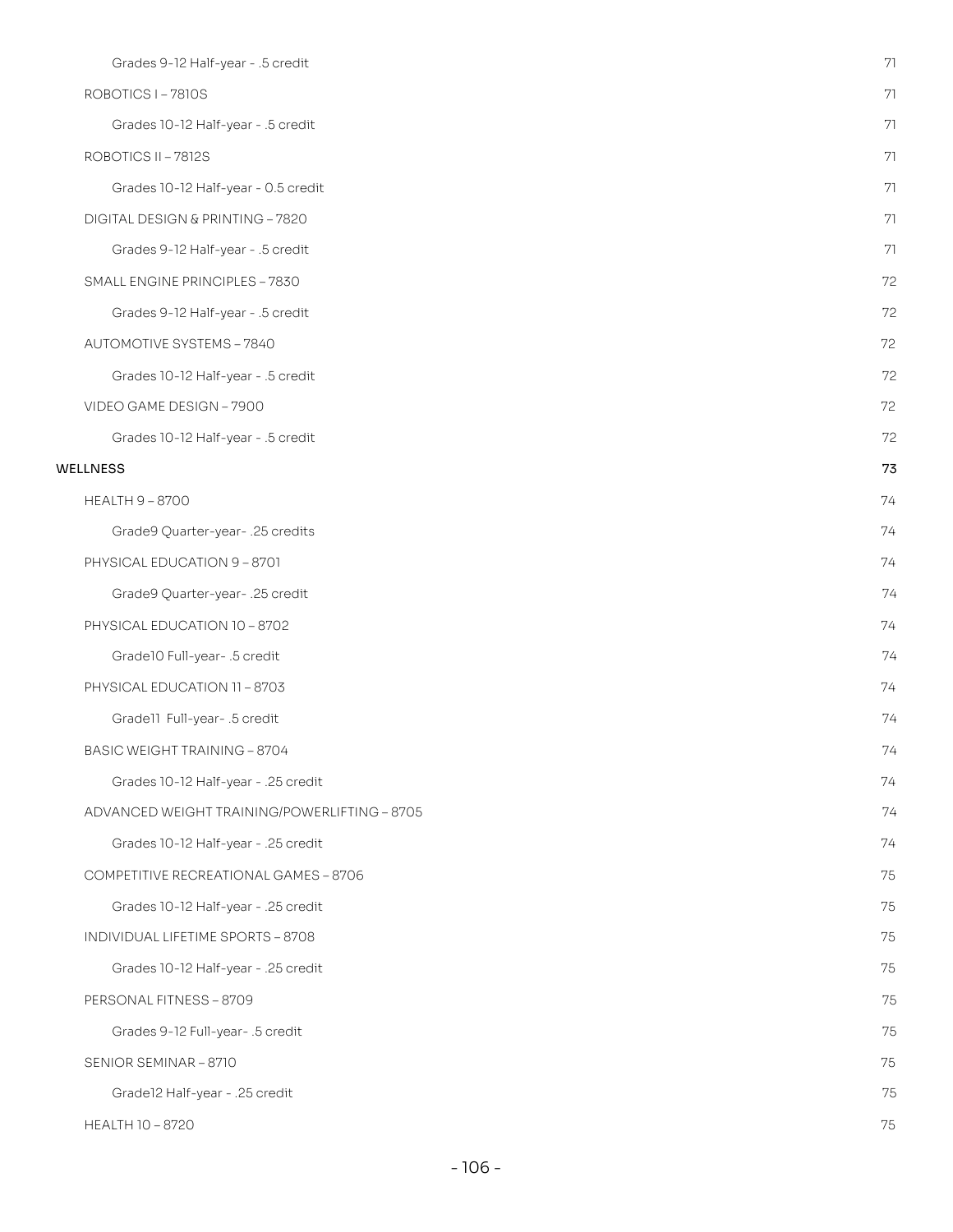| Grade10 Full-year- .25 credits            | 75 |
|-------------------------------------------|----|
| HEALTH 11: MINDFULNESS & MOVEMENT - 8730  | 76 |
| Grade 11 Half-year - .25 credit           | 76 |
| <b>WORLD LANGUAGES</b>                    | 76 |
| <b>FRENCH I - 6114</b>                    | 77 |
| Grades 9-12 Full-year-1 credit            | 77 |
| FRENCH II - 6124                          | 77 |
| Grades 9-12 Full-year-1 credit            | 77 |
| FRENCH III - 6134                         | 77 |
| Grades 10-12 Full-year-1 credit           | 77 |
| H FRENCH III - 6135                       | 77 |
| Grades 10-12 Full-year-1 credit           | 77 |
| <b>FRENCH IV - 6144</b>                   | 78 |
| Grades 10-12 Full-year-1 credit           | 78 |
| H FRENCH IV - 6145                        | 78 |
| Grades 10-12 Full-year-1 credit H         | 78 |
| <b>FRENCH V - 6154</b>                    | 79 |
| Grades 11-12 Full-year-1 credit           | 79 |
| H FRENCH V-6155                           | 79 |
| Grades 11-12 Full-year-1 credit           | 79 |
| AP FRENCH LANGUAGE & CULTURE - 6156       | 79 |
| Grades 11-12 Full-year-1 credit           | 79 |
| <b>ITALIAN I-6214</b>                     | 80 |
| Grades 9-12 Full-year-1 credit            | 80 |
| ITALIAN CONVERSATION & CULTURE II - 6220  | 80 |
| Grades 10-12 Full-year-1 credit           | 80 |
| ITALIAN II - 6224                         | 80 |
| Grades 10-12 Full-year-1 credit           | 80 |
| H ITALIAN II - 6225                       | 80 |
| Grades 10-12 Full-year-1 credit           | 80 |
| ITALIAN CONVERSATION & CULTURE III - 6230 | 81 |
| Grades 10-12 Full-year-1 credit           | 81 |
| ITALIAN III - 6234                        | 81 |
| Grades 10-12 Full-year-1 credit           | 81 |
| H ITALIAN III - 6235                      | 81 |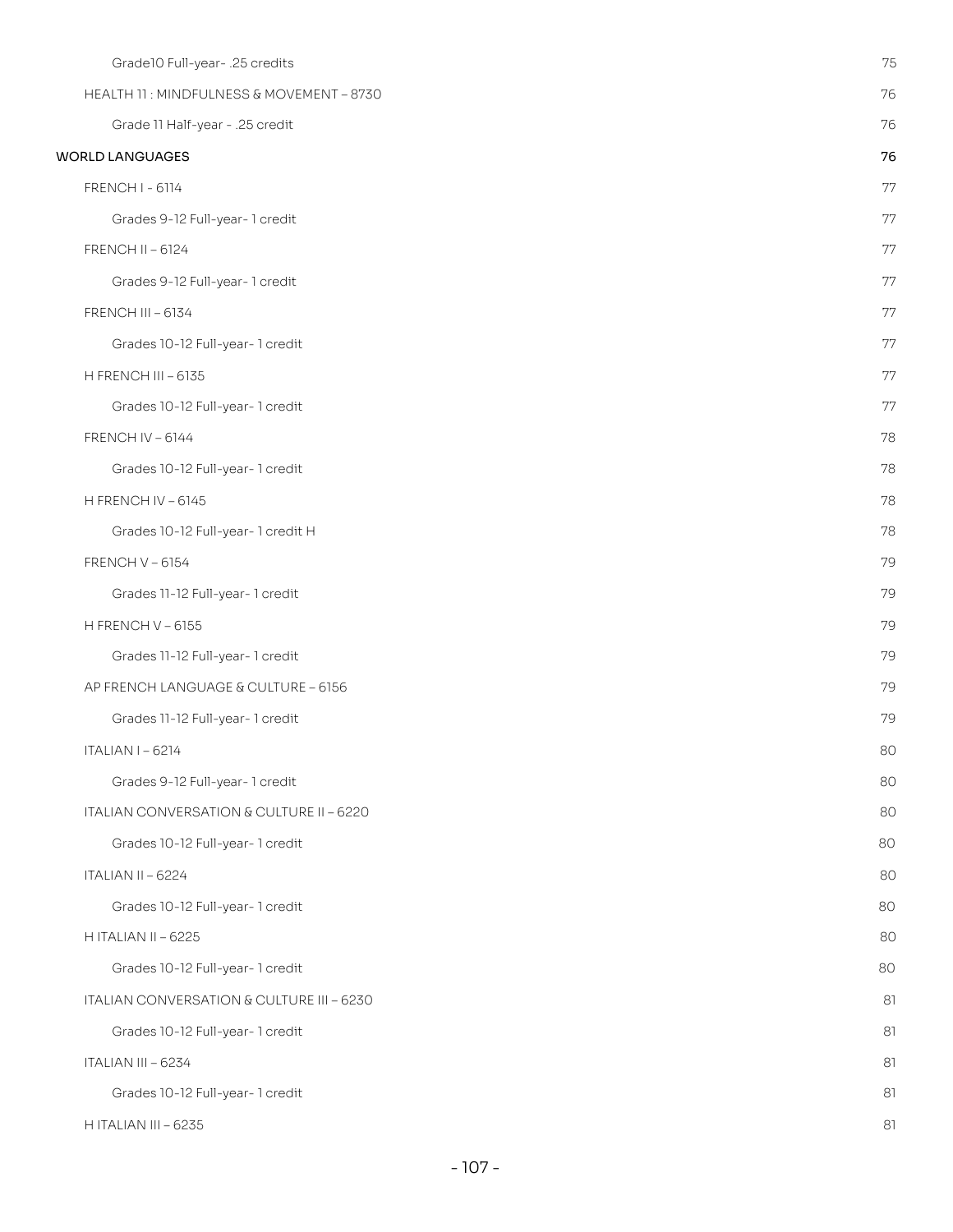| Grades 10-12 Full-year-1 credit           | 81 |
|-------------------------------------------|----|
| ITALIAN IV - 6244                         | 82 |
| Grades 11-12 Full-year-1 credit           | 82 |
| H ITALIAN IV-6245                         | 82 |
| Grades 11-12 Full-year-1 credit H         | 82 |
| AP ITALIAN LANGUAGE AND CULTURE - 6246    | 83 |
| Grade12 Full-year-1 credit                | 83 |
| SPANISH I-6414                            | 83 |
| Grades 9-12 Full-year-1 credit            | 83 |
| SPANISH CONVERSATION & CULTURE II - 6420  | 83 |
| Grades 9-12 Full-year-1 credit            | 83 |
| SPANISH II - 6424                         | 83 |
| Grades 9-12 Full-year-1 credit            | 83 |
| SPANISH CONVERSATION & CULTURE III - 6430 | 84 |
| Grades 10-12 Full-year-1 credit           | 84 |
| SPANISH III - 6434                        | 84 |
| Grades 10-12 Full-year-1 credit           | 84 |
| H SPANISH III - 6435                      | 84 |
| Grades 10-12 Full-year-1 credit           | 84 |
| SPANISH CONVERSATION & CULTURE IV - 6440  | 85 |
| Grades 10-12 Full-year-1 credit           | 85 |
| SPANISH IV - 6444                         | 85 |
| Grades 10-12 Full-year-1 credit           | 85 |
| H SPANISH IV - 6445                       | 85 |
| Grades 10-12 Full-year-1 credit           | 85 |
| SPANISH V-6454                            | 86 |
| Grades 11-12 Full-year-1 credit           | 86 |
| H SPANISH V - 6455                        | 86 |
| Grades 11-12 Full-year-1 credit           | 86 |
| AP SPANISH LANGUAGE & CULTURE - 6456      | 86 |
| Grades 11-12 Full-year-1 credit           | 86 |
| LATIN I-6314                              | 87 |
| Grades 9-12 Full-year - 1 credit          | 87 |
| LATIN II - 6324                           | 87 |
| Grades 10-12 Full-year - 1 credit         | 87 |